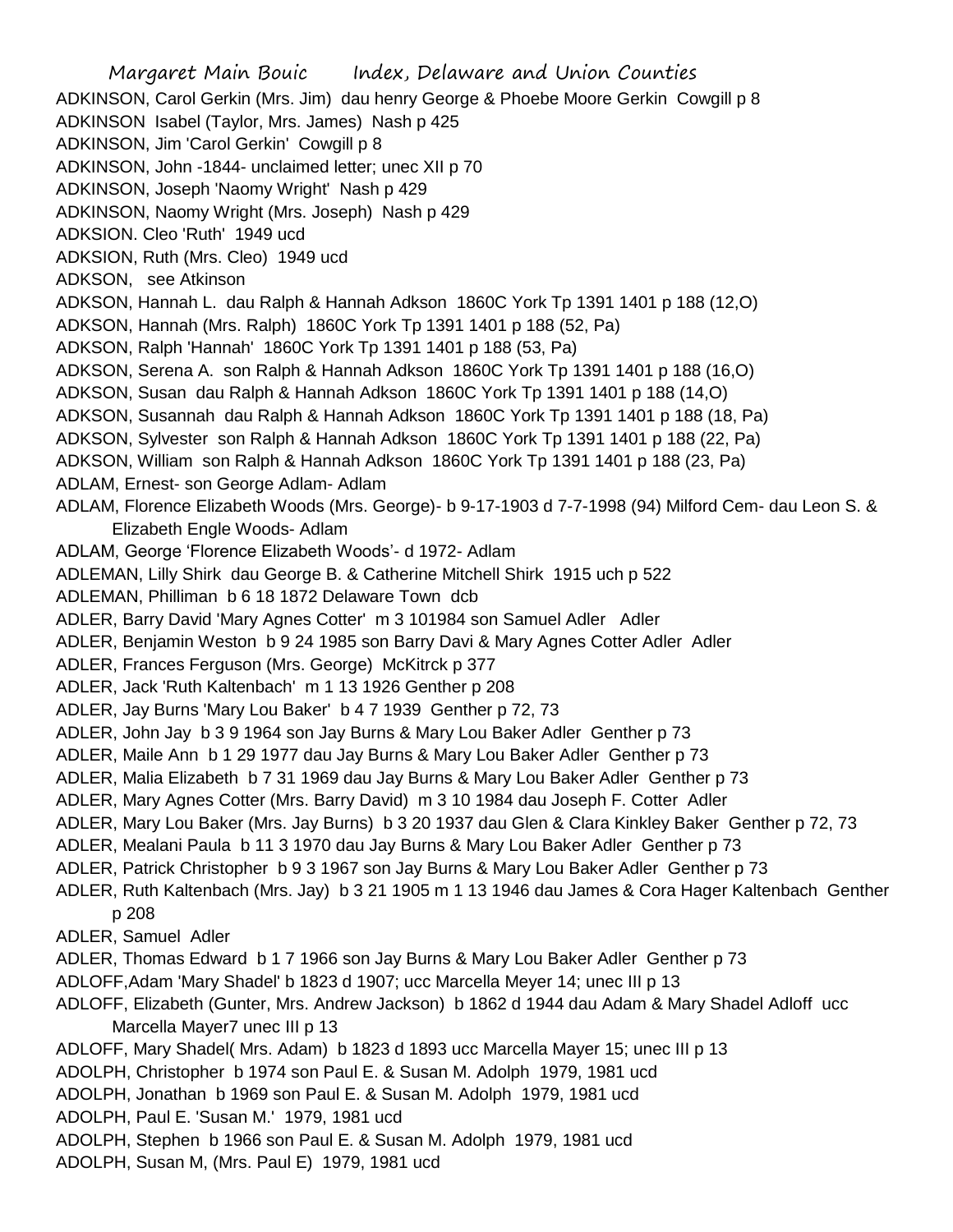Margaret Main Bouic Index, Delaware and Union Counties ADOLPHUS, Furley 1880C Harlem Tp p 436A ADONGO, Florabel Asakeyine- b 12-7-2004 dau Peter & Stephanie Meyer Adongo- Adongo ADONGO, Peter 'Stephanie Meyer'- Adongo ADONGO, Stephanie Meyer (Mrs. Peter )- Adongo ADOU, Hugh- 1845, unec XI p 29 ADRES, Donna J. (Mrs. Pat D.) 1979, 1981 ucd ADRES, Pat D. 'Donna J.' 1979, 1981 ucd ADRIAN, Amy b 1963 dau Charles L. & Betty Adrian 1969 dcd ADRIAN, Ann b 1956 dau Charles L. & Betty Adrian 1969 dcd ADRIAN, Bernece (Mrs. Marvin Earl)- Adrian ADRIAN, Betty (Mrs. Charles L) 1969 dcd ADRAIN, Betty M.- 1991 ucd ADRIAN, Beverly (Elwell, Mrs. Bob) dau Marvin Earl & Bernece Adrian- Adrian ADRIAN, Charles L. 'Betty' 1969 dcd ADRIAN, Dan C.'Judi' son Marvin & Bernece Adrian Adrian ADRIAN, Jack D. 'Jean Marie Hanusik' m 6 17 1978 son Walter Adrian Adrian ADRIAN, Jean Marie Hanusick (Mrs. Jack D) m 6 17 1978 dau William Hanusik Adrian ADRIAN, Judi (Mrs. Dan)- Adrian ADRIAN, Karla Ann b 7 13 1977 dau Dan & Judi Adrian Adrian ADRIAN, Kathleen (Mrs. Walter) Adrian ADRIAN, Lara Lee (Cordell, Mrs. Kevin Andrew) m 8-5-1995 dau Dan C. & Judi Adrian Adrian ADRIAN, Larry Lee- b 1960 son Marvin Earl & Bernece Adrian- Adrian ADRIAN, Marvin Earl 'Bernece'- d 6-14-1944 Conover- Adrian ADRIAN, Samantha (5 1988) dau Steve & Tamey Harvey Adrian Adrian; 1991 ucd ADRIAN, Steve 'Tamey Harvey' son Walter & Kathleen Adrian Adrian' 1991 ucd ADRIAN, Steven Douglas,Jr. b 1 22 1988 son Steve & Tamey Harvey Adrian Adrian; 1991 ucd ADRIAN, Tamey Harvey (Mrs. Steven Douglas) dau Ben & Janet Harvey Adrian; 1991 ucd ADRIAN, Tracy Le Ann b 3 16 1984 dau Dan C. & Judi Adrian Adrian ADRIAN, Walter 'Kathleen' Adrian ADY, Elizabeth (Bell, Mrs. William) dumch p 275 AEBIE, John 'Viola Wilcox'- Aebie AEBIE, Viola Wilcox (Mrs. John)- Aebie AEFFUS, Alva 1880C Scioto Tp p 278A AEGERTER, Benedictu (Gressen, Mrs. Christian) b 12 2 1798 Switz. d 8 5 1881 Switz. ped Leo Garman23 delge II p 41 AEGNER, Elizabeth Jock (Mrs. Matthias) m 4 29 1858 dcm AEGNER, Matthias 'Elizabeth Jock' m 4 29 1858 dcm AENSLER, Hattie (Lewis, Mrs. Chester) Pabst l p 20 AERO (Nero?) James 1820C Union Tp 99 (45+) AFFOLTER, David L. 'Lola' 1979 ucd AFFOLTER, Lola (Mrs. David L.) 1979 ucd AFFOLTER, Melissa b 1977 dau David L. & Lola Affolter 1979 ucd AFFOLTER, Robyn b 1976 ch David L. & Lola Affolter 1979 ucd AFTON, Alva 'Mary Ruth Freshwater (Mrs. Alva) m 9 26 1941 (27) Freshwater p 181 AFTON, Mary Ruth Freshwater (Mrs. Alva) m 9 26 1941 (19) dau William & Rose Freshwater Freshwater p 181 AFRED, Mary Ann (Debrix, Mrs. Steward) m 6 1 1848 dcm AGAN, Jodie Marie Hyland (Mrs. Michael Joseph)- m 9-17-1994 dau Robert & Mary Ann Hyland- Agan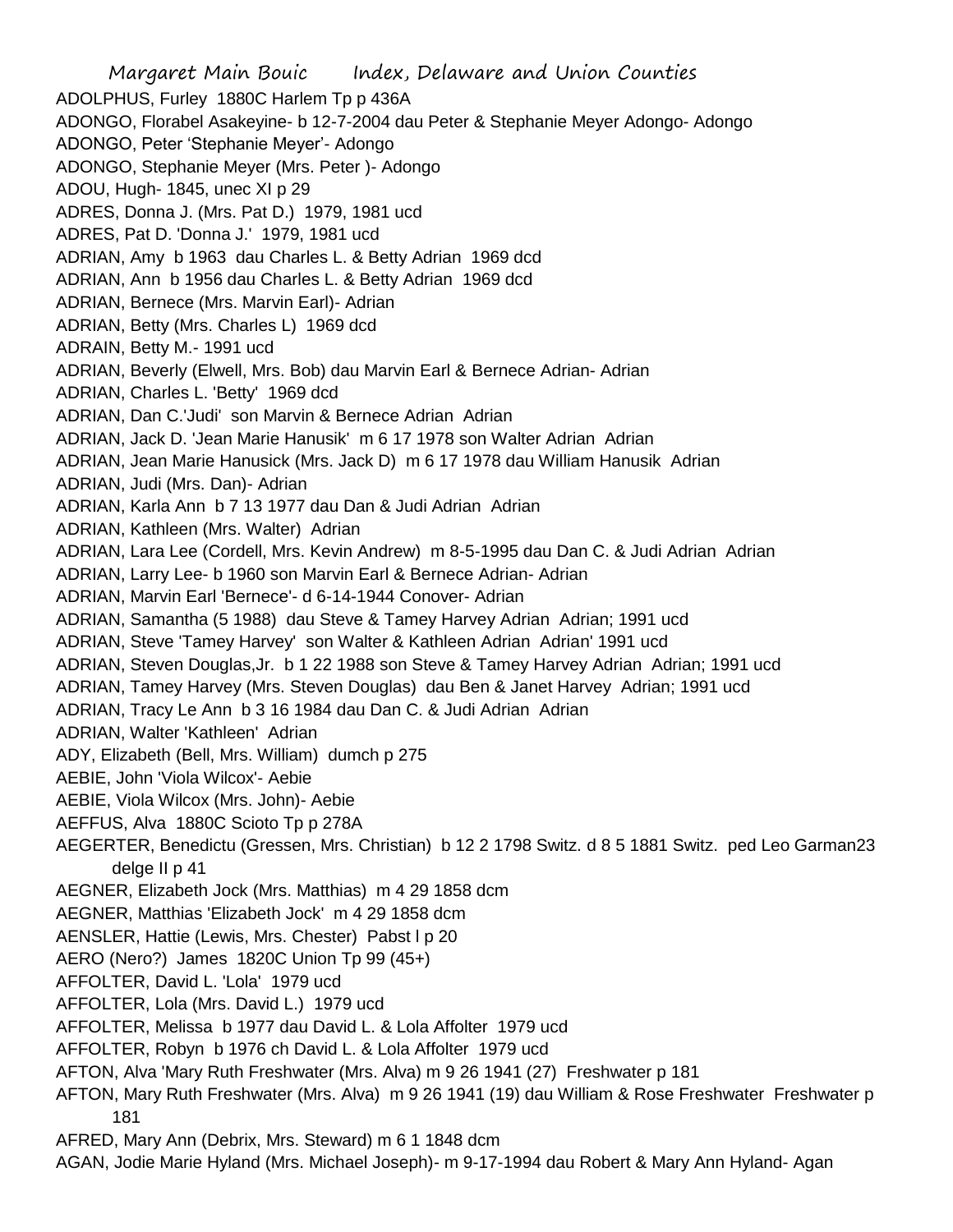Margaret Main Bouic Index, Delaware and Union Counties AGAN, Michael Joseph 'Jodie Marie Hyland'- m 9-17-1994 son Robert & Sharon Agan- Agan AGAN, Robert 'Sharon'- Agan AGAN, Sharon (Mrs. Robert)- Agan AGAR, Lettice mother of Rev. John Eliot Genther p 160 AGAR, William Genther p 160 AGARA, William 1835 men 24 #165 p 39 Delaware Tp AGARD, A. Peru Tp delge V p 43 AGARD, Hulda (Rosecrans, Mrs. Isaac0- b 1817; delge X p 39 AGARD, Noah 1820C Peru Tp; Powell p 368; delge VII p 7, 19 AGARD, Sally (Mrs. Salmon) d 5 28 1856 (46 5 1); dbg p l3; Powell p 95 AGARD, Salmon 'Sally' 1820C Delaware Town 1880 dch p 318,321; 1908 dch p 452; Pabst 5 p 1; dbg p 13; 1976 dch p 10; delge V p 66, VIII p 53, IX p 53, X p 10; blacksmith AGARD, Theron- delge IX p 53 AGARD, Thomas 1880 dch p 558; 1908 dch p 271 AGARD, William- delge IX p 53; school teacher AGE see AYE AGEE, Wilma J. 1967 ucd AGEN, James son Patrick & Julia Agen 1860C Marysville 1443 1434 p 19 (2, NY) AGEN, Julia (Mrs. Patrick) 1860C Marysville 1443 1434 p 19 (33, Ireland) AGEN, Patrick 'Julia' 1860C Marysville 1443 1434 p 19 (30, Ireland) AGEN, Patrick son Patrick & Julia Agen 1860C Marysville 1443 1434 (8, NY) AGEN, William son Patrick & Julia Agen 1860C Marysville 1443 1434 (1,O) AGENS, Jane (McCracken, Mrs. Charles) Harmonty Tp Powell p 321, 369 AGER, Elinor (Dial, Mrs. ) div. dau Rev. Geroge S. & Margaret Ager Ager AGER, Frances (Fostekew, Mrs. ) sister Rev. George S. Ager Ager AGER, Rev. George Samuel 'Margaret' d 6 1 1974 (77) bur. Union Cem opc min. Ager AGER, Margaret (Mrs. Rev. George Sameul) d 7 19 1988 (93) bur Union Cem Ager AGER,, Martha J. (Mrs. —lend) b 6-1840; 1900C Liberty Tp Un Co 298-306 p 13A (59,O,O,O) m 26y, 2 ch, 1 living AGER, ----lend "Martha J."- b 4-1837; 1900C Liberty Tp Un Co 298-306 p 13A (65,Pa,O,Md) m 26y AGER, Samuel 1880C Delaware Town p 499C AGGAR, Letitia (Eliot, Mrs. Bennett) D & C p 69, 100 AGGER, John b 6 27 1888 Delaware Town son John & Mary Dowd Agger dcb AGGER, Josephine b 4 1 1876 Delaware Town dau Dagaburt & Catharine Muntz Agger dcb AGGERS, Annie Elizabeth Ewing (Mrs. Edwin) dau thomas Allen & Oceana Grace Kahle Ewing Weiser p 692 AGGERS, Edwin 'Annie Elizabeth Ewing' Weiser p 692 AGGERS, Margaret Louise (Robinson, Mrs. thomas) dau Edwin & Annie Elizabeth Ewing Aggers Weiser p 692 AGIESTI, Jean 1969 dcd AGIN see Aigin, George H. d 12 13 1891 (63) son George H. Agin dcdeaths AGIN, Mrs. George H. d 10 1920 Agin see Aigin AGIN, Helen 1980 dcd AGIN, James Oak Grove Cem; Powell p 427 AGIN, John 'Margaret Elizabeth Fryman' 1908 dch p 588 AGIN, Margaret Elizabeth Fryman (Mrs. John) dau George & Margaret Porterfield Fryman 1908 dch p 588 AGIN, Martha Oak Grove Cem; Powell p 427 AGLEMAN, Anthony son Christianna Agleman 1850C Delaware Town 1219 (8) AGLEMAN, Christianna 1850C Delaware Town 1219 (42)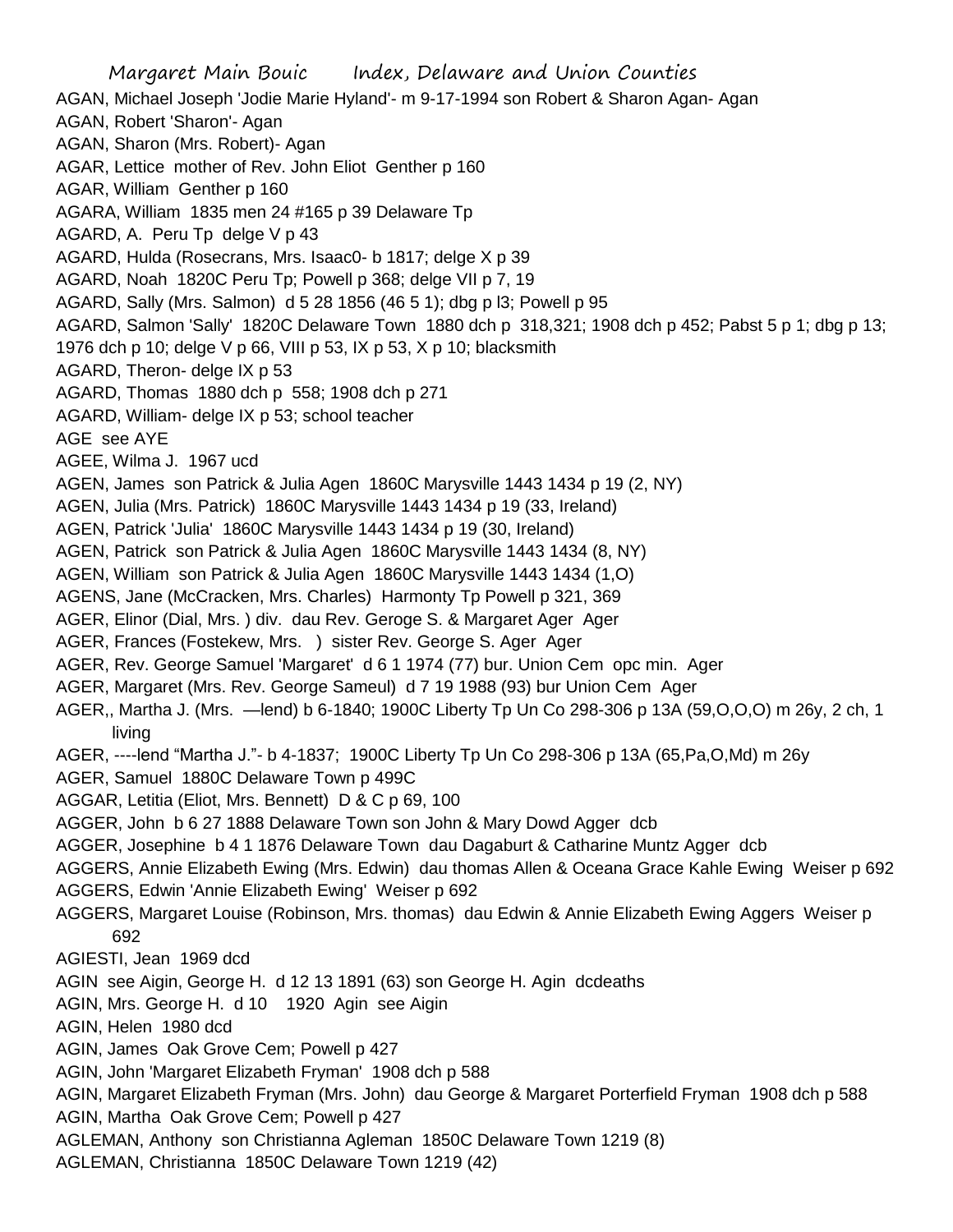- AGLEMAN, John son Christianna Agleman 1850C Delaware Town 1219 (13)
- AGLEMAN, Margaret dau Christianna Agleman 1850C Delaware Town 1219 (19)
- AGLEMAN, Michael son Christianna Agleman 1850C Delaware Town 1219 (19)
- AGLEN, Louisia Patterson (Mrs. Peter)- m 1830- delge VII p 40
- AGLEN, Peter 'Louisia Patterson'- m 1830- delge VII p 40
- AGLER, Ada I. Mitchell (Duhl, Mrs. Oscar H.)(Mrs. Kenneth M.) b 8 21 1900 d 8 19 1986 (85) bur Jerome dau William & Mary Barnhouse Mitchell Agler
- AGLER, Barbara (Detrick, Mrs. ) dau Jack P. & Rose Anna Chatfield Agler Agler
- AGLER, Barbara (Spitzer, Mrs. Nicholas)- dau Hamer Legrand & Lucille Mary Agler- Agler
- AGLER, Brent b 1959 son Jerry A. & Lois Agler 1969, 1971 dcd
- AGLER, Carl son Orrin & Laura Boyer Agler 1880C Milford 68 (1,O,O,Va)
- AGLER, Carole Howison (Mrs. Brent) b 11 6 1990 dau Thomas & Jeanne Purkey Howison Carr 1144611111
- AGLER, Clell 'Linda L.' 1980 dcd
- AGLER, Cora T. Pabst O
- AGLER, Debora (West, Mrs. )(Burgess, Mrs. Jos.) dau Jack P. & Patricia Lambaert Agler Agler; 1969, 1971 dcd
- AGLER, Douglas b 1962 son Jack P. & Patricia Agler 1969, 1971 dcd
- AGLER, Elizabeth (Fravel, Mrs. Gary)- dau Hamer Legrand & Lucille Mary Agler- Agler
- AGLER, Eula (Radekin, Mrs. ) dau Jack P. & Rose Anna Chatfield Agler Agler
- AGLER, Hamer Legrand 'Lucille Mary' b 12-14-1910 S. Dakota d 3-6-1995 (84) Fancher Cem- son Jack Paul & Patricia Rose Agler Agler; 1961 dcd
- AGLER, Jack P. 'Rose Anna Chatfield' d 2 20 1965 bur. Fancher Cem.; 1915, 1961 dcd; Agler
- AGLER, Jack P. 'Patricia Lambert' d 2-8-2005 (67) Fancher Cem m 51y son Hamer & Lucille Agler- Agler; 1969, 1971 dcd
- AGLER, Jack 'Beth' b 1960 son Jack P. & Patricia Lambert Agler Agler; 1969, 1971 dcd
- AGLER, James 'Darlene'- son Hamer Legrand & Lucille Mary Agler- Agler
- AGLER, James D. d 8 10 1982 (20); son Jack P. & Patricia Agler; 1980 dcd; Agler
- AGLER, Jerry A. 'Lois' 1969, 1971 dcd
- AGLER, Keith b 1960(1) son Jerry A. & Lois Agler 1969, 1971 dcd
- AGLER, Kenneth M. 'Ada I. Mitchell' b 11 23 1900 d 8 28 1967 IOOF Cem R7 D J Cem p 109; Agler
- AGLER, Laura Boyer (Mrs. Orrin W.) m 7 15 1875 ucm 5716 mt 3 p 14; 1880C Milford 68 (27, Va, Md, Md)
- AGLER, Linda (Homans, Mrs. Alan)- dau Hamer LeGrand & Lucille Mary Agler- Agler
- AGLER, Linda L. (Mrs. Clell) 1980 dcd
- AGLER, Lois M. (Mrs. Jerry A.) 1969, 1971 dcd
- AGLER, Lori (Mrs. Ronald William)- Agler
- AGLER, Lucille Mary (Mrs. Hamer Legrand) Agler; 1961, 1969, 1971, 1980 dcd
- AGLER, Martha (Edwards, Mrs. ) d 1973 dau Jack P. & Rose Anna Chatfield Agler Agler
- AGLER, Mary (Spitzer, Mrs. ) dau Jack P. & Rose Anna Chatfield Agler Agler
- AGLER, Orrin W. 'Laura Boyer' m 7 15 1875 ucm 5716 mt 3 p 14; 1880C Milford 68 (31,O,O,O) p 0082
- AGLER, Patricia (Mrs. Jack P.) 1969, 1971 dcd
- AGLER, Perrie dau Jack & Patricia Agler Agler
- AGLER, Richard Eugene b 1954 son Jack P. & Patricia Lambert Agler Agler; 1969, 1971 dcd
- AGLER, Ronald Wm.'Lori' b 1956 son Jack P. & Patricia Lambert Agler Agler; 1969, 1971 dcd
- AGLER, Rose Anna Chatfield (Mrs. Jack P.) d 3 26 1975 (88) bur. Fancher Cem. Agler; 1915 dcd Delaware AGLER, Rose C. 1969 dcd; 1981 ucd
- AGLER, Terry (Dickerson, Mrs. Tom) b 1964 dau Jack P. & Patricia Lambert Agler Agler; 1969, 1971 dcd AGLER, William son Jack P. & Rose Anna Agler Agler
- AGMEYER, Ann dau Daniel & Mary Agmeyer 1860C Union Tp 685 691 p 94 (6,O)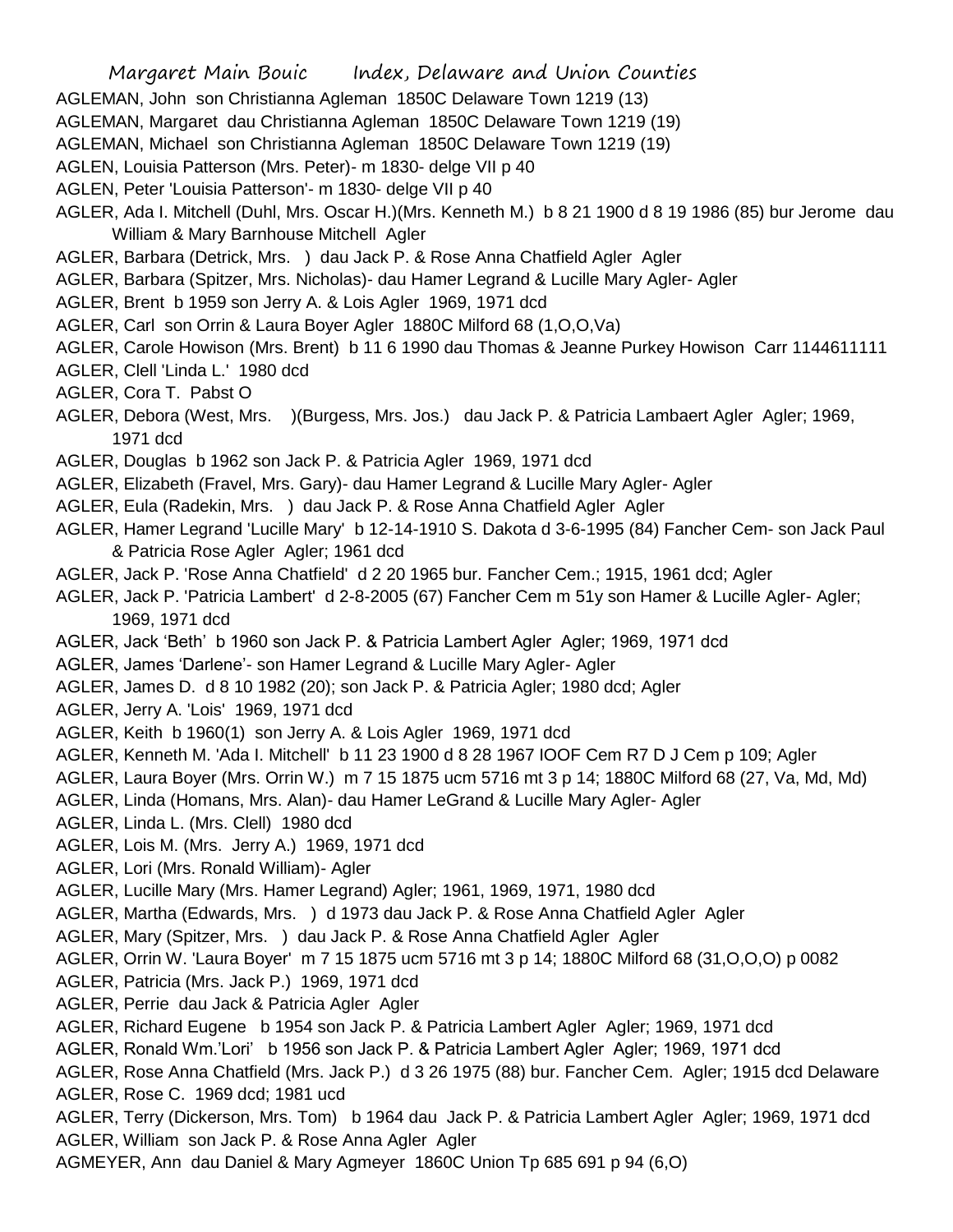AGMEYER, Daniel 'Mary' 1860C Union Tp 685 691 p 94 (30, Ireland)

- AGMEYER, Jerry 1860C Union Tp 685 691 p 94 (1,O)
- AGMEYER, John 1860C Union Tp 685 691 p 94 (4,O)
- AGMEYER, Mary (Mrs. Daniel) 1860C Union Tp 685 694 p 94(28,O)
- AGMEYER, Michael son Daniel & Mary Agmeyer 1860C Union Tp 685 694 p 94 (3,O)
- AGNE, Barbara Marie Mackert (Mrs. Thomas L) b 11 6 m 6 20 1981 dau Robert Eugene & Betty Ann Butts Mackert Agne; Zimmerman.277132 p 187, 188
- AGNE, Earl Agne
- AGNE, Louisa Pabst 2 p 89
- AGNE, Thomas L. 'Barbara Marie Mackert' m 6 20 1981 son Earl Agne Agne; Zimmerman (.277132)
- AGNER, A. B. 1883 uch IV p 557
- AGNER, Ada M. (Brown, Mrs. Thomas N.) dau William H. & Margaret H. Burns Agner 1915 uch p 885; 1880C Paris Tp 181 185 p 18 (7,O,Va,Va)
- AGNER, Angie L. (Gleck, Mrs. John O.) dau William H. & Margaret H. Burns 1915 uch p 885; 1880C Paris Tp 181 185 p 18 (16, O,Va,Va)
- AGNER, Anna Evalyn Rost (Mrs. W. Edward) b l9l3, m 4 24 1939 Un Al p 49; 1971, 1973, 1975, 1979 ucd
- AGNER, Arthur Joseph Burns b 1862 Champaign Co d 10 24 1888 Oakdale I (D R7) son William H. &
- Margaret H. Burns Agner 1915 uch p 885; 1880C Paris Tp 181 185 (18, O,Va,Va)
- AGNER, Arthur d 10 24 1888 (26y) b Champaign Co. Oakdale Cem 423
- AGNER, Clara E. 1915 dcd
- AGNER, William Edward 'Anna Evelyn Rost' b 2 10 1897, m 4 24 1939(8) d 1 11 1986 (88) Milford Cem Un Al p 49 son Harry L. & Katharine Christine Lachenmier Agner 1971, 1973, 1975, 1979 ucd; Agner; 1900C Marysville 1st ward 239-242 p 10B (7,O,O,O)
- AGNER, Harry L 'C(K)atharine Christine Lachenmier' b 3 29 1868 m 1894 d Nov. 9, 1929 Oakdale Cem II p 43 (G R6 13) son William H. & Margaret H. Burns Agner 1915 uch p 398, 885; Oakdale Cem I p 91 4187(G 100). II p43 (G R6 13); 1900C Marysville 1st ward 239-242 p 10B (32,O,O,Va) m 6y
- AGNER, C(K)atharine Christine Lachenmier (Mrs. Harry L.) b 12 3 1867 m 1894 d 1 23 1964 bur Oakdale Cem.II p 43 (G R6 13) dau Gottlieb & Margaret Basler Lachenmier Agner 1915 uch p 885; 1900C Marysville 1st ward 239-242 p 10B (32,O,Ger,Ger)
- AGNER, Jessie Marie Holycross (Mrs. Lawrence E.) m 3 12 1965 dau William Holycross Agner
- AGNER, Kelly Andrew b 1977 ch Richard Neil & Lyndean Burns Agner Agner; Rausch 1445422; St. Paul p 25, 92; 1979, 1981, 1983, 1991 ucd
- AGNER, Lawrence E. 'Jessie Marie Holycross' m 3 12 1965 son William Edward & Anna Evelyn Rost Agner Agner
- AGNER, Lawrence E. II son Lawrence E. & Jessie Marie Holycross Agner Agner
- AGNER, Lyndean Burns (Mrs. Richard Neil) b 2 3 1955 m 9 16 1972 dau Dean Elmer & Phyllis Mary Amelia Burns Rausch 144542, III p 285, IV p 763; St. Paul p 25, 92; unec XII p 4, XIV p 28; 1979, 1981, 1983, 1991 ucd
- AGNER, Margaret H. Burns (Mrs. William H.) b 1835 Parkersburg W. Va d 11 25 1895 Oakdale I p 91 (D R7 8) dau Joseph & Emeline Burns 1915 uch p 885; 1880C Paris Tp 181 185 p 18 (43, Va,Va,Va)
- AGNER, Margaret Louise dau Harry L. & Catharine Christine Lachenmier Agner 1915 uch p 886
- AGNER, Myra (Ridge, Mrs. James) 1985 uch p 117
- AGNER, Richard Neil 'Lyndean Burns' b 9-3-1951 m 9 16 1972 son William Edward & Anna Evalyn Rost Agler Rausch (1445421); St. Paul p 25, 92; 1971, 1973, 1975, 1979, 1981, 1983, 1991 ucd---
- AGNER, Richelle (Carmody, Mrs. Daniel P.) b 1973 m 10-2-1999 St. Paul's Milford dau Richard Neil & Lyndean Burns Agner Agner;Rausch 1445421, IV p 763; 1979, 1981, 1983, 1991 ucd
- AGNER, Tammi dau Lawrence E. & Jessie Marie Holycross Agner Agner
- AGNER, Tonya dau Lawrence E. & Jessie Marie Holycross Agner Agner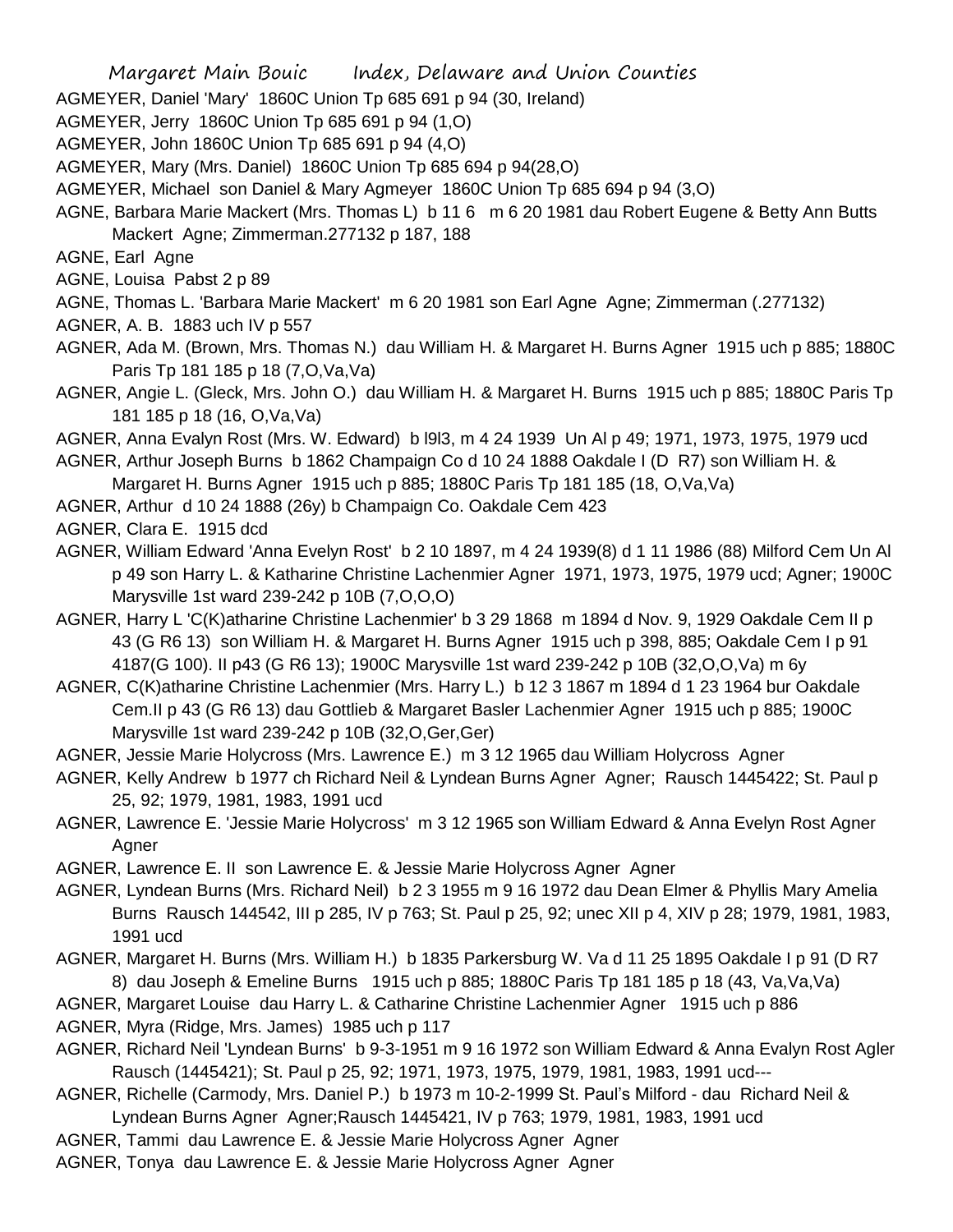Margaret Main Bouic Index, Delaware and Union Counties AGNER, William H. 'Margaret H. Burns' b 7-1883 d 9 26 1908 (76y 2m) b Rockbridge, Va; Oakdale Cem 2148 (166D) I p 91 (D R7 8); 1915 uch p 885; 1880C Paris Tp 181 185 p 18 (48, Va,Va,Va) p 122A; 1900C Marysv8lle 3rd ward 120-125 p 5A (66,Va,Va,Va) AGNEW, Powers p 92 AGNEW, Betty (Mrs. William J) Agnew AGNEW, Catherine (McKitterick, Mrs. Terry) McKitrick p 415 AGNEW, Cheryl (Mrs. Clark) 1980 dcd AGNEW, Clark 'Cheryl' 1980 dcd AGNEW, Dr. D. Hayes cousin James K. Agnew dumch p 65 AGNEW, Donna Carol (Marsh, Mrs. Dr. James W.) d 2 11 1979 (29) Agnew AGNEW, Esther dauJ James K. & Jennie Bibbler Agnew dumch p 65 AGNEW, Grizel (Hay, Mrs. Sir Charles) D & C p 7 AGNEW, Jack 'Mae McKittrick' McKitrick p 434 AGNEW, James K. 'Jennie Bibbler' d 2 12 1874 (38 yrs) dumch p 65 AGNEW, Jennie Bibbler (Mrs. James K.) dumch p 65 AGNEW, Kathryn (McKittrick, Mrs. Joseph Lawrence) McKitrick p 413 AGNEW, Lula (White, Mrs. Dr. William Frederick) m 10 1 1878 dau James K. & Jennie Bibbler Agnew dumch p 65 AGNEW, Mae McKittrick (Mrs. Jack) dau Andrew & Jennie Collins McKittrick McKitrick p 434 AGNEW, Marie dau James K. & Jennie Bibbler Agnew dumch p 65 AGNEW, Nina (Williams, Mrs. J. ,) dau James K. & Jennie Bibbler Agnew dumch p 65 AGNEW, Sarah Ann (Avery, Mrs. Jared) Powers Pat p l7 AGNEW, William J. 'Betty' d 2 29 1972 (38) bur. Bluefield, W. Va Agnew AGNONE, Dr. Charlotte M. (Bryan, Mrs. Dr. Bradley A.)- Agnone AGNOR. Gladys May (McKirgan, Mrs. Fredo) d 1 7 1973 (91) McKirgan AGORA, Noah 1835 men 49 #107 p 90 Peru Tp AGRAVES, George 'Sarah Ann McKim' m 3 4 1860 ucm 2999 AGRAVES, Sarah Ann McKim (Mrs. George) m 3 4 1860 ucm 2999 AGRICOLA Roman General McKitrick p 10 AGRIESTI D. Eugene 'Lisa M.' 1991 ucd AGRIESTI, Lisa M. (Mrs. D. Eugene)- 1991 ucd AGUILAR, Leopoldo P. 1981 ucd AHA, Berty- son Joseph & Roxanna Aha- 1880C Jackson Tp 5 p 228D (5,O,O,O) AHA, Frank- son Joseph & Roxanna Aha- 1880C Jackson Tp 5 p 228D (7,O,O,O) AHA, Gurey- son Joseph & Roxanna Aha- 1880C Jackson Tp 5 p 228D (3,O,O,O) AHA, Joseph 'Roxanna' 1880C Jackson Tp 5 p 228D (26,O,O,O) AHA, Mandes- dau Joseph & Roxanna Aha- 1880c Jackson Tp 5 p 228D (1,O,O,O) AHA, Roxanna (Mrs. Joseph)- 1880C Jackson Tp 5 p 228D (23,O,O,O) AHAN, John- Ireland naturalized 2-28-1856, delge VIII p 57 AHAREN, Mary b 11 1 1871 dau John & Hannah Griffin Aharen dcb AHAREN, Thomas b 6 16 1874 son John & Hannah Griffin Aharen dcb AHARRAH, Elsie May (Kahle, Mrs. Arthur Lauren) Weiser p 696 AHEARN, Eugene Pabst 0 AHEARN, Fanny Pabst O AHEARN, Honora Pabst O AHEARN, John 1880C Troy Tp p 340C AHEARN, Julia Gentleman (Mrs. Patrick) m 10 21 1860 dcm (Ahern) AHEARN, Laurence Pabst O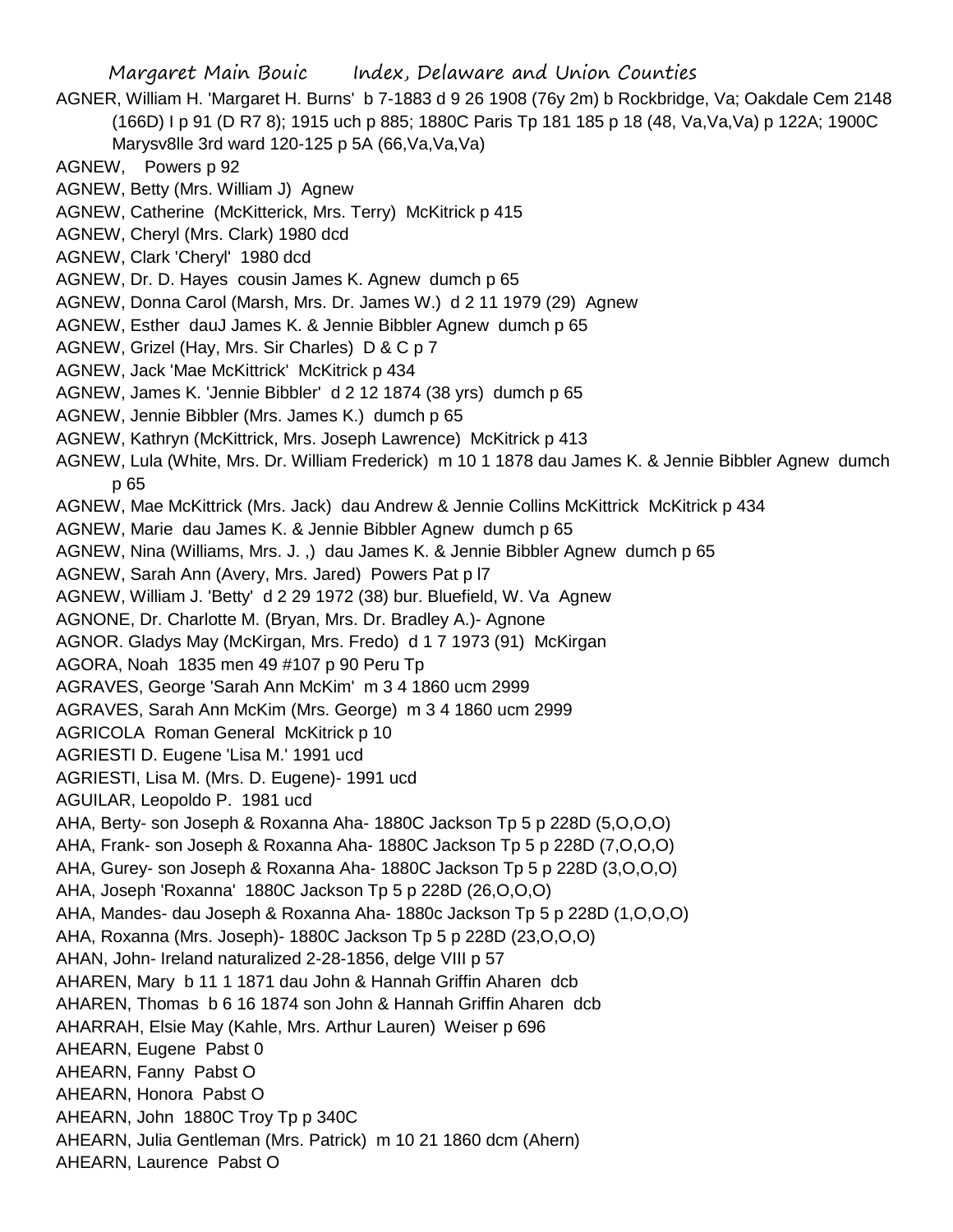Margaret Main Bouic Index, Delaware and Union Counties AHEARN, Michael d 3 29 1891 (38) dcdeaths; Pabst O AHEARN, Sandusky p 3 AHERAN Fanny 1880C Delaware Town p 547A AHERN, Clara (Mrs. William) 1915 dcd Delaware AHERN, Eugene J. b 5 24 1896 Delaware Town son Eugene Sr. & Jennie Shearrer Ahern dcb AHERN, John b 1837 d 1904 Oak Grove Cem Powell p 27; 1880C Delaware Town p 529C AHERN, Lizzie 1880C Delaware Town p 484C AHERN, Margaret Mary b 8 24 1898 Delaware Town dau Eugene & Jennie O'Sherer Ahern dcb AHERN, Margaret M. (McKittrick, Mrs. Thomas B) ucm 6 16 1926 dau Maurice & Nora Kinney Ahern McKitrick p 394 AHERN, Mary b 8 21 1904 Delaware Town dau Eugene & Genevieve Ahern dcb AHERN, Maurice 'Nora Kinney' McKitrick p 394 AHERN, Minnie 1880C Delaware Town p 530A AHERN, Nora Kinney (Mrs. Maurice) McKitrick p 394 AHERN, Patrick 'Julia Gentleman' m 10 21 1860 dcm d 7 20 1898 (22) dcd; son Eugene Ahern Pabst O; 1908 dch p 414; 1880C Delaware Town p 529C AHERN, Rev. Renee- Ahern AHERN, William 'Clara' 1915 dcd Delaware AHERSON, Daniel b 1 6 1878 Delaware Tp son John & Hannah Griffin Aherson dcb AHERSON, Patrick b 3 17 1877 Delaware Town son Eugene & Fanny Gristeritan Aherson dcb AHIRA, 1915 uch p 406 A'HERRONON, Honora Pabst O AHLBORN, Anna Sophia b 4 14 1984 dau Frederick W. & Helen H. Ahlborn Ahlborn AHLBORN, Frederick W. 'Helen H.' son William F. Ahlborn Ahlborn; 1983, 1991 ucd AHLBORN, Helen H. (Mrs. Frederick W.) 1983, 1991 ucd AHLBORN, Patricia (4 1981) dau William T. & Hayes Ahlborn Ahlborn AHLBORN, Sophia (Mrs. August F.) Ahlborn AHLBORN, William August b 4 12 1981 son William T. & Hayes Ahlborn Ahlborn AHLBORN, William T. ' Hayes' son William F. Ahlborn Ahlborn AHLBORN, William F. August F. & Sophia Ahlborn Ahlborn AHLEFELD, Annette (Mrs. ) d 2 25 1970 (68) dau John Roby Ahlefeld AHLERS, Alice Renua Call (Mrs. Lawrence Paul) b 4 13 1943 m 11 6 1968/9 dau Charles & Mary Catherine Burns Call Mitchell 112141312; St. Paul p 17; 1991 ucd AHLERS, Brian Paul b 6 30 1976 twin son Lawrence Paul & Alice Renua Burns Call Mitchell 1121413122; St. Paul p 17; 1991 ucd AHLERS, David Charles b 6 30 1976 twin son Lawrence Paul & Alice Renua Burns Call Mitchell 1121413123; St. Paul p 17; 1991 ucd AHLERS, Elizabeth Rene Kane (Page, Mrs. Douglas Prescott) b 7 24 1973 n 12-22-1995 dau Lawrence Paul & Alice Renua Call Ahlers Mitchell 1121413121; St. Paul p 17; 1991 ucd AHLERS, Lawrence Paul'Alice Renua Call' b 12 15 1943 m 11 6 1968 Mitchell (112141312); St. Paul p 17; 1991 ucd AHLFELD, La Berta (McKitrick, Mrs. Dr. Roy Lewis) b 1 28 1928 m 1951 McKitrick p 382 AHLMAN, Betty (Oviatt, Mrs. Richard) dau Louis F. Ahlman Ahlman AHLMAN, Elsie Arneson (Mrs. Louis F.) Ahlman AHLMAN, Lois Kissner (Mrs. Paul) dau Louis F. Ahlman see Arneson AHLMAN, Louis F 'Elsie Arneson' d 9 26 1973 (86) Arneson, Ahlman AHLMAN, Maurice twin brother Louis F. Ahlman Ahlman AHLMAN, Warner R. son Louis F. Ahlman Ahlman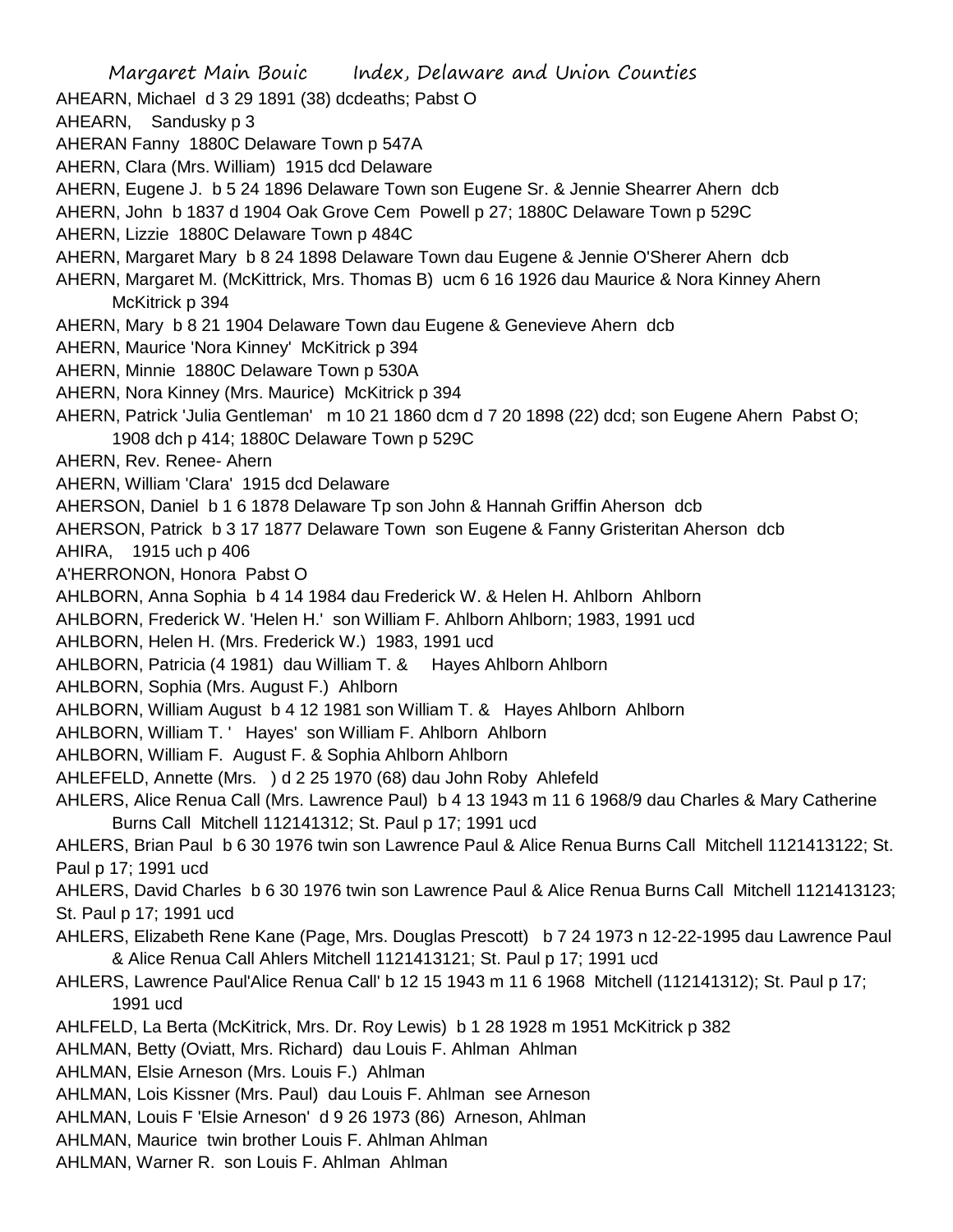Margaret Main Bouic Index, Delaware and Union Counties AHN, Rev. A. A. 1976 dch p 155 AHMAD, Franie Lucille Riley (Mrs. Moqusood) m 4 11 1980 dau Owen Riley Riley AHMAD, Moqusood 'Franie Lucille Riley' m 4 11 1980 son Abduh (Roshida) Quodir Ahlman Riley Ahrendt, Bernice W. (Mrs. Carl F.) Ahrendt AHRENDT, Carl F. 'Bernice W.' Ahrendt AHRENDT, Charlotte (Mrs. William A.)- Ahrendt AHRENDT, Claire (Osborne, Mrs. Robert) dau Fritz & Olive Brandeberry Ahrendt Ahrendt AHRENDT, Fritz 'Olive Brandeberry' Ahrendt; 1961 dcd AHRENDT, Garnet (Loop, Mrs. Ray) dau Frtiz & Olive Brandeberry Ahrendt Ahrendt AHRENDT, Kurt Eric 'Susan Lynne Miller' m 5 9 1985 son Carl F. & Bernice W. Ahrendt Ahrendt AHRENDT, Lisa L. Patterson (Mrs. Matthew R.)- m 4-13-1996 dau Morris & Ruth Patterson- Ahrendt AHRENDT, Matthew R. 'Lisa L. Patterson'- m 4-13-1996 son William A. & Charlotte Ahrendt- Ahrendt AHRENDT, Olive Brandeberry (Mrs. Fritz) Ahrendt; 1961 dcd AHRENDT, Susan Lynne Miller (Mrs. Kurt Eric) m 5 9 1985 dau Gerald & Phyllis Miller Ahrendt AHRENDT, William A. 'Charlotte'- Ahrendt AHRENS. Ida (Mader, Mrs. Gerald) b 9 4 1900 m 6 28 1921 Rausch(1641)III p 298 Ahrood, John 1840C Claibourne Tp p 40 (50 60) see Orahood AICHELE, Anna Maria (Weiser, Mrs. Hans Michael) m 1680 dau Ulrich Aichele Weiser p 2 AIELLO, Vincenza Delores (Little, Mrs. George Flemin) Weiser p 632 AIGEN, 1908 dch p 421 AIGEN, Annie dau Mary Aigen 1870C Milford 73 72 p 8 (16,O) AIGEN, C. Pabst O AIGEN, Charlie 1869 wsc p 12; Pabst 8 p 25 AIGEN, George H. b 1829 son James & Martha Angier Aigen 1880 dch p 359, 411, 613; 1908 dch p 119; 1850C Delaware Town (20) AIGEN, Hatie dau Mary Aigen 1870C Milford 73 72 p 8 (8,O) AIGEN, Jerry son Mary Aigen 1870C Milford 73 72 p 8 (12,O) AIGEN, Maggie dau Mary Aigen 1870C Milford 73 72 p 8 (4,O) AIGEN, Mary 1870C Milford 73 72 p 8 (35, Irel) AIGEN, Mary dau Mary Aigen 1870C Milford 73 72 p 8 (6,O) AIGEN, Michael son Mary Aigen 1870C Milford 73 72 p 8 (14,O) AIGEN, Sarah dau Ephraim Sailsbury dcw Bk 4 p 435(46) AIGEN, Timmothy son Mary Aigen 1870C Milford 73 72 p 8 (1,O) AIGER, Mathias 1880C Delaware Tp p 331A AIGIN, Anna 1880C Delaware Town p 481A AIGIN, Barbara Scherer (Mrs. David S.) Aigin AIGIN, Charles grad Delaware HS 1879 delge VI p 72 AIGIN, David S.'Barbara Scherer' b 10 23 1940 d 12 28 1989 (49) bur St. Joseph's, Cols. son Herbert & Emma Aigin Aigin; 1961 dcd AIGIN, Dorothy (Jones, Mrs. Hubert) dau George H. Aigin Aigin AIGIN, Eliza Hinton (Mrs. George) m 9 27 1860 dcm; 1915 dcd Delaware AIGIN, Emma (Mrs. Herbert)(Yohey, Mrs. ) Aigin AIGIN, George H.'Jennie' b 3 11 1865 d 12 1944 bur. Oak Grove Aigin; 1915 dcd Delaware AIGIN, George H. 'Eliza Hinton' m 9 27 1860 dcm 1880C Delaware Town p 509A AIGIN, Herbert 'Emma' Aigin AIGIN, Herbert Patton (Chip) d 7 18 1944 son George H. Aigin Aigin

AIGIN, James 'Martha Angier' b 1801 1880 dch p 411, 613; Poe p 23; 1850C Delaware Town 1149 (49, NY); 1880C Delaware Town p 523C; delge IV p 28, VIII p 65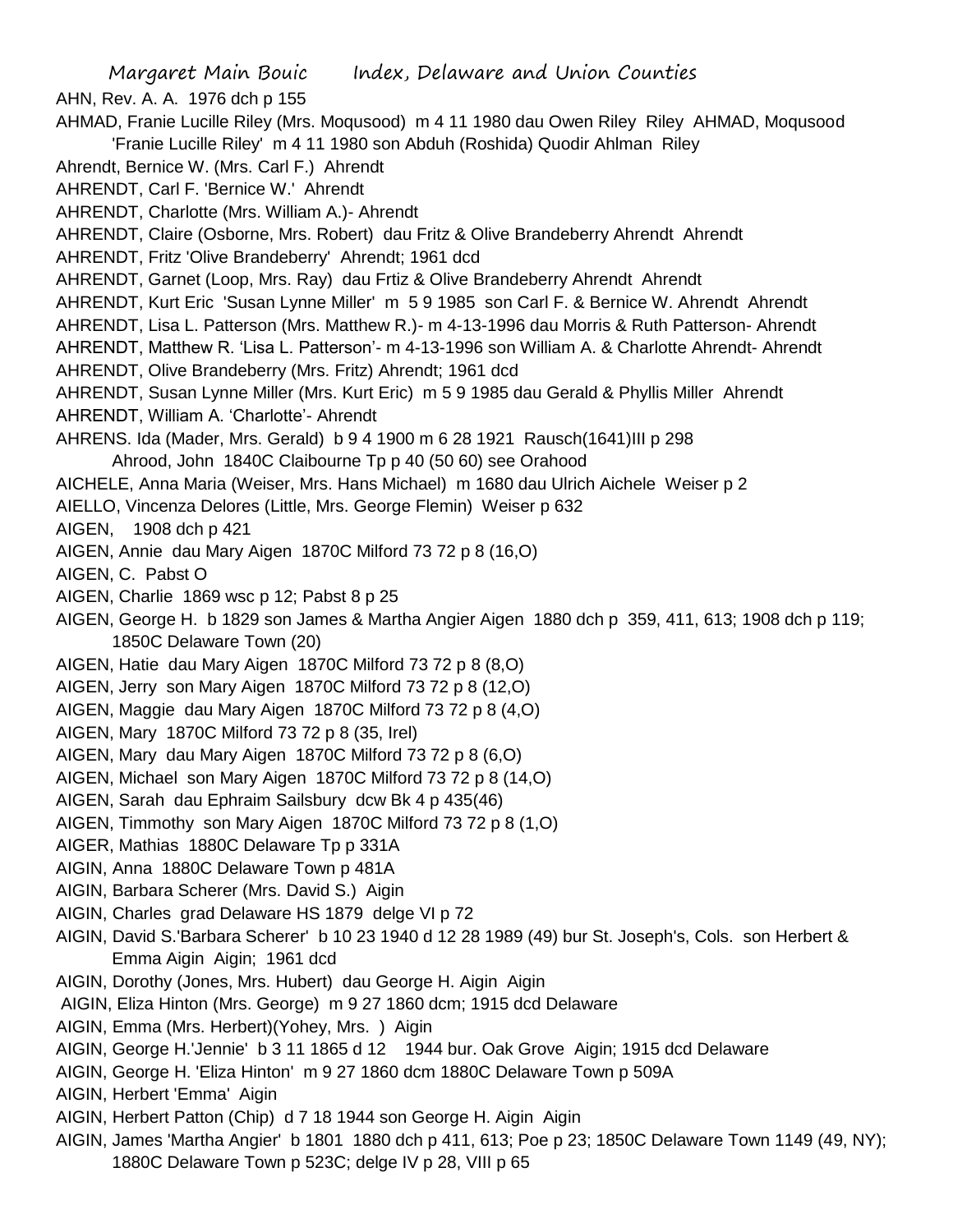- AIGIN, Jennie (Mrs. G. H.) 1915 dcd Delaware
- AIGIN, Jennifer dau David S. Aigin Aigin
- AIGIN, Martha Angier (Mrs. James) m 1828; 1880 dch p 613; 1850C Delaware Town (42, Mass); 1880C Delaware Town p 523C; Pabst O; delge VIII p 65
- AIGIN, Pat ch Herbert Patton Aigin Aigin
- AIGIN, Scotty son Herbert Patton Aigin Aigin
- AIGIN, Stephen P. son George H. Aigin 1880 dch p 613; 1908 dch p 386; 1850C Delaware Town 1149 (17)
- AIGNER, Bess (Lawton, Mrs, ) sister William J. Aigner Aigner
- AIGNER, Blanche (Lee, Mrs. ) sister William J. Aigner Aigner
- AIGNER, Elizabeth Jock (Mrs. Mathias) m 4 29 1858 dcm
- AIGNER, Ellena (Mrs. William G) Aigner
- AIGNER, Howard d 1 26 1887 (1 6 17) Delaware Tp Del Co Deaths
- AIGNER, John 'Susan' 1915 dcd Delaware R4
- AIGNER, infant b 2 5 1889 dau John & Susan Brownmiller Aigner dcb
- AIGNER, b 3 10 1898 son John & Susan Brownmiller Aigner dcb
- AIGNER, Mary Louisa b 10 4 1883 Delaware Town dau John & Susan Brownmiller Aigner dcb
- AIGNER, Mary (Rader, Mrs. ) sister William J. Aigner Aigner
- AIGNER, Mathias 'Elizabeth Jock' m 4 29 1858 dcm d 4 15 1899 (70 9 8) Delaware Tp son Howard Aigner dc deaths
- AIGNER, Susan (Mrs. John) 1915 dcd Delaware T4
- AIGNER, Nola (Clark, Mrs. ) dau William J. & Ellena Aigner Aigner
- AIGNER, William J. 'Ellena' d 5 20 1963 (65) bur Oak Grove Aigner
- AIKEN, Eliza (McKay, Mrs. John) dcq Fred McKay 5
- AIKEN, Elizabeth (Weiser, Mrs. Daniel) m 12 11 1851 Weiser p 14
- AIKEN, Jeffery- b 1984 son Robert W. & Marilyn J. Aiken- 1991 ucd
- AIKEN, John- b 1980 son Robert W. & Marilyn J. Aiken- 1991 ucd
- AIKEN, Marilyn J. (Mrs. Robert W.)- 1991 ucd
- AIKEN, Robert W. 'Marilyn J.'- 1991 ucd
- AIKENS, Flora (Main, Mrs. Gilbert) Asp 1787
- AIKENS, Mary Kathleen Klaiss (Mrs. Paul Evans) b 2 18 1914 m 9 26 1835 dau Frederick Wayne & Anna Ruth Bowers Klaiss Weiser p 496
- AIKENS, Nancy Moore (Mrs. ) dau Harvey & Magdalena Ivans Moore Weiser p 487
- AIKENS, Paul Evans 'Mary Kathleen Klaiss' Weiser p 496
- AIKENS, Paul Wayne b 8 14 1937 son Paul Evans & Mary Kathleen Klaiss Weiser p 496
- AIKENS, T. 1877 uca p 92, 96
- AIKEY, Helen P. (Mann, Mrs. )- Ralph)- b 2-11-1912 Darke Co d 3-4-2000 (87) Greenville Cem- dau Ralph & Margaret Francs Aikey- Aikey
- AIKEY, Irene (Roberts, Mrs. )- dau Ralph & Margaret Francs Aikey- Aikey
- AIKEY Margaret Francs (Mrs. Ralph)- parents of Helen Mann, Irene Robert- Aikey
- AIKEY, Ralph 'Margaret Francs'- Aikey
- AIKIN, Rev. Pabst 1 p 57
- AIKIN, Andrew 'Anna C.' b 1791, Pa- delge VII p 65, VIII p 68; 1850C Troy Tp 2567 (59, Pa)
- AIKIN, Anna C (Mrs. Andrew) delge VII p 65; 1850C Troy Tp 2567 (50, Pa)
- AIKIN, Diana Dorward (Mrs. Shadrack A.)- b 1-1-1829 m 10-1851 delge VII p 65
- AIKIN, Jeffery b 1984 son Robert W. & Marilyn J. Aikin- 1991 ucd
- AIKIN, John- brother Andrew Aikin- delge VII p 65
- AIKIN, John J. H. son Andrew & Anna C. Aikin- delge VII p 65, VIII p 68 1850C Troy Tp 2567 (25, Pa)
- AIKIN, John- b 1980 son Robert W. & Marilyn J. Aikin- 1991 ucd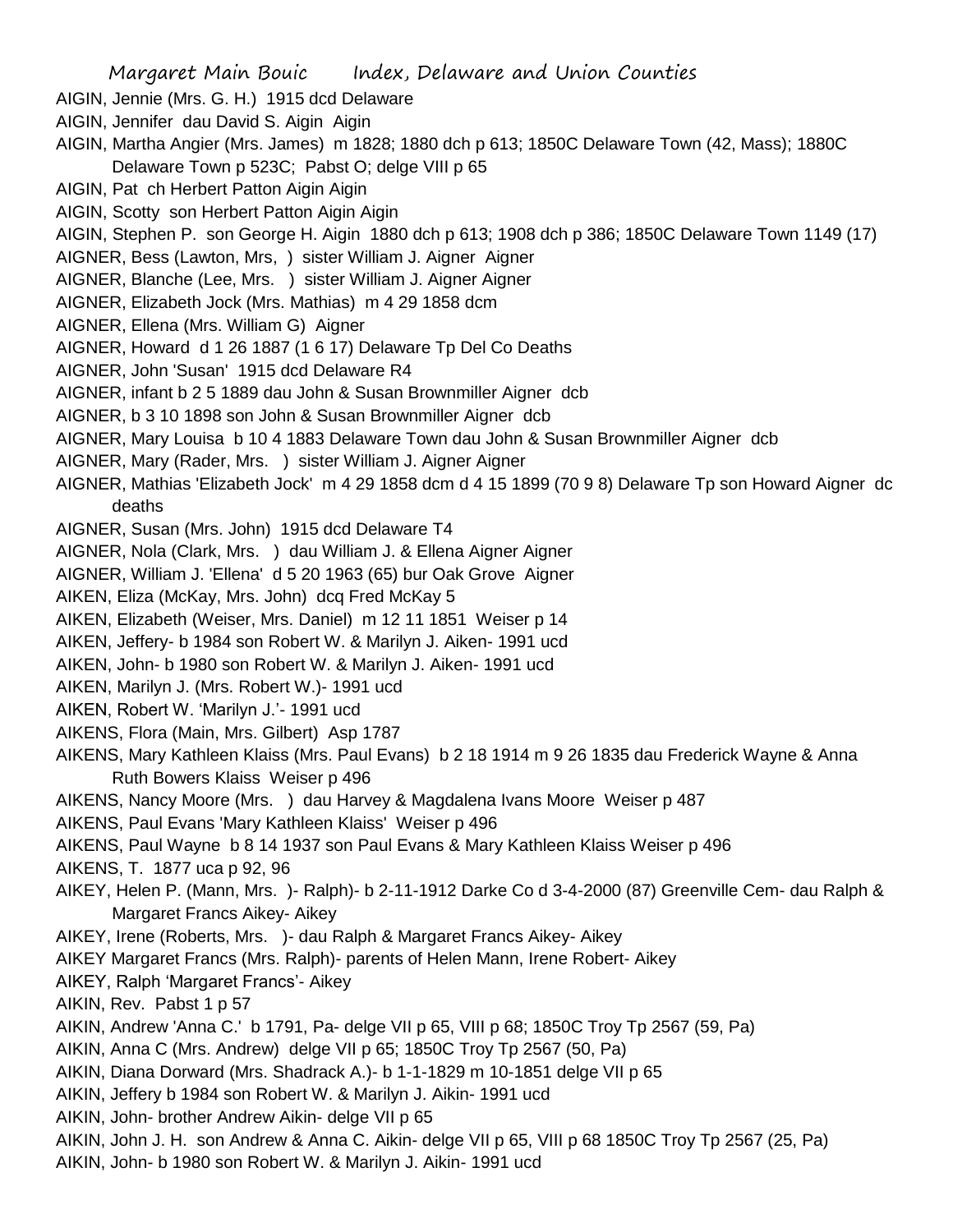Margaret Main Bouic Index, Delaware and Union Counties AIKIN, Marilyn J. (Mrs. Robert W.)- 1991 ucd AIKIN, Mike d 4 1 1969 1985 uch p 23 AIKIN, Robert W. 'Marilyn J.'- 1991 ucd AIKIN, Rosanna (Dickins, Mrs. )- dau Andrew & Anna C. Aikin- delge VII p 65, VIII p 68 AIKIN, Shadrach A.'Deanna Dorward' b 1829 m 10-1851 delge VII p 65; VIII p 68; 1850C Troy Tp 2567 (21, Pa) AIKINS, Flora (Maine, Mrs. Gilbert James) m 5 13 1885 Asp (1787) AIKINS, Henry P.- unclaimed letter- delge VII p 10 AIKINS, Samuel 'Sarah Salsbury' m 11 27 1855 dcm AIKINS, Sarah Salsbury (Mrs. Samuel) m 11 27 1855 dcm AIKINSON, Michael 1971 ucd AIKMAN, S. S. 1908 dch p 276; hmp p 19, 84 AILANES. inf. dau J. G. & Mary Ailanes Mitchell Cem D J Cem p 13 AILANES, J. G. 'Mary' D J Cem p 13 AILANES, Mary (Mrs. J. G.) D J Cem p 13 AILES, Jane (White, Mrs. Wesley) m 1845 White II (4) AILES, Mary A. (Gruenbaum, Mrs. John F) 1915 uch p 797 AILLS, Douglas- son Marlene E. Miller Aills- Aills AILLS, Janice M. Bunten (Mrs. ) dau Chris E. & Josephine Bunten Bunten AILLS, Jeffrey- son Marlene E. Miller Aills- Aills AILLS, Joseph 'Marline' see Weiser AILLS, Joseph George b 8 12 1978 son Marlin & Brenda Weiser Aills Weiser AILLS, Marlene E. Miller (Mrs. Joseph)(Mann, Mrs. David E.)- Mann AILLS, Marlin 'Brenda Kay Weiser' m 2 2 1974 son Joseph & Marline Aills Weiser; Aills AILLS, Marline (Mrs. Joseph)(Morrison, Mrs. ) see Weiser AILLS, Melanie Lee b 10 22 1981 dau Marlin & Brenda Kay Weiser Aills Weiser AILLS, Stephen- son Marlene E. Miller Aills- Aills AILLS, Valerie Jean b 9 30 1976 dau Marlin & Brenda Weiser Aills Weiser AILMAN, David E. 'Virginia Hess' m 10 19 1938 Weiser p 778 AILMAN, David E. son David E. & Virginia Hess Ailman Weiser p 778 AILMAN, Emiline Beth dau David E. & Virginia Hess Ailman Weiser p 778 AILMAN, Virginia Hess (Mrs. David E.) b 3 21 1913 m 10 19 1938 dau Ernest Wagner & Blanche Felty Hess Weiser p 778 AILPORT, Lucy A. Hakes (Mrs. Nathaniel) b 9 19 1837 dau Samuel & Hannah Carl Hakes see Asp380 6 2 AILPORT, Nahtaniel 'Lucy A. Hakes' Asp (380 6 2) p 29 AILSWORTH, George H. unec VII p 6 AIMES see Eames Powers Pat AIMES, Marguerite b 1905 d 1940 Raymond Cem lptw p 45 AINSLEE, James H. 'Mary C. Neill' m 7 4 1857 dcm AINSLEE, Mary C. Neill (Mrs. James H.) m 7 4 1857 dcm AINSWORTH family of Carol Mickley #185; unec IX p 2, XI p 37 AINSWORTH, Abigail (Child, Mrs. John) m 1721 Dunlap & Cowles p 47 AINSWORTH, Asenath "Sena" b 2-1877 dau Samuel E. & Mercy Peacock Ainsworth 1880C Marysville 209 225 p 11 (3,O,O,O); 1900C Maarysville 232-230 p 10A (23,O,O,O) AINSWORTH, Carrie- b 7-1880 dau Samuel & Mercy Peacock Ainsworth- 1900C Marysville 232-235 p 10A (19,O,O,O) AINSWORTH, Corydon E. son Edward (Enos) & Rosa L. Frazell Ainsworth 1880C Marysville 3 (7,O,O,O) AINSWORTH, Dorcas (Child, Mrs. Jacob) m 1728 Dunlap & Cowles p 47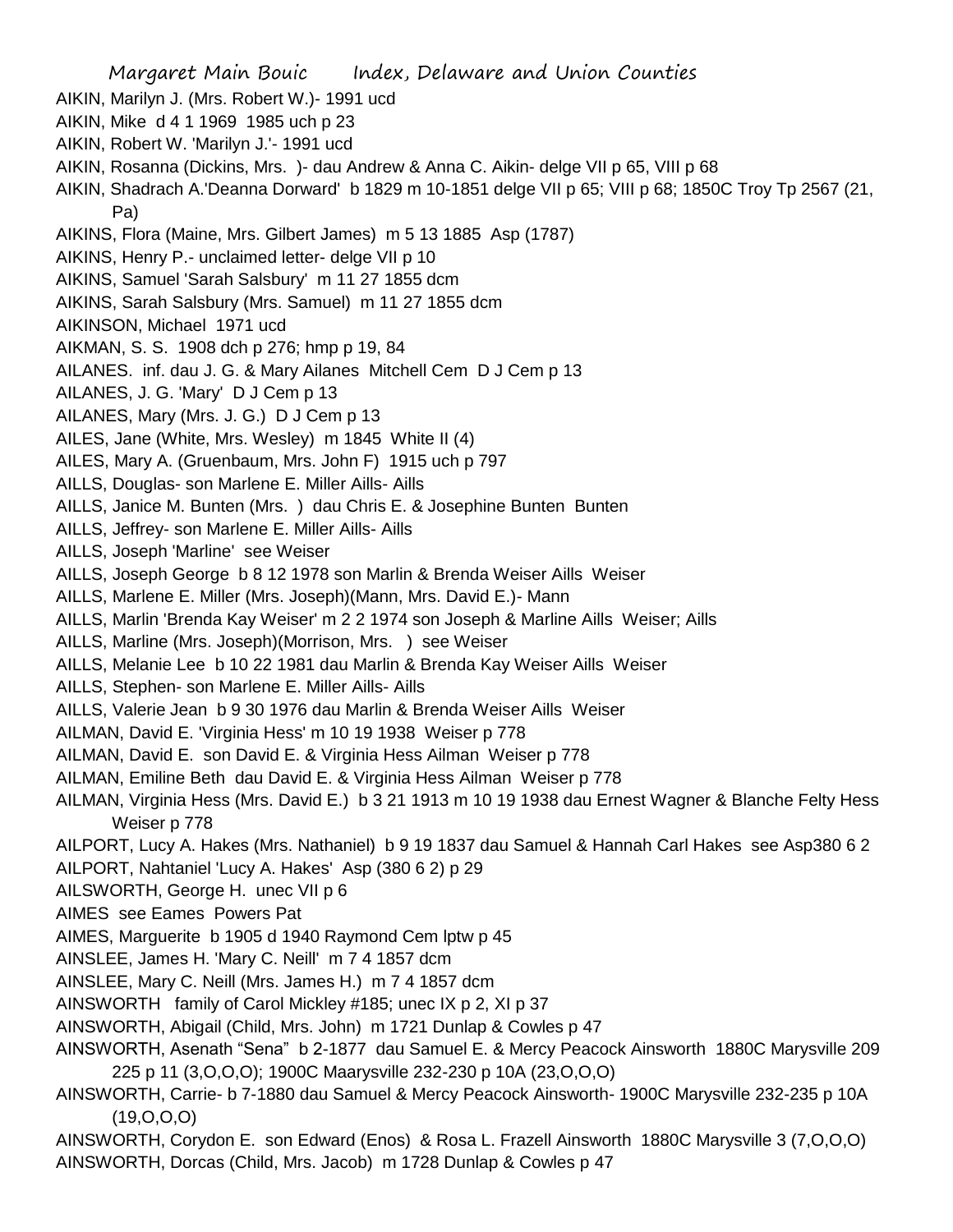Margaret Main Bouic Index, Delaware and Union Counties AINSWORTH, Edward J. 'Rosa L.' 1880C Marysville 3 (49,O,O,O) p 0086 AINSWORTH, E. L. D Monday, Dayton; Un Co Journal 3-7-1940 AINSWORTH, Enos 'Roxa L. Frazell' b 1830 Miami Co O. m 6 23 1868 ucm 4402 d 3 7 1893 (62y 3m) Oakdale Cem782 (C158) AINSWORTH, Enos son Samuel & Mercy Peacock Ainsworth 1880C Marysville 209 225 p 11 (13,O,O,O) AINSWORTH, Estella dau Samuel E. & Mercy Peacock Ainsworth 1880C Marysville 209 225 p 11 (11,O,O,O) AINSWORTH, Grace- b 8-1884 dau Samuel & Mercy Peacock Ainsworth- 1880C Marysville 232-235 p 10A  $(15, O, O, O)$ AINSWORTH, Lillian dau Samuel E. & Mercy Peacock Ainsworth 1880C Marysville 209 225 p 11 (6,O,O,O) AINSWORTH, Lucinda Powers (Mrs. Walter) dau John & Hannah Spain Powers Powers Pat p 14 AINSWORTH, Matie(Mary) Elizabeth (Maugans, Mrs. John Adron) b 12 4 1871 d 11 8 1966 bur. Oakdale dau Samuel E. & Mercy Peacock Ainsworth Maugans Anc p 41; 1880C Marysville 209 225 p 11 (8,O,O,O) AINSWORTH, Mary/Mercy Peacock (Mrs. Samuel E.) b 1843 m 5 3 1866 d 12 29 1932 (89y) Oakdale Cem I p 50 (E R50 R)4488 (E327); Peacock Bible unec VII p 22 1880C Marysville 209 225 p 11 (37,O,O,O); 1900C Marysville 232-235 p 10A (56,O,O,O) m 34y, 7 ch AINSWORTH, Mercy d 8 12 1885 (80y) b. NY Oakdale Cem I p 173 (C 50)(158C) AINSWORTH, Minetta dau Edward J. (Enos) & Rosa L. Frazell Ainsworth 1880C Marysville 3 (10.O.O.O) AINSWORTH, Roxa (Rosa N) L. Frazell (Mrs. Enos) b 1842 m 6 23 1868 ucm 4402 d 8 5 1904 (62y 7m) b Franklin Co. O. Oakdale Cem1893 (158C)I p 173 (C 50) (Annisworth); 1880C Marysville 3 (38, O,O,Va) AINSWORTH, Samuel E. 'Mercy Peacock' b 181 Clark Co m 5 3 1866 ucm 3963 d 12 22 1905(6) (64 yr) Oakdale Cem I p 50 2011 (327E); Maugans Anc p 41, Peacock Bible unec VII p 22; 1880C Paris Tp 289-225 p 0091 (39.O, NY,NY); 1900C Marysville 232-235 p 10A (58,O,O,O) m 34y AINSWORTH, Walter 'Lucinda Powers' Powers Pat p 142 AIRMAN, Clinton b 6 25 1874 Liberty Tp son William & ELizabeth Rader Airman dcb AIRRICK, George naturalization ucc p 21 10 6 1840 AIRYHER, Lugie b 1 3 1873 Delaware Town son Antonia & Emma Vining Airyher dcb AISEL, Amanda Beth- dau Ralph & Molly Aisel- Aisel- engaged to Michael Daniel Baird AISEL, Charles D. "Chuck"- b 11-22-1955 Worthington d 11-10-1999 (43) bur Chesterville- son George & Theresa Loney Aisel- Aisel AISEL, Cindy Fogle (Mrs. Charles D.)- Aisesl AISEL, Daisey Viola b 7 21 1893 Liberty Tp dau Nicholas & ELizabeth Sneider Aisel dcb AISEL, Glenn R. d 9 5 1989 (85) bur Foret Lawn Aisel AISEL, Harry- son George & Theresa Loney Aisel;- Aisel AISEL, Ida b 12 5 1887 Liberty Tp dau Nicholas & ELizabeth Snyder Aisel dcb AISEL, Karl- son George & Theresa Loney Aisel- Aisel AISEL, Linda (McClary, Mrs. )- dau George & Theresa Loney Aisel- Aisel AISEL, Lucas Wade b 8 21 1987 son Ralph & Molly Aisel Aisel AISEL, Mark- son George & Theresa Loney Aisel- Aisel AISEL, Minnie Martha O. b 2 30 1890 Liberty Tp dau Nicholas & ELizabeth Snyder Aisel dcb AISEL, Molly (Mrs. Ralph) Aisel AISEL, Nicholas d 1 28 1892 6y (Powell) son Nicholas & ELizabeth Aisel DelawareCo deaths AISEL, Nick- son Charles D. & Cinday Fogle Aisel- Aisel AISEL, Ralph 'Molly' son George & Theresa Loney Aisel- Aisel AISEL, Shawn- son Charles D. & Cindy Fogle Aisel- Aisel AISEL, T. Edward b 3 7 1892 Liberty Tp son Nicholas & Elizabeth Snyder Aisel dcb AITCHESON, Agnes (Johnson, Mrs. John Trove) Howison (403) AITCHISON, Amy (Barker, Mrs. )- twin dau William Frank & Mary Sue Dillion Aitchison- Aitchison AITCHISON, Ann (Mrs. Robert)- Aitchison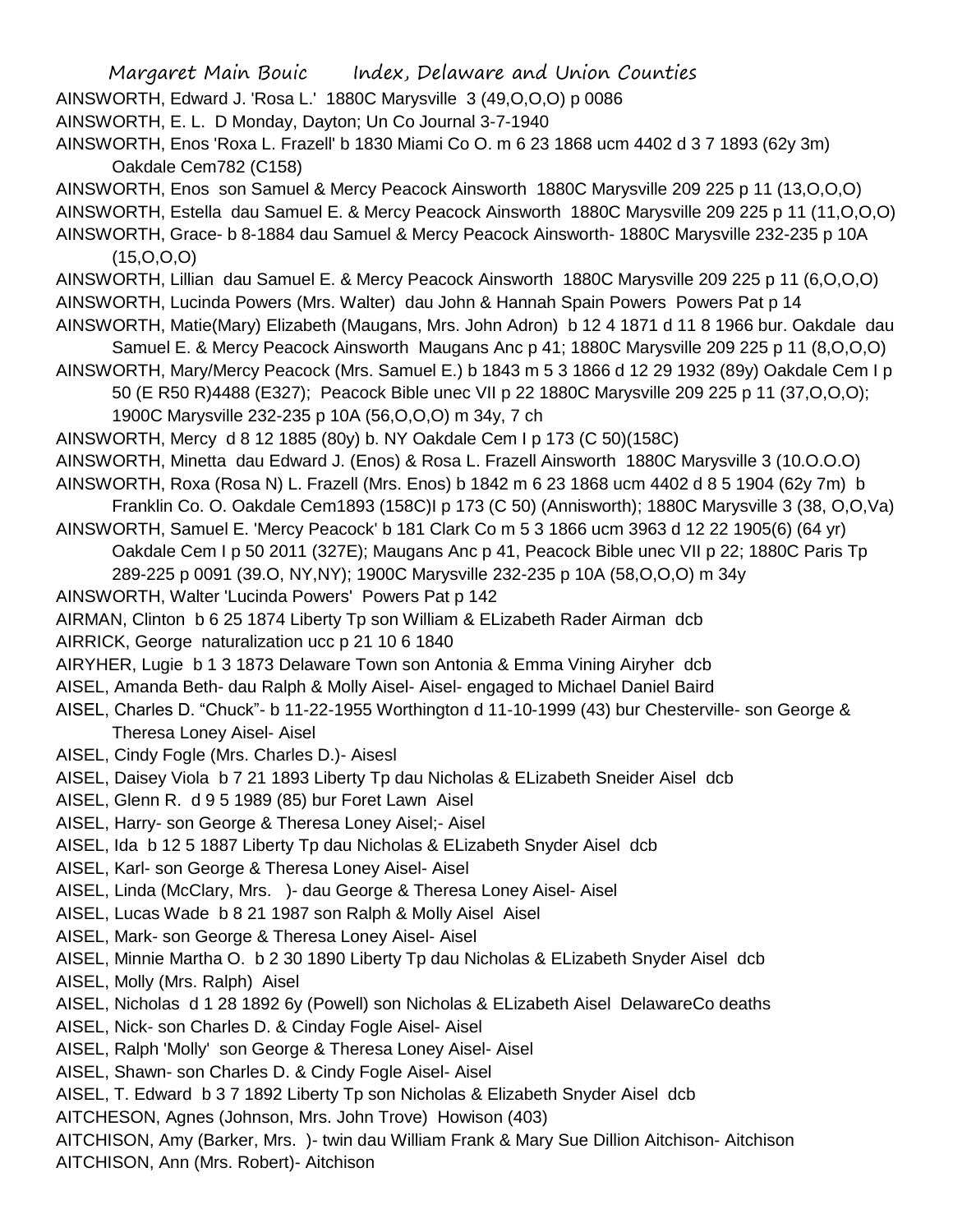Margaret Main Bouic Index, Delaware and Union Counties AITCHISON, David 'Michelle'- brother William Frank Aitchison- Aitchison AITCHISON, Eve (Perry, Mrs. )- sister William Frank Aitchison- Aitchison AITCHISON, Kathy (Hostetler, Mrs. Jim)- twin dau William Frank & Mary Sue Dillion Aitchison- Aitchison AITCHISON, Mary Sue Dillion (Mrs. William Frank)- m 50 y- Aitcheson AITCHISON, Michael Dustin 'Tuwana' son William Frank & Mary Sue Dillion Aitchison- Aitchison AITCHISON, Michelle (Mrs. David)- Aitchison AITCHISON, Rick 'Marikay'- son William Frank & Mary Sue Dillion Aitchison- Aitchison AITCHISON, Robert 'Ann'- brother William Frank Aitchison- Aitchison AITCHISON, Terri Jo (Adams, Mrs. David Carter) m 8 27 1977 dau William Aitchison Adams AITCHISON, Tuwana (Mrs. Micahel Dustin)- Aitchison AITCHISON, William Frank "Uncle Bill"'Mary Sue Dillion'- b 9-26-1935 Detroit m 50y d 6-21-2007 (71) Forest Grove Cem son Ray & Dorothy Dustin Riddick- Adams; Aitchison AITWELL, Edith Abbiegail Lenker (Mrs. Russell) b 7 5 1918 dau Hiram & Edith Agnes Nickel Lenker Weiser p 323 AITWELL, Russell 'Edith Abbiegail Lenker' Weiser p 323 AKAM, Catharine (Mrs. Peter) Akam file, Delaware library AKAM(AKEM)(AKUM) Peter d 9 26 1854 (53 2 12) Sbc p 6, 10; 1908 dch p 386 AKAM, Peter 'Catharine' d 12 13 1862 Fredericksburg Oak Grove Cem Akam file, Delaware Library; delge VIII p 26; delge VIII p 26 AKAM, Samuel 1908 dch p 386; dbg p 6; 3rd OVI, delge VIII p 26 AKAM, William 1908 dch p 386; Oakgrove Cem; Powell p 427 AKE, Larry 'Patricia'- 1991 ucd AKE, Patricia (Mrs. Larry)- 1991ucd AKE, Tobey- 1991ucd AKE, Wendy- b 1977 dau Larry & Patricia Ake- 1991ucd AKENHEAD, Elizabeth Emma Faushold (Mrs. Dr. W. R.) b 7 17 1917 m 6 15 1939 dau Arville Leroy & Mabel Anna Jones Faushold Weiser p 374 AKENHEAD, Dr. W. R. 'Elizabeth Emma Faushold' Weiser p 374 AKER, Clara (Finks, Mrs. John C.) Aker; Finks AKER, Robert d 6 1 1900 Brown Tp Del Co deaths AKERMAN, Frank delge IV p 43 AKERMAN, Joseph P. 'Rhoda Ann Crane' m 12 28 1848 dcm AKERMAN, Rhoda Ann Crane (Mrs. Joseph P.) m 12 28 1848 dcm AKERMANN, Jill Annette (Giltner, Mrs. John Jr.) m 11 28 1987 dau Richard Akermann Giltner AKERS, Aaron W. b 9 18 1981 d 5 26 1984 bur Mt. Gilead son Kenneth & Donna Clark Akers AKERS, Alberta (Allen, Mrs. John) Allen AKERS, Alvania Howell (Mrs. Jobie) d 8 5 1989 (81) bur Forest Grove dau Anthony & Larcenia Howell 1967, 1971 ucd Akers AKERS, Anita dau Eddie B. & Carol Atkinson Akers Akers AKERS, Barbara Florence (Mrs. Scott C) m 4 28 1984 dau Paul Florence Akers AKERS, Betty (Allman, Mrs. ) dau Earl & Susan Conn Akers Akers AKERS, Betty (Mrs. Ward Paskel,Jr.) Akers AKERS, Beverly Ann (Dunn, Mrs. James Allen)- b 11-18-1952 m 11-28-1974 dau James Grover & Mary Kathryn George Akers- St. Paul p 148 AKERS, Bobby son Gene & Fern Brown Akers Akers AKERS, Bobby- son Mack & Essie Akers- Akers AKERS, Bonnie (Calaway, Mrs. ) dau Jobie & Alvania Howell Akers Akers AKERS, Brenda (Mulkey, Mrs. ) b 1960 dau Thomas & Joy Bailey Akers 1971, 1973 ucd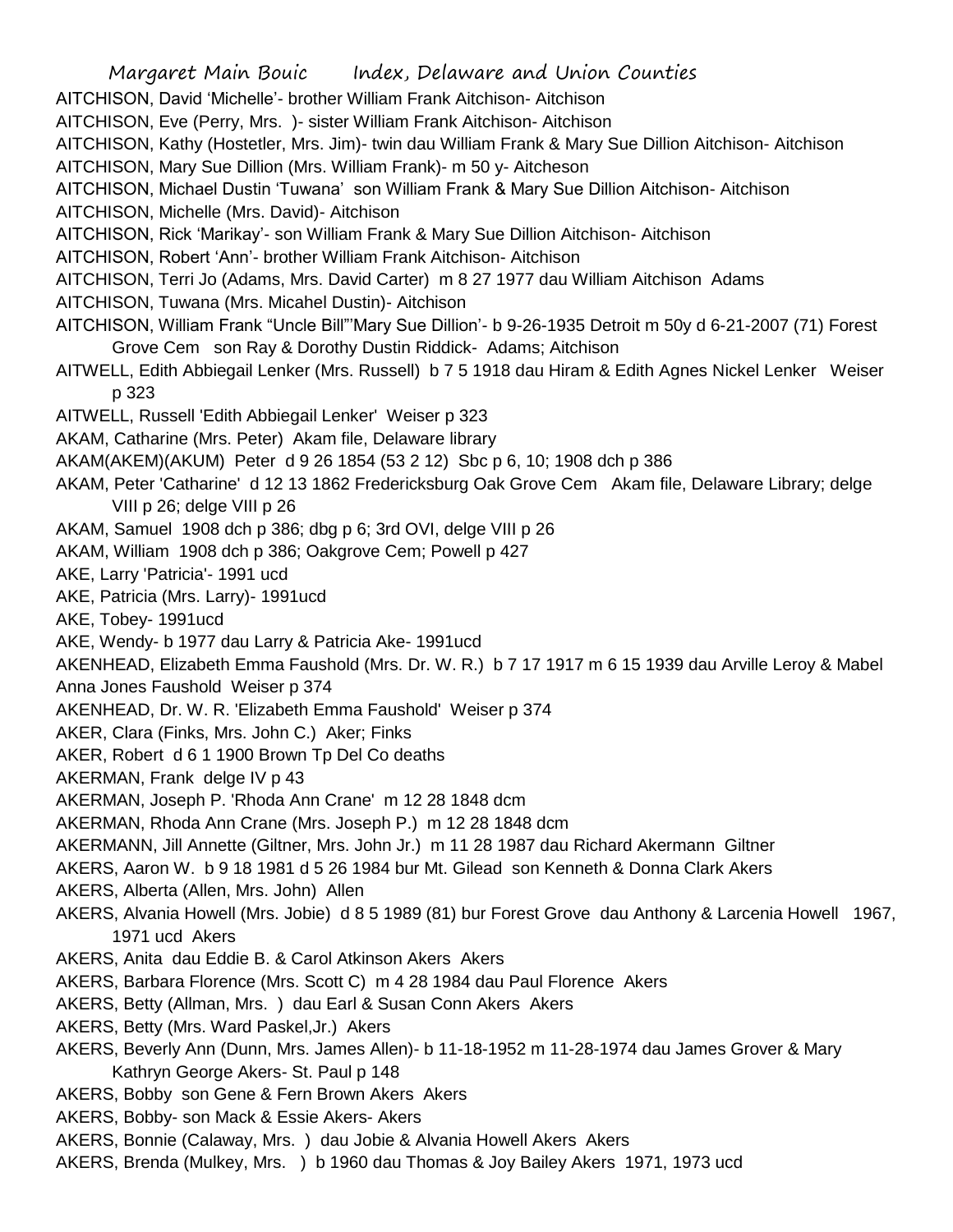Margaret Main Bouic Index, Delaware and Union Counties AKERS, Brian son Keith A. & Karyl R. Akers 1979, 1981 ucd AKERS, Brian William 'Karen Diane Lewis'- b 12-1-1956 m 4-21-1985 son James Grover & Mary Kathryn George Akers- St. Paul p 148 AKERS, Bruce David 'Glenda Sue Smith'- b 8-21-1951 m 8-17-1974 son James Grover & Mary Kathryn George Akers- St. Paul p 148 AKERS, Carolyn Jean Brammer (Mrs. James Bradley)- b 7-22-1957 St. Paul p 149 AKERS, Catharine (Lackey, Mrs. William) m 3 22 1850; ucd 1518 AKERS, Clara (Conley, Mrs. ) dau Jobie & Alvania Howell Akers Akers AKERS, Conrad V.'Mary' brother J. Frank Akers 1983 ucd; Akers AKERS, Dallas son Ward Paskel,Jr. & Betty Akers Akers AKERS, Daniel son Earl & Susan Conn Akers Akers AKERS, Danny b 1961 son Thomas & Joy Bailey Akers 1971, 1973 ucd AKERS, David son Earl & Susan Conn Akers Akers AKERS, David b 1965 son Keith A. & Karyl R. Akers 1979, 1981, 1983 ucd AKERS, Denny- son Mack & Essie Akers- Akers AKERS, Dewey B. 'Wanda Lou Wray' m 5 18 1956 son Ward Paskel,Sr. & Jocelyn Harden Akers 1980 dcd Akers AKERS, Dewey V. 'Mary L.' 1980 dcd AKERS, Donna Clark (Mrs. Kenneth) dau Clayton Clark 1983 ucd; Akers AKERS, Rev. Donnie B. 'Sherry Lynn May' m 9 30 1978 son Dewey & Wanda Lou Wray Akers Akers AKERS, Donny- son Mack & Essie Akers- Akers AKERS, Earl 'Susan Conn' Akers AKERS, Eddie B. 'Carol Atkinson' b 9 3 1937 Ky m 8 22 1959 d 2 20 1990 (52) son Earl & Susan Conn Akers Akers AKERS, Edwina J. (Mrs. Kenny F.) 1973 ucd AKERS, Ella (Hicks, Mrs. ) dau Jobie & Alvania Howell Akers Akers AKERS, E. Marie (Mrs. Thomas E.) 1980 dcd, see Marie AKERS, Emma (Grow, Mrs. ) dau Earl & Susan Conn Akers Akers AKERS, Erma (Alexander, Mrs. ) dau Earl & Susan Conn Akers Akers AKERS, Essie (Mrs. Mack)- Akers AKERS, Esther (Kiger, Mrs. Ernest Ellsworth) b 3 11 1912 m 10 24 1935 Weiser p 667 AKERS, Eugene R. 'Jodie' 1980 dcd AKERS, Faye (Grimm, Mrs. )- dau Mack & Essie Akers- Akers AKERS, Fern Brown (Mrs. Gene) m 12-19-1956 Akers AKERS, Garth Allen son Leonard & Breen Akers Akers AKERS, Gene 'Fern Brown' b 1-17-1933 m 12-19-1956 d 11-17-1992 Maple Grove Cem son Mack & Essie Akers- Akers AKERS, Gennifer dau Eddie B. & Carol Atkinson Akers Akers AKERS, Gerald- son Mack & Essie Akers- Akers AKERS, Glenda Sue Smith (Mrs. Bruce David)- b 3-18-1950 m 8-17-1944- St. Paul p 148 AKERS, Irene 1981, 1983 ucd

- AKERS, Jacqueline Davison (Mrs. Thomas A. II) m 6 3 1978 Akers
- AKERS, James Bradley 'Carolyn Jean Brammer'- b 8-26-1958 m 12-6-1980 son James Grover & Mary Kathryn George Akers- St. Paul p 149
- AKERS, James E. son J. Frank & Jessie M. Bauman Akers Akers
- AKERS, James Randolph- b 5-21-1987 son James Bradley & Carolyn Jean Brammer Akers- St. Paul p 149
- AKERS, James b 1957 son Thomas & Joy Bailey Akers Akers; 1971, 1973 ucd
- AKERS, James 'Shelley' son Thomas & Edna Marie Seabolt Akers- Akers; 1969, 1971 dcd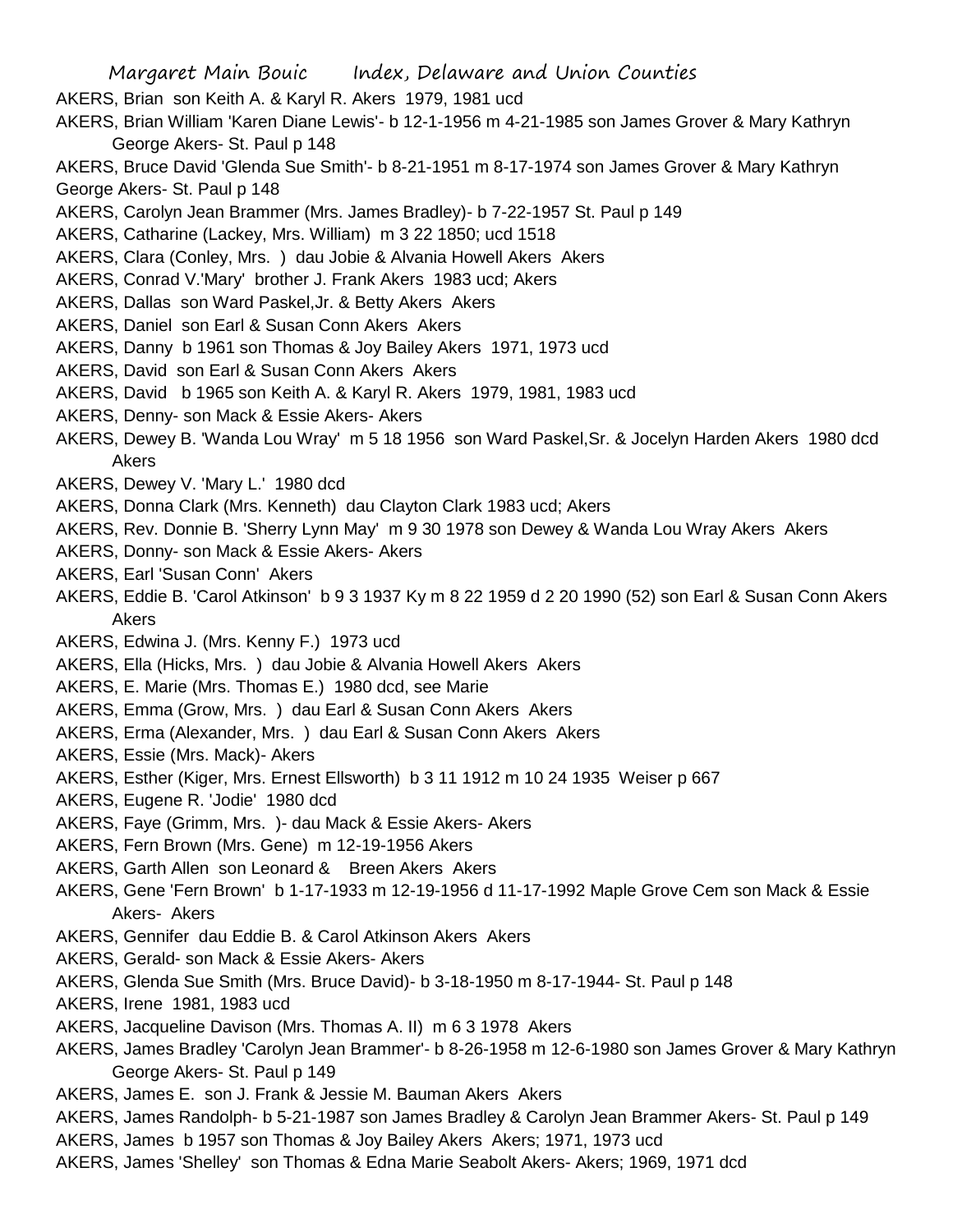- AKERS, Jeannette Ann (Greathouse, Mrs. John William) m 6 29 1980 dau Dewey B. & Wanda Lou Wray Akers Akers
- AKERS, Jesse- son Mack & Essie Akers- Akers
- AKERS, Jessie M. Bauman (Mrs. J. Frank) d 2 17 1970 (75) bur Oak Grove dau Rebecca Bauman Akers; Bauman
- AKERS, J. Frank 'Jessie M. Bauman' d 2 25 1983 (88) Akers
- AKERS, Jobie 'Alvania Howell' d 1964 Akers
- AKERS, Jocelyn Harlen (Mrs. Ward Paskel,Sr.) Akers
- AKERS, Jodie (Mrs. Eugene R) 1980 dcd
- AKERS, Joe b 1962 son Thomas & Joy Bailey Akers Akers; 1971, 1973 ucd
- AKERS, Jonathan David- b 11-19-1980 son Bruce David & Glenda Sue Smith Akers- St. Paul p 148
- AKERS, Joy Bailey (Mrs. Thomas) 1967, 1971, 1973 ucd
- AKERS, Karen Dianne Lewis (Mrs. Brian William)- b 12-1-1958 m 4-21-1985- St. Paul p 148
- AKERS, Karyl R. (Mrs. Keith A.) 1979, 1981, 1983, 1991 ucd
- AKERS, Kathryn Paige- b 10-21-1982 dau Bruce David & Glenda Sue Smith Akers- St. Paul p 148
- AKERS, Kathy Lynn d 12 29 1964 bur. Maple Grove dau Gene & Fern Brown Akers Akers
- AKERS, Kathy dau Lonnie Akers Akers
- AKERS, Keith A. 'Karyl R.' 1979, 1981, 1983, 1991 ucd
- AKERS, Keith b 1971 son Keith A. & Karyl R. Akers 1979, 1981, 1983, 1991 ucd
- AKERS, Kenneth 'Donna Clark' d 6 5 1985 (33) bur Mt. Gilead son Conrad & Mary Akers 1979, 1981, 1983 ucd; Akers
- AKERS, Kenny 'Edwina J.' 1973 ucd
- AKERS, Kenny b 1967 son Keith A. & Karyl R. Akers 1979, 1981, 1983 ucd
- AKERS, Lana (Baretha, Mrs. ) dau Earl & Susan Conn Akers Akers
- AKERS, Larry D. 'Nina' son Jobie & Alvania Howell Akers Akers; 1967, 1971, 1973, 1975, 1979 ucd
- AKERS, Larry- son Mack & Essie Akers- Akers
- AKERS, Leonard son Lonnie Akers Akers
- AKERS, Linda (Gremmett, Mrs. ) b 1951 dau Jobie & Alvania Howell Akers Akers; 1967 ucd
- AKERS, Lonnie son Jobie & Alvania Howell Akers Akers; 1980 dcd
- AKERS, Lonnie Joseph d 8 7 1977 (l8 mos) bur. Forest Grove son Leonard & Brun Akers Akers
- AKERS, Lula (Smith, Mrs. ) sister J. Frank Akers Akers
- AKERS, Madge sister J. Frank Akers Akers
- AKERS, Marcia A. Miller (Mrs. Rick) m 3 10 1984 dau Joseph P. Miller Akers
- AKERS, Marcus b 1-14-1972 d 1-30-1994 (22) bur Wheelersburg- son Dewey V. & Mary L. Holland Akers Akers; 1980 dcd
- AKERS, Edna Marie Seabolt (Mrs. Thomas E.) b 6-14-1931 d 4-8-1993 (61) bur Sunbury Mem. dau Joseph & Thelma Young Seabolt- Akers; 1969, 1971 dcd
- AKERS, Mary (Mrs. Conrad) Akers
- AKERS, Mary Kathryn George (Mrs. James Grover)- b 8-30-1928 m 8-28-1948 dau Wilbur Nelson & Edith M. Scheiderer George- St. Paul p 148
- AKERS, Mary (Knight, Mrs. ) dau Earl & Susan Conn Akers Akers
- AKERS, Mary L. (Mrs. Dewey V.) 1980 dcd
- AKERS, Mary b 1837 d 1881 Oak Grove Cem; Powell p 427
- AKERS, Mathias b 7 22 1889 Delaware Tp son John & Mary David Akers dcb
- AKERS, Michael Bradley- b 3-30-1989 son James Bradley & Carolyn Jean Brammer Akers- St. Paul p 149
- AKERS, Nina (Mrs. Larry) 1979 ucd
- AKERS, Oma (Dudley, Mrs. ) dau Jobie & Alvania Howell Akers Akers
- AKERS, Penny b 1963 dau Keith A. & Karyl R. Akers 1979, 1981 ucd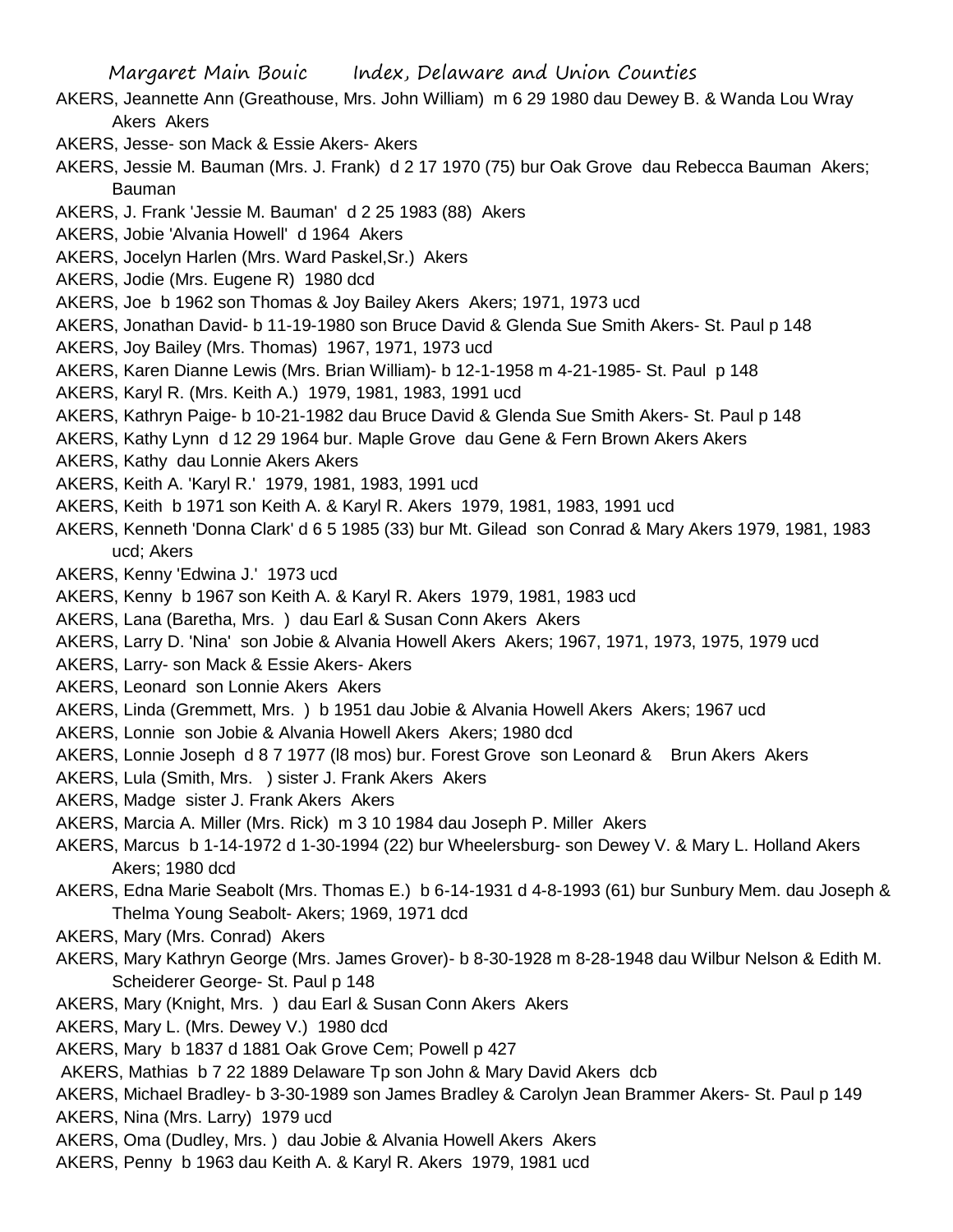Margaret Main Bouic Index, Delaware and Union Counties AKERS, Prudy (Tackett, Mrs. ) dau Jobie & Alvania Howell akers Akers AKERS, Tracie Renee (Crosby, Mrs. Darrin) dau Dewey V. & Mary L. Akers Akers; 1980 dcd; engaged to Kevin Pendleton AKERS, Richard son Earl & Susan Conn Akers Akers AKERS, Richard b 1964 son Thomas & Joy Bailey Akers 1971, 1973 ucd AKERS, Rick 'Marcia A. Miller' m 3 10 1984 son Lonnie Akers Akers AKERS, Robert 1880C Delaware Town p 527C AKERS, Robert- son Gene & Fern Brown Akers- Akers AKERS, Roger son Earl & Susan Conn Akers Akers AKERS, Russell son Ward Paskel,Sr. & Jocelyn Harlen Akers Akers; 1969 dcd AKERS, Scott Dewey son Dewey B. & Wando Lou Wray Akers Akers AKERS, Scott C. 'Barbara Florence' m 4 28 1984 son Harold Akers Akers; Florence AKERS, Sharon (Wilson, Mrs. ) d 1969 dau Earl & Susan Conn Akers Akers AKERS, Sharon dau Gene & Fern Brown Akers Akers AKERS, Sheila Kay dau Ward Paskel,Sr. & Jocelyn Harlen Akers Akers AKERS, Shelly (Mrs. James)- Akers AKERS, Sherry Lynn May (Mrs. Donnie B.) m 9 30 1978 Akers AKERS, Sherry b 1972 dau Kenny F. & Edwin J. Akers 1973 ucd AKERS, Sherry (Cooper, Mrs. ) dau Ward Paskel,Sr. & Jocelyn Harlen Akers Akers AKERS, Shirley (Gayheart, Mrs. ) dau Jobie & Alvania Howell Akers Akers AKERS, Steve son Ward Paskel,Jr. & Betty Akers Akers; 1969, 1971 dcd AKERS, Susan Conn (Mrs. Earl) d 1980 Akers AKERS, Tammy- dau Mack & Essie Akers- Akers AKERS, Terry ch Thomas & Joy Bailey Akers Akers AKERS, Thomas E. 'Edna Marie Seabolt' Akers; 1969, 1971, 1980 dcd AKERS, Thomas A. II 'Jacqueline Davison' b 9 23 1955(6) m 6 3 1978 d 12 16 1978 bur. Oakdale Cem II 151 (M R17 14) son Thomas & Joy Bailey Akers Akers; 1971, 1973 ucd AKERS, Thomas S. son Thomas & Edna Marie Seabolt Akers- Akers; 1980 dcd AKERS, Thomas 'Joy Bailey' 1967, 1971, 1973 ucd; Akers AKERS, Tony b 1963 son Thomas & Joy Bailey Akers 1971, 1973 ucd AKERS, Tonya b 1969 dau Thomas & Joy Bailey Akers 1971, 1973 ucd AKERS, Tracie Renee dau Dewey & Mary L. Akers Akers; engaged to Kevin Dale Pendleton AKERS, Wade son Eddie B. & Carol Atkinson Akers Akers AKERS, Wanda Lou Wray (Mrs. Dewey) m 5 18 1956 Akers AKERS, Ward Paskel,Jr. 'Betty' b 5 24 1930 d 5 4 1991 (60) bur Pliny, WVa son Ward Paskel,Sr. & Jocelyn Harlen Akers Akers AKERS, Ward Paskel,Sr. 'Jocelyn Harlen' Akers AKERSON, George Powell p 281 AKEY, Barbara (Turney, Mrs. )- dau Ralph Taylor & Wilhelmien McIntire Akey- Akey AKEY, Carl- Akey; mt 8-7-1996 brother Ralph Taylor Akey, son Garrie & Laura Taylor Akey- Akey AKEY, Curtis 'Irma J. Bruerd' Akey AKEY, Garrie 'Laura Taylor)- parents- Akey AKEY, Irma J. Bruerd (Mrs. Curtis) b 6 21 1919 d 2 20 1983 bur Zanesfield dau Len & Alice Middleton Bruerd Akey; 1967, 1973, 1975, 1979, 1981 ucd; Bruerd AKEY, Janet (Blank, Mrs. Dennis)- dau Ralph Taylor & Wilhelmien McIntire Akey- Akey AKEY, Lanita (Mrs. Lowell)- Akey AKEY, Laura Taylor (Mrs. Garrie)- parents of Barbara, Patricia, etc- Akey

AKEY, Lowell 'Lanita'- son Garrie & Laura Taylor Akey- brother Ralph Taylor Akey- Akey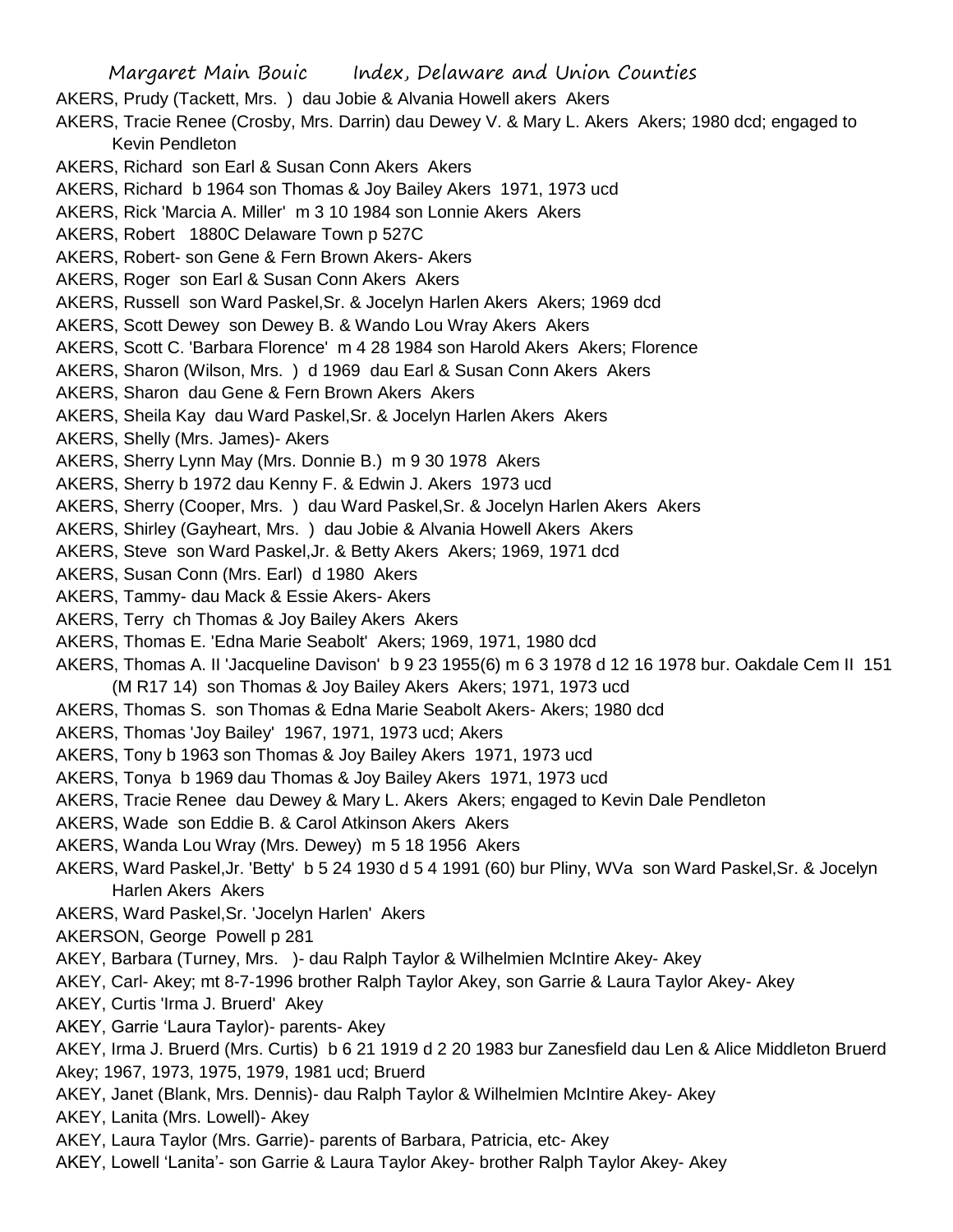- AKEY, Patricia (Lewis, Mrs. Raymond)- dau Ralph Taylor & Wilhelmien McIntire Akey- Akey
- AKEY, Ralph Taylor 'Wilhelmien McIntire'- b 5-`5-`909 logan Co m 8-28-1937 Dunkirk d 6-24-1990 (90) E.
	- Liberty Cem- son Garrie & Laura Taylor Akey- Akey
- AKEY. Wilhelmien McIntire (Mrs. Ralph Taylor)- 4-2-1846 Madison Col unec X p 27
- AKIKINS, Alma 1880C Orange Tp p 348C
- AKIN, John Genther p 147
- AKINS, Amanda Deppen (Mrs. John) b 1 16 1832 m 1 1 1851 dcm dau Michael & Sarah Weiser Deppen Weiser p 77
- AKINS, Alice Van Halen (Mrs. John William, Jr.) Weiser p 77
- AKINS, Andrew 'Mary Shaw' b 7 14 1853 son John & Amanda Deppen Akins Weiser p 77
- AKINS, Arabelle Padrick (Mrs. Charles S) Weiser p 77
- AKINS, Bertha dau Andrew & Mary Shaw Akins Weiser p 77
- AKINS, Catharine (Fisher, Mrs. John) m 11 23 1857 dcm (Risher?)
- AKINS, Catharine (Guy, Mrs. Willis) m 4 2 1846 Madison Co unec X p 27
- AKINS, Catharine (Lackey/Leckey, Mrs. William) m 3 22 1850 ucm 1518, unec VII p 60, XIV p 17
- AKINS, Charles son Andrew & Mary Shaw Akins Weiser p 77
- AKINS, Charles S. 'Arabelle Padrick' b 1 31 1852 d 1935 son John & Amanda Deppen Akins Weiser p 77
- AKINS, Della dau Andrew & Mary Shaw Akins Weiser p 77
- AKINS, Dianna Dorewart (Mrs. Shadrock) m 10 3 1850 dcm
- AKINS, Dollie dau Andrew & Mary Shaw Akins Weiser p 77
- AKINS, Ivy Lacy (Mrs. John W) Weiser p 77
- AKINS, John b 11 27 1854 d. y. son John & Amanda Deppen Akins Weiser p 77
- AKINS, John H. hadc p 56
- AKINS, John 'Amanda Deppen' m 1 1 1851 (Aikins) Weiser p 77
- AKINS, John W. 'Ivy Lacy' b 1877 m 3 19 1901 son Charles S. & Arabelle Padrick Akins Weiser p 77
- AKINS, John Willim Jr. 'Alice Van Halen' b 3 10 1903 son John W. & Ivy Lacy Akins Weiser p 77
- AKINS, John son Andrew & Mary Shaw Akins Weiser p 77
- AKINS, Leila L. (Chaney, Mrs. George)(McArthur, Mrs. Allen) b 2 22 1879 dau John W. & Ivy Lacy Akins Weiser p 77
- AKINS, Margaret E. (Wisley, Mrs. J. R.) b 11 14 1884 m 8 28 1901 dau Charles S. & Arabelle Padrick Akins Weiser p 77
- AKINS, Mary Shaw (Mrs. Andrew) Weiser p 77
- AKINS, William T. b 10 7 1870 Powell son George & Mary Akins dcb
- AKINS, Winnie Maud (Mean, Mrs. Ara W.) b 11 13 1882 m 6 26 1904 d 12 9 1927 dau Charles S. & Arabelle Padrick Akins Weiser p 77
- AKISON. Barry b 1971 son Bradley & Rebecca S. Akison 1971 dcd
- AKISON, Bradley D. 'Rebecca S.' 1971 dcd
- AKISON, Ella (Mrs. Marshall B.)- Akison
- AKISON, Jeff- son Marshall B. & Ella Akison- Akison
- AKISON, Marshall B. 'Ella'- d 12-18-1997 (73) Forest Lawn Mem. Garden- Akison
- AKISOn, Mary Lou (Stamm, Mrs. )- dau Marshall B. & Ella Akison- Akison
- AKISON, Mila Sullivan (Mrs. William B.) m consent 1890 unec V p 9
- AKISON, Pricye L. (McMillan, Mrs. )- sister Marshall B. Akison- Akison
- AKISON, Rebecca S. (Mrs. Bradley D.) 1971 dcd
- AKISON, Vicky Lynn (McKee, Mrs. )- dau Marshall B. & Ella Akison- Akison
- AKISON, William B. 'Mila Sullifan; m consent 1890 unec V p 9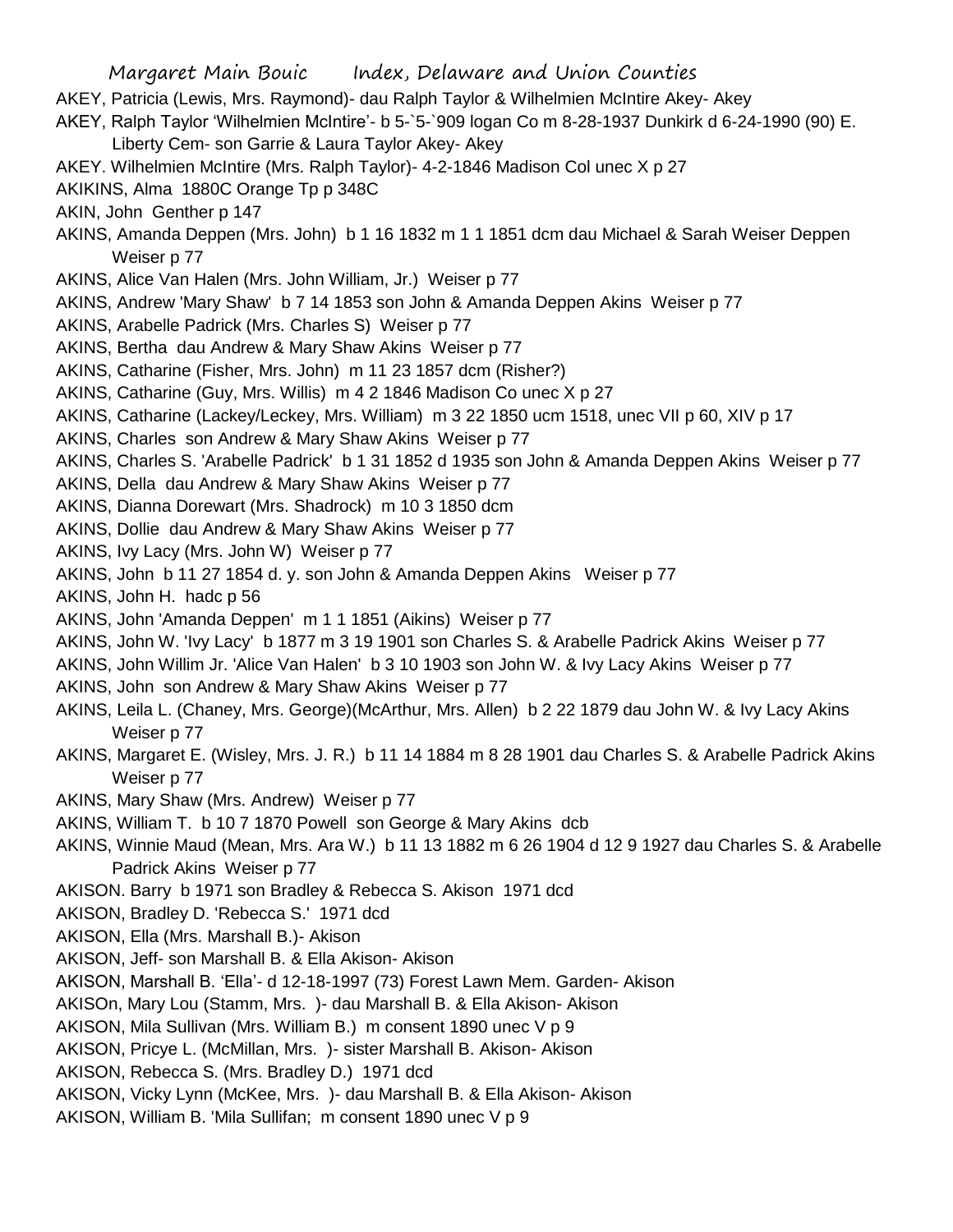AKKERMAN, Edith Irene McKittrick (Mrs. ) dau Emmet James & Caroline Lena Grothe McKittrick McKitrick 111

- AKOM, Samuel killed 8 3 1864 near Atlanta Roster p 25
- AKRON, Charles 'Mina Baughman'- Akron
- AKRON, Lucile (Belknap, Mrs. Leonard F.)- b 2-13-1905 m 8-11-1934 d 10-31-1996 (91) Prospect Cem- dau Charles & Mina Baughman Akron- Akron
- AKRON, Margaret (Speer, Mrs. )- dau Charles & Mina Baughman Akron- Akron
- AKRON, Mina Baughman (Mrs, Chalres)- Akron
- ALAENOH (Indian) Genther p 21
- ALAIN, Dr. Nick Alain
- ALANDEE, William 1880C Berlin Tp p 371C
- ALAPAI, Agnes (Mrs. James) Alapai
- ALAPAI, Gilbert son Agnes Alapai Ballman Alapai
- ALAPAI, James 'Agnes' Alapai
- ALAPAI, Padra son Agnes Alapai Ballman Alapai
- ALAPAI, Sarah Leinaala (Ballman, Mrs. William Richard) b 3 3 1948 Hawaii d 5 10 1982 cremated, bur. Hawaii dau James & Agnes Alapai Alapai; Ballman
- ALASEG, Mary 1880C Troy Tp p 340C
- ALATORRE, Cynthia Sue "Cindy" Lathrop (Mrs. Luis Rene) dau Gene & Janet Lathrop Alatorre
- ALATORRE, Luis 'Cindy Lathrop' son Dr. & Mrs. Alvador Alatorre- Alatorre
- ALATORRE, Molody Catherine b 1 21 1987 dau Luis & Cindy Lathrop Alatorre Alatorre
- ALATORRI, Dr. Salvador- Alatorrie
- ALAXANDER, Chester Arthur b 12 1 5 1886 Delaware Tp son George B. & Margaret Castilo Alaxander dcb
- ALB, Barbara Jean Stockton (Mrs. John) dau Victor Kenneth & Ila Stockton Graham 18(11)631
- ALB, John 'Barbara Jean Stockton' Graham (18(11)631)
- ALB, John Judd b 10 8 1957 son John & Barbara Jean Stockton Alb Graham 18(11)6311
- ALBA, Diane Lynne (Means, Mrs. Timothy Lee) b 8 3 1952 Ill m 12 31 1983 dau Samuel Phillip Jr. & Joyce Ann Malman Alba Cowgill p 29
- ALBA, Frederick dcw Bk 4 p 333(35)
- ALBA, Joyce Ann Malman (Mrs. Samuel Phillip Jr.) Cowgill p 29
- ALBA, Samuel Phillip,Jr. 'Joyce Ann Malaman' Cowgill p 29
- ALBALE, Charles C. son William & Sarah Albale 1850C Allen Tp 1451 1469 p 216 (10)
- ALBALE, Mary dau William & Sarah Albale 1850C Allen Tp 1451 1469 p 216 (5,O)
- ALBALE, Rosana G. dau William & Sarah Albale 1850C Allen Tp 1451 1469 p 216 (9/12,O)
- ALBALE, Sarah (Mrs. William) 1850C Allen Tp 1451 1469 p 216 (32, NH)
- ALBALE, Walter W. son William & Sarah Albale 1850C Allen Tp 1451 1469 p 216 (9,O)
- ALBALE, William 'Sarah' 1850C Allen Tp 1451 1469 p 216 (40, NH)
- ALBALE, William W. son William & Sarah Albale 1850C Allen Tp 1451 1469 p 216 (10,O)
- ALBAN, Dominique Guillom Falldine (Mrs. Ronald Carl) m 6 6 1981 dau Mr. & Mrs. William Tertchny Alban ALBAN, Dr. David R. dpc p 44; 1915 dcd Delaware
- ALBAN, Gary T. b 1953 d 2 4 1973 (19) son William R. & Janet M. Alban 1961, 1969 dcd; Alban
- ALBAN, Janet (Mrs. William R.) 1969, 1971, 1980 dcd
- ALBAN, Jenkins A. Alban
- ALBAN, Ronald Carl 'Dominique Guillom Falldine' m 6 6 1981 b 1959 son William R. & Janet Alban 1969, 1971 dcd
- ALBAN, William R. 'Janet' 1961, 1969, 1971, 1980 dcd son Jekins A. Alban Alban
- ALBANESE, Dean 'Wendy Silver'- Albanese
- ALBANESE, Donna (Mrs. Lawrence)- Albanese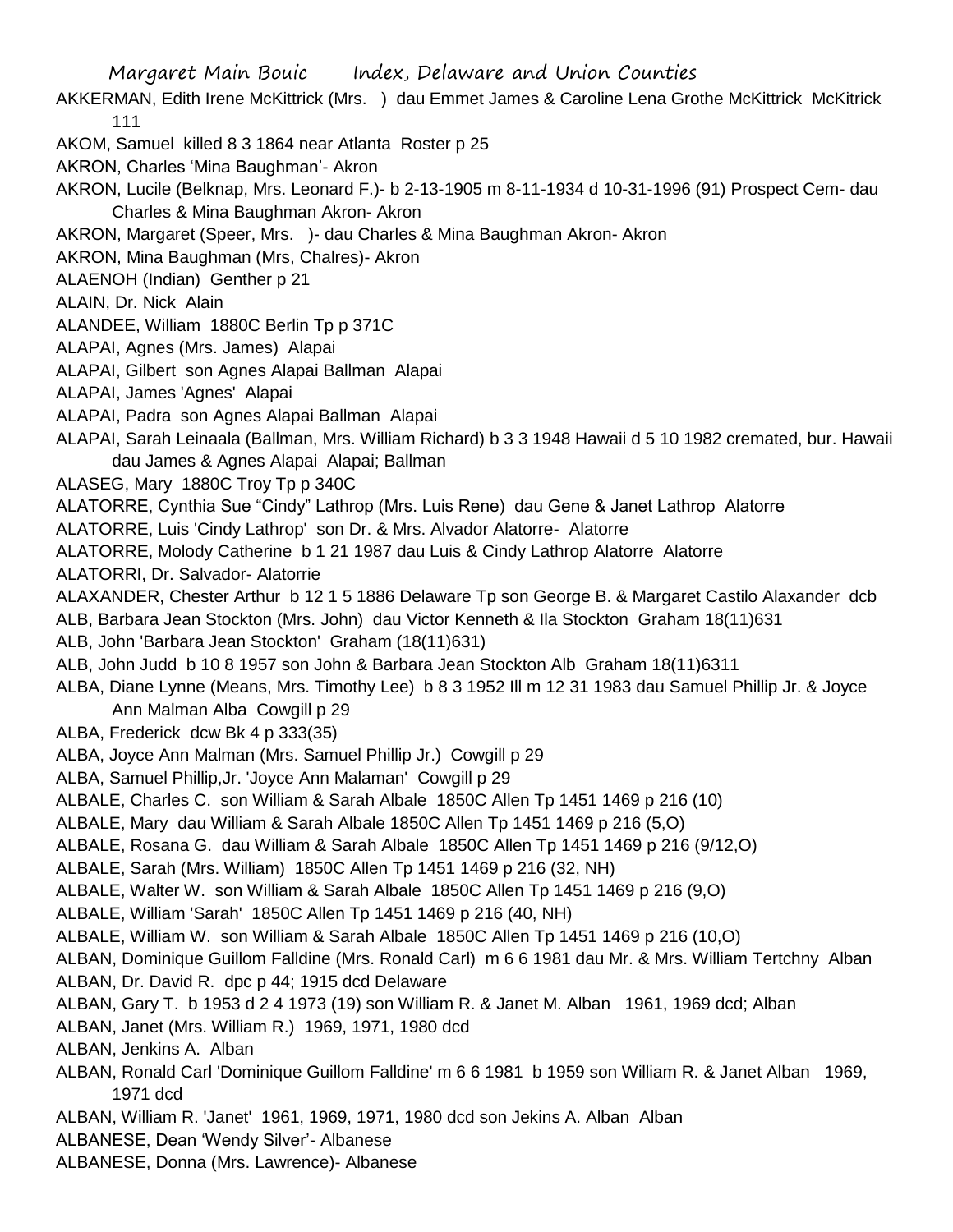Margaret Main Bouic Index, Delaware and Union Counties ALBANESE, Dr. Ellenjeane- dau Emanuel & Helen P. Chipolet Albanese- Albanese ALBANESE, Emanuel 'Helen P. Chipolet'- d 1980- Albanese ALBANESE, Helen P. Chipolet (Mrs. Emanuel)- b 11-16-1920 Pa - dau Nicholas & Rachel Santoro Chipolet-Albanses ALBANESE, John Dean- b 6-5-2001 son Dean & Wendy Silver Albanese- Albanese ALBANESE, Joseph 'Wendy'- son Emanuel & Helen P. Chipolet Albanese- Albanese ALBANESE, Lawrence 'Donna'- son Emanuel & Helen P. Chipolet Albanese- Albanese ALBANESE, Lisa (Diaz, Mrs. )- dau Emanuel & Helen P. Chipolet Albanese- Albanese ALBANESE, Wendy Silver (Mrs. Dean)- dau Ralph & Jeanne Silver- Albanese ALBANESE, Wendy (Mrs. Joseph)- Albanses ALBAUGH, 1915 uch p 511 ALBAUGH, Addie Louisa McFadden (Sharp, Mrs. Homer)(Mrs. Thurman) b 8 20 1908 m(1) 8 21 1929 (2) 9 14 1957 dau James Wesley & Mary Evalyn Morrison McFadden McFadden Bible; unec VI p 37, 48 ALBAUGH, Clara S. (Woodruff, Mrs. Horatio C.) license 9 4 1873 ucm 5314 ALBAUGH, Ella (Price, Mrs. Frank Llewellyn) Graham (1839), unec IV p 9 ALBAUGH, James 'Sarah Talmage' dumch p 108 ALBAUGH, Jerome d 11 28 1926 (82y) Oakdale Cem 3869(G104) ALBAUGH, Malissa d 4 13 1926 (78y) Oakdale Cem 3814(G104) ALBAUGH, Sarah Talmage (Mrs. James) dau D. S. & Susan Snyder Talmage dumch p 108ce, ALBAUGH, Thurman 'Addie Louisa McFadden' m 9 14 1957 McFadden Bible unec VI p 48 ALBAUGH, William H. d 7 21 1913 (43y, 3m) Oakdale Cem 2571 (F119) ALBECK, John b Ger. d 12 1 1897 (38) Darby Tp uninf p 10 ALBEE & Childs delge IV p 8 ALBERICO, Ralph 1980 dcd ALBERRY, Clifton Ross d 11 6 1896 (6 2 3) Center Village Cem son Frank Alberry dc deaths ALBERRY. Frank 1908 dch p 437 ALBERRY, F. L. 'Margurite' 1915 dcd Sunbury ALBERRY, Margurite (Mrs. F. L.) 1915 dcd Sunbury ALBERS, Angela Luebke (Mrs. Rev. Kenneth) Albers; 1991 ucd ALBERS, Brogan- b 1988 son Rev. Kenneth L. & Angela P. Luebke Albers- Albers; 1991 uced ALBERS, Grayson- b 1985 son Rev. Kenneth L. & Angela P. Luebke Albers- Albers; 1991 ucd ALBERS, Rev. Kenneth 'Angela Luebke' Albers' 1991 ucd ALBERS. John August 'Linda Jean Meinen' m 8 17 1974 son John A. Albers Albers ALBERS, John A. Albers ALBERS, Linda Jean Neinen (Mrs. John August) m 8 17 1974 Albers ALBERS, Shayla- b 1987 dau Rev. Kenneth & Angela P. Luebke Albers- Albers; 1991 ucd ALBERS.Trendon- b 1990 son Rev. Kenneth L. & Angela P. Luebke Albers- 1991 ucd ALBERT, Mr. Sandusky p 4 ALBERT, Abigail dau John & Rebecca Albert 1850C Leesburg 299 303 p 46 (13,O) ALBERT, Alvin Glenn b 11 9 1889 Orange Tp son T. E. & Ada Smith Albert dcb ALBERT, Anna (Mrs. D. S.) 1880C Marysville 446 491 p 34 (21, O, O, O) ALBERT, Basheba Neel(or Reed) (Mrs. Charles E.) b 12 10 1878 d 12 26 1952; Oakdale Cem II p 10 (B R6 14) Sbc p 31; 1949 ucd ALBERT, Catharine (Brannon, Mrs. Thomas) m 9 2 1851 ucm 1703; unec XIV p 52 ALBERT, Catharine dau John & Rebecca Albert 1850C Leesburg 299 303 p 46 (20,O) ALBERT, Cathy (Flanagan, Mrs. )- dau Jim & Charlotte Albert- Albert ALBERT, Charles E. 'Basheba Neel' b 9 3 1873 m 1895 d 3 14 1967 Oakdale II 10(B R6 14) son Hammond & Lydia Albert Sbc p 3l; Albert; 1949 ucd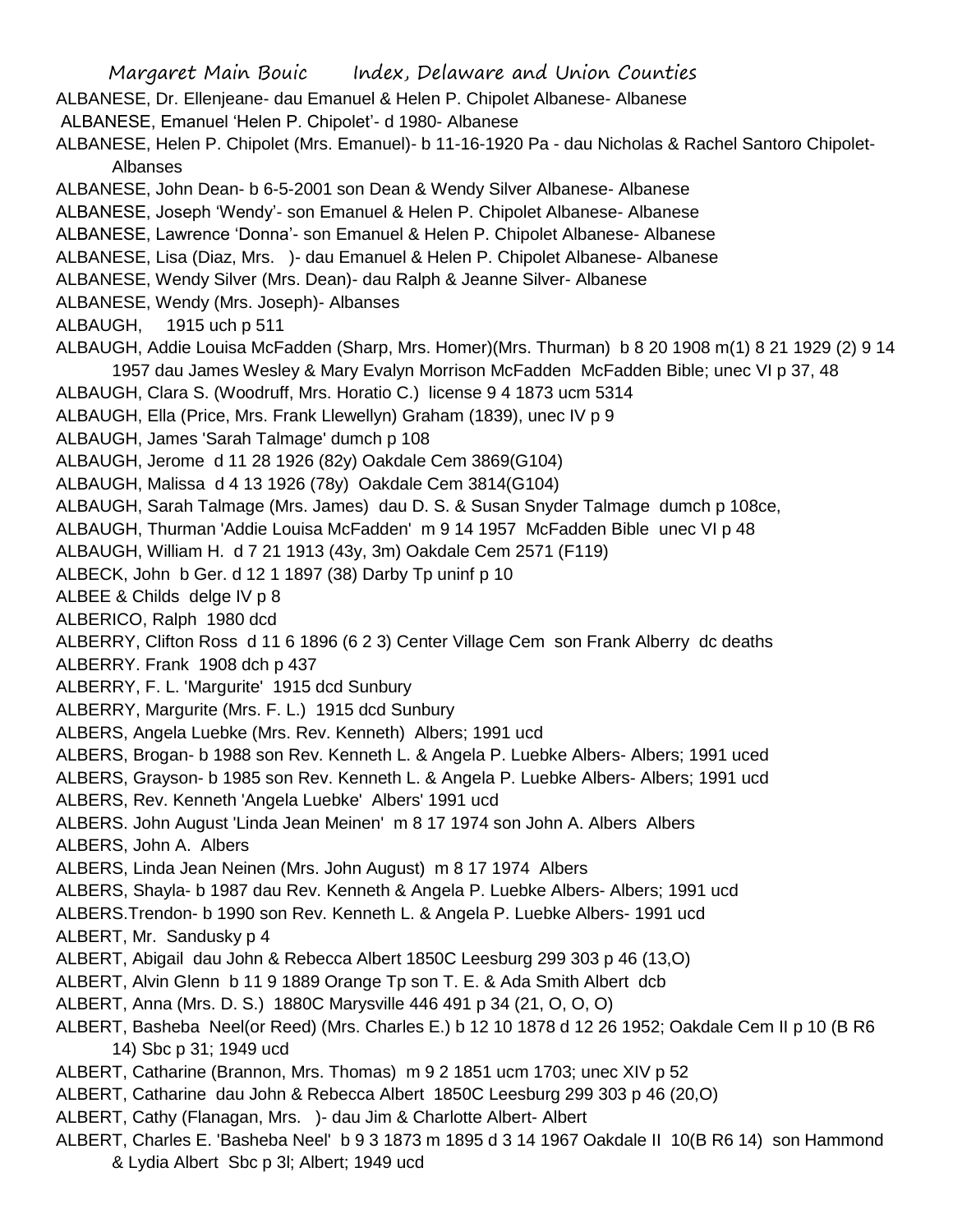- ALBERT. Charlotte (Mrs. Jim)- Albert
- ALBERT, Debra L. Snodgres (Mrs. Randall) b 10 2 1954 d 4 30 1989 (34) Oakdale Cem dau Clarence E. &
- Mary J. Alexander Snodgres Albert
- ALBERT, Donald F. 'Martha' 1961 dcd
- ALBERT, Donald son Donald F. & Martha Albert 1961 dcd (2 1/2)
- ALBERT, Donna Marie (Paver, Mrs. Charles W.) b 3-2-1919 m 5 26 1938 d 12-24-1999 (80) Maskill Cem- dau Harry & Helen Bellville Albert Albert; Paver; 1985 uch p 66
- ALBERT, Doris A. (Lumpkin, Mrs. Orbal L.)- m 1956- Albert; Lumpkin
- ALBERT, D. S. 'Anna' 1880C Marysville 446 491 p 102A p 34 (27,O, O,O)
- ALBERT, Elias son John & Rebecca Albert 1850C Leesburg 299 303 p 47 (21, Va)
- ALBERT, Elizabeth (Darst,or Dort? Mrs. William) m 10 21 1852 ucm 1868 dau John & Rebecca Albert 1850C Leesburg 299 303 p 46 (14); unec IV p 20, VII p 57
- ALBERT, Evelyn (Mrs. Joseph) 1971, 1973, 1975, 1979, 1981, 1983, 1991 ucd
- ALBERT, Flossie (Seymour, Mrs. )(Mrs. Harry Edward) 1949 ucd; d 9 22 1982 (86) bur Plumwood Albert
- ALBERT, Garnet ch Harry & Flossie Albert 1949 ucd
- ALBERT, Gaynelle Young (Mrs. Oscar Lee) Albert
- ALBERT, George 'Sarah Salome Swinehart` b 10 10 1813 m 11 9 1939 d 6 28 1911 dcc Paul Stimmel Jr. 18
- ALBERT, Hammond 'Lydia' Albert
- ALBERT, Harry Edward 'Flossie' d l972 1949 ucd; Albert
- ALBERT, Harry 'Helen Bellville'- Albert
- ALBERT, Helen Belville (Mrs. Harry) d 9 10 1972 bur Plumwood son Charles Albert Albert
- ALBERT, Henry Delaware Mausoleum delge III p 57
- ALBERT, H. F. 1915 dcd Delaware
- ALBERT, Isabel dau John & Rebecca Albert 1850C Leesburg 299 303 p 46 (8,O)
- ALBERT, Jacob 1850C Delaware Town 956 (16,O)
- ALBERT, Jean dau Donald F. & Martha Albert 1961 dcd (4)
- ALBERT, Jim 'Charlotte'- Albert
- ALBERT, John Curtis 'Luann Elaine West'- m 5-13-1995 son Jim & Charlotte Albert Albert
- ALBERT, John P. 1835 men 55 #41 p 101 Scioto Tp
- ALBERT, John P. son John & Rebecca Albert 1850C Leesburg 299 303 p 46 (16,O)
- ALBERT, John 'Rebecca' 1850C Leesburg 299 303 p 47 (50, Pa)
- ALBERT, John (Concord Tp) McKitrick p 261
- ALBERT, Joseph W. 'Evelyn' 1971, 1973, 1975, 1983, 1991 ucd
- ALBERT, Leslie b 8 26 1897 Orange Tp son James & Mintie Pool Albert dcb
- ALBERT, Lester E. b 3 23 1879 Orange Tp son Hiram & ELiza A. Hardin Albert dcb
- ALBERT, Lois (Reese, Mrs. Robert E.) m 4 19 1953 dau Charles E. & Bashie Neel Albert Albert; Reese; 1949 ucd
- ALBERT, Lynne Renee (Clapsaddle, Mrs. ) dau Richard Lee & Mary Maxine Gallentine Albert Albert
- ALBERT, Margaret (Fasold, Mrs. John Calvin) Weiser p 427
- ALBERT, Margaret dau John & Rebecca Albert 1850C Leesburg 299 303 p 47 (12,O)
- ALBERT, Martha (Mrs. Donald F.) 1961 dcd
- ALBERT, Martha dau John & Rebecca Albert 1850C Leesburg 299 303 p 47 (11,O)
- ALBERT, Martha dau John & Rebecca Albert 1850C Leesburg 299 303 p 47 (9,O)
- ALBERT, Mary dau John & Rebecca Albert 1850C Leesburg 299 303 p 47 (6,O)
- ALBERT, Mary Maxine Gallentine (Mrs. Richard Lee) m 9 4 1948 Albert
- ALBERT, Mary (Wright, Mrs. ) Delaware Mausoleum delge III p 57
- ALBERT, Maurene b 1956 dau Joseph & Evelyn Albert 1971, 1973, 1975 ucd
- ALBERT, Mildred (Stratton, Mrs. Herbert) dau Oscar Lee & Gaynelle Young Albert Albert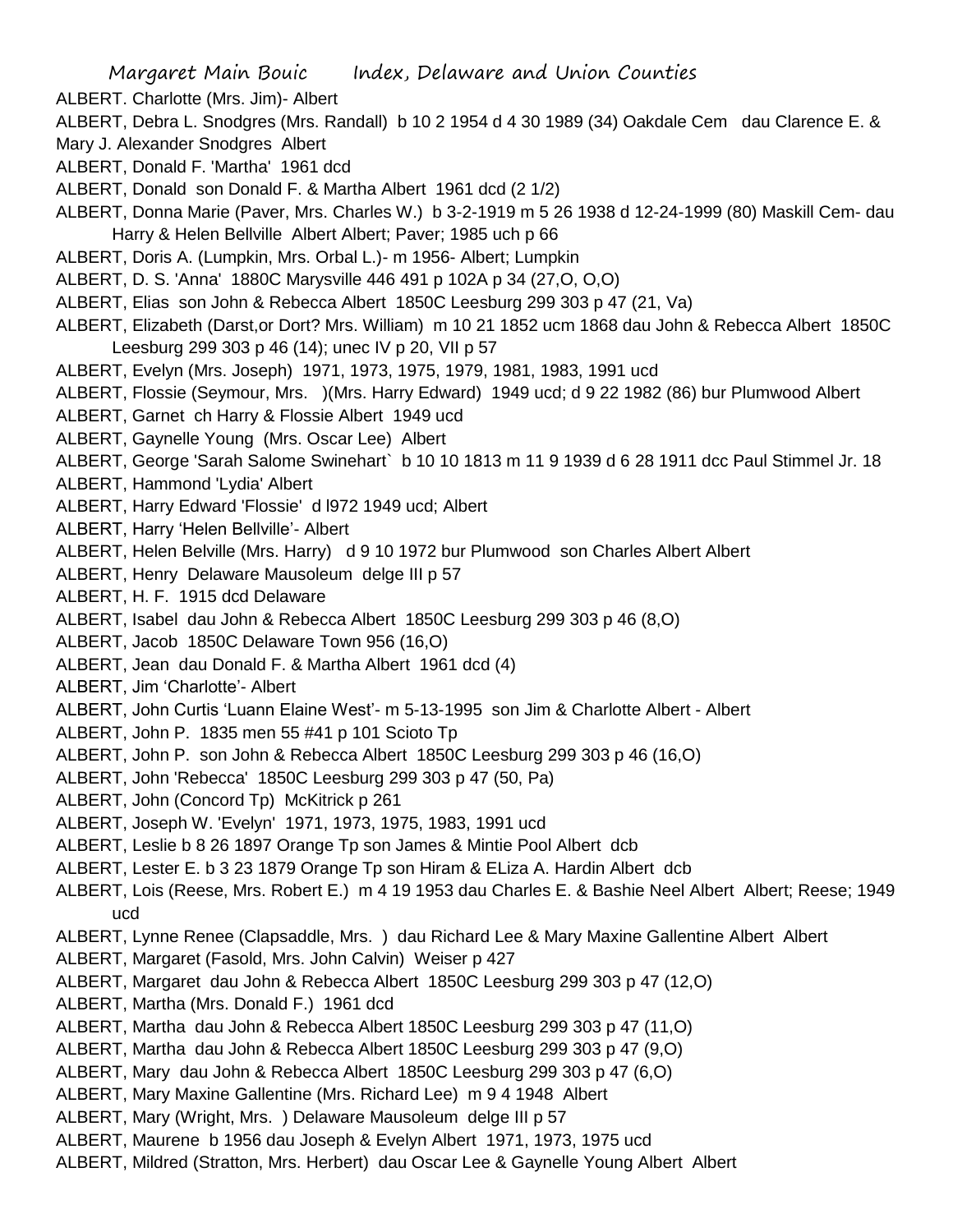Margaret Main Bouic Index, Delaware and Union Counties ALBERT, Nancy (Mobley, Mrs. Donald) dau Oscar Lee & Gaynelle Young Albert Albert ALBERT, Oscar Lee 'Gaynelle Young' Albert ALBERT, Philip I. 1830C Sc Tp (20 30) ALBERT, Phyllis (Rash, Mrs. Richard) dau Oscar Lee & Gaynelle Young Albert Albert ALBERT, Quentin Travis b 1 24 1977 son Randall Albert Albert ALBERT, Randall Lee 'Debra L. Snodgrass' son Richard Lee & Mary Maxine Gallentine Albert Albert ALBERT, Rebecca dau John & Rebecca Albert 1850C Leesburg 299 303 p 47 (4,O) ALBERT, Rebecca (Mrs. John) 1850C Leesburg 299 303 p 46 (47, Va) ALBERT, Richard Lee 'Mary Maxine Gallentine' b 12 7 1928 m 9 4 1948 d 10 20 1985 bur Highland Mem. Gardens son Oscar Lee & Gaynell Young Albert Albert ALBERT, Sarah Ellen (Stimmel, Mrs. Isaac) b 12 8 1851 m 12 3 1875 d 9 3 1928 dau George & Sarah Salome Swinehart Albert dcc Paul C. Stimmel, Jr.9 ALBERT, Sarah Salome Swinehart (Mrs. George) b 3 21 1818 m 11 9 1839 d 11 26 1879 dcc Paul Stimmel, Jr.19 ALBERT, Scott Lyle son Richard Lee & Mary Maxine Gallentine Albert Albert ALBERT, Seymour ch Harry & Flossie Albert 1949 ucd ALBERTIS, Marjorie Benedict (Mrs. P. B.) Albertis ALBERTIS, P. B. 'Marjorie Benedict' d 3 4 1979 (74) bur DeBary, Fla. Albertis ALBERTON, George 1880C Jerome Tp p 151A ALBERTS, Hammon 1880C Orange Tp p 352C ALBERTS, Lester d 12 24 1886 (8 8 3) son Harmon & Liza N. Hardin Alberts dcb ALBERTSON, Rev. Aden Byron 'Lola Finly'Dorris' d 7 11 1984 1961 dcd; Albertson ALBERTSON, Dorris (Mrs. Rev. Aden Byron) Albertson ALBERTSON, Lola Finly (Mrs. Rev. Aden B.) d 4 23 1970 (78) 1961 dcd; Albertson ALBERTSON, (Metzo, Mrs. Alex) dau Rev. Aden Byron & Lola Finly Albertson Albertson ALBERTSON, Mary K. (Mrs. Paul J.) 1979, 1981 ucd ALBERTSON, Rev. Paul J. 'Mary K.' 1979, 1981 ucd ALBERTSON, Shelly b 1966 dau Paul J. & Mary K. Albertson 1979, 1981 ucd ALBERTSON, Temar (Cartwright, Mrs. Ezekiel) dcq Thomas Graham 127 ALBERTSON, Todd b 1968 son Paul J. & Mary K. Albertson 1979, 1981 ucd ALBERTY, J. K. 1980 dcd ALBERTZART, E. R. (Otte, Mrs. F. H.) m 1861; 1883 uch V p 126 ALBERY, Cecil 1980 dcd ALBERY, Edith d 10 2 1960 (84) Albery ALBERY, Florence d 2 20 1960 (85) bur. Cheshire sister Edith Albery Albery ALBERY, Flossie Dell b 4 29 1896 dau Frank & M. Ellen Wilson Alberty dcb ALBERY, Floyd 'Myrtle G. Nutt' Albery ALBERY, Howard d 3 7 1890 (10m5d) son Charles & Mary Lockwood Albert Harlem Tp dcdeaths ALBERY, Linda (Brown, Mrs. )(McKinley, Mrs. Gary F.) m(2) 10 1989 Albery ALBERY, Myrtle G. Nutt (Mrs. Floyd) d 2 8 1966 (73)bur Cheshire Albery ALBERY, Warren P. d 7 25 1858 (or 38) (ll y) Center Village Cem son C. R. & P. S. Powell p 121 ALBIN, Gerry 'Linda'- Albin ALBIN, Jason T. (18-1997) son Gerry & Linda Albin- Albin ALBIN, Linda (Mrs Gerry)- Albin ALBIN, Louisa H. (Dominy, Mrs. Alvin) m 11 25 1847 Madison Co unec X p 64 ALBINO, Angela (McWilliams, Mrs. James)- dau Dominick & Jean Carretta Albino- Albino ALBINO, Dominick 'Jean Carretta'- m 11-8-1941 d 11-13-1969- Albino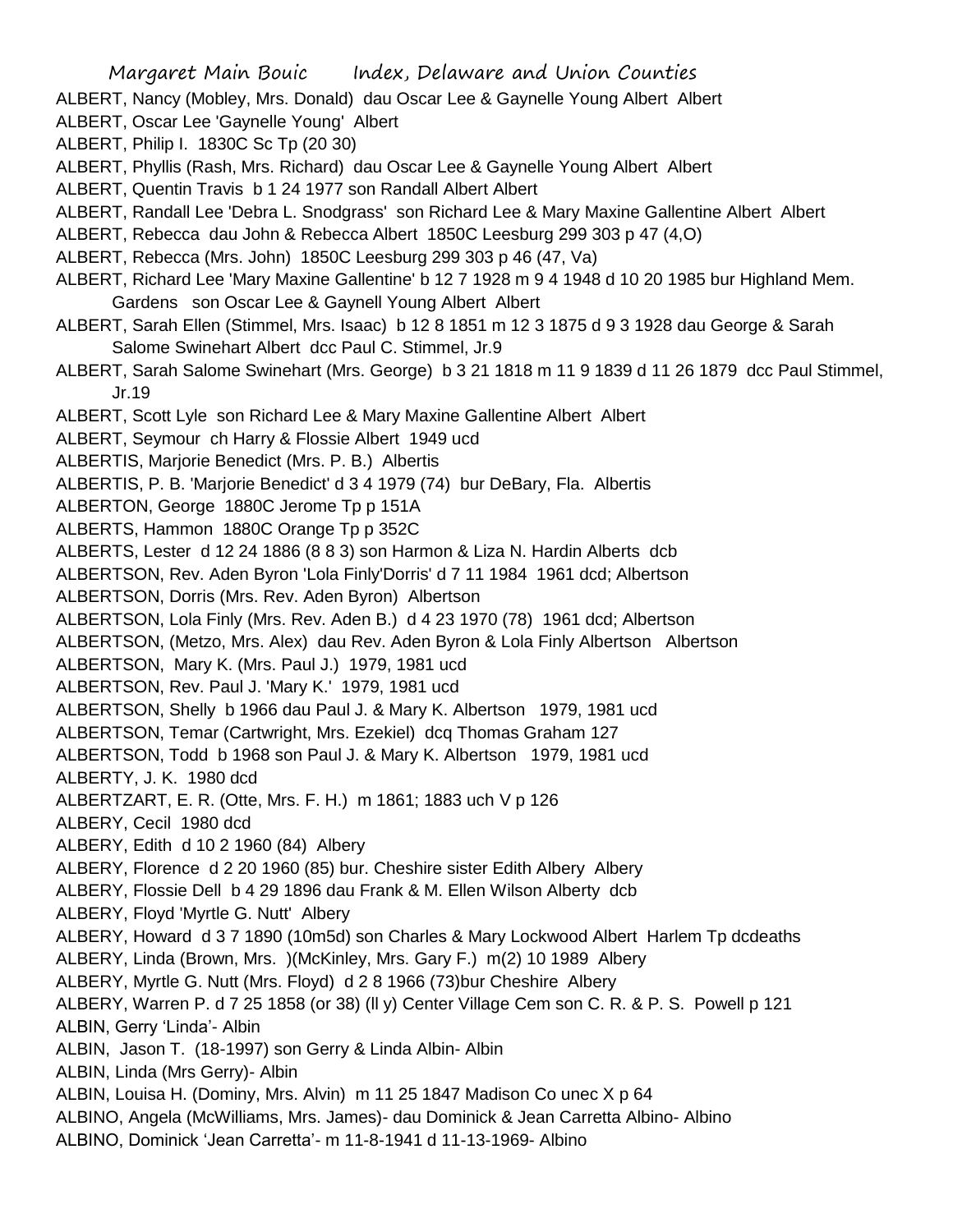ALBINO, Jean Carretta (Mrs. Dominick)- b 1-24-1916 m 11-8-1941 d 5-17-1996 (80) bur. N. J.- dau Nicholas & Nancy Gianulli Caretta- Albino

- ALBINO, Nancy (Padovano, Mrs. Thomas)- dau Dominick & Jean Carretta Albino- Albino
- ALBOHN, Sandra K. Evans (Mrs. ) dau Robert D. & Jean J. Evans 1976 dch p 375
- ALBOURY, Capt. James H. Powers Pat p 62, 65
- ALBRAY or ALBRO, Phebe (Main, Mrs. Lewis) Asp(284)
- ALBRECHT, Elizabeth Johanna Lulu Daisy Gerekot (Mrs. Helmut) b 6 19 1910 dau Hans & Caroline Clementine Henrietta Gossling Gerekot Weiser p 198
- ALBRECHT, Helmut 'Elizabeth Johanna Gerekot' b 5 27 1941 Weiser p 198
- ALBRECHT, Jack 1980 dcd
- ALBRECHT, Karen ch Helmut & Elizabeth J. L. O. Albrecht Weiser p 198
- ALBRECHT, Mary A. b 1899 d 7 10 1925 (26y) Oakdale Cem II 15 (13 R9 2)3741 (B61)
- ALBRECHT, Meike ch Helmut & Elisabeth J. L. O. Albrecht Weiser p 198
- ALBRECHT, Dr. Roger Lewis Albrecht
- ALBRICHT, Rev. F. W. 1915 uch p 230
- ALBRIGHT & MOORE delge IV p 26
- ALBRIGHT, (Albreight)(Allbright) 1880 dch p 402; 1908 dch p 120
- ALBRIGHT, Ada M. b 10 10 1884 d 1885 Oak Grove Cem dau Werter B. & Jean Marie Knight Albright dcb; Powell p 427
- ALBRIGHT, Ada Metzger b 1862 d 1882 Oak Grove Cem Powell p 427
- ALBRIGHT, Angela Renee b 1 14 1981 dau Larry & Gross Albright Albright
- ALBRIGHT, Dr. Arthur 'Mabel Hubbard' m 1914 White II(147)
- ALBRIGHT, Barbara (Mrs. Gottlieb) b 1786 d Mar. 1831 Oak Grove Cem, Powell p 427, dcga p 52
- ALBRIGHT, Betty (Mrs. Howard) 1959 ucd
- ALBRIGHT, Blanche Thompson (Mrs. Emil) b 8 10 1887 m 9 8 1929 d 4 10 1964 dau Frank P. & Jennie Fulkerson Thompson Maugans Anc p 202, 204
- ALBRIGHT, Catharine C. (Royer, Mrs. Gershon) Weiser p 604
- ALBRIGHT, Charles 'Pamela Hess' 1985 uch p 131
- ALBRIGHT, Christian P. 'Electa Case' b 1 4 1818 d 9 17 1904, dg Sept. l904, m 7 12 1854 dcm; son Gotleib F. Albright; 1870C Scioto Tp 244 (51,Prussia); 1880C Sc Tp 123 (6l, Wertemburg) p 283C; dcw Bk 4 p 392(42); delge VI p 51
- ALBRIGHT, Clara b 1856 d 1871 Oak Grove Cem dau Christian P & Electa Case Albright 1870C Scioto Tp 244 (14,O); Powell p 427
- ALBRIGHT, Deborah Louise Griffith (Mrs. Thomas Michael)- m 3-11-1978 dau C. Neilson Griffith- Albright ALBRIGHT, Dennis b 1971 son Gary A. & Gloria Albright 1973, 1975 ucd
- ALBRIGHT, Electa A. Case (Mrs. Christian P.) m 7 12 1854 dcm; 1870C Sc Tp 244 (34,O); 1880C Scioto Tp 123 (44,O); delge VI p 51
- ALBRIGHT, Emil 'Blanche Thompson' b 9 15 1871 m 9 8 1929 d 9 15 1871 Maugans Anc p 204
- ALBRIGHT, Emma b 8 10 1879 Delaware Town dau Fred & Caroline Wertzbacker Albright; dcb ALBRIGHT, Estella M. Pabst O
- ALBRIGHT, Eva Elizabeth (Perry, Mrs. Harry) Maugans Anc p 182
- ALBRIGHT, Evelyn May 1908 dch p 233
- ALBRIGHT, Mrs. F. 1908 dch p 178
- ALBRIGHT, F. G. d 7 25 1895 (70y) son G. F. Albright del co deaths
- ALBRIGHT, Frank K. Grad Delaware HS 1879 delge VI p 72; 1915 dcd Delaware; Pabst O
- ALBRIGHT, Frank O. 1915 dcd Troy Tp
- ALBRIGHT, Fred 1880C Delaware Town p 527C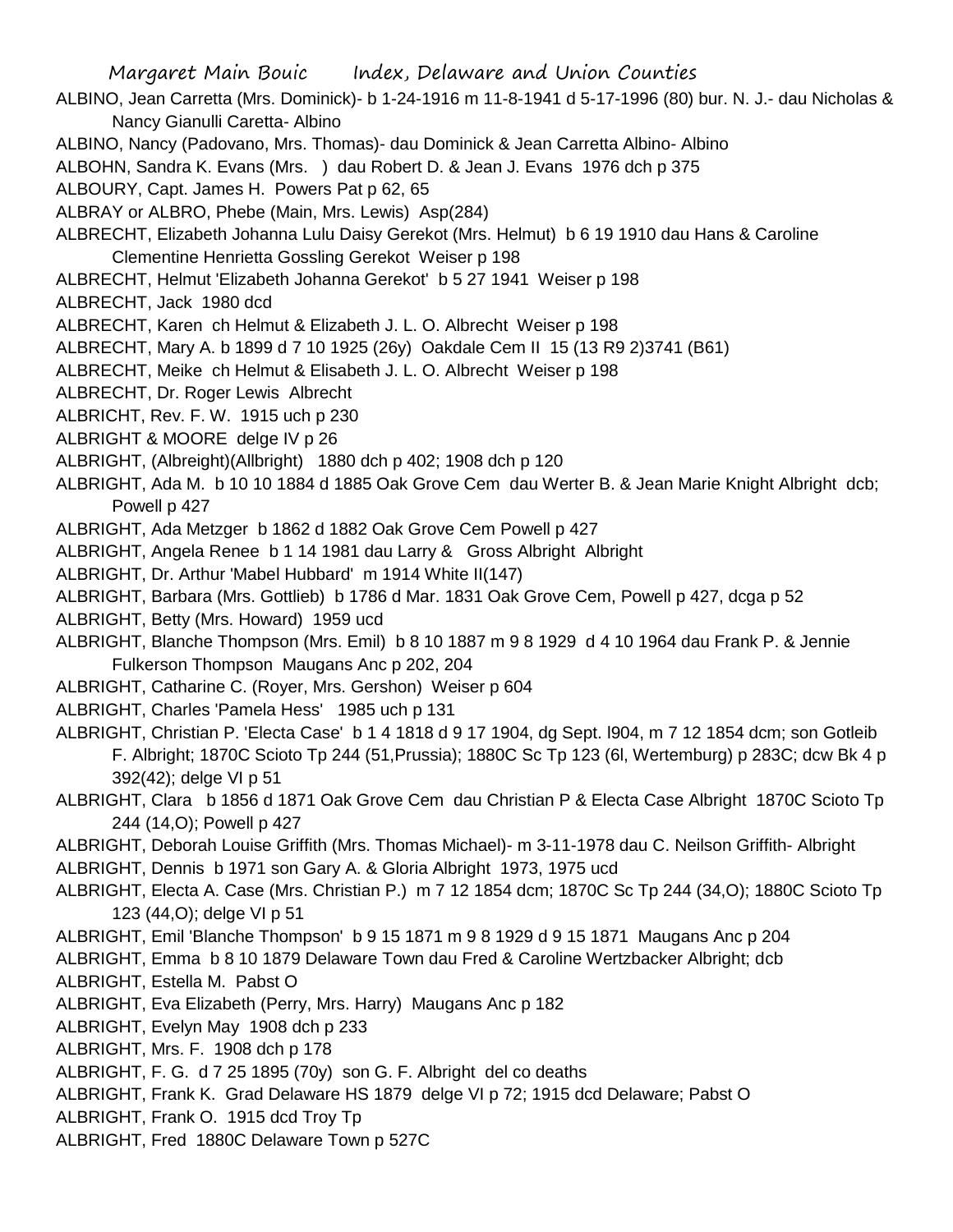- ALBRIGHT, Fred B/G. b 2 28 1868/9 dcb son Christian P. & Electa A. Case Albright 1870C Scioto Tp 244 (2,O); 1880C Sc Tp 123 (12,O); CCC Delaware Tp 1875
- ALBRIGHT, Frederick G. b 1824 d 7 26 1895 son Gotleib F. Albright dcw Bk 4 p 392(42); delge V p 65; 1880C Delaware Town p 503C
- ALBRIGHT, Gary A. 'Gloria' 1967, 1971, 1973, 1975 ucd
- ALBRIGHT, Gloria (Mrs. Gary A.) 1967, 1971, 1973, 1975 ucd
- ALBRIGHT, Gottivan E. (Reicherts, Mrs. ) dau Gotleib F. Albright dcw Bk 4 p 392(42)
- ALBRIGHT, Gottlieb (Gotlieb) 'Barbara''Mary Ann Keiser' b 1790 m 8 26 1847 dcm, d 1868 Oak Grove Cem Powell p 427; 1880 dch p 319, 1908 dch p 249; 1976 dch p 10; 1830 Delaware Town (40 50); 1835 men 25 #218 p 41 Delaware Tp; 1850C Delaware Town 992 (61, Germany); CCC 1849 Delaware Tp; Poe p 23; dcga p 45, 52, blacksmith, Del. Patron & Fr. Chron.; Pabst O; Pabst 2 p 85; dcw Bk 4 p 220 (24), 392(42) will; delge IV p 11, V p 66, IX p 53, X p 11
- ALBRIGHT, Helen Isabel 1908 dch p 232
- ALBRIGHT, Howard 'Betty' 1959 ucd
- ALBRIGHT, Irene b 10 28 1891 Delaware Tp dau F. H. & Minnie Noble Albright dcb
- ALBRIGHT, Rev. Jacob S. 1880 dch p 409; 1908 dch p 259, 332; Pabst O; 1883 uch V p 622; 1880C Delaware Town p 511A
- ALBRIGHT, Jean b 6 28 1890 dcb d 7 12 1890 (14d) dcd dau W. B. & Jean Knight Albright
- ALBRIGHT, Jean Knight (Mrs. W. B.) d 6 28 1890 (28y) dau William Knight dcd
- ALBRIGHT, Jessie Knight (Mrs. )- dau William Knight- delge VIII p 4
- ALBRIGHT, Karen B. (Hamilton, Mrs. Scott B.)- dau Robert E. & Mary Louise Weaver Albright- Albright
- ALBRIGHT, Kristen Elizabeth dau Lawrence & Gross Albright Albright
- ALBRIGHT, Lara May b 10 25 1882 Delaware Town dau W. G. & Emma J. Warner Albright dcb
- ALBRIGHT, Lawrence (Larry) ' Gross' Albright
- ALBRIGHT, infant b 4 9 1869 son Lewis/Louis & E. Albright dcb
- ALBRIGHT, Liccie 1880C Claibourne Tp 206 219 p 20 (17, Ger,Ger,Ger) p 200A
- ALBRIGHT, Lizzie 1880C Concord Tp p 274A
- ALBRIGHT, Rev. Louis M. 1908 dch p 261, 262, 263; 1869 wsc p 2; Pabst 8 p 12; l976 dch p 164
- ALBRIGHT, L. P. 'Mary E.'- b 3-1872; 1900C Richwood 404-434 p 16A (28,Missouri, Tenn, Pa) m 6y
- ALBRIGHT, Louis E.- b 9-1899 son L. P. & Mary E. Albright- 1900C Richwood 404-434 p 16A (-,O,Mis.,O)
- ALBRIGHT, Lydia (Mrs. Gotleib F.) dcw Bk 4 p 42; Pabst O; 1880C Delaware Town p 483A
- ALBRIGHT, Mabel Hubbard (Mrs. Dr. Arthur) b 1890 dau James & Clara Malinda White Hubbard White II147 ALBRIGHT, Martha b 1850 d 1877 Oak Grove Cem Powell p 427
- ALBRIGHT, Mary E. dau Christian P. & Electa Case Albright 1870C Sc Tp 24 (10.O)
- ALBRIGHT, Mary E. (Mrs. L. P,) b 10-1875 1900C Richwood 404-434 p 16A (24,O,O,O) m 6y, 2 ch, 1 living
- ALBRIGHT, Mary Louise Weaver (Mrs. Robert E.)- b 5-22-1928 m 51y d 9-15-1999 (71) dau Howard E. & Nina Bruce Weaver- Albright
- ALBRIGHT, Mary Weber b 1793 d 1865 Oak Grove Cem Powell p 427
- ALBRIGHT, Mary Ann Keiser (Mrs. Gottlieb) m 8 26 1847 dcm; 1908 dch p 249; Pabst 2 p 94; 1850C Delaware Town 967 (23, Pa)
- ALBRIGHT, Mattie Apple (Mrs. Uriah Stotts) m 1 31 1876 1915 uch p 1068; 1880C Milford 12 p 31 (28, Va, Va, Va)
- ALBRIGHT, Minnie 1880C Millcreek Tp 128 135 (19, Prussia, Pr,Pr) p 161A
- ALBRIGHT, Nancy (Mrs. Jacob S.) 1908 dch p 332; Pabst O
- ALBRIGHT, Nellie- dg 1-3-1902, delge VII p 23
- ALBRIGHT, Pamela Hess (Mrs. Charles) 1985 uch p 131
- ALBRIGHT, Paul B. b 3 4 1878 Delaware Town son Newell & Sadie Brown Albright dcb
- ALBRIGHT, R. D. 1981 ucd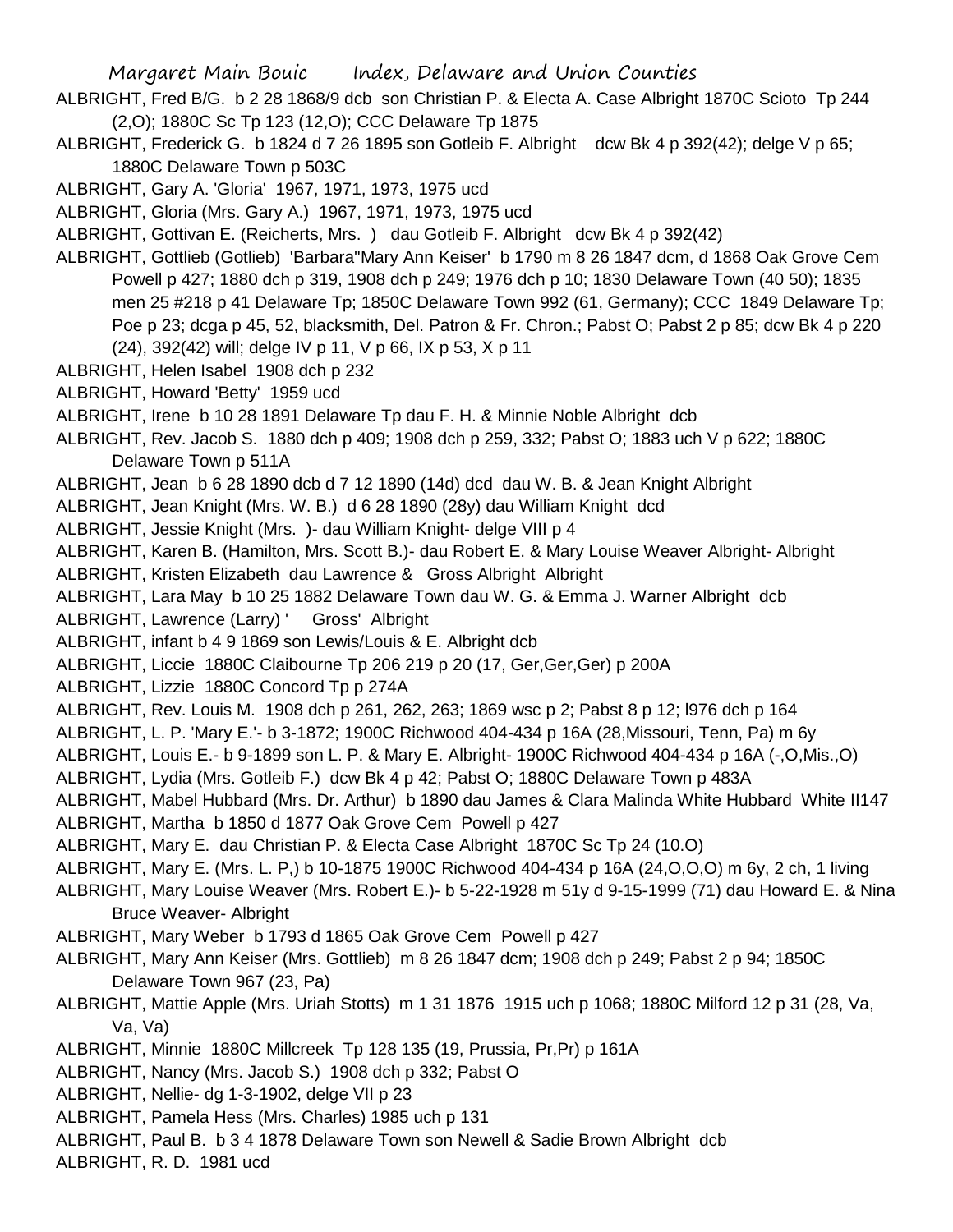Margaret Main Bouic Index, Delaware and Union Counties ALBRIGHT, Richard b 1916 son Dr. Arthur & Mabel Hubbard Albright White II 150 ALBRIGHT, Robert b 1920 son Dr. Arthur & Mabel Hubbard Albright White II 151 ALBRIGHT, Robert E. 'Mary Louise Weaver'- Albright ALBRIGHT, Rosana (Platner, Mrs. ) dau Gotleib F. Albright dcw Bk 4 p 42 ALBRIGHT, Ruby (Hill, Mrs. Robert) m 2 22 1930 Albright; Hill ALBRIGHT, Ruby Jones b 1852 d 1885 Oak Grove Cem Powell p 427 ALBRIGHT, Sallie (Snuffin, Mrs. Levi) 1985 uch p 131, 130 picture ALBRIGHT, Samuel 1880 dch p 382; 1976 dch p 254; delge X p 35, Mexican War ALBRIGHT, Samuel J. son Gotleib F. Albright dcw Bk 4 p 392(42); Pabst O; 1908 dch p 190 ALBRIGHT, Thomas Michael 'Deborah Louise Griffith' m 3-11-1978- Griffith; Albright ALBRIGHT, W. B. d 1 9 1893 (35y) Delaware dcdeaths ALBRIGHT, William H. son Gottlieb & Mary A. Albright 1850C Delaware Town 967 (1) ALBURT, Harry Edward b 9 17 1896 Orange Tp son Charles & Bashie Meel Alburt dcb ALBURTUS, Blanchie b 12 23 1889 Delaware Town dau Theodore & Julia Mayo Alburtus dcb ALDEN, Ann (Brown, Mrs. Harley)- unec VIII p 28 ALDEN, Claudius- b 2-14-1878 son U. S. & Mattie Apple Alden- unec XIV p 6 Un Co Births ALERIC (Goth) McKitrick p 11 ALLBRIGHT, Catharine C. (Royer, Mrs. Gershon) m 6 17 1936 Weiser p 604 ALLBRIGHT, Christiana Salome Shulze (Mrs. John) b 5 3 1784 m 3 29 1807 d 12 26 1854 dau Rev. Christopher Emanuel & Eve Elizabeth Muhlenberg Shulze Weiser p 183 ALLBRIGHT, Cottie Gutilla (Cooper, Mrs. David) m 1906 Weiser p 569 ALLBRIGHT, Delores Jean (Hammond, Mrs. Charles Leonard) b 3 12 1929 m 7 14 1951 dau Joseph Richard & Eleanor Ruth Peters Allbright Weiser p 357 ALLBRIGHT, Eleanor Ruth Peters (Mrs. Joseph Richard) b 3 12 1929 m 8 27 1949 div Weiser p 356 ALLBRIGHT, Gladys Ann b 3 26 1940 dau Rev. John & Salome Shettel Allbright Weiser p 460 ALLBRIGHT, James Raymond b 10 13 1933 d 10 21 1957 son Joseph Hubert & Leah Elizabeth Dreibelis Allbright Weiser p 357 ALLBRIGHT, Rev. John 'Salome Shettel' b 7 11 1912 m 6 18 1936 Weiser p 183 ALLBRIGHT, John 'Christiana Salome Shulze' b 1780 m 3 29 1807 d 1847 Weiser p 183 ALLBRIGHT, John R. Jr. b 6 10 1937 son Rev. John & Salome Shettel Allbright Weiser p 460 ALLBRIGHT, John Hubert b 1 15 1952 son Joseph Richard & Eleanor Ruth Peters Allbright Weiser p 357 ALLBRIGHT, Joseph Hubert 'Leah Elizabeth Dreibelis' b 8 30 1903 m 4 29 1926 Weiser p 356 ALLBRIGHT, Joseph Richard 'Eleanor Ruth Peters' b 10 19 1927 m 8 27 1949 son Joseph Hubert & Leah Elizabeth Dreibelis Allbright Weiser p 356 ALLBRIGHT, Joseph Richard Jr. b 3 17 1950 son Joseph Richard & Eleanor Ruth Peters Allbright Weiser p 357 ALLBRIGHT, Leah Elizabeth Dreibelis (Mrs. Joseph Hubert) b 12 3 1907 m 4 29 1926 dau Jacob Franklin & Mary Alice Koppenheffer Dreibelis Weiser p 356 ALLBRIGHT, S. Mills dau Christian P. & Electa Case Allbright 1870C Sc Tp 244 (16,O) ALLBRIGHT, Nancy Jane b 1 14 1936 dau Joseph Hubert & Leah Elizabeth Dreibelis Allbright Weiser p 357 ALLBRIGHT, Salome Shettel (Mrs. Rev. John) b 8 1 1909 m 6 18 1936 dau Raymond John & Annie Hyker Shettel Weiser p 460 ALBY, Lucy (Sennett, Mrs. Gideon) m 10 2 1828 ucm 154(or Alley) ALCALA, Mary Hortense (Leland, Mrs. Lester) b 10 9 1918 m 9 1942 Weiser p 158 ALCOCK, Esther (Chamberlain, Mrs. John) m 12 30 1725 Dunlap & Cowles p 39 ALCORN, Deborah Hughes (Mrs. Steven Rae)- b 4-13-1996- Alcorn ALCORN, Debra (Mrs. Jeffery)- Alcorn ALCORN, Edgar G. d 4 2 1960 (83) bur. Greenlawn Cem Alcorn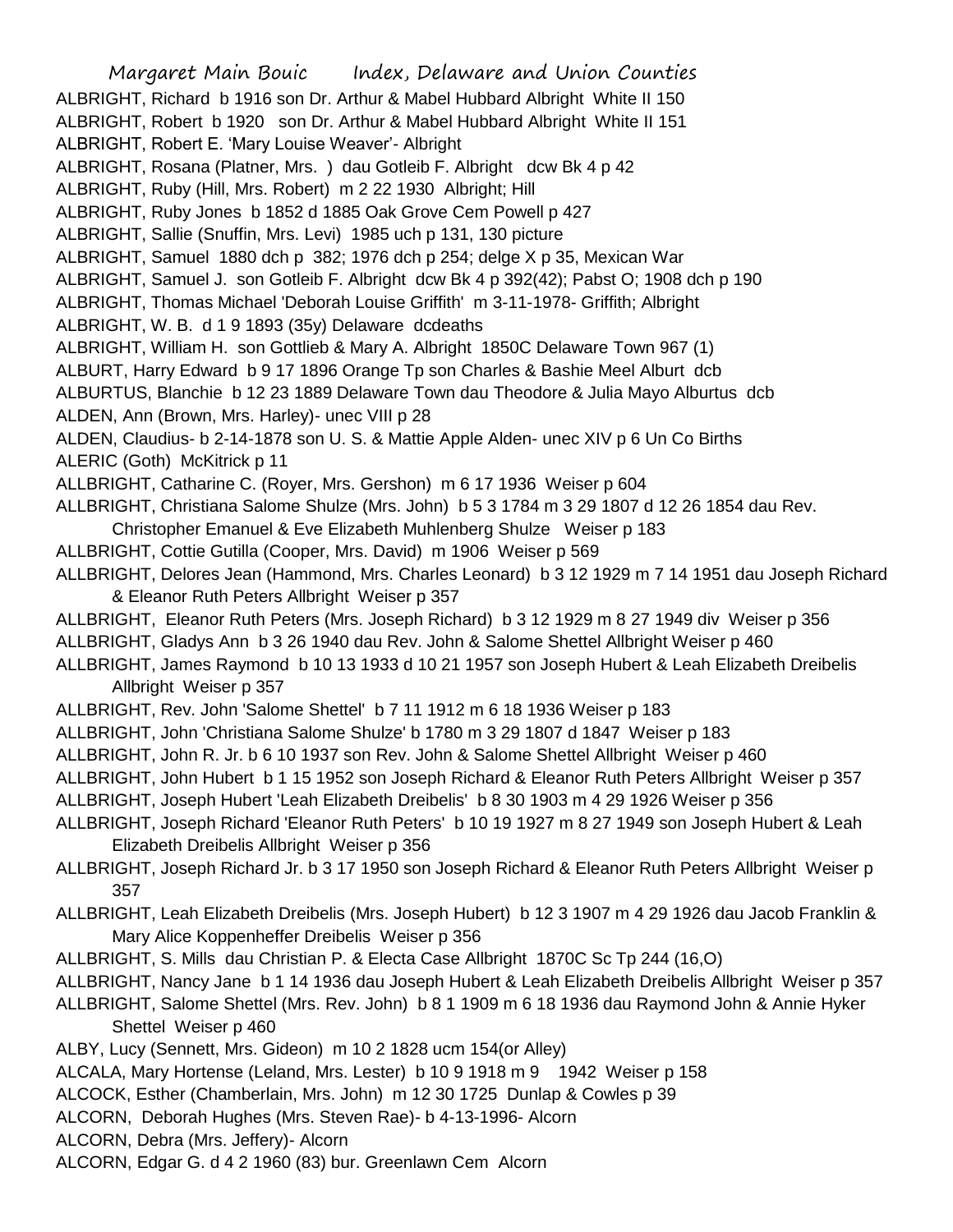ALCORN, Eli nephew of Edgar G. Alcorn Alcorn

ALCORN, Helen Zuspan (Mrs. Jimm

- ALCORN, Jeffery 'Debra'- son Jimmy & Helen Zuspan Alcorn )- Alcorn
- ALCORN, Jimmy 'Helen Zuspan'- parents of Steven Rae Alcorn- Alcorn
- ALCORN, Jon M. d 5 1 1979 (34) bur. St. Mary's Cem Alcorn
- ALCORN, Margaret Jane (Nash, Mrs. Richard) Nash p 252, 254, 264
- ALCORN, Dr. Robert nephew of Edgar G. Alcorn Alcorn
- ALCORN, Steven Rae 'Deborah Hughes'- b 5-13-1957 Marion m 4-13-1996 Marion d 6-19-2000 Bellefontaine; son Jimmy & Helen Zuspan Alcorn- Alcorn
- ALCORN, Walton nephew of Edgar G. Alcorn Alcorn
- ALCOTT, Alora "Lori" Lynn Cash (Mrs. )- b 2-10-1966 Columbus d 4-1-2007 (41) dau Richard & Francine "Kay" Collins Cash- Alcott
- ALDEN, 1908 dch p 215, 437; Un Al Cem p 14
- ALDEN, Ann (Brown, Mrs. Harley) unec VIII p 28
- ALDEN, Andrew son Chester & Margaret Stotts Alden 1915 uch p 1067
- ALDEN, A. S. 'R' 1840C Union Tp 558 (40 50);Un Al Cem p 25; unec IV p 34
- ALDEN, Ayres son Chester & Margaret Stotts Alden 1915 uch p 1067
- ALDEN, Bessie (Opphile, Mrs. John) dau Uriah Stotts & Mattie Apple Alden 1915 uch p 1067
- ALDEN, Charles Hiram son Chester & Margaret Stotts Alden 1915 uch p 1067
- ALDEN, Charles son Price W. & Rebecca Alden 1850C Union Tp 1354 1372 (11,O); 1860C Union Tp 642 648 p 90 (21,O)
- ALDEN, Chester 'Margaret Stotts' d 1854 1915 uch p 1067
- ALDEN, Chester son Chester & Margaret Stotts Alden 1915 uch p 1067
- ALDEN, Clifton son Uriah Stotts & Mattie Apple Alden 1915 uch p 1068; 1880C Milford 12 p 31 (3, O, O, Va) p 0080; 1900C Milford 146-157 p 6B (24,O,O,Va)
- ALDEN, Clyde ch Uriah Stotts & Mattie Apple Alden 1915 uch p 1068; 1880C Milford 23 p 31 (l,O,O,Va); 1900C Milford 146-157 p 6B (21,O,O,Va)
- ALDEN, Daisy (Terry, Mrs. Albert Fay) b 7-1885 dau Uriah Stotts & Mattie Apple Alden 1915 uch p 1068; 1900C Milford 1146-157 p 6B (14,O,O,Va)
- ALDEN, Daniel 1883 uch V p 184; delge II p 9, 21, III p 26, VII p 62, VIII p 54, 55, Sunbury Tp
- ALDEN, Don son Uriah Stotts & Mattie Apple Alden 1915 uch p 1068
- ALDEN, Edmund son Chester & Margaret Stotts Alden 1915 uch p 1067
- ALDEN, Elizabeth dau Chester & Margaret Stotts Alden 1915 uch p 1067
- ALDEN, Elizabeth Millikin (Mrs. Henry) m 12 15 1835 Madison Co unec VII p 23
- ALDEN, Ethel Priscella (Stroup, Mrs. Phillip) Alden
- ALDEN, Eugene son Uriah Stotts & Mattie Apple Alden 1915 uch p 327, 1068; 1880C Milford 23 p 31 (4, O, O, Va)
- ALDEN, Frank Wesley 'Mary Nagley' b Pa 4 6 1858 m 6 8 1881 son Alonzo & Sarah M. Tibbitts Alden; Pabst O from "Alden Ancestors & His Descendants" compiled by Frank Wesley Alden 1909, Delaware Ohio. p 19; 1915 dcd Delaware; delge VII p 23
- ALDEN, George d 2 12 1850 (28y 22d) Milford Cem Row 24 Un Al p 25; son Chester & Margaret Stotts Alden 1915 uch p 1067
- ALDEN, Harry Pabst l p 66
- ALDEN, Henry 'Elizabeth Millikin' m 12 15 1835 Madison Co unec VII p 23
- ALDEN, Henry son of Price W. & Rebecca Alden 1850C Union Tp 1354 1372 (5,O)
- ALDEN, Hollis Nelson b 11 27 1899 Delaware Town son F. W. & Mary Nagley Alden dcb
- ALDEN, James B. 'Samantha Jones' m 3 17 1841 dcm
- ALDEN, John 1915 uch p 1066; d 1887 (38y) lptw p 58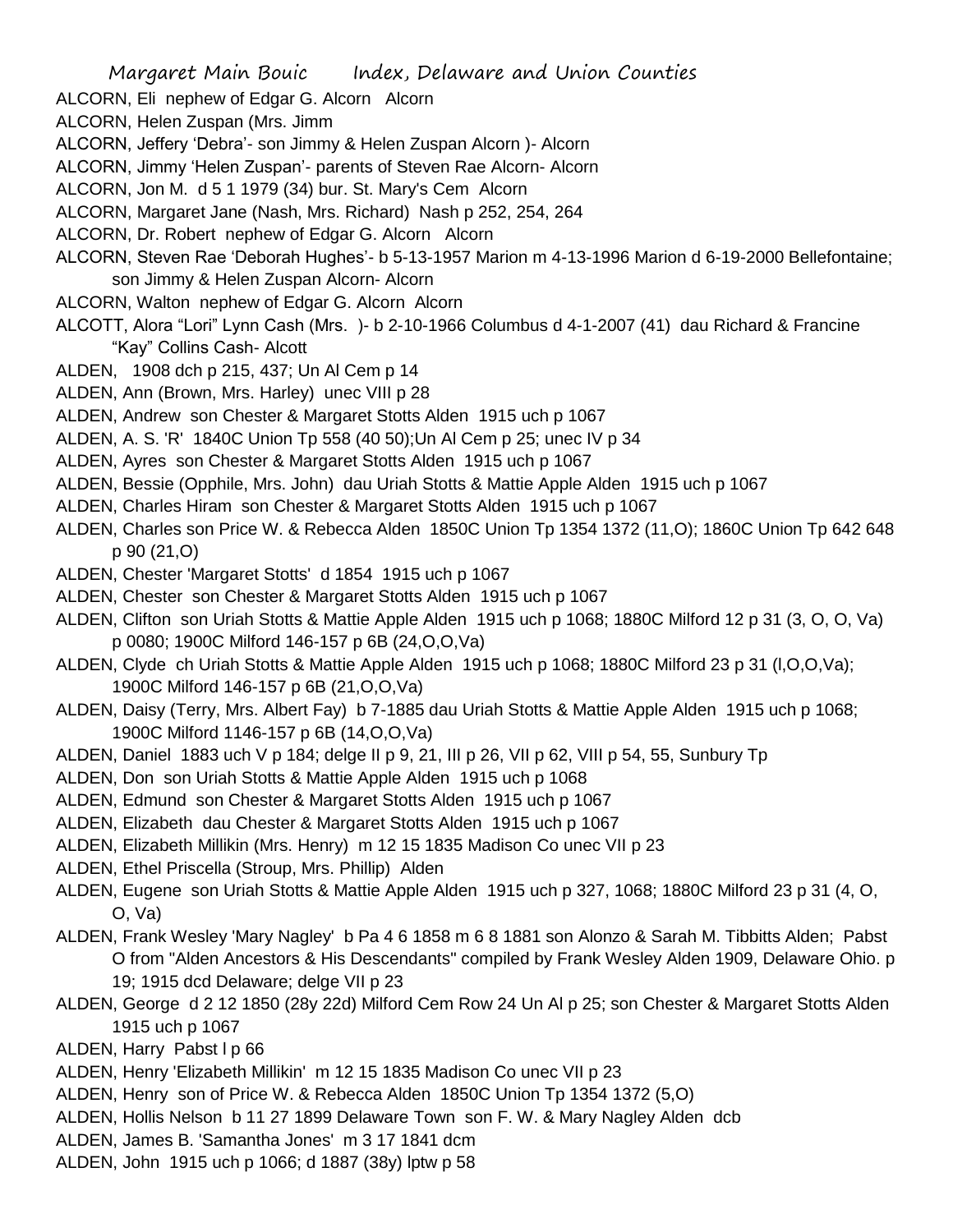- Margaret Main Bouic Index, Delaware and Union Counties ALDEN, Dr. John Milton son Chester & Margaret Stots Alden 1915 uch p 1067 ALDEN, Lemuel J. d 8 25 1850 (20 7 10) Milford Cem. Row 24 Un Al p 25 son A. S. & R. ALDEN, Margaret Stotts (Mrs. Chester) d 1844 1915 uch p 1067 ALDEN, Margaret d 1 27 1855 (15y 6m) Milford Cem row 24 Un Al p 25 dau Chester & Margaret Stotts Alden 1915 uch p 1067 ALDEN, Mary A. 1915 dcd Delaware ALDEN, Mary d 8 2 1836 (2y22d) Smith Cem unec VII p 36 dau Chester & Margaret Stotts Alden 1915 uch p 1067 ALDEN, Mary Nagley (Mrs. Frank Wesley) m 6 8 1881 Alden Ancestors p 19; 1915 dcd Delaware ALDEN, Mattie Apple (Mrs. Uriah Stotts) m 1 31 1876; 1915 uch p 1068; unec XIV p 6; 1880C Milford 12 p 31 (28, Va, Va, Va); 1900C Milford 146-157 p 6B (49,Va,Va,Va) m 25y, 8 ch, 6 living ALDEN, Nettie 1880C Trenton Tp p 459C ALDEN, Orril Jennette Morrison (Mrs. Samuel) Pabst 5 p l6; m 11 15 1838 dcm ALDEN, P. W. 1883 uch III p 331, V p 188; unec IV p 8, 59 ALDEN, Pansy b 4-1887 dau Uriah Stotts & Mattie Apple Alden 1915 uch p 1068; 1900C Milford 146-157 p 6B(13,O,O,Va) ALDEN, Polly (Chamberlain, Mrs. Jacob) m 1788 Dunlap & Cowles p 40, 43 ALDEN, Polly Wood (Mrs. Prince) dau Uriah & Demis Bigelow Wood 1883 uch V p 174 ALDEN, Price W. 'Rebecca' 1850C Union Tp 1354 1372 (42, NY) ALDEN, Prince 'Polly Wood' 1883 uch V p 174 ALDEN, R (Mrs. A. S.) Un Al p 25 ALDEN, Rebecca (Mrs. Price W.) 1850C Union Tp 1354 1372 (27, O) ALDEN, Rebecca unec III p 57 ALDEN, Reuben son Price W. & Rebecca Alden 1850C Union Tp 1354 1372 (3,O) ALDEN, Samantha Jones (Mrs. James B) m 3 17 1841 dcm ALDEN, Samuel 'Orril Jennette Morrison' m 11 15 1838 dcm; 1880 dch p 830 ALDEN, Sarah (Domigan, Mrs. H. C.) dau Samuel Alden 1880 dch p 830 ALDEN, Uriah Stotts 'Mattie Apple' b 5 25 1842 m 1 31 1876 son Chester & Margaret Stotts Alden 1883 uch IV p 457; 1915 uch p 266, 1066, 1067, 1068; unec XIV p 6; 1860C Union Tp 692 698 p 95 (18,O); 1870C Milford 29 (28,O); 1880C Milford 23 p 31 (28,O,O,O) p 079A; 1900C Milford 146-157 p 6B (58,O,NY,NY) m 25y; 1877 uca p 25, 44, 96 ALDER, Adda L. (Mrs. Otte)- b 9-1880 1900C Darby Tp 253-262 p 13A (19,O,O,O) m 2y no ch ALDER. Alice (Young, Mrs. Dr. Charles W.)- d 6-15-1988- Alder ALDER, Amanda 1850C Milford Center, Union Tp 1216 1234mp 181 (30, Va) ALDER, Angeline (Betts, Mrs. John) dau Jonathan & Mary Blont Alder Union Echoes II p 23 ALDER, Ann (Jones, Mrs. ) dau Jonathan & Mary Blont Alder unec II p 23 ALDER, Barry David 'Mary Agnes Cotter' m 3 10 1984 Alder ALDER, Catherine (Faulkner, Mrs. William) m 10-14- 1939 dau Raymond R. & Minnie Bayer Alder Alder ALDER, Catherine Trimble (Mrs. Lewis) d 9 26 1851 (31y10m) Claibourne Cem p 5; unec II p 23 ALDER, Cathrine (Mrs. Lewis) d 9-26-1851 (31y10m) Claibourne Cem- 1850C Claibourne Tp 102 p 17 (33,O) ALDER, Charles son Lewis & Cathrine Alder 1850C Claib. Tp 102 p 17 (4,O) ALDEN, Charles 1908 dch p 824 ALDER, David brother Jonathan Alder 1915 uch p 375 ALDER, David 1850C Paris Tp 465 473 p 72 (23,O) ALDER, Elizabeth Wyth Co Va delge VI p 34 ALDER, Elizabeth Milliken (Mrs. Henry) unec II p 23
	- ALDER, Elizabeth (Sager, Mrs. Simon) b 1829 dau Jonathan & Mary Blont Alder unec p 23; 1985 uch p 122
	- ALDER, Gale M. 'Jane S,' 1979 ucd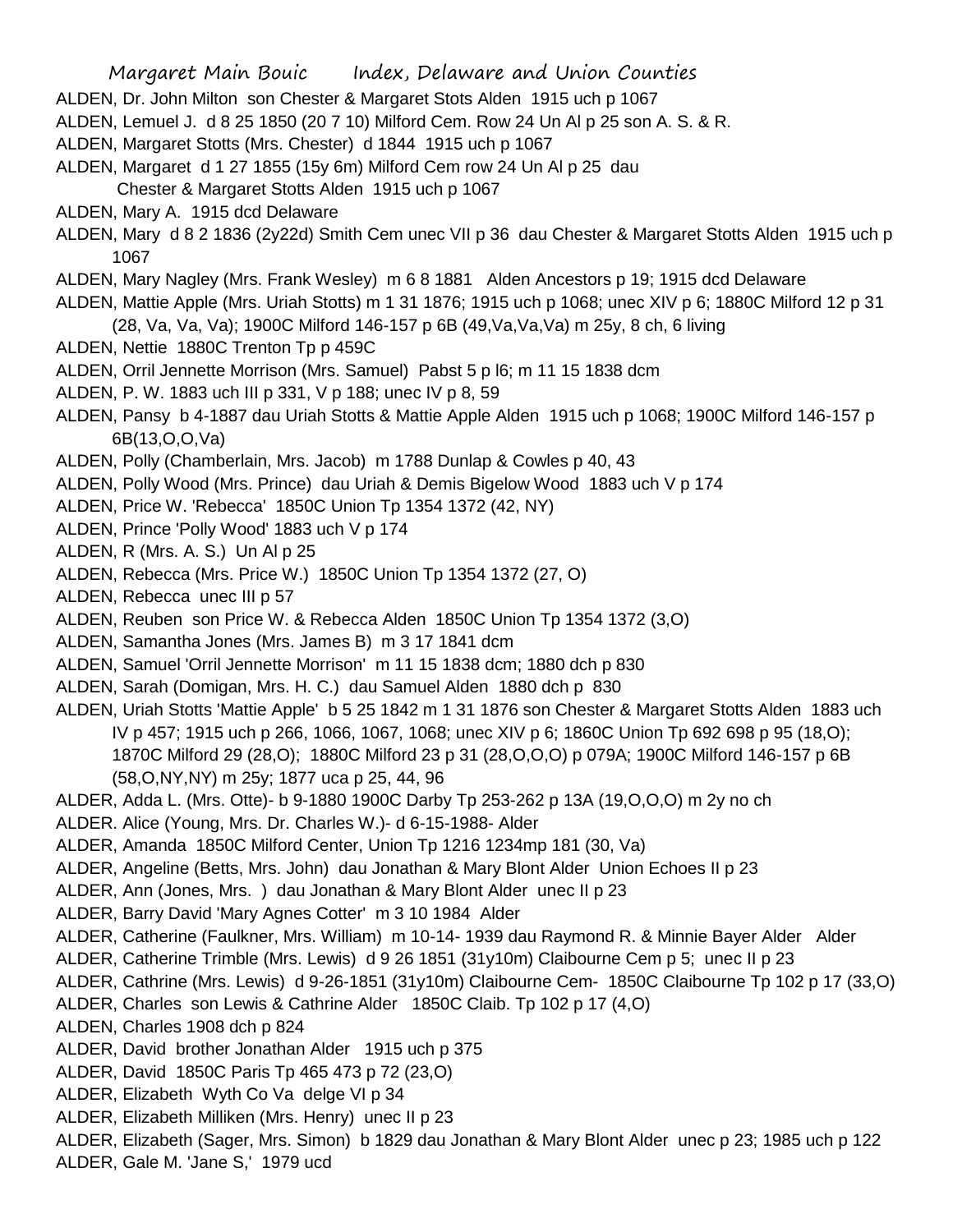ALDER, Garnet (Brooks, Mrs. William) m 1930 granddau Lewis Otto & Ada Miller Alder Alder

ALDER, Hannah (Foster, Mrs. William) dau Jonathan & Mary Blont Alder unec II p 23

ALDER, Henry 'Elizabeth Milliken''Rebecca Timons b 1809 d 1877 son Jonathan & Mary Blont Alder unec II p 23

- ALDER, Henry son Lewis & Cathrine Alder 1850C Claibourne Tp 102 (6,O)
- ALDER, Jacob son Lewis & Cathrine Alder 1850C Claibourne Tp 102 p 17 (3,O)
- ALDER, Jane S. (Mrs. Gale M.) 1979 ucd
- ALDER, Jennifer b 1973 dau Gale M. & Jane S. Alder 1979 ucd
- ALDER, Jonathan son Lewis & Cathrine Alder 1850C Claib. Tp 102 p 17 (8,O)
- ALDER, Jonathan 'Mary Blont' b 9 17 1773 m 1806 d 1 30 1849 1883 uch III p 252, 253, 254, 257, IV p 430, V p 264, 265, 266, 268; hjt p 7, 8, 65, 176, 177, 201; 1915 uch p 71, 272, 365, 375, 376, 377, 378, 379, 380, 381, 414, 415; Genther p 45, 46, 93, 98; unec II p 23. XI p 40; 1877 uca p 13; 1985 uch p 164; delge VI p 34
- ALDER, Jonathan son Raymond R. Alder Alder
- ALDER, Lewis Cast 'Nancy Patterson' bur. Forest Grove Alder
- ALDER, Lewis 'Cathrine' Claibourne Cem p 5; 1850C Claib. Tp 102 p 17 (36,O); uccp p 38 (appriser)
- ALDER, Lucia Stacey (Mrs. Prince) 12 2 1830 Madison Co unec V p 47
- ALDER, Margaret (Arabian, Mrs. Armand) dau Raymond R. & Minnie Bayer Alder Alder
- ALDER, Margaret (Frazell, Mrs. ) dau Jonathan & Mary Blont Alder unec II p 23
- ALDER, Mark brother Jonathan Alder 1915 uch p 380; 1883 uch III p 252
- ALDER, Mark b 1817 d 186 son Jonathan & Mary Blont Alder unec II p 23
- ALDER, Mary A.- 1915 Delaware
- ALDER, Mary Agnes Cotter (Mrs. Barry David) m 3 10 1984 Alder
- ALDER, Mary Ann (Jones, Mrs. William)- m 6-23-1850 Madison Co, unec XI p 45
- ALDER, Mary Blont (Mrs. Jonathan) dau Adam Blont Alder ; Genther p 46; unec II p 23
- ALDER, Mary (Warner, Mrs. John) b 1830 d 1915 dau Jonathan & Mary Blont Alder unec II p 23
- ALDER, Michael b 1969 son Gale M. & Jane S. Alder 1979 ucd
- ALDER, Minnie Bayer (Mrs. Raymond R.) b 8 20 1891 d 12 5 1991 (100) bur Forest Grove dau Frank & Margaret Koehler Bayer Alder
- ALDER, Nancy Patterson (Mrs. Lewis Cast) bur Forest Grove Alder
- ALDER, Otte 'Addie L.'- b 10-1878, 1900C Darby Tp 253-262 p 13A (21,O,O,O)
- ALDER, Paul brother Jonathan Alder 1915 uch p 379
- ALDER, Paul 'Sarah Francis' son Jonathan & Mary Blont Alder unec II p 23
- ALDEN, Prince W. 'Lucia Stacey' m 12 2 1830 Madison Co unec V p 47; (partition) uccp p 33, 51
- ALDER, Rachel (Gearhart, Mrs. Henry) b 1829 m 4 25 1848 ucm 1312 d 1895 dau Jonathan & Mary Blont Alder unec II p 23, VII p 39
- ALDER, Raymond R. 'Minnie Bayer' d 2 7 1973 bur. Plain City Alder
- ALDER, Rebecca Timons (Mrs. Henry) unec II p 23
- ALDER. Ruth b 1819 d 1838 dau Jonathan & Mary Blont Alder unec II p 23
- ALDER, Sarah Francis (Mrs. Paul) unec II p 23
- ALDER, Thomas delge IV p 28
- ALDER, Thomas B. son Raymond R. & Minnie Bayer Alder Alder
- ALDERMAN, Deborah Vera Ansbaugh (Mrs. George Edward) b 4 6 1951 m 9 21 1968 dau Max Clemons & Ruth May Hutchisson Ansbaugh Hutchisson p 58
- ALDERMAN, Deane (Mrs. Roger) 1979 dcd
- ALDERMAN, Douglas J. 'Susan F.'- 1991 ucd
- ALDERMAN, Elisha 'Thankful Huff' son William III & Patience Sweeney Alderman dcq Thomas Graham42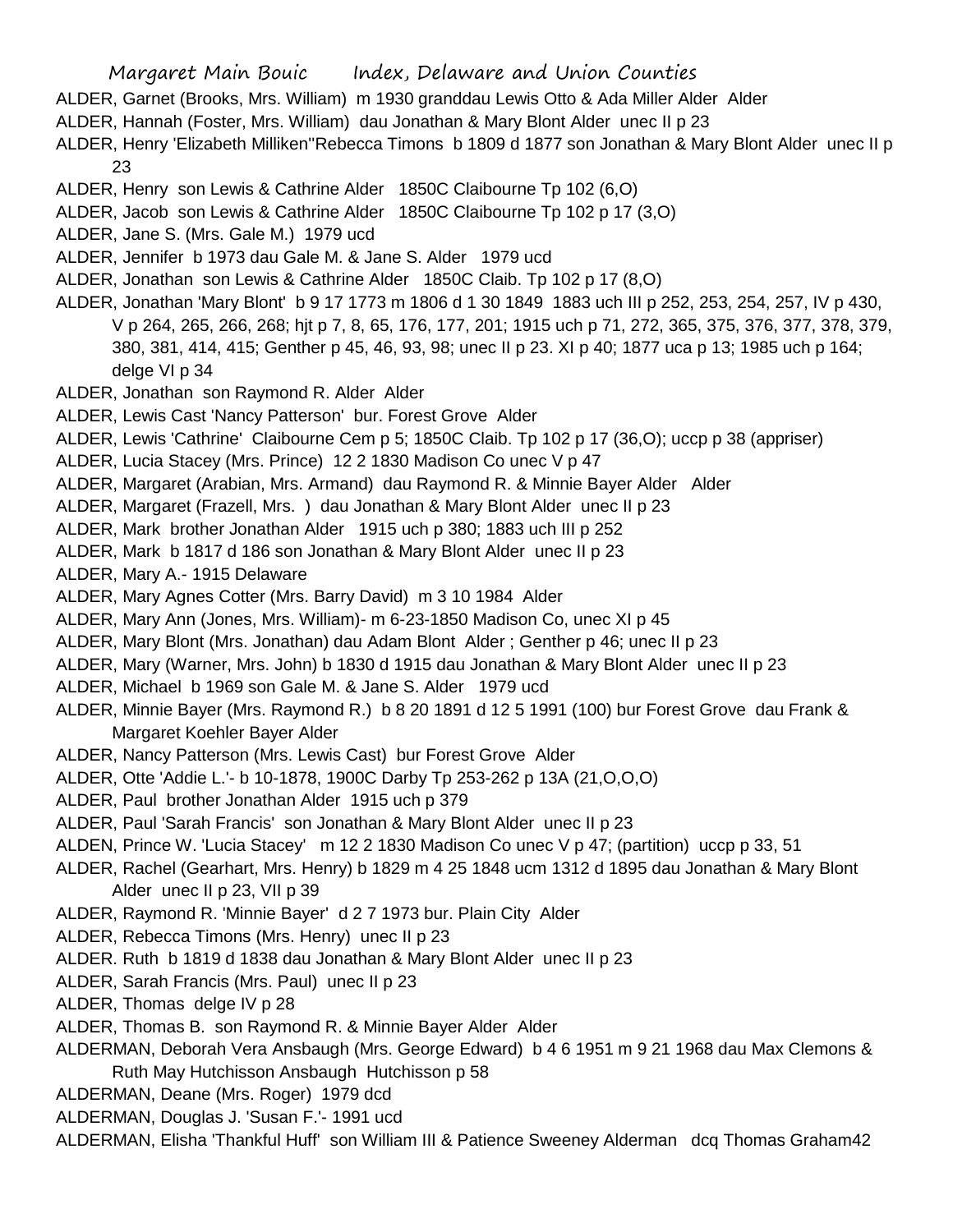- ALDERMAN, Esther (Smith, Mrs. James Ward) dau Elisha & Thankful Huff Alderman dcq Thomas Graham21
- ALDERMAN, George Edward 'Debora Vera Ansbuahg' b 1948 Hutchisson p 58
- ALDERMAN, Laura Ellen Hummel (Mrs. ) Hummel Bible unec IV p 46
- ALDERMAN, Mary Case (Mrs. William I) dau John & Sarah Spencer Case dcq Thomas Graham337
- ALDERMAN, Olevi Jane Hummel (Mrs. ) b 2 22 1863 d 11 2 1917 Hmmel Bible unec IV p 46
- ALDERMAN, Patience Sweeney (Mrs. William III) dcq Thomas Graham85
- ALDERMAN, Rebecca Osborn (Mrs. William II) dau Samuel & Mary Denslow Osborn dcq Thomas Graham 169
- ALDERMAN, Roger 'Diane' 1971dcd
- ALDERMAN, Rev. S. H. 1883 uch V p 35; unec XIII p 45
- ALDERMAN, Susan F. (Mrs. Douglas J.)- 1991 ucd
- ALDERMAN, William I 'Mary Case' dcq Thomas Graham 336
- ALDERMAN, William II 'Rebecca Osborn' son William I & Mary Case Alderman dcq Thomas Graham 168
- ALDERMAN, William III 'Patience Sweeney' son William II & Rebecca Osborn Alderman dcq Thomas Graham 84
- ALDERSON, Ada Louise (De Rossett, Mrs. James Prentice) b 9 1 1903 m 9 3 1922 dau John William & Anna Katherine Rollwage Alderson Howison 1659
- ALDERSON, Anna Katherine Rollwage (Mrs. John William) b 4 22 1880 m 10 30 1901 dau Louis & Lizzie McDaniel Rollwage Howison 931
- ALDERSON, Brandi Elizabeth b 11 14 1991 d 12 3 1991 (3 wks) bur Broadway cem dau Lee A. & Tracey Mess Alderson Alderson
- ALDERSON, Jennie P. Fitzwater b 9 23 1895 d 6 4 1990 (94) Broadway Cem- dau John & Minnie McCutchon Fitzwater Alderson; 1959, 1967, 1971, 1973, 1975, 1979, 1981, 1983 ucd
- ALDERSON, John William 'Anna Katherine Rollwage' b 12 31 1876 m 10 30 1901 Howison (931)
- ALDERSON, John William, Jr. b 1 6 1906 son John William &Anna Katherine Rollwage Alderson Howison 1660
- ALDERSON, Lee 'Tracey Mess' b 1969 son Vernon A. & Rosie Alderson 1971, 1973, 1975, 1979, 1981, 1983 ucd
- ALDERSON, Martha Desdia (McKittrick, Mrs. Joseph Leland) b 12 23 1888 m 11 8 1908 d 11 23 1966 bur. Wilson, Kansas McKitrick p 359
- ALDERSON, Rosie (Mrs. Vernon A.) Rosemary 1971, 1973, 1975, 1979, 1981, 1983 ucd
- ALDERSON, Tracey Mess (Mrs. Lee A.) Alderson
- ALDERSON, Vernon A. 'Rosemary' son Jennie P. Fitzwater Alderson- 1959, 1967, 1971, 1973, 1975, 1979, 1981, 1983, 1991 ucd
- ALDERSON, Virgie (DiSalvo, Mrs. ) dau Jennie P. Fitzwater Alderson Alderson
- ALDERSON, Walter son Jennie P. Fitzgerald Alderson Alderson
- ALDIN, Andrew 'Rebecca' 1850C Union Tp 1328 1346 p 199 (50, NY)
- ALDIN, Charles son Price W. & Rebecca Aldin 1850C Union Tp 1354 1372 p 202 (11,O)
- ALDIN, Henry son Price W. & Rebecca Aldin 1850C Union Tp 1354 1372 p 202 (5,O)
- ALDIN, Lemuel J. son Andrew & Rebecca Aldin 1850C Union Tp 1328 1346 p 199 (20,O)
- ALDIN, Levi F. son Andrew & Rebecca Aldin 1850C Union Tp 1328 1346 p 199 (11,O)
- ALDIN, Lydia dau Andrew & Rebecca Aldin 1850C Union Tp 1328 1346 p 199 (19,O)
- ALDIN, Margaret dau Andrew & Rebecca Aldin 1850C Union Tp 1328 1346 p 199 (16, O)
- ALDIN, Price W. 'Rebecca' 1850C Union Tp 1354 1372 p 202 (42, NY)
- ALDIN, Rebecca (Mrs. Price W.) 1850C Union Tp 1354 1372 p 202 (27,O)
- ALDIN, Rebecca (Mrs. Andrew) 1850C Union Tp 1328 1346 p 199 (48,O)
- ALDIN, Reuben son Price W. & Rebecca Aldin 1850C Union Tp 1354 1372 p 202 (3,O)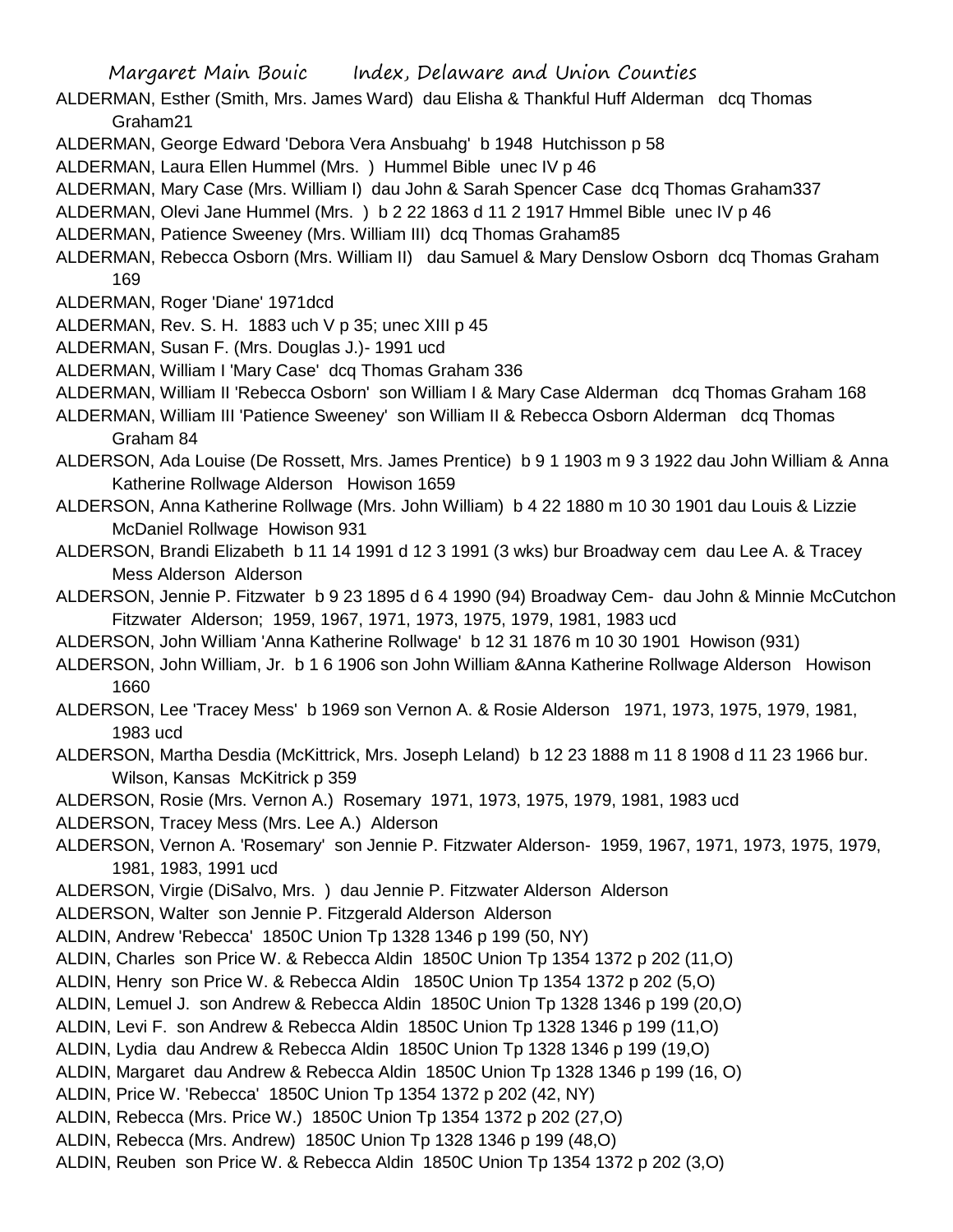Margaret Main Bouic Index, Delaware and Union Counties ALDIN, Sanford, son Andrew & Rebecca Aldin 1850C Union Tp 1328 1346 p 199 (8,O) ALDIN, Sidwell son Andrew & Rebecca Aldin 1850C Union Tp 1328 1346 p 199 (14,O) ALDIN, Theodore son Andrew & Rebecca Aldin 1850C Union Tp 1328 1346 p 199 (6,O) ALDOFFER ALDOSSE see Alldaffer ALDRACH Pabst O ALDRED, Alfred son James & Rosa B. Aldred Nash p 299 ALDRED, Ben son James & Rosa B. Aldred Nash p 299 ALDRED, James 'Rosa B. son Oliver & Margaret Nash Aldred Nash p 297, 298,299,300 ALDRED, James Jr. son James & Rosa B. Aldred Nash p 299 ALDRED, Leo (Haskill, Mrs. ) dau James & Rosa B. Aldred Nash p 299 ALDRED, Margaret Nash (Mrs. Oliver) dau Isaac & Margaret Strickland Nash Nash p 294, 198 ALDRED, Mary (Heath, Mrs. ) dau James & Rosa B. Aldred Nash p 299 ALDRED, Mollie (Lester, Mrs. ) dau James & Rosa B. Aldred Nash p 299 ALDRED, Oliver 'Margaret Nash' Nash p 294, 298 ALDRED, Rosa B. (Mrs. James) Nash p 299 ALDRED, Wilber son James & Rosa B. Aldred Nash p 299 ALDREDGE, Elizabeth (Kekler, Mrs. Joshue) m 8 6 1848 dcm ALDRICH, --Goodman Bible- delge VII p 49 ALDRICH, 1908 dch p 91, 92 & BUTLER delge IV p 8,9,29, VI p 21 ALDRICH, b 7 25 1867 Oxford Tp ch George & Mary Aldrich dcb ALDRICH, A. 1908 dch p 477 ALDRICH, Mrs. A.- Oxford Tp delge VIII p 7, born before 1830, not here ALDRICH, Abel son Seth Aldrich dcc Helen Wornstaff Kern 196 ALDRICH, Abel 'Hannah Tillson' m 4 26 1766 son Abel & Hannah Tillson Aldrich dcc Helen Wornstaff Kern 98 ALDRICH, Abraham unec III p 21 ALDRICH, A. J. 'Fannie' 1915 dcd, Ashley ALDRICH, Alfred d 6 26 1834 (7 1 6) Frost Cem Powell p 349; son Joseph & Eliza Aldrich ALDRICH, Alinda (Whipple, Mrs. Harry) dumch p 233 ALDRICH, Almira (Faust, Mrs. Abram)- b 5-18-1825 Aldrich ALDRICH, Almira Morehouse (Mrs. Alpheus) b NJ m 7 6 1839 dcm d 11 12 1899 (79 02 07) Oxford Tp ; Pabst O; 1880C Oxford Tp p 398C ALDRICH, Alpheus 'Almira Morehouse' m 7 6 1839 dcm- son Timothy,Sr.- delge VIII p 69 ALDRICH, Amanda Warner (Mrs. Sylvester) m 10 28 1844 dcm dau John J. & Julia Robinson Warner dumch p 386 ALDRICH, Amy dau Richard & Kathryn Bailey Aldrich Maugans Anc p 13 ALDRICH, Ann dau Richard & Kathryn Bailey Aldrich Maugans Anc p 13 ALDRICH, Anna Grace b 5 5 1901 Concord Tp dau Ralph E. & Jennie Benton Aldrich dcb ALDRICH, Anna M. (Mrs. Arnold) d 7 4 1856 (54y) Winsor Corners Cem Powell p 193 ALDXRICH, Anna (Main, Mrs. Sabeers C.) b 1 27 1830 m 3 30 1848 d 3 1925 Mo dau Timothy & Temperance Wyatt Aldrich Main Gaz I 2 p 1; delge VIII p 69 ALDRICH, Arnold d 12 29 1854 (58y 8m l0d) Shoup Cem Powell p 264; son Timothy Aldrich,Sr, delge VII p 61, VIII p 8, 69; 1835 men 65 #123 p 122 Westfield Tp ALDRICH, Benjamin F. d 6 13 1842 (1 y 25d) Frost Cem Powell p 348 son Timothy & Sophia Aldrich ALDRICH, Beryl d 7 16 1963 (61) bur Oak Grovedau Judge Vern Aldrich Aldrich ALDRICH, Catherine Zehring (Mrs. John) m 8 30 1846 dcm ALDRICH, Catherine Seald (Mrs. George) dcc Maxson Greene119

ALDRICH, Celinda Tucker (Mrs. Hiram) m 9 2 1845 dcm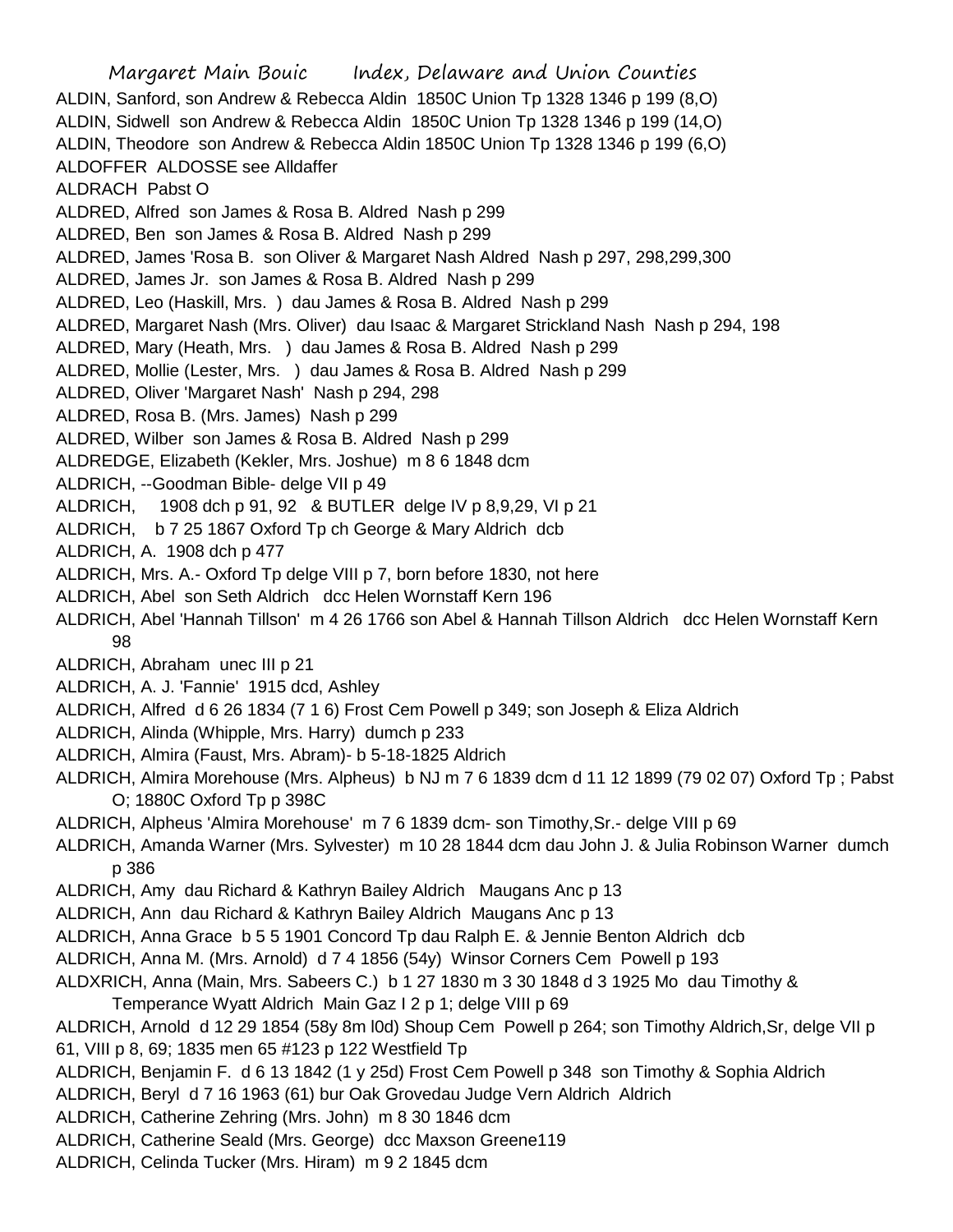- Margaret Main Bouic Index, Delaware and Union Counties
- ALDRICH, Dr. Charles John 1908 dch p 234
- ALDRICH, Charles M. son Nelson C. & Julia Hodges Aldrich Aldrich 1' 1870C Sc Tp 138 (7,O); 1880C Sc Tp p 255 (l7,O)
- ALDRICH, Charles d 9 12 1841 (1 4 5) Frost Cem Powell p 349; son Joseph Aldrich
- ALDRICH, Charles F. 'Susan Mattison' m 11 16 1878 ucm 6362
- ALDRICH, Charlo Landen b 4 26 1890 son Oliver & Mary E. Earley Aldrich dcb
- ALDRICH, Cheryl Lee (Amato, Mrs. Gregory) m 9 1974 dau Rian Aldrich Amato
- ALDRICH, Christina (Myser, Mrs. Sidney) dau Ralph & Jennie M. Benton Aldrich Aldrich 2
- ALDRICH, Clara May (Pounds, Mrs. Charles) b 4 6 1875 dcb Radnor Tp d 2 15 1942 Newhouse Cem :4, dau
- Nelson C. & Julia M. Hodges Aldrich Aldrich l; Pounds(12133) 1880C Sc Tp 255 (5,O)(Aldridge)
- ALDRICH, Coquilla b 6 2 1876 d 5 30 1900 Mlb p l76; ch William Aldrich; Del Co Deaths
- ALDRICH, Cornelia A. (Shoemaker, Mrs. David) m 12 7 1865 dcn
- ALDRICH, C. S.'Minnie E.' 1908 dch p 137; 1915 dcd Ashley
- ALDRICH, Cynthia (Benedict, Mrs. Alfred R) m 7 23 1837 dcm; dau Timothy & Temperance Wyatt Aldrich morch p 632; Powell p 348,364; Brundige1595
- ALDRICH, David 1908 dch p 386; 1915 dcd Ashley
- ALDRICH, David 'Mary Jane Warner'- b 1-9-1833 m 10-3-1852 d 12-22-1907 Emporia, Ks.- Aldrich
- ALDRICH, Davidson 1908 dch p 386
- ALDRICH, Delight H. Mary (Holt, Mrs. Charles) b 8 4 1844
- ALDRICH, Donald N.'Vivian' 1961 dcd
- ALDRICH, Don son Paul & Mary Cathryn Andrews Aldrich Aldrich 3
- ALDRICH, Dorcas (Grant, Mrs. Aaron, Sr.) dau Abel & Hannah Tillson Aldrich dcc Helen Wornstaff Kern49
- ALDRICH, Dorothy (Puffer, Mrs. Myral) dau Ralph & Jennie Benton Aldrich Aldrich
- ALDRICH, Edward d 2 1843 (3 yrs) Frost Cem Powell p 349
- ALDRICH, Edward A. d 3 1 1901 (40 1 5) Ashley son Alpheus Aldrich dcdeaths
- ALDRICH, Electa heir of Jehial Wilcox dcw Bk 2 p 394
- ALDRICH, Electa A (McClead, Mrs. Alonzo) m 11 1 1862 dcd Aldridge
- ALDRICH, Electa (May, Mrs. Edwin) dumch p 255
- ALDRICH, Elias 1908 dch p 386
- ALDRICH, Eliza (Mrs. Joseph) d 9 5 1890 (81 1 15) Frost Cem Powell p 349
- ALDRICH, Elizabeth d 4 2 1848 (6 2 2) Frost Cem Powell p 349 dau Joseph Aldrich
- ALDRICH, Elizabeth Bryan (Mrs. Timothy) m 7 3 1859 dcm
- ALDRICH, Elizabeth Griffin (Mrs. William) m 6 9 1850 dcm
- ALDRICH, Elizabeth- dau Timothy Aldrich,Sr..- delge VIII p 69
- ALDRICH, Elizabeth (Mrs William) d 3 16 1833 )29 5 4) Winsor Corners Cem Powell p 193
- ALDRICH, Elizabeth Humaston (Mrs. James) m 2 13 1840 dcm
- ALDRICH, Elosia (Mrs. W. V.) 1915 dcd Delaware
- ALDRICH, Elsie d 9 12 1900 (13 11 12) dau O. R. Aldrich dcd
- ALDRICH, Emily Curl (Mrs. Ruben)( )( ) dumch p 245
- ALDRICH, Estelle (Mrs. W. H.) 1915 dcd Delaware R8
- ALDRICH, Ethel D. b 4 29 1888 d 11 18 1894 Marlborough Cem p 173 dau Oliver & Mary E. Early Aldrich dcb
- ALDRICH, Eva b 9 27 1883 Oxford Tp dau Albert & Frances Boham Aldrich ;dcb; delge VI p 13
- ALDRICH, Fannie (Mrs. A. J.) 1915 dcd Ashley
- ALDRICH, Fayette Civil War Powell p 368
- ALDRICH, Francis brother Lillian Mae Casteel Casteel
- ALDRICH, Francis d 12 26 1889 (6y7m) son Oscar & Emma Boham Aldrich Del Co. Deaths
- ALDRICH, Francis H. 'Mary' d 5 27 1965 Aldrich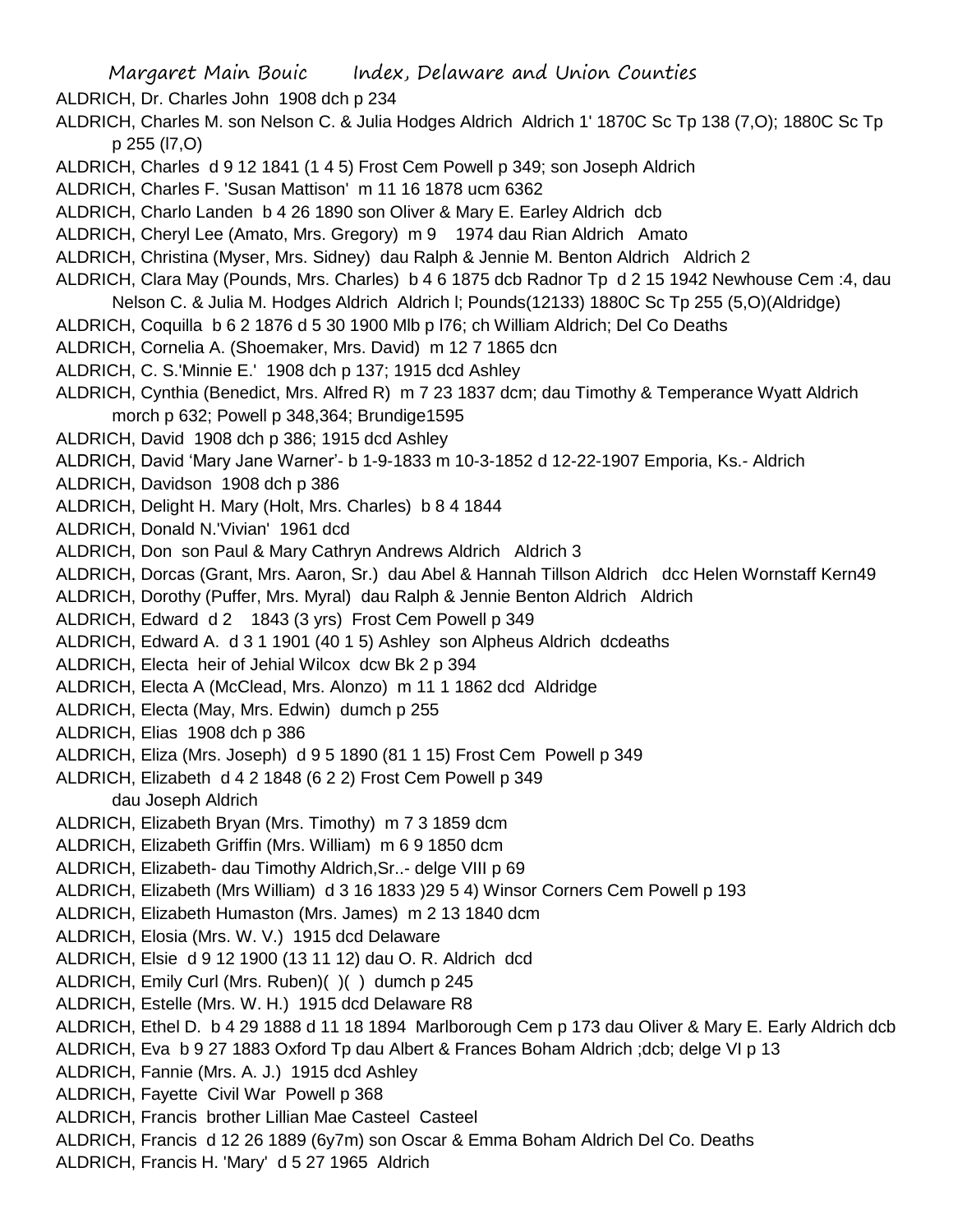Margaret Main Bouic Index, Delaware and Union Counties ALDRICH, Frederick b 10 5 1889 Scioto Tp son Charles & Lena Mussard Aldrich dcb ALDRICH, Garth B. 'Linda L. Hall' m 8 19 1972 son Francis & Mary Aldrich Aldrich ; 1971 dcd ALDRICH, George B. 'Martha' 'Mary M' b 1828 d 1908 Winsor Corners Cem Powell p 19; 1850C Oxford Tp 2689 (22) ALDRICH, George 1980 dcd ALDRICH, George b 1605 d 1677 dcc Helen Wornstaff Kern 1568 ALDRICH, George 'Catherine Seald' m 9 3 1639 dcc Maxson Greene 1118 ALDRICH, infant b 7 25 1867 Oxford Tp son George & Mary Aldrich dcb ALDRICH, Gerald son Joseph & Myrta Coleman Aldrich Schultz p 8; Pabst O ALDRICH, Gertrude (Ryan, Mrs. Reginald) b 11 23 1906 dau Ralph & Jennie Benton Aldrich Aldrich ALDRICH, Gertrude b 2 8 1902 Oxford Tp dau Joseph S. & Myrta Coleman Aldrich Schultz p 8; dcbirths; Pabst O ALDRICH, Goldia b 8 14 1884 Oxford Tp dau Stanley & Maria Stratton Aldrich dcb ALDRICH, Grace Pabst O ALDRICH, Grace (Spicer, Mrs. Harold) dau Ralph & Jennie Benton Aldrich Aldrich ALDRICH, Hannah Thayer (Mrs. Jacobz) m 6 25 1675 dau Jaboba & Catherine Seald Aldrich dcc Helen Wornstaff Kern785 ALDRICH, Hannah Tillson (Mrs. Abel) dcc Helen Wornstaff Kern99 ALDRICH, Harriet A. Courtney (Mrs. Landon) Aldrich ALDRICH, Harriet Humiston (Mrs. Smith) m 11 22 1835 dcm ALDRICH, Hattie (Bradley, Mrs. Philo C.)- m 3-16-1867 dcm; delge X p 75 ALDRICH, Henry Hudson d 1 2 1840 (1y 2m) Frost Cem Powell p 348 son Timothy & Sophia Aldrich ALDRICH, Hiram 'Alinda Tucker' m 9 2 1845 dcm ALDRICH, Isaah Pabst O Isaiah 1835 men 45 #90 p 82 Oxford Tp; delge VI p 71 ALDRICH, Isaiah- son Timothy Aldrich,Sr.- delge VIII p 69 ALDRICH, Jaboba 'Hannah Thayer' b 2 28 1652/3 m 6 25 1675 son George Aldrich dcc Helen Wornstaff Kern 784 ALDRICH, James B. 'Stella Howard' Aldrich; 1915 dcd Ashley ALDRICH, James 'Elizabeth Humaston' m 2 13 1840 dcm- son Timothy & Temperance Wyatt Aldrich- Aldrich ALDRICH, James R. son Wesley Guy Aldrich Aldrich ALDRICH, Jarvis 1908 dch p 386; Powell p 368, Civil War ALDRICH, Jennie M. Benton (Mrs. Ralph) d 5 3 1953 (72) Oller Cem p 26 Aldrich 1,2; 1915 dcd Ostrander ALDRICH, Jesse W. d 4-9-1870 (5 mos, 19d) -son Nelson C. & Julia M. Aldrich Aldrich 1 ALDRICH, Jessie Hoover (Mrs. Wesley Guy) Aldrich ALDRICH, Jimmy son Richard & Kathryn Bailey Aldrich Maugans Anc p 13 ALDRICH, John 1870C Brown Tp 106 109 (7,O); delge II p 40 ALDRICH, John 'Catherine Zehring' m 8 30 1846 dcm ALDRICH, John T. 'Mariah Morehouse' m 2 10 1866 dcm ALDRICH, Joseph d 3 1838 (8 mos) Frost Cem Powell p 349 ALDRICH, Joseph 'Eliza' d 4 17 1855 (52 1 28) Frost Cem Powell p 349; 1835 men 65 #99 p 121 Westfield Tp ALDRICH, Joseph O. 'Mary' b 1865 d 1944 Mlb p l73; 1915 dcd Delaware R3 ALDRICH, Joseph- son Timothy Aldrich,Sr.- delge VIII p 69 ALDRICH, Josiah Marlborough Tp delge VI p 57 ALDRICH, Julia M. Hodges (Mrs. Nelson C) m 4 22 1862 dcm; 1870C Sc Tp 138 (30, NY); 1880C Sc Tp 255

(4l, York) Aldrich 1

ALDRICH, Kathryn Bailey (Mrs. Richard) b 7 1 1925 m 6 1 1946 dau Roy & Freda Pauline Evans Bailey Maugans Anc p 13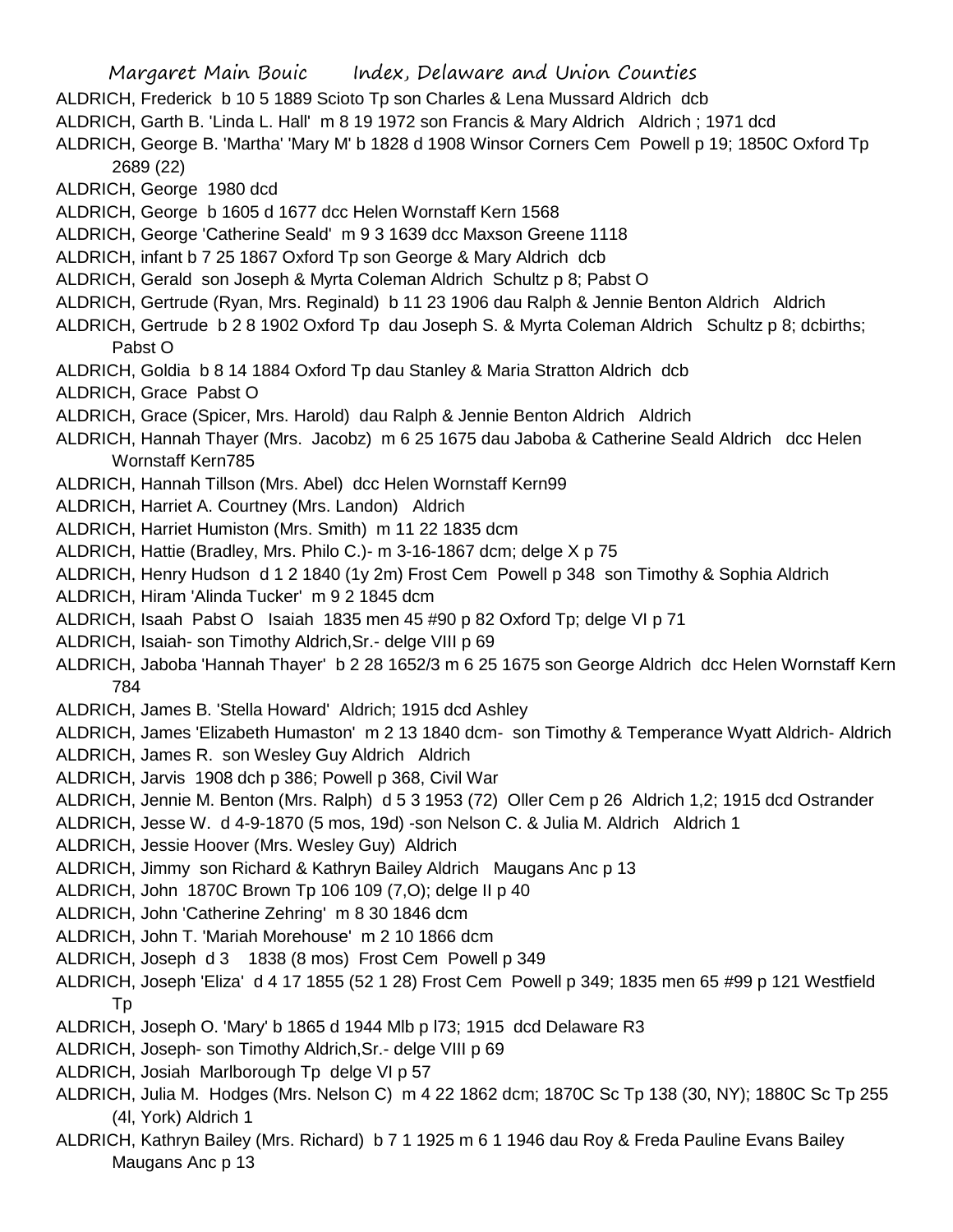ALDRICH, Keith Allen 'Phyllis Phillips' son Ray & Ruby Barger Aldrich Aldrich 3,4; Barger; opc818 ALDRICH, Landon 'Harriet A. Courtney' Aldrich ALDRICH, Leaf G. b 1 28 1900 Oxford Tp son Joseph & Myrtle Coleman Aldrich dcb ALDRICH, Leah (Mrs. )- d age 60; mt 5-22-1889 p8c1 ALDRICH, Lillian Mae (Casteel, Mr) Casteel ALDRICH, Lillie D. b 9 5 1887 Oxford Tp dau Oscar & Emma Bohum Aldrich dcb; Pabst O ALDRICH, Lisa dau Donald N. & Vivian I. Aldrich 1961 dcd (5) ALDRICH, Louis M. 1908 dch p 245 ALDRICH, Lucinda (Lewis, Mrs. Joseph) dau Smith Aldrich dumch p 307 ALDRICH, Lucinda (Dearholt, Mrs. John) m 12 5 1837 dcm dau Timothy & Temperance Wyatt Aldrich delge III  $p$  5, VIII  $p$  69 ALDRICH, Mamie E. (Mrs. C. S.) 1915 dcd Ashley ALDRICH, Margaret J. (Randolph, Mrs. Ernest F.) b 1866 d 1920 Mlb p 192 ALDRICH, Marguerite (Daum, Mrs. Leonard J. T.) b 3 29 1915 d 1 5 1986 dau Landon & Harriet A. Courtney Aldrich Aldrich ALDRICH, Mariah Morehouse (Mrs. John T.) m 2 10 1866 dcm ALDRICH, Martha (Mrs. George B) 1850C Oxford Tp 2689 (19) ALDRICH, Mary Cathryn Andrews (Mrs. Paul N.) Aldrich ; 1961, 1969, 1971 dcd ALDRICH, Mary E. b 1871 d 1943 Mlb p l73 ALDRICH, Mary E. b 1858 d 1925 Mlb p 176 ALDRICH, Mary E. dau Nelson C. & Julia Hodges Aldrich Aldrich 1; 1870C Sc Tp 138 (3,O); 1880C Sc Tp 255 (13,O) ALDRICH, Mary Jane Warner (Mrs. ) dau John & Julia Robinson Warner dumch p 386 ALDRICH, Mary (Mrs. J. O.) 1915 dcd Delaware R3 ALDRICH, Mary M. (Mrs. George B) b 1831 d 1918 Winsor Corners Cem Powell p 192 ALDRICH, Mary (Mrs. Michael P.) 1961, 1980 dcd ALDRICH, Mary M. Pabst O ALDRICH, Mary P. (Mrs. Francis H.) 1961, 1969, 1971 dcd ALDRICH, Mary P. Jones (Davenport, Mrs. Bill)(Mrs. Pete) b 10-29-1910 d 7-14-1994 (83) Ashley Union Cemdau Allison & Emma Standley Jones- Aldrich ALDRICH, Mary- dau Timothy Aldrich,Sr.- delge VIII p 69 ALDRICH, Matilda (Mrs. Reuben) b 5 11 1836 d 10 11 1883 Shawtown Cem Powell p 357 ALDRICH, Melinda b 5 27 1881 dau William & Estella Benedict Aldrich dcbirths ALDRICH, Melissa Paige b 2 12 1973 dau Garth B. & Linda L. Hall Aldrich Aldrich ALDRICH, Mercy- dau Timothy Aldrich, Sr.- delge VIII p 69 ALDRICH, Michael son Paul N. & Mary Cathryn Andrews Aldrich 1961 dcd (4mos); 1969 dcd ALDRICH, Michael P 'Mary M' 1961, 1980 dcd ALDRICH, Myrtle Coleman (Mrs. Jacob) b 11 5 1875 d 10 15 1906 Mlb p 183 ALDRICH, Nancy (Knight, Mrs. Karl Conrad)- b 11-1-1966 m 4-1-1989 St. Paul p 137, 143 ALDRICH, Nelson C. 'Julia M. Hodges' m 4 22 1862 Aldrich 1; Freshwater p 205; 1870C Sc Tp 138 (34,O); 1880C Sc Tp 255 (39,O) p 289C ALDRICH, Oliver R.'Eva' 1915 dcd Ashley; Pabst O ALDRICH, Oscar O. 1915 dcd Ashley; 1880C Oxford Tp p 396C

- ALDRICH, Mrs. Oscar- dg 4-6-1900, burial
- ALDRICH, Pamela dau Keith Allen & Phyllis Catherine Phillips Aldrich Aldrich 4
- ALDRICH, Paul N.' Mary Cathryn Andrews' d 11 10 1977 bur. Oller Cem son Ralph & Jennie Benton Aldrich Aldrich 2,3; 1961, 1969, 1971 dcd
- ALDRICH, Pete 'Mary P. Jones'- Aldrich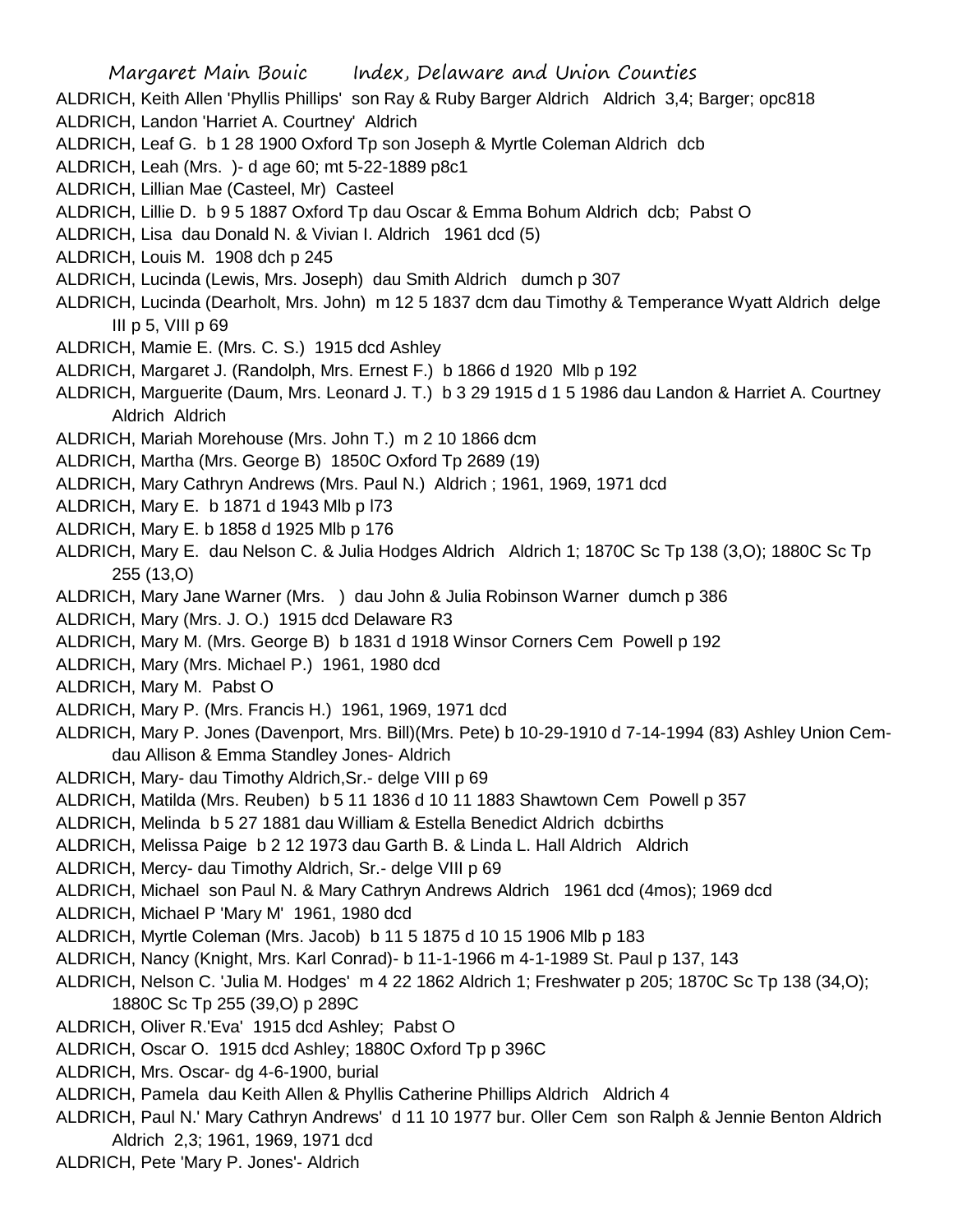- ALDRICH, Phyllis Catherine Phillips (Mrs. Keith Allen) m 12 18 19 dau John E. Phillips Aldrich 3,4
- ALDRICH, Ralph E 'Jennie M. Benton' b 1876 d 9 20 1959 (83) Oller Cem p 26; Aldrich 1,2; 1880C Sc Tp 255 (3,O); 1915 dcd Ostrander
- ALDRICH, Ray Irwin 'Ruby Barger'' ' d July 20 l984 son Ralph & Jennie Benton Aldrich Aldrich 2,3; Barger; opc 815
- ALDRICH, Ray Lane- Aldrich researcher; delge VIII p 69
- ALDRICH, Rebecca Shoup Cem (l9 yrs) Powell p 264
- ALDRICH, Reuben B. d 12 29 1850 (4m l5d) Winsor Corners Cem; Powell p 357;1850C Oxford Tp 2689 (2/12,O)
- ALDRICH, Reuben 'Matilda' b 5 15 1832 d 3 31 1912 Shawtown Cem Powell p 357
- ALDRICH, Rian Amato
- ALDRICH, Richard 'Kathryn Bailey' m 6 1 1946 Maugans Anc p 13
- ALDRICH, Robert W. b 1921 d 1938 Oller Cem p 26
- ALDRICH, Ronald E. son Wesley Guy Aldrich Aldrich
- ALDRICH, Royce Edgar son Ray & Ruby Aldrich Aldrich 3; opc817
- ALDRICH, Ruby Gardan Barger (Mrs. Ray Irwin) d age 48 m 5 4 1932; dau E. Clark & Blanche Bateman Barger Aldrich 2,3; opc816; Barger
- ALDRICH, Sarah (Bartlett, Mrs. John) b 1 6 1646 d 2 17 1625 dau George & Catherine Seald Aldrich dcc Maxson Greene559
- ALDRICH, Seth b 7 3 1678/9 son Jaboba & Hannah Thayer Aldrich dcc Helen Wornstaff Kern392
- ALDRICH, Sheila dau Francis Aldrich 1969, 1971 dcd
- ALDRICH, Shirley L. b 1944 d 1981 Price Cem djlm p 71
- ALDRICH, Sibyl (Secrest, Mrs. Brent)(Saxelby, Mrs. ) dau Ray Irwin & Ruby Barger Aldrick Aldrich 3; Barger
- ALDRICH, Sidney Civil War Powell p 368
- ALDRICH, S. Landing b 1890 d 1937 Mlb p 173
- ALDRICH, Smith 'Harriet Humiston' m 11 22 1835 dcm; dumch p 307; hadc p 42; CCC l849 Oxford Tp.; 1835 men 45 #92 p 82 Oxford Tp; son Timothy Aldrich,Sr.- delge VIII p 69
- ALDRICH, Solomon 1880 dch p 536; 1835 men 25 #244 p 42 Delaware Tp; delge VII p 61, IX p 53
- ALDRICH, Sophia Russell (Mrs. Timothy) m 9 20 1837 dcm delge VI p 13
- ALDRICH, Stella Howard (Mrs. James B) d 8 16 1960 (75) bur. Ashley Union Cem Aldrich; 1915 dcd Ashley
- ALDRICH, Susan A. Mattison (Mrs. Charles F.) ucm 6362 m 11 16 1878
- ALDRICH, Sylvester 'Amanda Warner' m 10 28 1844 dcm- son Timothy & Temperance Wyatt Aldrich- Aldrich
- ALDRICH, Temperance Wyatt (Mrs. Timothy) delge III p 5; Main Gaz I 2 p 1; delge VI p 13
- ALDRICH, Thom 1880C Brown Tp p 376
- ALDRICH, Timothy,Sr.- d 1837/1857 delge VIII p 69
- ALDRICH, Timothy 'Elizabeth Bruan' m 7 3 1859 dcm
- ALDRICH, Timothy 'Temperance Wyatt''Sophia Russell' b c 1785 m 10 20 1837 dcm son Timothy Aldrich delge III p 5, VI p 13, 71. VIII p 8, 69; 1835 men 45 #93 p 82 Oxford Tp; Main Gaz I 2 p 1;
- ALDRICH, inf dau Timothy & Temperance d 6 25 1835 Frost Cem Powell p 348
- ALDRICH, inf dau Timothy & Temperance d 12 20 1829 Frost Cem Powell p 348
- ALDRICH, inf son Timothy & Temperance d 10 8 1832 Frost Cem Powell p 348
- ALDRICH, Timothy Jr. 1835 men 63 # 12 p 118 Westfield Tp
- ALDRICH, Tom son Richard & Kathryn Bailey Aldrich Maugans Anc p 13
- ALDRICH, Valerie d 1 27 1964 (6 yrs) dau Keith Allen & Phyllis Catherine Phillips Aldrich Aldrich 4; Barger
- ALDRICH, Vernon b 6 9 1888 d 1 1 1901 (12 7 21) Mlb p 176 son William & Estella Benedick Aldrich dcbirths; Aldrich
- ALDRICH, Vivian B. b 6 9 1902 Oxford Tp dau Vern & Elosia Porterfield Aldrich dcbirths
- ALDRICH, Vivian I. (Mrs. Donald N) 1961 dcd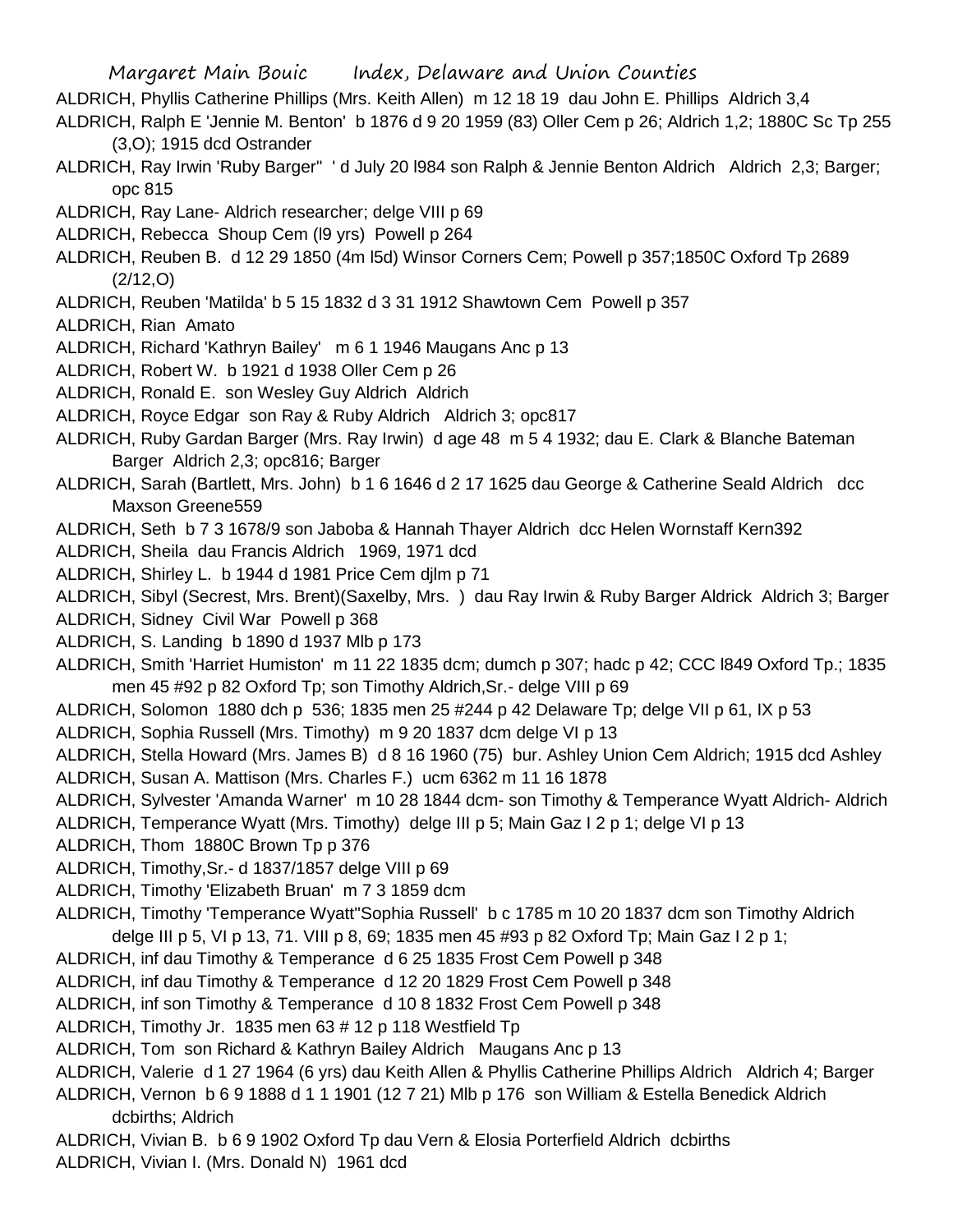Margaret Main Bouic Index, Delaware and Union Counties ALDRICH, Wesley Guy 'Jessie Hoover' d 3 15 1967 son James B. & Stella Howard Aldrich Aldrich ALDRICH, W. H. 'Estelle' 1915 dcd Delaware R8 ALDRICH, William delge VI p 71 (1826) ALDRICH, William 'Elizabeth Griffin' m 6 9 1850 dcm; 1850C Mlb Tp 11 (24) ALDRICH, William H. b 1858 d 1933 Mlb p l76 ALDRICH, William- son William Aldrich,Sr.- delge VI p 71 (1826), VIII p 12, 69; dg 1-31-1908 ALDRICH, Winnie b 8 27 1883 Kingston Tp dau W. j. & Estella Benedict Aldrich dcbirths ALDRICH, W. L. delge IV p 11, 28 ALDRICH, W. S. b 8 19 1886 Oxford Tp dau C. S. & Maim Stratton Aldrich dcbirths ALDRICH, W. V. 'Elosia' 1915 dcd Delaware ALDRIDGE, Almira (Foust, Mrs. Abraham) m 1 12 1845 dcm ALDRIDGE, Angeline Minton (Mrs. Washington) m 10 20 1857 ALDRIDGE, Azel 1820C Big Rock Tp ALDRIDGE, Barbara (Mrs. Gary L.) 1980 dcd ALDRIDGE, Brenda (Rister, Mrs. )- dau John W. & Lorraine Cole Aldridge- Aldridge ALDRIDGE, Chris 'Nannie Hisle'- Aldridge ALDRIDGE, Clara M.- b 4-6-1875 Radnor Tp dau N. & Julia M. Hodge Aldridge- dcb ALDRIDGE, Eloise (Timson, Mrs. Clarence Eugene) 1985 uch p 50 ALDRIDGE, George 'Mary Byxbee' m 10 9 1849 dcm ALDRIDGE, Gloria (Leigibihl, Mrs. )- dau John W. & Lorraine Cole Aldridge- Aldridge ALDRIDGE, Helen Timson (Mitchell, Mrs. Francis Cloyd) b 6 10 1911 dau Clarence Eugene & Eloise Allfridge Timson 1985 uch p 50 ALDRIDGE, Isaiah 1820C Marlborough Tp. ALDRIDGE, James 'Margaret Jane Knecht' m 4 15 1936 d 9 3 1949 Weiser p 273 ALDRIDGE, John W. 'Lorraine Cole'- b 3-27-1923 d 2-27-1993 (69) Thompson Cem, Orange Tp.- son Chris & Nanie Hisle Aldridge- Aldridge ALDRIDGE, Julie b 1970 dau Gary L. & Barbara Aldridge 1980 dcd ALDRIDGE, Lorraine Cole (Mrs. John W.)- Aldridge ALDRIDGE, Margaret Jane Knecht (Smith, Mrs. Walker I.) (Mrs. James) b 7 7 1872 m (1) 12 23 1888 m(2) 4 15 1936 dau Frederick & Anna Sophia Fossinger Knecht Weiser p 273 ALDRIDGE, Mary Byxbee (Mrs. James) m 10 9 1849 dcm ALDRIDGE, Nannie Hisle (Mrs. Chris)- Aldridge ALDRIDGE, Sally Allen (Mrs. )(Buck, Mrs. Gideon) dau Robert & Mary Wallace Allen delge V p 73 ALDRIDGE, Samuel 'Sarah Barbee' m 12 17 1853 ucm 2051 ALDRIDGE, Sarah Barbee (Mrs. Samuel) m 12 17 1853 ucm 2051 ALDRIDGE, Washington Angeline Minton' m 10 20 1857 dcm ALDRITH, Abigail (Throasher, Mrs. Enoch) m 3 31 1849 dcm ALDUS, Nathan Powers p 46 ALE, Margaret Elizabeth (Jefferson, Mrs. Leonard) Maugans Anc p 150 ALEBRANDO, Frank Pabst O ALEN, H. A. Poe p 23 ALENDER, Christina (Ulery, Mrs. Silas O.) b 1800 d 4 6 1880 Powell p 323 ALFRED THE GREAT Powers Pat p 75 ALERTON, Emma dau George & Mary Alerton 1880C Jerome Tp 250 259 p 26 (1,O,O,O) ALERTON ? George 'Mary' 1880C Jerome Tp 250 259 p 26 (31,O) ALERTON, John son George & Mary Alerton 1880C Jerome Tp 150 159 p 26 (3,O,O,O) ALERTON, Mary (Mrs. George) 1880C Jerome Tp 250 259 p 26 (32,O,O,O) ALERTON, Victoria dau George & Mary Alerton 1880C Jerome Tp 250 259 p 26 (7,O,O,O)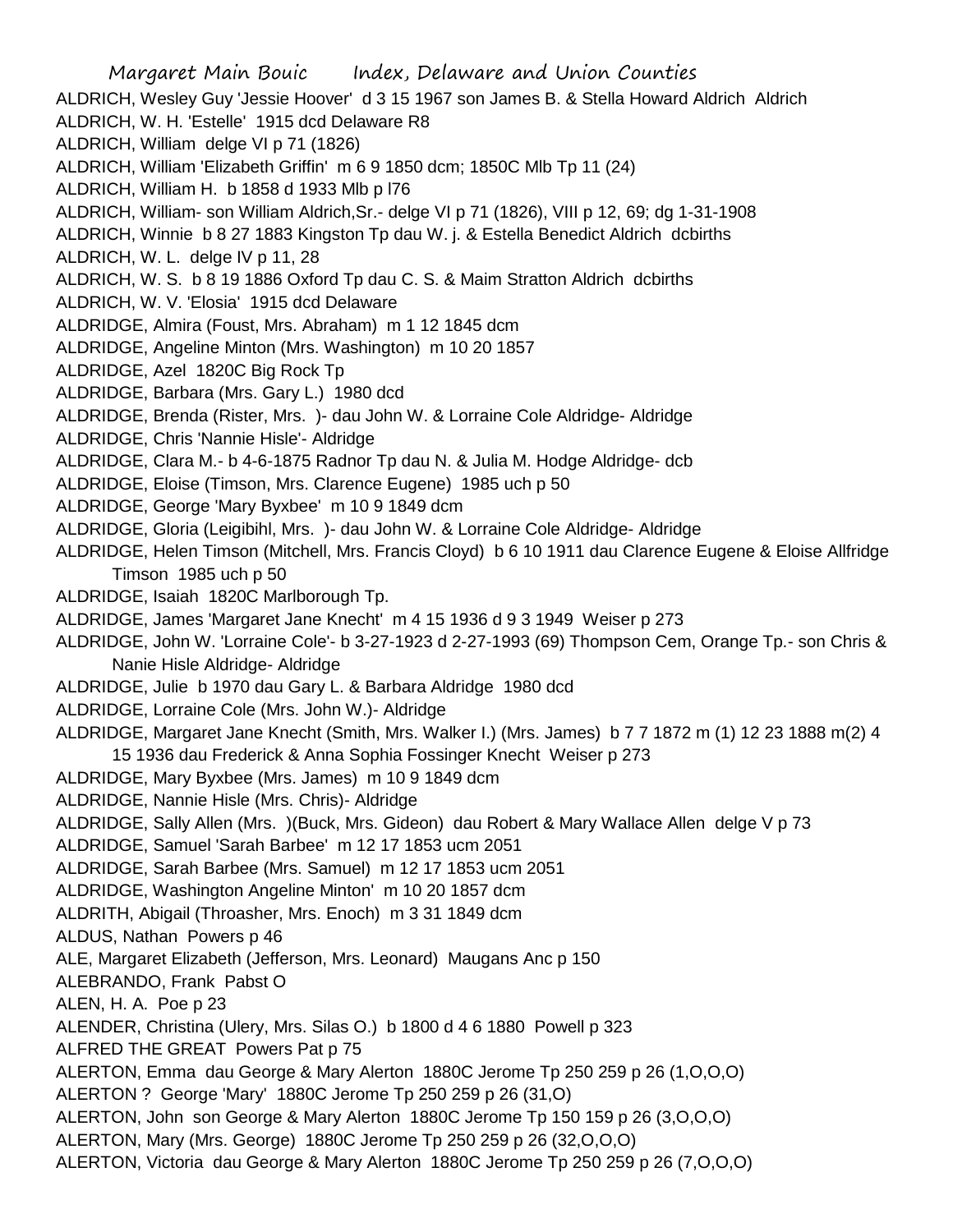Margaret Main Bouic Index, Delaware and Union Counties ALESHIRE, Amanda (Mrs. John)- parents of John Andrew, Jr. Aleshire- Aleshire ALESHIRE, Ardith Irene Stayner (Mrs. Eugene)(Lobcell, Mrs. Kenneth) b 6 8 1946 dau Arthur & Mary Phyllis Decker Stayner McKitrick p 269; Wilson 1161111 Decker 8,9 Ferguson ALESHIRE, Carroll (Mrs. Robert A.)- Aleshire ALESHIRE, Charles Michael'Shelly Linn Tennant' b 8 9 1972 m 12 8 1990 son Eugene & Cheryl Sue Slack Aleshire Ayres 1311411 ALESHIRE, Cheryl Sue Slack (Sutherland, Mrs. James)(Mrs. Eugene)(Goodman, Mrs. Dana) b 6 13 1945 dau Charles & Alice Ayres Slack Ayres 131141 ALESHIRE, Cindy (Mrs. Ronald) Wilson (11611111) ALESHIRE, Courtney Lynn b 11 8 1984 dau Ronald & Cindy Aleshire Wilson 116111111 ALESHIRE, Deborah Jean Chaffin (Mrs. Richard Lee)- Aleshire ALESHIRE, Edith (Mooney, Mrs. ) dau H. O. & Eloda Spencer Aleshire Aleshire ALESHIRE, Eloda Spencer (Mrs. H. O.) Aleshire ALESHIRE, Emily Jane- b, d 8-21-2003 dau Mitch & Dee Gossing Aleshire- Sunbury Mem. Pk.- Aleshire ALESHIRE, Eugene Jesse 'Ardith Stayner''Cheryl Sue Slack' m 7 19 1962 son Harley E. & Jessie Aleshire Aleshire; McKitrick p 269; Wilson (1161111); Ayres (131131) ALESHIRE, F. M. 1980 dcd] ALESHIRE, Frank- Aleshire ALESHIRE, Harley E. 'Jessie' d 3 11 1985 Greenmound Cem- son H. O. & Eloda Spencer Aleshire Aleshire

- ALESHIRE, Harold 'Shirley' son Harley E. & Jessie Aleshire Aleshire
- ALESHIRE, Helen G. Chaney. b 3 24 1905 d 10 17 1988 (83) bur Radnor Cem sister Raymond Chaney Aleshire; 1961, 1969, 1971, 1980 dcd
- ALESHIRE, H. O. 'Eloda Spencer' Aleshire
- ALESHIRE, Jessie May Matlack (Mrs. Harley E.)- b 3-29-1913 d 5-16-2002 (89) Greenmound Cem- dau George W. & Ella Brown Matlack- Aleshire
- ALESHIRE, John 'Amanda'- paarents of John Andrew Jr. Aleshire- Aleshire
- ALESHIRE, John Andrew, Jr.- b 4-17-2000 son John & Amanda Aleshire- Aleshire
- ALESHIRE, John b 1972 lived with Jimmie R. & Sheila Slone 1983 ucd
- ALESHIRE, Julia K. dau Robert & Carol Aleshire Aleshire; engaged to Carl E. Webb
- ALESHIRE, Kelly- son Mitch & Dee Gossing Aleshire- Aleshire
- ALESHIRE, Laura (Mrs. Eugene J.)- Aleshire
- ALESHIRE, Linnea June Asbury (Mrs. Randall lee)- dau Richard & Diane Asbury- Wilson-Ferguson
- ALESHIRE, Madison Ann- b 9-11-1998 dau Mitch & Dee Gossin Aleshire- Aleshire
- ALESHIRE, Mitch 'Dee Gossing'- son Frank Aleshire- Aleshire
- ALESHIRE, Randall Lee 'Linnea June Asbury' b 6 29 1966 m 6-27-1990 son Eugene & Ardith Stayner Aleshire McKitrick p 269, Wilson 11611113; Ferguson
- ALESHIRE, Rebecca Nicole Linn- b 1-20-1977 twin dau Charles Micharl & Shelly Linn Tennant Aleshire-Aleshire
- ALESHIRE, Richard Lee 'Deborah Jean Chaffin' son Harley Aleshire Aleshire
- ALESHIRE, Rita Kay b 9 24 1964 dau Eugene Jesse & Ardith Irene Stayner Aleshire McKitrick p 269; Wilson 11611112
- ALESHIRE, Robert A. 'Carroll' son Harley & Jesse Matalack Aleshire Aleshire
- ALESHIRE, Ronald 'Cindy' 11 30 1962 son Eugene Jesse & Ardith Irene Stayner Aleshire McKitrick p 269; Wilson 11611111
- ALESHIRE, Shelly Linn Tennant (Mrs. Charles Michael) m 12 8 1990 dau Robert & Rhea Tennant Ayres 1311411
- ALESHIRE, Shirley (Mrs. Harold W.)- Aleshire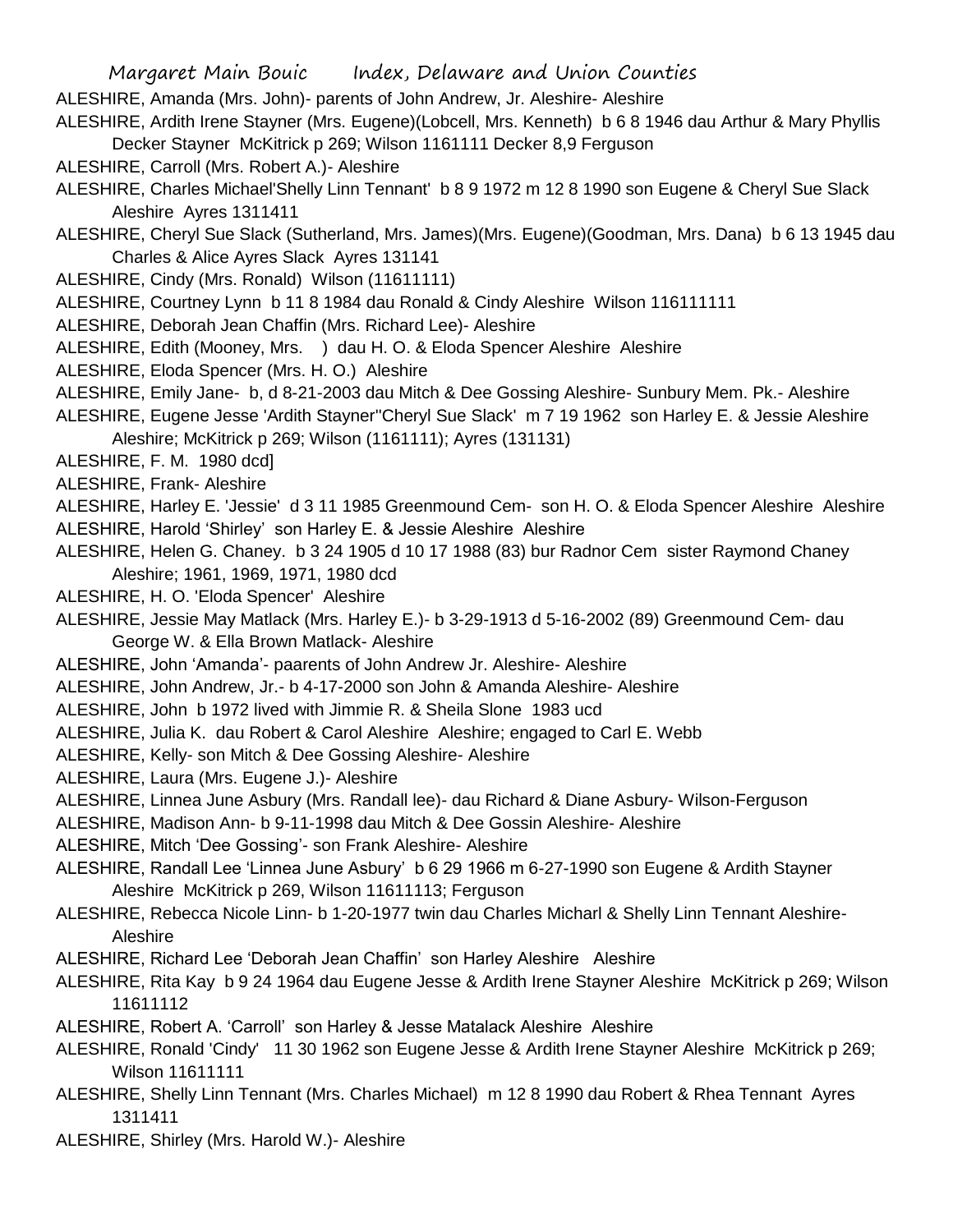Margaret Main Bouic Index, Delaware and Union Counties ALESHIRE, Victoria Paige Linn- b 1-20-1977 twin dau Charles Michael & Shelly Linn Tennant Aleshire-Aleshire ALETIN, William 1880C Delaware Town p 502A ALEXANDER & GRISWOLD delge IV p 20 ALEXANDER COX & CO delge IV p 26, 29, VI p 21 ALEXANDER, 1908 dch p 91; Nash p 95, 139; Powers p l, 309; family of Gayle Alexander #252 unec X p 1 ALEXANDER, Dr.' Faris' hmp p l90 ALEXANDER, (Alfred, Mrs. Francis) dau D. Leroy Alexander Alexander ALEXANDER, (Faris, Mrs. Dr..) dau Rev. William B. Faris hmp p 190 ALEXANDER, Abigail Doty (Mrs. Samuel) m 12 4 1842 dcm delge IV p 74 ALEXANDER, Abigail b 9 15 1677 dau Andrew Alexander Powers p 2 ALEXANDER, Abigail McKnitt (Mrs. Joseph) Powers p 2, 11 ALEXANDER, Abraham son Abraham Sr. & Dorcas Alexander Powers p 5 ALEXANDER, Abraham Sr. 'Dorcas' b 1714 d 4 28 1778 bur. Sugar Creek Powers p 2, 3, 5, 6, 8, ll, 164 ALEXANDER, Abraham son Elias & Sophia Alexander Nash p l36; Powers p 214 ALEXANDER, Ada (Miller, Mrs. ) dau Ralph E. & Dora J. Brundige Alexander ALEXANDER, Ada Pershall (Mrs. Logan A.) Berndt letter ALEXANDER, Adam 'Miss Shelby' b 1728, d 1798 cousin Abraham Alexander Powers p 2,3,4,5,6,8,ll, l64 ALEXANDER, Alice Lucille Gugel (Mrs. Tim) b 2 23 1954 m 12 12 1981 dau Herbert & Lucille K. Thiergartner Gugel Rausch 134532, III p 273; St. Paul p 64; 1959, 1967 ucd ALEXANDER, Alice Frye (Mrs. David Russell) m 11 17 1948 Weiser p 253 ALEXANDER, Allen 'Sarah Weaver' m 9 19 1858 dcm ALEXANDER, Andrew 1883 uch V p 161; unec II p 19; 1877 uca p 39 ALEXANDER, Andrew Powers p 2, 4, ll; Nash p 97, 135, 139 ALEXANDER, Angela Sue dau Paul/Anthony Alexander Alexander ALEXANDER, Anita Apgar Riegle (Mrs. Claude Carter)- m 10-10-1981- Alexander ALEXANDER, Ann dau James Alexander dcw Bk 3 p 24 ALEXANDER, Ann L (Mrs. Rod B.) 1980 dcd ALEXANDER, Ann Taylor (Mrs. Elias) dau Richard & Ann Taylor Powers p 3,4, ll ALEXANDER, Anna Newhouse (Mrs. James) b 3 18 1867 m 2 12 1889 dau James Harvey & Isabella Bryson Newhouse opc247, Newhouse p 50,131(10)1; 1880 dch p 732; 1870C Scioto Tp 83; 1880 Sc Tp 196 ALEXANDER, Anna C. Lewis (Mrs. Dr. R. C.) dau William T. & Sarah Fowler Lewis 1908 dch p 613 ALEXANDER, Ann Maria dau John Alexander tcmc p 5 ALEXANDER, Arlene Joan (Eber, Mrs. Richard Lee) m 7 31 1954; Freshwater p 207 ALEXANDER, Arminta B. dau Scott & Hellena Alexander 1880C Marysville 476 523 p 37 (8,O.O.O) ALEXANDER, Arthur son Elias Alexander Powers p 3,4 ALEXANDER, Ashley Elizabeth- b 8-3-1983 dau Tim & Alice Lucille Gugel Alexander Alexander; Rausch 1345321; St. Paul p 64 ALEXANDER, Augustus 'Lucinda' son James Smith & Nancy Couver Twiford Alexander 1860C Marysville 1489 1481 p 196 (4,O); 1880C Richwood 183 196 p 18 (24,O,O,O); 1880C Claibourne Tp p 199A ALEXANDER, Azia Lynn- grandchild of Everett Alexander,Jr.- Alexander ALEXANDER, Barbara (Van Gundy, Mrs. ) dau George W. & Hazel Alexander Alexander ALEXANDER, Barney C. 'Mary E' brother Carl Edgar Alexander 1969, 1971 dcd

ALEXANDER, Bas---- b 4-1878 1900C Marysville 3rd ward 1130-135 p 5B (23,O,O,O)

- ALEXANDER, Beatrice (Edson, Mrs. ) dau Thomas J. & Lulu Kline Alexander Alexander ; 1900C Marysville 2nd ward 367-384 p 16A (4,O,O,O)
- ALEXANDER, Beaux Shane b 7-3-1972 son John Willard & Cheryl Nicol Alexander Rausch 1623151, 1181151; Alexander; 1985 uch p 5 ; St. Paul p 126
- ALEXANDER, Berdina V. d 3 21 1911 (6m) Oakdale Cem2373 (43D) I p 90 (D R7 3)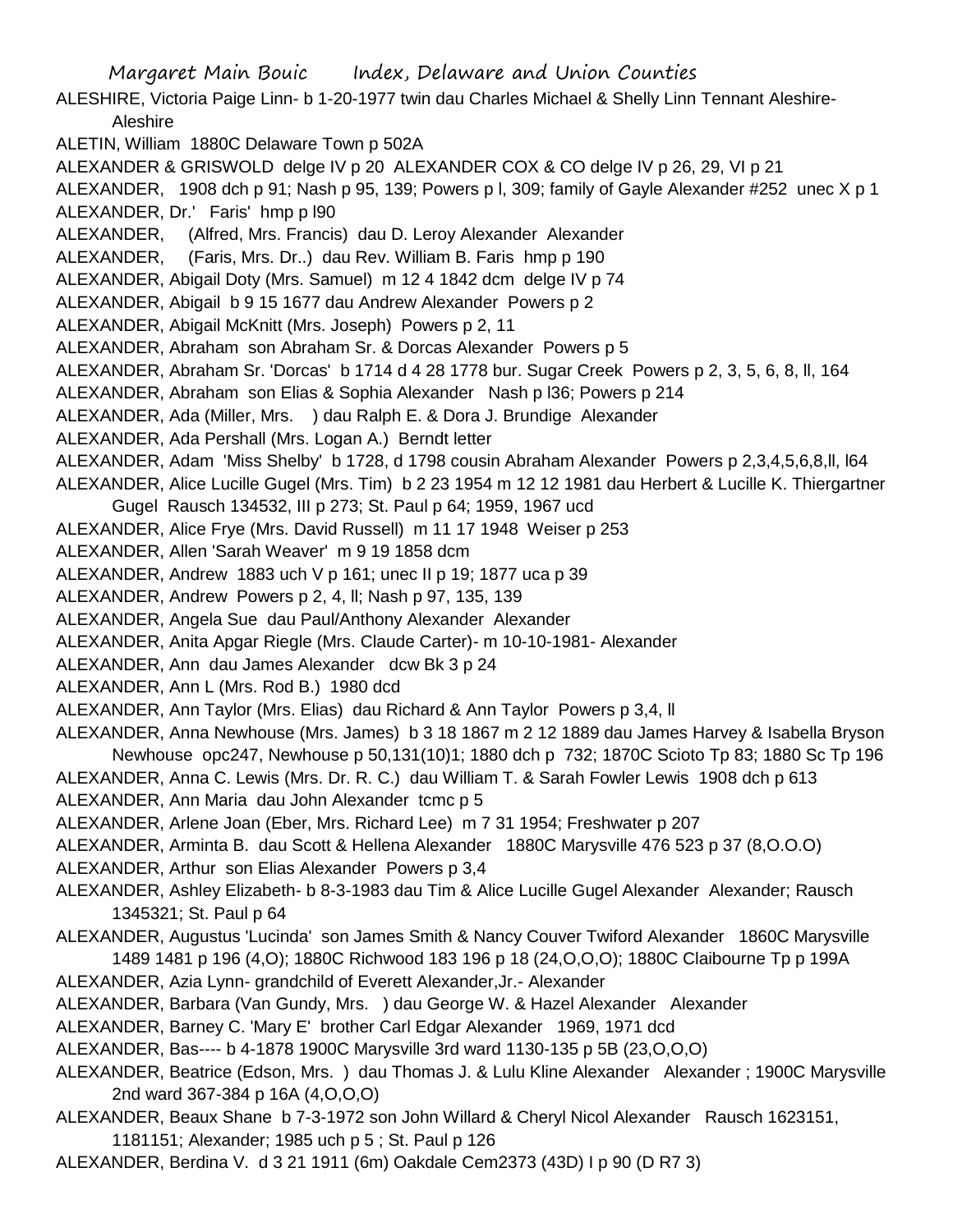Margaret Main Bouic Index, Delaware and Union Counties ALEXANDER, Bertha b 12 8 1876 d 1877 (8m2d) dau John J. & Violet Smith Alexander Berndt letter ALEXANDER, Bertha Zieg (Mrs. William H.) b 1875 Claibourne Cem p 70 dau Henry & Mary Reichardt Zieg Alexander; 1915 dcd Radnor ALEXANDER, Betty d 2 2 1929 (13da) Oakdale Cem4111 (E,Char) ALEXANDER, Betty J. King (Mrs. Robert L.) m 7-3-1958, Alexander; 1967, 1971, 1973, 1975, 1979, 1981, ucd ALEXANDER, Betty (Smart, Mrs. Robert) dau George W. & Hazel Alexander Alexander ALEXANDER, Bill 'Cecilia '- son Robert Lee & Betty King Alexander- Alexander ALEXANDER, Bill- son George & Martha A. Burwell Alexander- Alexander ALEXANDER, Bonnie Sue Taulbee (Mrs. Paul/Anthony) b 2 2 1953 m 6 14 1977 d 7 28 1989 (36) bur Huntsville dau John M. & Ella Jane Morris Taulbee Alexander ALEXANDER, Brian b 1964 son Charles R. & Linda L. Alexander 1969 dcd ALEXANDER, Brian K. son John & Carol Alexander engaged to Joyce S. Wycoff Alexander ALEXANDER, C. A. 1877 uca p 59 ALEXANDER, Callie- b 7-1871 dau James J. & Jane E. Hutchinson Alexadner- 1880C Claibourne Tp 149-159 p 15 (9,O,O,Can); 1900C Claib. Tp 314-331 p 13B (28,O,O,O) ALEXANDER, Carell G. 'Margaret' d 2 7 1967 bur. Oak Grove Alexander ALEXANDER, Carl 1980 dcd ALEXANDER, Carl F. 'Phebe B' b 1904 d 1961 Claibourne Cem p 73 Alexander ALEXANDER, Mrs. Carl 1979, 1981 ucd ALEXANDER, Carl 1975 ucd ALEXANDER, Rev. Carl B. 'Virginia Marshall' Alexander ALEXANDER, (Wuest, Mrs. Frank) dau Rev. Carl B. & Virginia Marshall Alexander Alexander ALEXANDER, Carl Edgar 'Elford L(Effie)' d 7 23 1968 bur. Sunbury; 1961 dcd; Alexander ALEXANDER, Carl son George W. & Hazel Alexander Alexander ALEXANDER, Carole Ann Nicol (Mrs. Dr. James T.) m 6 22 1974 dau Harold Nicol Alexander ALEXANDER, Carolyn (Hobson, Mrs. David L.0 delge IV p 62 ALEXANDER, Carrie E. b 3- 1893 Price Cem djlm p 56 -dau George W. & Martha Alexander- 1900C Jackson Tp 200-202 p 9A (7,O,O,O) ALEXANDER, Carrie May (Jones, Mrs. ) dau William & Christina Alexander Alexander ALEXANDER, Carroll 'Fern Arnold' son James H. & Lucy May Jackman Alexander Alexander ALEXANDER, Carroll son Thomas J. Alexander Alexander ALEXANDER, Cassie M. Connolly (Mrs. Job) dau Edward & Charlotte Wilson Connolly 1915 uch p 959 ALEXANDER, Catharine b 6 26 1893 Delaware Tp dau G. B. & Margaret Costello Alexander dcbirths ALEXANDER, Catherine Place (Mrs. Samuel) m 3 27 1845 dcm ALEXANDER, Cecelia (Mrs. Bill)- Alexander ALEXANDER, Cecilia D. d 11 29 1896 (62y) dau J. C. Alexander dcb; 1850C Delaware Town 1048(16) female ALEXANDER, Celinda Wood (Mrs. William) m 1 24 1840 dcm ALEXANDER, Charles b 1915 d 3 22 1926 (11y) Oakdale Cem3804 (G170) II p 53 ALEXANDER, Charles son Adam Alexander Powers p 6 ALEXANDER, Capt. Charles grandson Elias & Soiphia Alexander Nash p 136 ALEXANDER, Charles- son James & Jane Hutchisson Alexander- 1880C Claibourne Tp 149-159 p 15 (14,O,O,Can) ALEXANDER, Charles b 10 23 1890 Delaware Tp son James & Mame Essig Alexander dcbirths ALEXANDER, Charles son James Smith & Nancy Couver Twiford Alexander 1915 uch p 1020; 1877 uca p 65 ALEXANDER, Charles R. 'Linda L' son George W. & Hazel E. Halbert Alexander- Alexander; 1969, 1980 dcd ALEXANDER, Charles Quincey son Z. T. & Jennie Alexander Alexander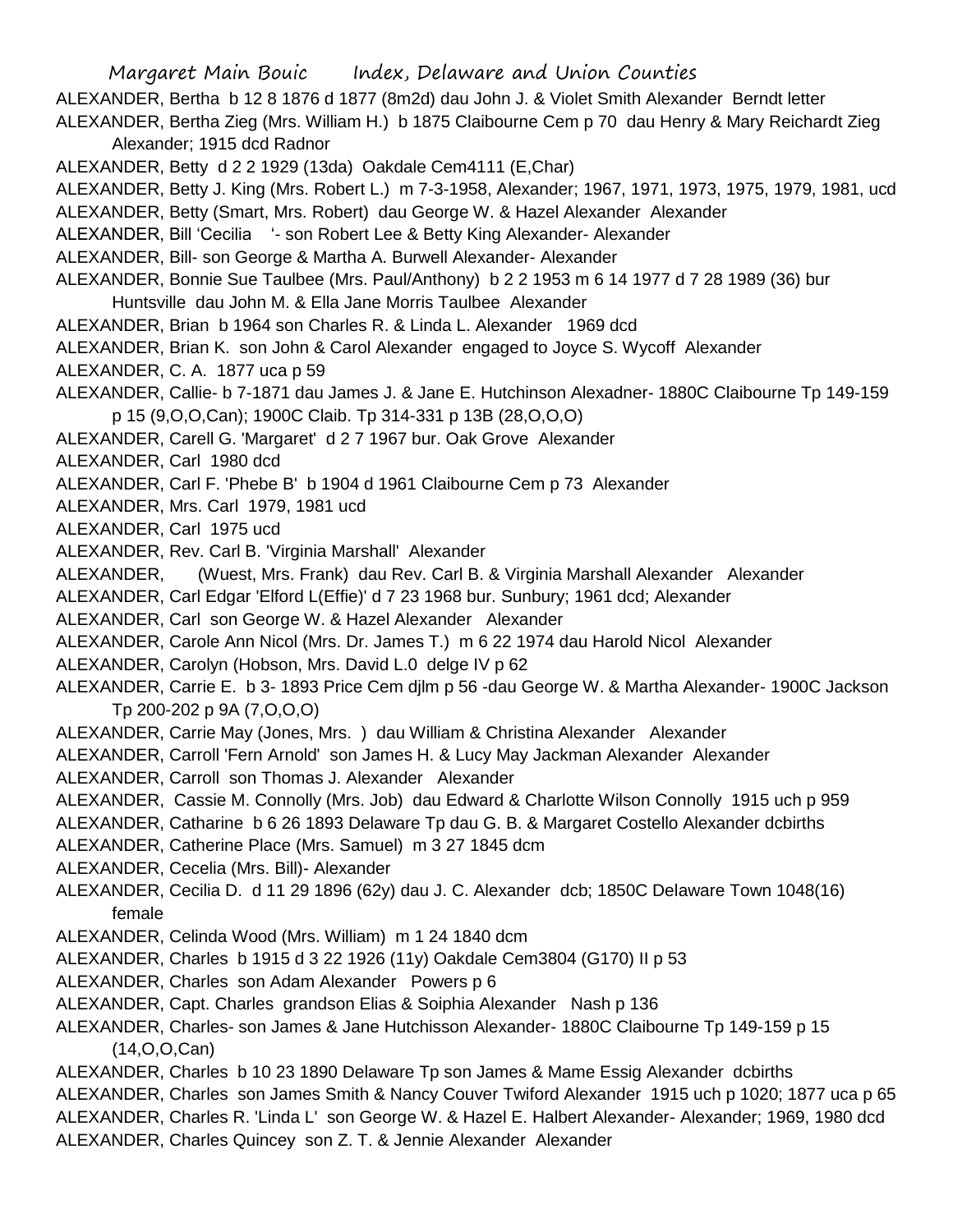- ALEXANDER, Charles S.- b 5-1899 son Geoerge W. & Martha A. Alexnader- 1900c Jackson Tp 200-202 p 9A  $(1, 0, 0, 0)$
- ALEXANDER, Charles son William Alexander Powers p 2,4,5, 8, 11, 164

ALEXANDER, Cheryl Nicol (Mrs. John Willard) b 9 9 1947 m 12 4 1970 dau Leroy & Clarice Rausch Nicol

Alexander; Rausch118115,162315, III p 263, 295; 1967 ucd; 1985 uch p 5; St. Paul p 126

ALEXANDER, Chester 'Judith Ellen Shade' b 10 26 1835, m 3 16 1951 Weiser p 731

ALEXANDER, Chester P. Pabst O

- ALEXANDER, Christina (Mrs. William) Alexander
- ALEXANDER, Christine Nicole b 1 24 1985 dau Mark & Jayne Fogle Alexander Alexander
- ALEXANDER, Christian Nash p l84
- ALEXANDER, Cindy dau Clinton & Ruth Alexander b 1957 1967, 1971, 1973, 7975 ucd
- ALEXANDER, Mrs. C. J. Pabst 8 p 30
- ALEXANDER, Clara M. dau James Smith & Clarinda A. Wood Alexander 1880C Marysville 307 336 p 21 (8,O,O,O) p 096A
- ALEXANDER, Clarinda A. Wood (Mrs. J. Smith) b 7 6 1835 d 8 14 1919 Oakdale Cem I p 131 (F R9 6) dau Michael Scribner & Eliza Thayer Wood 1883 uch V p 158; 1860C Marysville 1571 1566 p 206 (25,O); 1870C Marysville 27 p 3 (34,O); 1880C Marysville 307 336 p 21 (45, O,NY,NY); 1900C Marysvillle 14- 15 p 1A (64,O,NY,NY) m 44y, 3 ch
- ALEXANDER, Claude Carter 'Anita Apgar-Riegle'- b 6-27-1957 m 10-10-1981 d 7-26-2000 (43) bur Gallipolisson Vernon & Jean Montinini Alexander- Alexander
- ALEXANDER, Clement L.'Hazel Thompson' b 7 29 1902 m 4 4 1927 d 9 30 1988 (86) son Thomas J. & Lulu Kline Alexander Alexander
- ALEXANDER, Cleo (Weinstock, Mrs. Willard)- dau George W. & Hazel Halbert Alexander- Alexander
- ALEXANDER, Clinton 'Murl' 1969, 1971, 1980 dcd
- ALEXANDER, Clinton Jr. 'Ruth' 1967, 1971, 1973, 1975, 1979, 1981, 1983, 1991 ucd
- ALEXANDER, Colby Dunlap & Cowles p 257
- ALEXANDER, Coover T.'Esther A. Hamilton' b 1891 d 9 7 1959 bur. Oakdale II p 144 (M R9 5) son Z. T. & Jennie Alexander Alexander
- ALEXANDER, Coverlet (weaver) Delaware dcga p 60 Ohio State Gazette
- ALEXANDER, Cox delge IV p 8,9
- ALEXANDER, Craig- Alexander
- ALEXANDER, Daisy (Dreyer, Mrs. Charles H.) Cowgill p 54
- ALEXANDER, Dan Powers p 5
- ALEXANDER, Daniel b 1758 Powers p 5
- ALEXANDER, Darcy Ann (Norris, Mrs. Paul Wayne)(Hawke, Mrs. Joey) b 1967 m 9 26 1987 dau Robert Eugene & Lou Ella Kay Staley Alexander Alexander; 1985 uch p 5; 1975, 1979, 1981, 1983 ucd
- ALEXANDER, Darrell 'Sherry Hostetler' son Joe Alexander Alexander
- ALEXANDER, David Eugene 'Della Kay Fryman' b 5 2 1954 m 10 6 1973 son Roger Rugene & Delma Fern Smart Alexander Cowgill p 42
- ALEXANDER, David George 'Myrtle Yantis' b 7 24 1884 m 5 30 1909 d 2 25 1939 Weiser p 253
- ALEXANDER, David son Hugh & Martha Edminston Alexander Powers p 4 12
- ALEXANDER, David b 1962 son Rod B. & Ann L. Alexander 1980 dcd
- ALEXANDER, David Russell 'Alice Frye' b 1 11 1910 m 11 17 1948 son David George & Myrtle Yantis Alexander Weiser p 253
- ALEXANDER, Debbie (Mrs. Joseph)-
- ALEXANDER, Deana b 1953 dau Franklin, foster dau Phoedbe Spillman Alexander 1959, 1967, 1971 ucd
- ALEXANDER, Deidre Maugans (Mrs. Joel W.) b 12 18 1956 d 5-2-1996 (39) Hopewell Cem- dau William Jr. & Joyce Martin Maugans 1985 uch p 96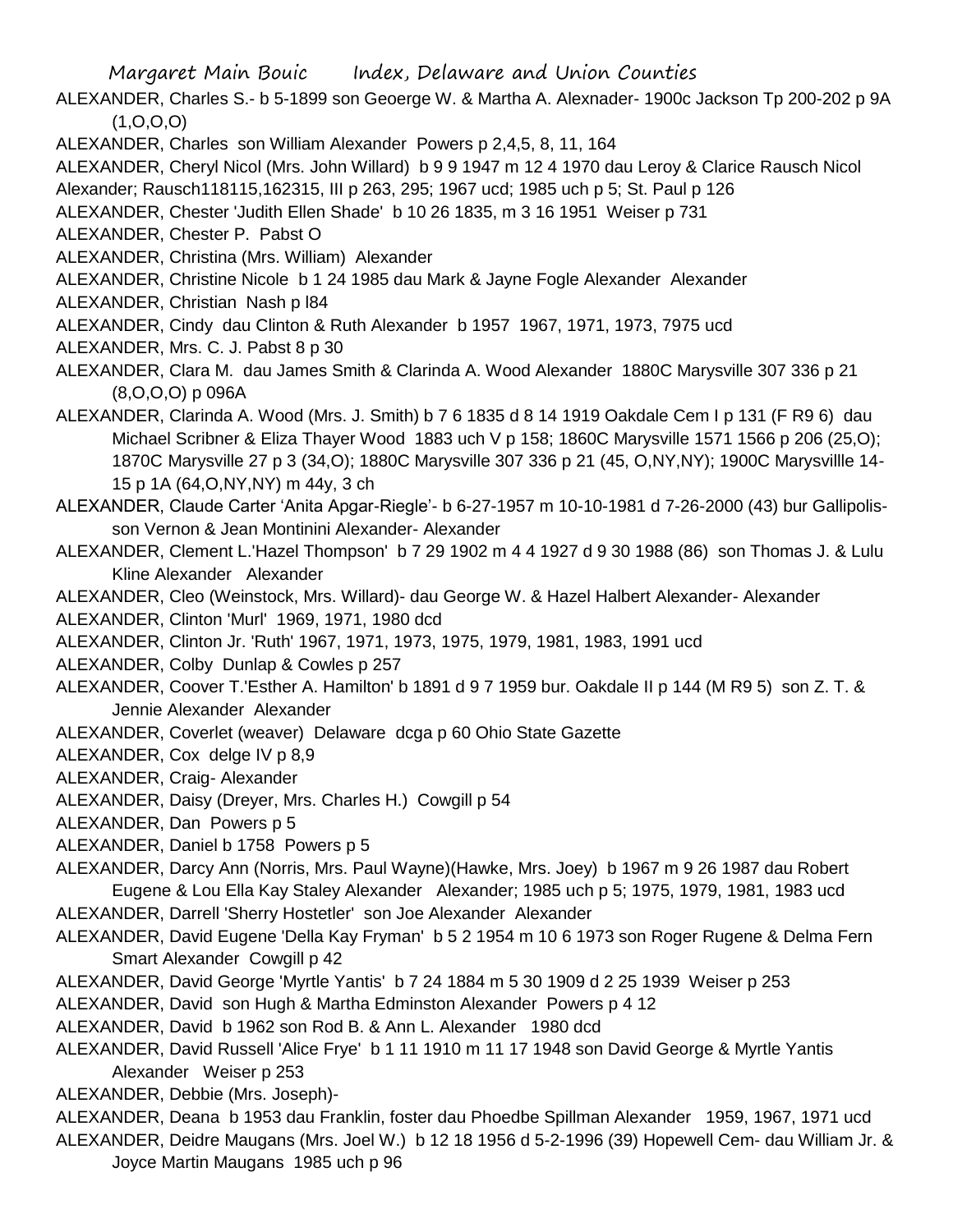- Margaret Main Bouic Index, Delaware and Union Counties ALEXANDER, Delight P. Sweetser (Mrs. Joseph C) b Vt. m 9 22 1833 d 12 2 1886 (76y) Dcdeaths; dcga p 61 Ohio State Gazette; l869 wsc p 3; Pabst 8 p l3 ALEXANDER, Della Oak Grove Cem, Powell p 427 ALEXANDER, Della Kay Fryman (Mrs. David Eugene) b 5 8 1953 Kenton m 10 6 1973 dau David & Delia Michaels Fryman Cowgill p 42 ALEXANDER, Delma Fern Smart (Mrs. Roger Eugene) m 6 11 1921 m 5 30 1942 dau James Oles & Helen Lenore Matthews Smart Cowgill p 42 ALEXANDER, Denise b 1958 dau C. Donald Alexander 1969 dcd ALEXANDER, Dianna- b 9-1895 dau Zachary Taylor & Jennie Phalena Clements Alexander- 1900C Marysville 1st ward 2258-264 p 11B (4,O,O,O) ALEXANDER, D. L.. (Roy) d 2 1962 bur Booneville, Ky son Z. T. & Jennie Alexander Alexander ALEXANDER, Rev. Don 'Robin'- Scioto Valley Christian Church- Alexander ALEXANDER, Donald C. 1969, 1980 dcd ALEXANDER, Donald W. son Corell G. Alexander Alexander ALEXANDER, Donald W. Jr. son Donald W. Alexander Alexander ALEXANDER, Donald son Frank Alexander Alexander ALEXANDER, Donald 'Janice' son George W. & Hazel Halbert Alexander Alexander ALEXANDER, Donna (Loreno, Mrs. Carl)- dau Carl & Phebee Viola Kline Alexander- Alexander ALEXANDER, Dora J. Baldrige (Mrs. Ralph E.) 1985 uch p 5 ALEXANDER, Dorcas (Mrs. Col. Abraham) d 5 28 1778 (67) bur. Sugar Creek Powers p 5 ALEXANDER, Dorothy (Noble, Mrs. )- dau George & Martha A. Burwell Alexander- Alexander ALEXANDER, D. P. 1850C Delaware Town 1048 (34) ALEXANDER, Drayton Oak Grove Cem; Powell p 427 ALEXANDER, Duane- Alexander ALEXANDER, Durelle. S. son James Smith & Clarinda A. Wood Alexander 1883 uch IV p 557; 1915 uch p 317; 1870C Marysville 27 p 3 (7,O); 1880C Marysville 307 336 p 21 (17,O,O,O) ALEXANDER, Dusty Elise b 8 25 1989 dau Darrell & Sherry Hostetler Alexander Alexander ALEXANDER, E. Thompson Tp Powell p 269 ALEXANDER, Earl James son Foster J. & Maud May Osborn Alexander Alexander ALEXANDER, E. D. 'Patty Eddy' 1985 uch p 45 ALEXANDER, Eddie F. - b 10-1891 son Hosea D. & Hulda E. Alexander- 1900C York Tp 298 p 13A (8,O,O,O) ALEXANDER, Edith May Fultz (Mrs. Herman) Cowgill p 42 ALEXANDER, Edway- b 7-1897 son Zachary Taylor & Jennie Phalina Clements Alexander- 1900C Marysville 1st ward 258 -264 p 11B (2,O,O,O) ALEXANDER, Edward 1880C Thomson Tp p 303A; Pabst O ALEXANDER, Edward 'Martha J. Eddy' m 5 9 1864 son James & Margaret Alexander; 1850C Thomson Tp 84 (9,O); 1880C Thomson Tp p 295A; Doris Tice letter ALEXANDER, Elford L (Effie) (Mrs. Carl Edgar) d 1 31 1983 (71) bur Sunbury Memorial sister Alonzo Sweet Alexander ; 1961, 1969, 1971 dcd ALEXANDER, Elias 'Sophia Alexander''Ann Taylor' b 2 26 1679 son Andrew Alexander Powers p 2, 4, 5, 16, 163; Nash p 135, 136 ALEXANDER, Elias 'Eliza Forest' 1915 uch p 700
	- ALEXANDER, Elias T. son Elias Alexander Powers p 4
	- ALEXANDER, Eliza Forest (Mrs. Elias) 1915 uch p 700
	- ALEXANDER, Eliza d 1866 (4 5 22) Sunbury Cem dau S. & A. Alexander Powell p 43
	- ALEXANDER, Elizabeth dau James Alexander Powers p 2
	- ALEXANDER, Elizabeth Lindsey (Mrs. Robert Davidson) Nash p 136
	- ALEXANDER, Elizabeth (Winget, Mrs. David P.) m 4 5 1849 dcm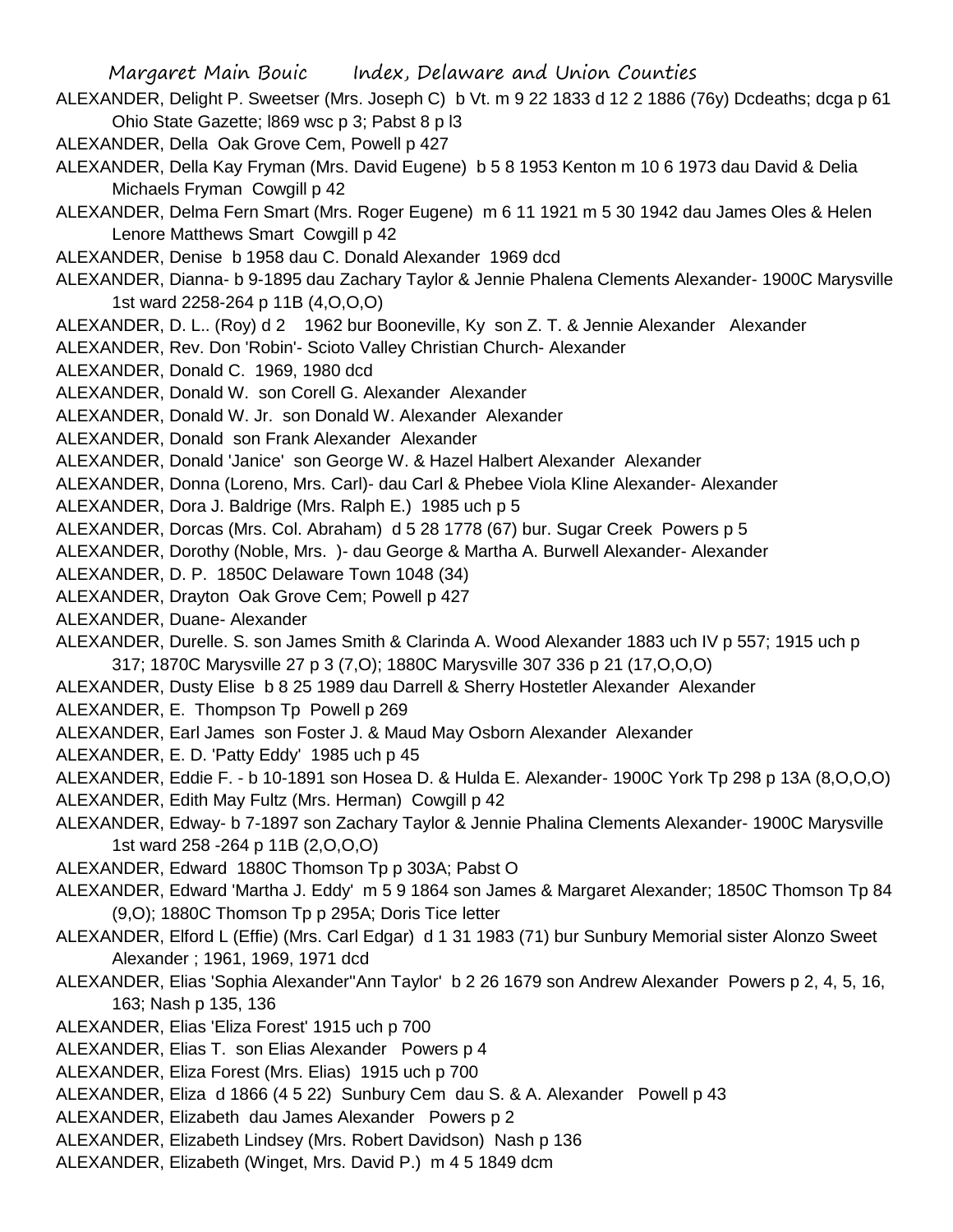Margaret Main Bouic Index, Delaware and Union Counties ALEXANDER, Elizabeth (Morris, Mrs. Richard Jr.) dau William & Mary Royes Alexander dcq Viva Taylor15 ALEXANDER, Elizabeth (Alexander, Mrs. William) dau Abraham & Dorcas Alexander Powers p 6 ALEXANDER, Elizabeth b 1768 dau James & Rosa Reed Alexander Powers p 12 ALEXANDER, Elizabeth Eden (Mrs. Homer L.) Alexander ALEXANDER, Ella O.- b 4-1888 dau Hosea D. & Hulda E. Alexander- 1900C York Tp 298 p 13A (12,O,O,O) ALEXANDER, Elva Myrene McKittrick (Marvin, Mrs. Lowell Henry)(Mrs. Orval)(Eslinger, Mrs. Marvin Walter) b 9 11 1916 m(1) 5 4 1932 (2) 7 1 1937 (3) 5 15 1948 dau Benjamin Ross & Izma Anna Crampton McKittrick McKitrick p 379 ALEXANDER, Emily dau Hugh & Martha Edminston Alexander Powers p 12 ALEXANDER, Erin Leigh b 2 21 1983 dau James & Carole Ann Nicol Alexander Alexander ALEXANDER, Ernest D. brother Carl Edgar Alexander Alexander ALEXANDER, Esther dau Elias Alexander Powers p 4 ALEXANDER, Esther A. Hamilton (Mrs. Coover T) b 1898 Oakdale Cem II p 144; Alexander ALEXANDER, Ethel b 12 25 1893 d 6 1 1910 dau James & Anna M. Newhouse Alexander Newhouse p 50131(10)11 ALEXANDER, Eva May Stricklin (Mrs. William Reed) m 3 25 1901 K Berndt letter ALEXANDER, Evan d 10 18 1809 not m. son Adam & Anna M. Newhouse Alexander Newhouse p 50 ALEXANDER, Everett L. Sr. 'Freidabell Baker' b 9 13 1904 Eckmansville m 10 28 1924 d 5 6 1983 bur Oakdale Cem II p 150 (M R16 16) son Ralph E. & Dora J. Baldridge Alexander Alexander; 1985 uch p 5 ALEXANDER, Everett L. Jr. 'Mary Catherine Wright''Judy Young' b 5-27-1929 m 4 15 1950 (2) 1983 d 10-6- 1992 (63)- son Everett Sr. & Freidabell Baker Alexander Alexander; 1985 uch p 5 ALEXANDER, inf son Everett & Mary d 3 21 1955 Oakdale I p 12 (E R16) ALEXANDER, Ezekiel Nash p 136 ALEXANDER, Ezra son Elias Alexander Powers p 2, 4, 5, 8, 11, 164 ALEXANDER, Fern Arnold (Mrs. Carroll) d 4 27 1987 (69) Ariz sister Loyal Wendell Arnold Arnold ALEXANDER, Florence B. dau Sarah Alexander 1880C Claibourne Tp 51 53 p 5 (13,O,O,O) ALEXANDER, Florence (Kunkel, Mrs. ) dau Thomas J. & Lulu Kline Alexander Alexander; 1900C Marysville 367-394 p 16A (1,O,O,O) ALEXANDER, Floyd "Red" 'Reva Gloeckner' b 6 13 1918 d 8 20 1983 son Ralph E. & Myrta Willman Alexander Alexander ALEXANDER, Foster J. b 12 15 1905 m 1930 d 6 4 1973 bur Middleburg son Thomas J. & Lulu Kline Alexander- Alexander ALEXANDER, Miss Frances (15 1926) uninf p 19, 20 ALEXANDER, Frances Irvine (Mrs. Frank Leslie) Powers p 12 ALEXANDER, Francis' Nancy 1883 uch V p 438 ALEXANDER, Francis son Elias Alexander Powers p 24 ALEXANDER, Frank 'Mary Sedgwick' b 9 5 1897 m 1955 d 3 21 1972 bur. Claibourne Alexander ALEXANDER, Frank Leslie 'Frances Irvine' Powers p 12 ALEXANDER, Frank 'Tabitha Stuart' b 1829 NC son Colby Alexander Duncan & Cowles p 257 ALEXANDER, Frankie b 10 28 1895 Mo. ch James & Anna M. Newhouse Alexander Newhouse p 50131(10)2 ALEXANDER, Franklin son D. Le Roy Alexander Alexander ALEXANDER, Franklin son Scott & Hellena Alexander 1880C Marysville 476 523 p 37 (5, O, O, O) ALEXANDER, Freidabell V. Baker (Mrs. Everett Sr.) b 12 1 1907 Madison Co m 10 28 1924 d 3 23 1976

Oakdale Cem II p 150 (m R16 16) dau Charles & Sylvia Shoemaker Baker Alexander; Baker; 1985 uch

p 5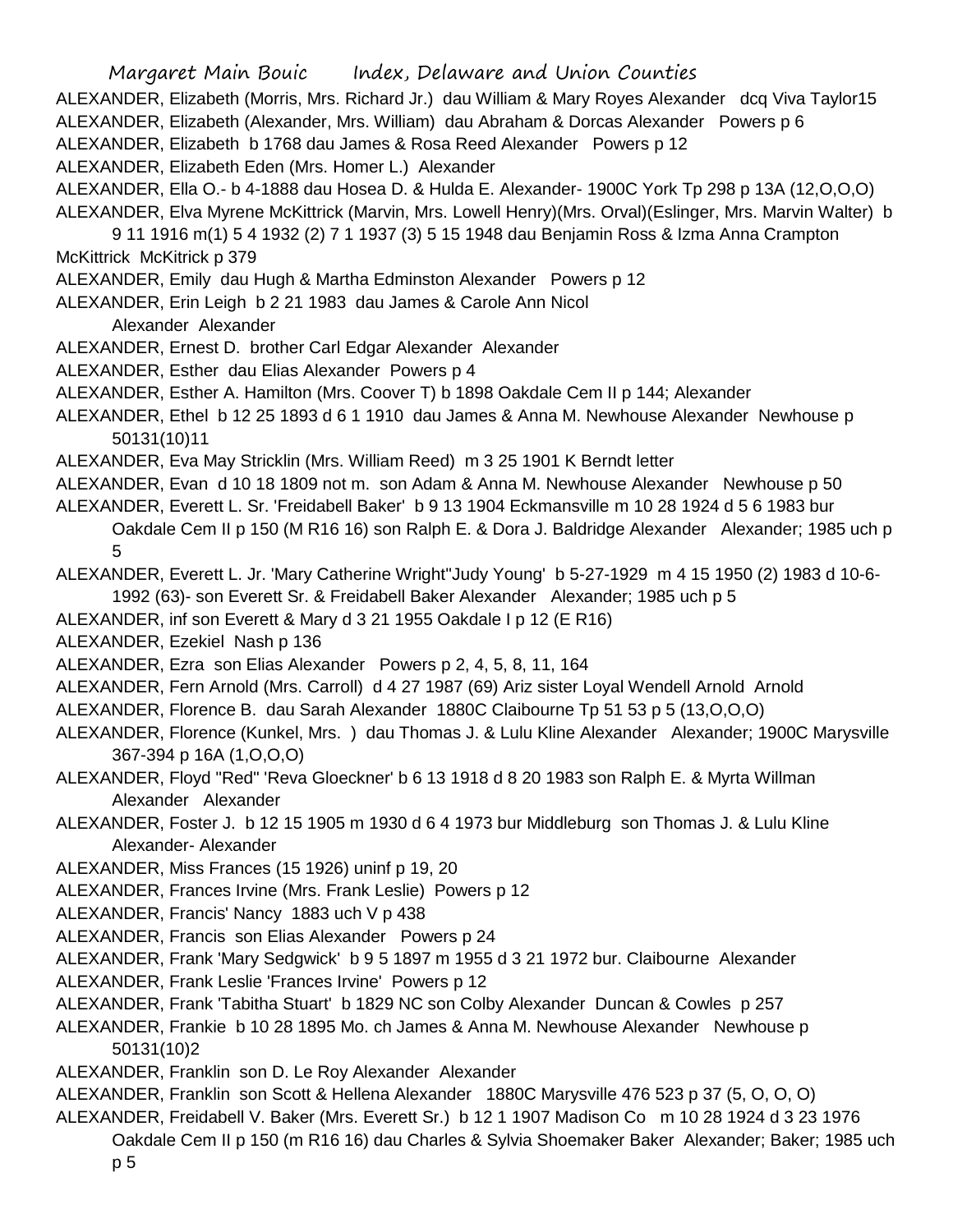- ALEXANDER, G 1877 uca p 93
- ALEXANDER, Gary b 1967 son Rod B. & Ann L. Alexander 1980 dcd
- ALEXANDER, Gayle #252 unec IX p 49, X p 1, 26
- ALEXANDER, G. B. 1883 uch IV p 491, 536
- ALEXANDER, Geoffrey b 1964 son Roy A. & Louise Alexander 1971, 1973 ucd
- ALEXANDER, George Pabst 2
- ALEXANDER, George B.- 1915 Delaware
- ALEXANDER, (Mrs. George)- 1915 Delaware
- ALEXANDER, George- painter 1894 delge VIII p 41
- ALEXANDER, George B. b 1874 d 1960 Maple Dell Cem djlm p 96
- ALEXANDER, George B. 'Harriet Sloop' b 1839 m 2 2 1860 dcm d 1915 OVI Claibourne Cem p 51 son James & Margaret Alexander Pabst O; 1850C Thomson Tp 84 (11); 1870C Claibourne Tp 131 129 p 17 (30,O); 1880C Claibourne Tp 200-213 p 19 p 0200 (41,O,O,Penn); 1900C Claib. Tp 76-82 p 4A (61,O,Penn,Penn)
- ALEXANDER, George B. S. 1850C Delaware Town 1048 (5)
- ALEXANDER, George Dent unec II p 9
- ALEXANDER, George Douglas d 11 18 1974 (49) bur Fairview Memorial Alexander
- ALEXANDER, George E. 'Hazel' 1969, 1971 dcd
- ALEXANDER, George Jr. son George Douglas Alexander Alexander
- ALEXANDER, George son Elias & Eliza Forest Alexander 1915 uch p 700
- ALEXANDER, George b 4 7 1891 son George & Maggie Costelo Alexander dcb
- ALEXANDER, George b 1905 Missouri son James & Anna M. Newhouse Alexander Newhouse p 50131(10)13
- ALEXANDER, George- son James & Jane Hutchisson Alexander- 1880C Claibourne Tp 149-159 p 15 (13,O,O,Can)
- ALEXANDER, George son Robert & Margaret McConnell Alexander Powers p 13
- ALEXANDER, George W.'Martha Burwell' b 8- 1867 d 1931 Price Cem djlm p 56; Alexander; 1900C Jackson Tp 200-202 p 9A (32,O,O,O) m 11y
- ALEXANDER, George W. 'Hazel E. Halbert'- Alexander
- ALEXANDER, George son William & Christina Alexander Alexander
- ALEXANDER, M. Gertra? du William C. & Laura H. Lavender Alexander 1880C Richwood 220 233 p 201A (10,O,O,O)
- ALEXANDER, Gertrude (Mrs. R. F.) b 1909 d 1947 Raymond Cem lptw p 36
- ALEXANDER, Gertrude 1880C Thompson Tp p 299A
- ALEXANDER, Glora Bay Marvin (DiMaso, Mrs. Phillip James) b 11 25 1935 dau Lowell Henry & Elva Myrene McKittrick Marvin adopted by Orval Alexander McKitrick p 379
- ALEXANDER, Grace S. (Hussey, Mrs. )(Cotterman, Mrs. Elmer E.) dau Carl Alexander Alexander
- ALEXANDER, Grant Oakdale Cem915(E43) I p 5
- ALEXANDER, Grant Stephen b 3 18 1960 son Richard Alexander Alexander
- ALEXANDER, Gregory son George Douglas Alexander Alexander
- ALEXANDER, Hannah Hager (Mrs. James) b 8 31 1756 m 9 12 1786 dau William & Mary Warren Hager Genther p 164
- ALEXANDER, Harold son Frank Leslie & Frances Irvine Alexander Powers p 12
- ALEXANDER, Harold V. 'Jean K ' 1983 ucd
- ALEXANDER, Harriet dau Elias & Eliza Forest Alexander 1915 uch p 700
- ALEXANDER, Harriet J. dau John Alexander tcmc p 5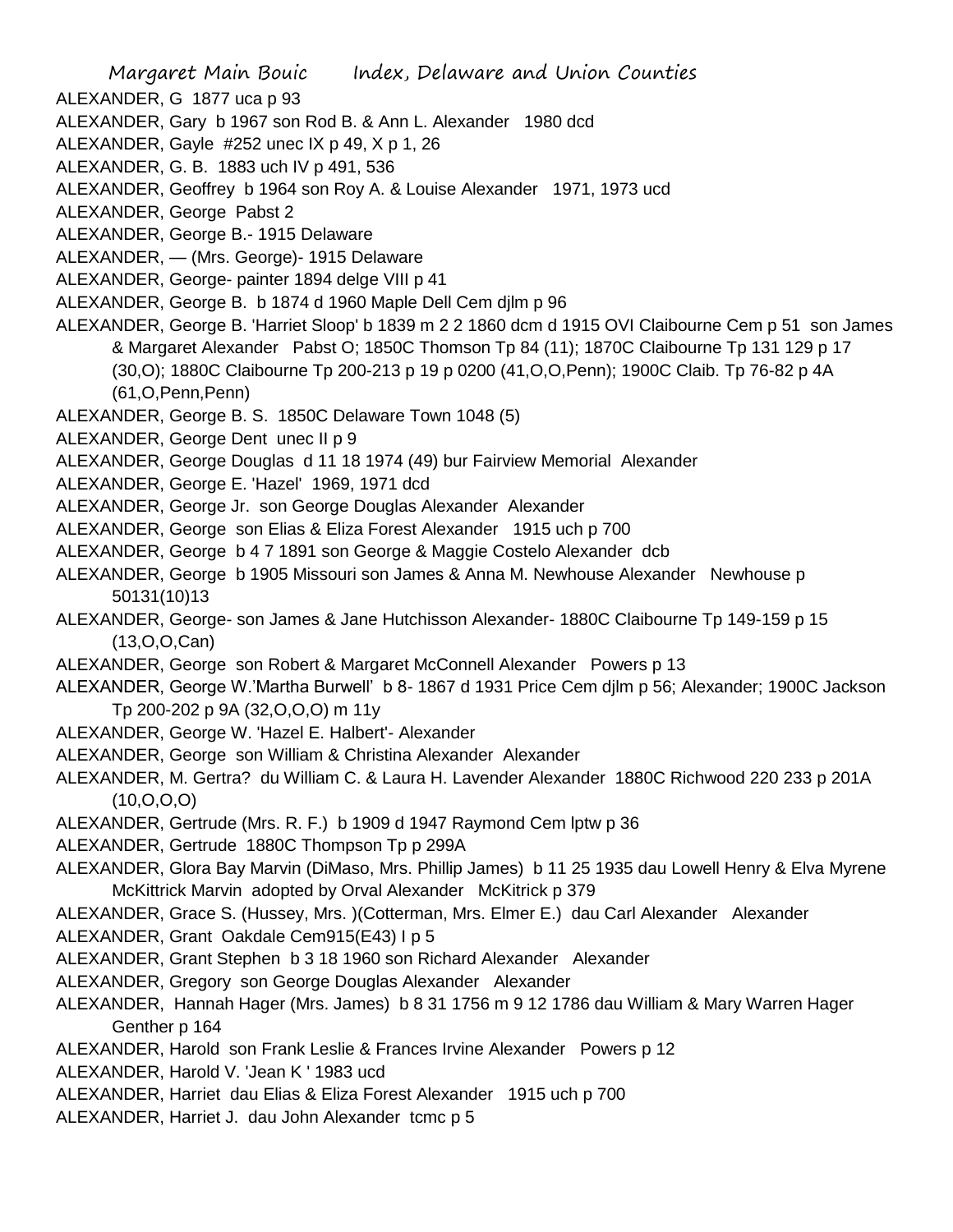- ALEXANDER, Harriet Sloop (Mrs. George B) b 1839 m 2 2 1860 dcm d 1918 Claibourne Cem p 51; 1870C Claibourne Tp 131 129 p 17 (30,O); 1880C Richwood 200-213 p 19 (41,O,O,O); 1900C Richwood 76- 82 p 4A (61,O,O,O) m 40y 2 ch; 1915 dcd
- ALEXANDER, Harry E. 'Margaret Irene Heller' Weiser p 309
- ALEXANDER, Hazel (Mrs. ) dau George Douglas Alexander Alexander
- ALEXANDER, Hazel E. Halbert (Mrs. George W.) b 3-19-1908 d 1-7-1995 (86) dau Samuel & Elizabeth Reffitt Halbert- Alexander; 1969, 1971, 1980 dcd
- ALEXANDER, Hazel Pritchard (Mrs. Orba C.) d 2 13 1970 bur. Radnor Alexander
- ALEXANDER, Hazel Thompson (Mrs. Clement L.) m 4 4 1927 d 7 8 1972 Alexander
- ALEXANDER, Heather Lynne b 1 6 1978 dau Dr. James Thomas & Carole Ann Nicol Alexander Alexander ALEXANDER, Helen G. b 1904 d 1950 Oakdale II p 38 (G R4 19)
- 
- ALEXANDER, Hellena (Mrs. Scott) 1880C Marysville 475 523 p 37 (36,O, O, O); 1900C Mrysville 1st ward 327-342 p 14B (46,O,Md,Md) m 29y, 3 ch
- ALEXANDER, Henry Clay son James Smith & Nancy Couver Twiford Alexander 1850C Paris Tp 725 741 p 110 (6,O)
- ALEXANDER, Herman 'Edith May Fultz' Cowgill p 42
- ALEXANDER, Hester (Eddy, Mrs. John) 1985 uch p 45
- ALEXANDER, Hezekiah b 1 1722 d 6 16 1801 son James Alexander Powers Pat p 233, 234, 235; Powers p 2, 3, 5, 6, 7, 8, 10, 11, 131, 162, 164; Nash p 136
- ALEXANDER, Homer L.'Elizabeth Eden' b 2 7 1903 m 1952 d 4 26 1972 Oakdale Cem II p 38 (G R4 19) son Zachary T. & Jennnie Alexander Alexander ; Pabst O
- ALEXANDER, Hosea W. 1908 dch p 386; Pabst O; 1850C Delaware Town 1048 (10)
- ALEXANDER, Hosea D.'Hulda E.' b 2-1864 son William C. & Laura H. Lavender Alexander 1870C Marysville Paris Tp 268 271 p 31 (5,O); 1880C Richwood 220 233 p 201A (15,O,O,O); 1900C York Tp 298 p 13A (36,O,O,O) m 14y
- ALEXANDER, Hugh son William & Jane C. Alexander 1850C Berlin Tp 1889 (2); delge II p 5; Berndt letter ALEXANDER, Hugh son Hugh & Martha Edminston Alexander Powers p 12
- ALEXANDER, Hugh 'Martha Edminston''Lettice Thompson b 1724 nephew John Alexander Powers 12, 263
- ALEXANDER, Hulda E. (Mrs. Hosea D.)- b 9-1872 1900C York tp 298 p 13A (27,O,O,O) m 14y 3 ch
- ALEXANDER, I. C. delge IV p 10
- ALEXANDER, Ida Bertilla (Shaw, Mrs. Leroy Bernard) 1985 uch p 74
- ALEXANDER, Irene (Knight, Mrs. Kenton) b 5 1 1914 m 8 14 1934 dau David George & Myrtle Yantis Alexander Weiser p 253
- ALEXANDER, I. S. delge IV p 28
- ALEXANDER, Isaac son Adam Alexander Powers p 6
- ALEXANDER, Isaac Nash p 135, 136, 139, 142
- ALEXANDER, Isaac son Abraham & Dorcas Alexander Powers p 5
- ALEXANDER, Isaac son Elias Alexander Powers p 4
- ALEXANDER, J. dau William C. & Hannah H. Lavender Alexander 1870C Marysville Paris Tp 268 271 p 31 (7,O)
- ALEXANDER, Jamelia Elizabeth d 8 21 1853 (16 8 8) dau J. S. & N. E. Alexander mt 8 24 1853
- ALEXANDER, James 1880C Delaware Town p 510C
- ALEXANDER, James 1880C Claibourne Tp p 0217
- ALEXANDER, James Franklin Co Pa Powers p 92
- ALEXANDER, James Pabst Pion II p 188
- ALEXANDER, James dcw Bk 3 p 22 will Troy Tp
- ALEXANDER, James 'Anna Newhouse' m 2 12 1889 Newhouse p 50(N131(10)1)
- ALEXANDER, James Auston wsc p 3; 1869 wsc p l0; Pabst 8 p 13, 22, 24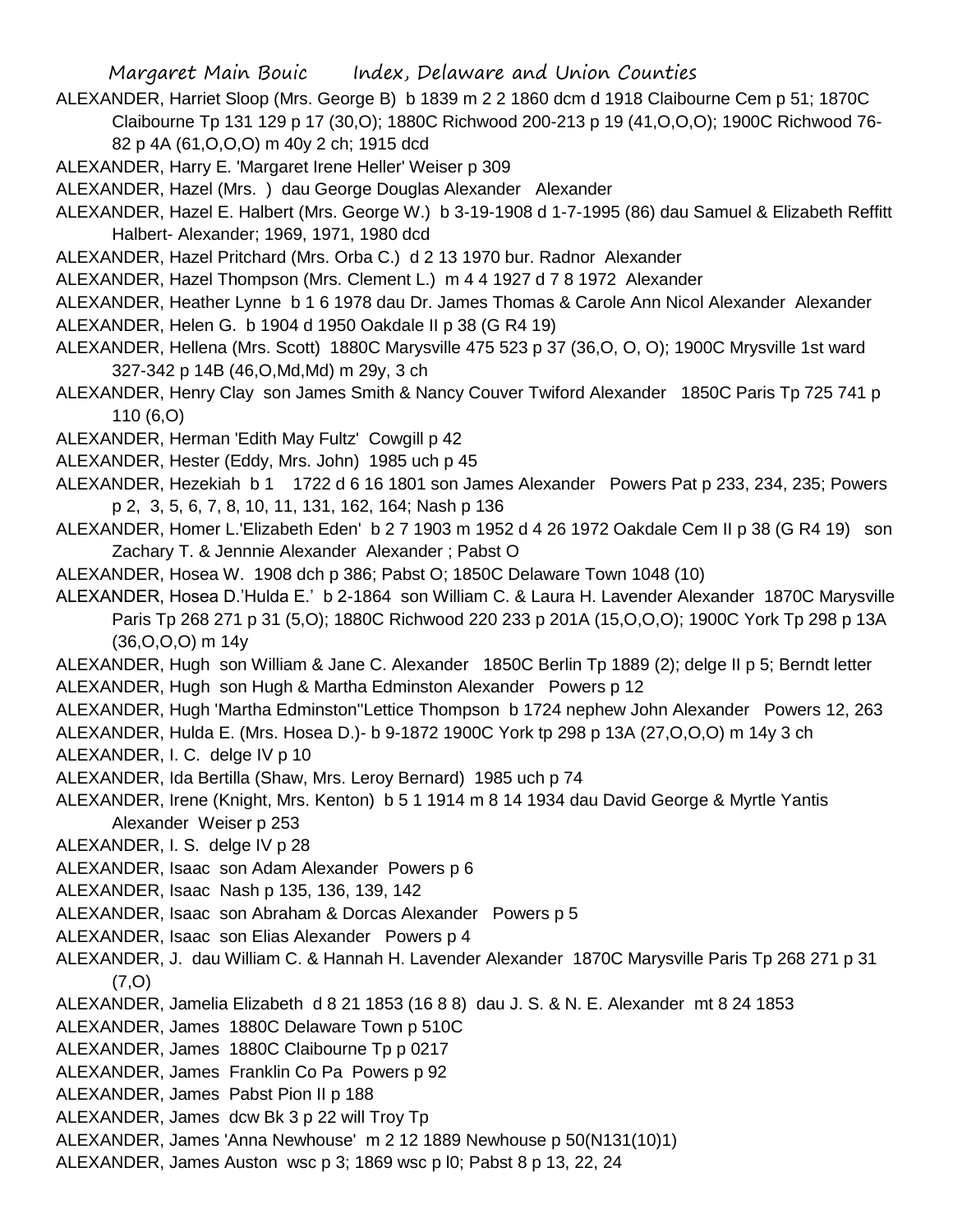ALEXANDER, James B. d 1837 (2 2 10) Mlb p 152; Powell p 292

ALEXANDER, James B. d 1831 Mlb p 145

- ALEXANDER, James B. son John Alexander dcw Bk 3 p 24; Alexander
- ALEXANDER, James Claude- son Claude Carter & Ania Apgar-Riegle Alexander- Alexander
- ALEXANDER, James E. b 1955 son Robert & Betty Alexander 1971, 1973, 1975, 1979, 1981, 1983, 1991 ucd
- ALEXANDER, James 'Hannah Hager' m 9 12 1786; Genther p 164
- ALEXANDER, James H. 'Lucy May Jackman' b 8 17 1888 m 1910 d 3 15 1967 son Zachariah T. & Jennie Clements Alexander Alexander
- ALEXANDER, James son Hugh & Lettice Thompson Alexander Powers p 12
- ALEXANDER, James b 1772 son James & Rosa Reed Alexander Powers p 12
- ALEXANDER, James 'Jane Lynn' tcmc p 5
- ALEXANDER, James J. 'Jane Hutchisson' b 1833 m 6 8 1865 dcm d 1926 OVI Claibourne Cem p 75; 1880C Claibourne Tp 149-159 p 0217 (47,O,-,-); 1900C Claib. Tp 314-331 p 13B (67,O,Pa,Pa) m 35y
- ALEXANDER, James 'Jane Banning' m 5 5 1842 dcm
- ALEXANDER, James Margaret d 1 18 1873 (78 3 2) Shoup Cem; Powell p 263; 1840C Thompson Tp p 109 (40 50); 1850C Thomson Tp 84 (56)
- ALEXANDER, James 'Margaret Beacom' m 12 5 1852 dcm; son James & Margaret Alexander dumch p 308; 1850C Thomson Tp 84 (17); Pabst O
- ALEXANDER, James 'Margaret McKnitt' Powers p 1, 4, 7 one of 7 brothers
- ALEXANDER, James 'Rosa Reed' b 1726 son John & Margaret Glasson Alexander Powers p 12
- ALEXANDER, James S. (Sheriff sale) unec VII p 41
- ALEXANDER, James Smith 'Nancy Couver Twiford' b 1813(4) m 9 26 1831 d 4 9 1895 (82) Oakdale Cem I p 5, 90 E33 (D R7 3) son William Washington Clement & Lucy Sprague Alexander 1883 uch III p 399, 411, IV p 456, 457; mt 11 25 1857; 1850C Paris Tp 725 741 p 110 (36,O); 1915 uch p 138, 156, 1019; uccp p 21 (security); p 39,42 (tavern); 52 (adm.); unec II p 34, VIII p 42, 43, 44, 48, X p 53, 72, XII p 58, 64; 1877 uca p 24
- ALEXANDER, James Smith'Clarinda A. Wood' b 1835 Madison Co m 4 19 1865 ucm 2411 d 11 4 1921 Oakdale Cem I p 131 (F R9 6) son James Smith & Nancy Couver Twiford Alexander 1915 uch p 1019; 1883 uch V p 23, 26, 28, 31, 32, 53, 158; 1850C Paris Tp 725 741 p 110 (16,O); 1870C Marysville 27 p 5 (35,O); 1880C Marysville 307 336 p 21 (45,O,O,O) p 0096; 1900 Marysville 141-15 p 1A (65,O,O,O) m 44y; unec VI p 21, XIV p 8
- ALEXANDER, Dr. James T. 'Carole Ann Nicol' m 6 22 1974 son Harold Alexander Alexander; Nicol
- ALEXANDER, James W.- b 10-1882 son James J. & Jane E. Hutchinson Alexander- 1900C Claibourne Tp 314-331 p 13B (17,O,O,O)
- ALEXANDER, James brother William Alexander Powers p 13
- ALEXANDER, Jane dau James & Nancy Couver Twiford Alexander 1850C Paris Tp 725 741 p 110 (10,O)
- ALEXANDER, Jane Bane (Mrs. John McKnitt) m 1759 Powers p 7
- ALEXANDER, Jane Banning (Mrs. James) m 5 5 1842 dcm
- ALEXANDER, Jane b 1763 dau James & Rosa Reed Alexander Powers p 12
- ALEXANDER, Jane C.(Shaw, Mrs. John) (Mrs. William) m 6 23 1839 dcm (76 in 1877; Pabst 8 p 59; 1850C Berlin Tp 1889 (48, England); delge II p 5, IV p 18, V p 58, VI p 61
- ALEXANDER, Jane dau Elias & Eliza Forest Alexander 1915 uch p 700
- ALEXANDER, Jane dau James Alexander mother of Mariah Willey; dcw Bk 3 p 24
- ALEXANDER, Jane (McKnitt, Mrs. John) sister of 7 bros. Powers p 2 11
- ALEXANDER, Jane Lynn (Mrs. James) tcmc p 5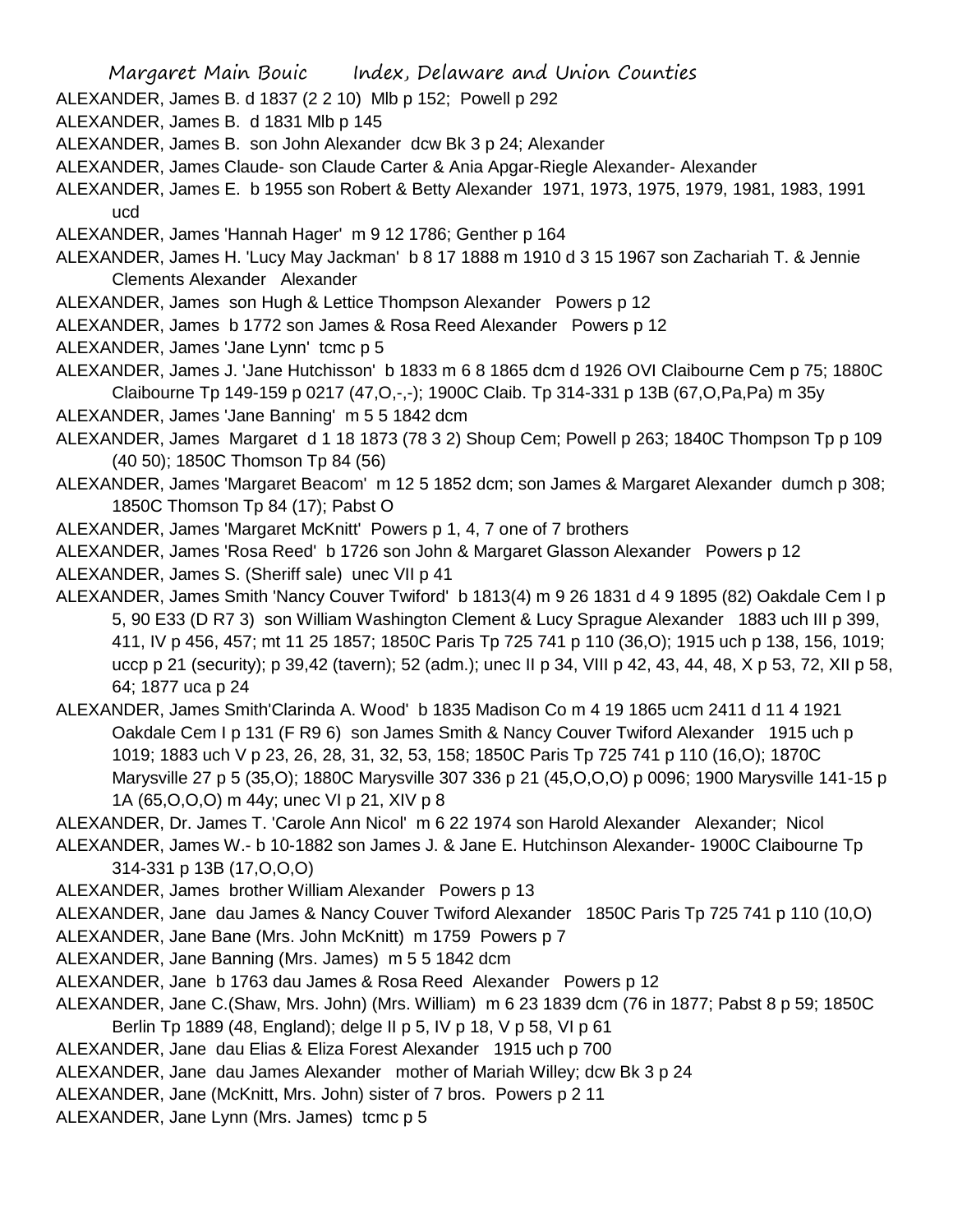ALEXANDER, Jane/Jennie Hutchinson (Mrs. James J) b 1848 m 6 8 1865 dcm d 1927 d 1927 Claibourne Cem p 75; 1880C Claibourne Tp 149-159 p 15 (32,O,O,Can); 1900C Claib. Tp 314, 331 p 13B (51,O,O,O) m 35y 4 ch

ALEXANDER, Jane (Packard, Mrs. Alonzo) unec VI 20 ped Marjorie Dunn #6721

ALEXANDER, Jane Worline (Mrs. William) m 10 29 1859 d 10 11 1892 (82y) Old Blue Cem Powell p 142

ALEXANDER, Janet Elaine (Osborne, Mrs. Charles Russell Jr.)(James, Mrs. Ronald D.)(Davis, Mrs. Garry Lynn) b 3 3 1948 m(10 10 11 1968 div 2 5 1969 m(2) 4 5 1972 div 12 5 1977 m(3) 8 12 1978 div 1984 dau Roger Eugene & Delma Fern Smart Alexander Cowgill p 42

ALEXANDER, Jason Allen b 4 29 1974 son David Eugene & Della Kay Fryman Alexander Cowgill p 42

ALEXANDER, Jayne Fogle (Mrs. Mark) m 6 11 1978 dau Philip H. & Lou. M. Fogle 1967, 1971, 1981 ucd; Alexander; 1985 uch p 5

ALEXANDER, J. C. delge IV p 26, 28, VI p 55, VIII p 25, IX p 53

ALEXANDER, Mrs. J. C.- delge IX p 59

ALEXANDER, Jeanene dau Carl & Phebe Viola Kline Alexander- Alexander; 1975, 1979, 1981, 1991 ucd

ALEXANDER, Jean K. (Mrs. Harold V.) 1983 ucd

ALEXANDER, Jean Montinini (Mrs. Vernon)(Smith, Mrs. )- mother of Claude Carter Alexander- Alexander

ALEXANDER, Jeanette (Jenkins, Mrs. Clyde B.)- m 4-112-1936- Alexander

ALEXANDER, Jeanie (Mrs. Jim)- Alexander

ALEXANDER, Jeannie (Elleman, Mrs. Dale Jr.) dau Foster J. & Maud May Osborn Alexander Alexander

ALEXANDER, Jed A. 'Deborah Lynn Cox' b 1955 m 1 24 1981 son Richard & Matia G. Alexander Alexander ; 1961, 1969, 1971, 1980 dcd

ALEXANDER, Jediah 'Anna' son Elias Alexander Powers p 4

ALEXANDER, Jeffrey L 'Kathleen Sue Barry' m 7 22 1973 son James Alexander ; 1975, 1981 ucd; Barry

ALEXANDER, Jennett sister Robert Alexander Nash p 183, 184

ALEXANDER, Jennie dau Augustus & Lucinda Alexander 1880C Richwood 183 196 p 18 (1,O,O,Ind)

ALEXANDER, Jennie D. dau William C. & Laura Lavender Alexander 1880C Richwood 220 233 p 201A (5,O,O,O)

ALEXANDER, Jennie Phalina Clements (Mrs. Zachary Taylor) b 1859 d 1950 Oakdale II p 38 (G R4 19); Alexander; unec X p 26; 1900C Marysville 1st ward 258-264 p 11B (40,O,O,O) m 17 y, 8 ch, 7 living

ALEXANDER, Jim 'Jeanie'- Alexamder

ALEXANDER, Jim son Robert & Betty Alexander 1967 ucd

ALEXANDER, J. F. hadc p 101

ALEXANDER, J. I.- unec XI p 15

ALEXANDER, J. J. 1883 uch IV p 491, 536; 1877 uca p 92, 96

ALEXANDER, J. L.- unec XI p 67

ALEXANDER, Joab son Abraham & Dorcas Alexander Powers p 5

ALEXANDER, Job 'Cassie M. Connoly' 1915 uch p 959

ALEXANDER, Joe F. son James H. & Lucy May Jackman Alexander Alexander

ALEXANDER, Joe Willis son J. S. d 11 22 1847 Oakdale I p 90 (D R7 3)

ALEXANDER, Joel 'Deidre Maugans' 1985 uch p 96

ALEXANDER, John 1835 men 62 #73 p 115 Troy Tp ; delge VII p 48

ALEXANDER, John Powers p 24

ALEXANDER, John 1880C Delaware Tp p 510C

ALEXANDER, Rev. John 1880 dch p 398; 1908 dch p 245; 1869 wsc p 1; Grah wsc p 24, 58; Pabst 8 p 12

ALEXANDER, John (Jon) b 1964 son Clinton Jr. & Ruth Alexander 1967, 1971, 1973, 1975, 1979, 1981, 1983 ucd

ALEXANDER, John- (11-1994)- son Rev. Don & Robin Alexander- Alexander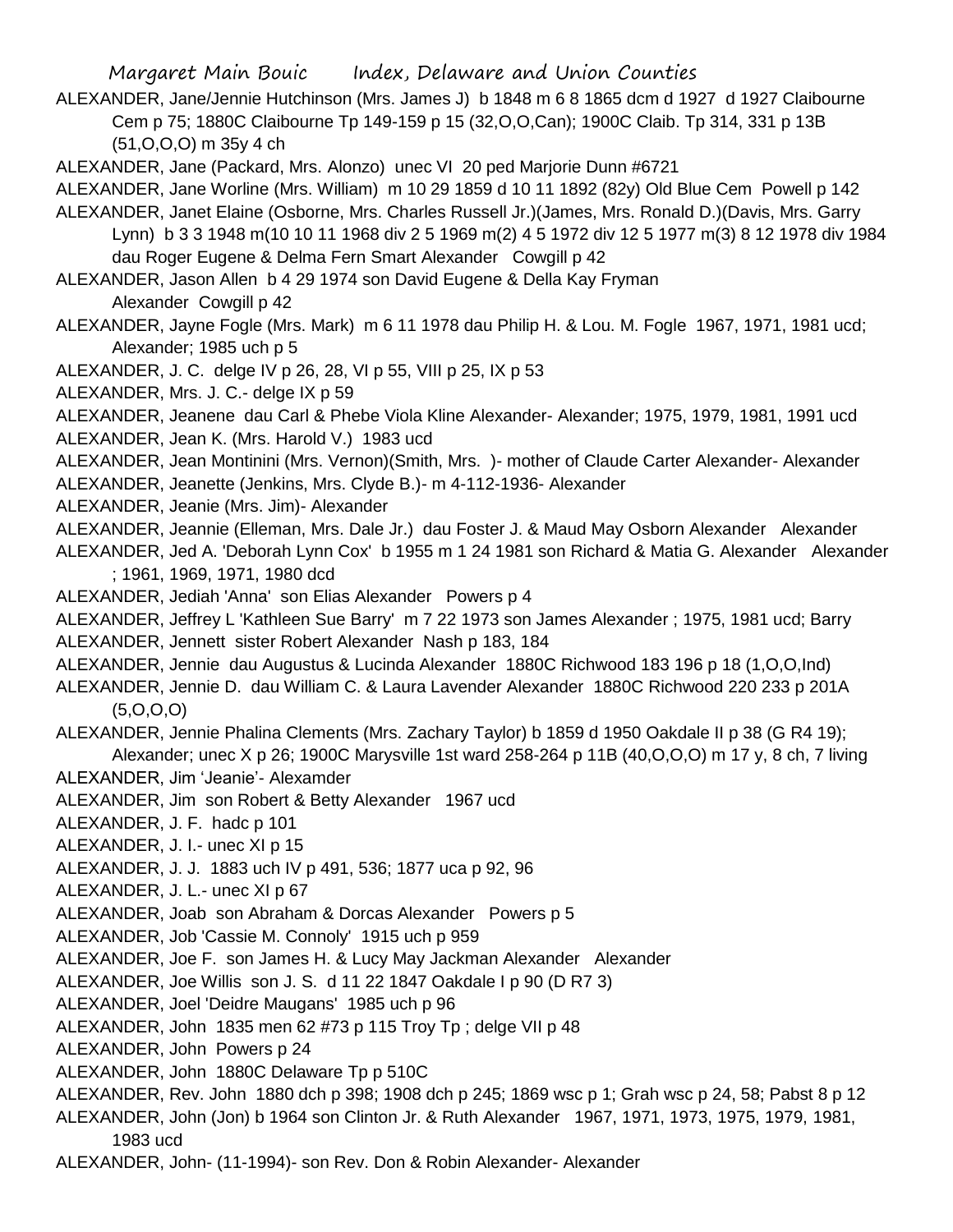ALEXANDER, Rev. John E Powers p 12

- ALEXANDER, John- son George & Martha A. Burwell Alexander- Alexander
- ALEXANDER, John d 1777 son Hugh & Martha Edminston Alexander Powers p 12
- ALEXANDER, John son James Alexander Nash p 136
- ALEXANDER, John b 1769 son James & Rosa Reed Alexander Powers p 12
- ALEXANDER, John son John, grandson James Alexander dcw Bk 3 p 24
- ALEXANDER, John J. 'Violetta Smith' b 6 11 1841 Delaware m 3 7 186 Ind. d 2 13 1881 Mo. son William & Jane G. Finch Alexander Berndt letter
- ALEXANDER, John M. 1980 dcd
- ALEXANDER, John McKnitt 'Jane Bane' b 1733 d 7 11 1817 son James & Margaret McKnitt Alexander Powers p 2, 3, 5, 7, 8, 11, 162, 164
- ALEXANDER, John McNott Powers p 138, 152
- ALEXANDER, John 'Mary Wise' tcmc p 5
- ALEXANDER, John son Patrick Alexander Powers p 13
- ALEXANDER, John son Robert & Betty Alexander Alexander; 1967 ucd
- ALEXANDER, John Robert 'Shirley Louise Scheiderer' m 6 16 1973 son Howard Alexander Rausch(133612), III p 273
- ALEXANDER, John 'Sarah Myers' m 9 17 1837 dcd
- ALEXANDER, John Willard 'Cheryl Nicol' b 2 13 1949 m 12 4 1970 son Everett L. & Freidabell Baker Alexander Alexander ; Rausch (162315) (118115); 1985 uch p 5; St. Paul p 126
- ALEXANDER, John W. b 1959 son Robert & Betty Alexander 1971, 1973, 1975, 1979, 1981, 1983, 1991 ucd ALEXANDER, Jon P.- 1991 ucd
- 
- ALEXANDER, Joseph Nash p 135
- ALEXANDER, Joseph I one of 7 brothers Powers p 2, 11
- ALEXANDER, Joseph II Powers p 2, 4, 113
- ALEXANDER, Joseph C 'Delight P. Sweetser' b NH m 9 22 1933 d 1 4 1889 (80 11 23) dc deaths; dcga p 6l Ohio State Gazette; Pabst O; hadc p 22; 1835 men 23 #154 p 38 Delaware Tp; 1850C Delaware Town 1048 (42); 1880C Delaware Town p 487A; 1880 dch p 347, 529, 535; 1908 dch p 386; delge IV p 8, 10, 26, 27, 28, VI p 21
- ALEXANDER, Joseph 'Debbie'- son Robeert Lee & Betty King Alexander- Alexander
- ALEXANDER, Joseph son James Alexander Powers p 12
- ALEXANDER, Dr. Joseph McKnitt son John McKnitt & Jane Bane Alexander Powers p 7
- ALEXANDER, Joseph son Patrick Alexander Powers p 1
- ALEXANDER, Joseph W. d 11 27 1847 (1 Y) Oakdale Cem829(D43)
- ALEXANDER, Joseph son William Washington Clement & Lucy Sprague Alexander 1915 uch p 1020
- ALEXANDER, Josephine (Miller, Mrs. W. T.)- parents of Charles A. Miller- Alexander
- ALEXANDER, Joyce dau Thomas J. Alexander Alexander
- ALEXANDER, J. S. 'N. E.' mt 4 24 1850, 8 24 1853; 1915 uch p 530; unec V p 53; XI p 15, 16
- ALEXANDER, J. T. 1840C Marysville 788 (60 70)
- ALEXANDER, Judith Ellen Shade (Mrs. Chester) b 4 9 1938 m 3 16 1951 dau Russell Nelson & Willie Gertrude Tillison Shade Weiser p 731
- ALEXANDER, Judy Lynn (Morgan, Mrs. Marvin Earl) dau Richard Alexander Alexander
- ALEXANDER, Judy Young (Mrs. Everett Jr.) 1985 uch p 5
- ALEXANDER, Karen b 8 26 1948 dau Nolan Yantis 77 Mildred Stanley Alexander Weiser p 253
- ALEXANDER, Karen Sue b 8 11 1957 dau Chester & Judith Ellen Shade Alexander Weiser p 731
- ALEXANDER, Karen Sue (Paulus, Mrs. John Edward) b 9 9 1945 m 9 17 1964 dau Roger Eugene & Delma Fern Smart Cowgill p 42
- ALEXANDER, Rev. Karl B. 'Virginia M. Marshall' d 6 1 1980 (99) bur. Newark Alexander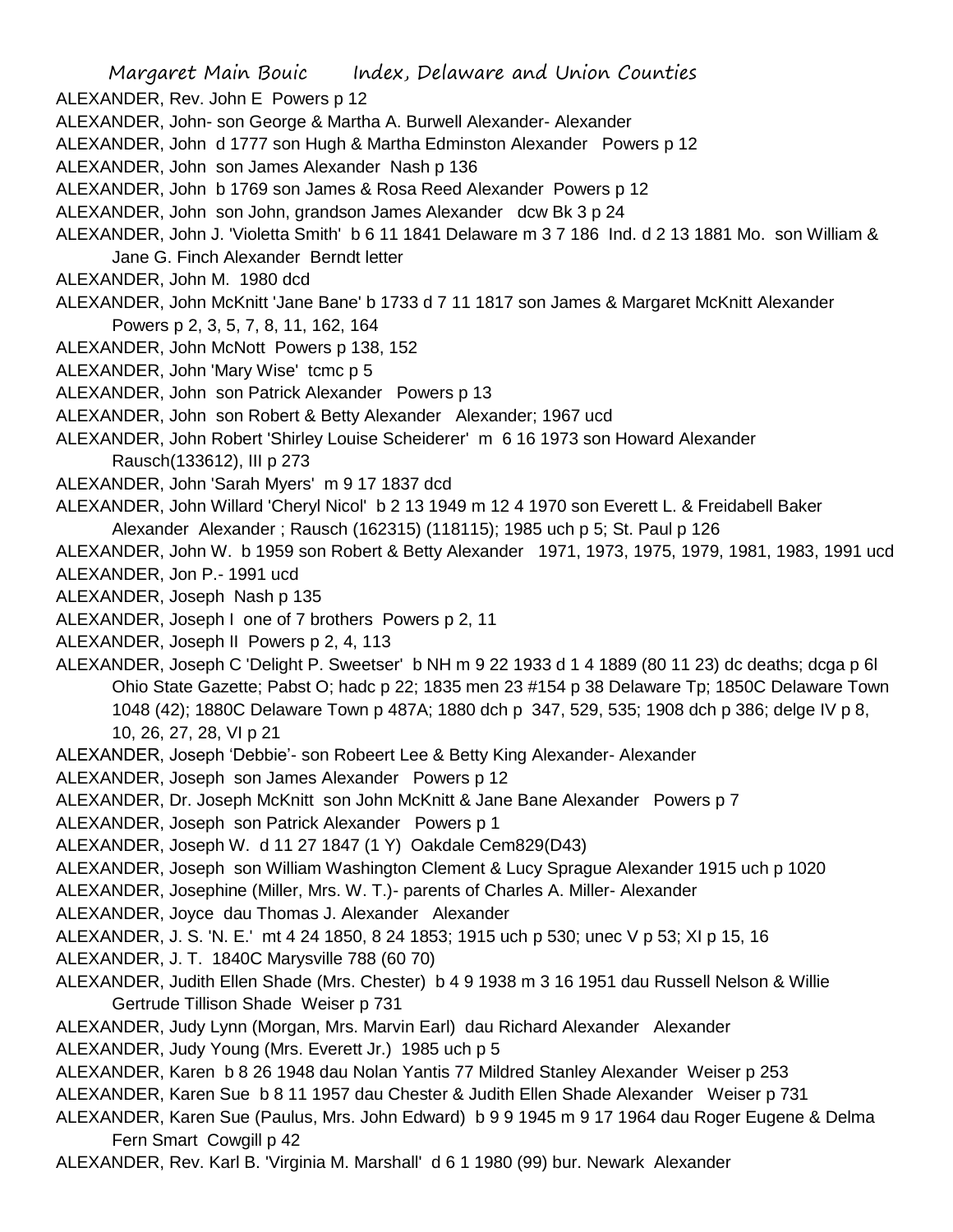Margaret Main Bouic Index, Delaware and Union Counties ALEXANDER, Karyn Ann (Keilholz, Mrs. James R.)- m 7-6-1991 dau Duane Alexander- Alexander ALEXANDER, Katherine b 9 16 1886 d 9 6 1896 dau Z C & P J Oakdale I p 90 (D R7 3) ALEXANDER, Kathleen Sue Barry (Mrs. Jeffrey L.) m 7 22 192 dau Robert M. Barry Barry; 1981 ucd ALEXANDER, Lou Ella Kay Staley (Mrs. Robert E) m 12-22-1956 - 1975, 1979, 1981, 1983 ucd ALEXANDER, Kelly Dow dau Mrs. Marlene Alexander Alexander ALEXANDER, Kerri Jo Ann b 2 22 1975 dau John Willard & Cheryl Nicol Alexander Rausch 1623152,1181152; 1985 uch p 5; St. Paul p 126 ALEXANDER, L. A. 1877 uca p 65, 71 ALEXANDER, Lacey dau Joel & Deidre Maugans Alexander 1985 uch p 96; Alexander ALEXANDER, Laura E.- b 4-1895 dau George W. & Martha A. Alexander- 1900c Jackson Tp 200-202 p 9A  $(5, O, O, O)$ ALEXANDER, Laura H. Lavender (Mrs. William C.) b 1839 m 3 31 1859 d 3 26 1903 (64y 2m) Oakdale 1612(21E) I p 8; 1880C Richwood 220 233 p 201A (40, O,Eng, Conn); 1900C Marysville 2nd ward 367- 384 p 15B (61,O,Eng,Eng) 5 ch, 4 living ALEXANDER, Lena (Mrs. William S.) b Knox Co d 9 7 1903 (50y 2m) Oakdale Cem 1810(26E) I p 43 ALEXANDER, LeRoy- b 6-1884 son Zachary Taylor & Jennie Phalena Alexander- 1900c Marysville 1st ward 222258-264 p 11B (15,O,O,O) ALEXANDER, ---- (Mrs. Leroy)- d 5-30-1939 Evening Tribune 6-3-1939 p w ALEXANDER, Lester 'Mary Six' son George W. & Martha A. Burwell Alexander- Alexander ALEXANDER, L. F. d 7 8 1924 (75y) Civil War; Oakdale Cem3655(G87) ALEXANDER, Lidian 1860C Marysville 1489 1481 p 196 (25, Penn) ALEXANDER, Linda L. (Mrs. Charles R.) Alexander; 1969 dcd ALEXANDER, Logan A. 'Ada Pershall' b 5 13 1874 d 3 1 1941 Ks. son John J. & Violetta Smith Alexander Berndt letter ALEXANDER, Logar Pabst O ALEXANDER, Lola (Freshwater, Mrs. Benjamin( Freshwater p 242 ALEXANDER, Lori (Mrs. Matt)- parents of Trinity Faith Alexander- Alexander ALEXANDER, Lou Ella Kay Staley (Mrs. Robert Eugene) m 1956 1985 uch p 5; 1991 ucd ALEXANDER, Louisa dau William Washington Clement & Lucy Sprague Alexander 1915 uch p 1020 ALEXANDER, Louisa (Morrow, Mrs. William) m 10 1 1833 ucm 280; unec II p 35 ALEXANDER, Louise dau Elias & Eliza Forest Alexander 1915 uch p 700 ALEXANDER, Louise (Mrs. Roy A.) 1971, 1973 ucd ALEXANDER, Loy de b 4 1880 son Augustus & Lucinda Alexander 1880C Richwood 183 196 p 18 (1/12,O,O,Ind) ALEXANDER, Lucas (8-1994 son Rev. Don & Robin Alexander- Alexander ALEXANDER, Lucie (Gorton, Mrs. Dave) 1985 uch p 60; Alexander; Gortpm ALEXANDER, Lucinda (Mrs. Augustus) 1880C Richwood 183 196 p 18 (20,Ind,Penn,O) ALEXANDER, Lucy Diana b 1895 d 1947 Oakdale II p 38 (G R4 19) ALEXANDER, Lucy Nash (Mrs. Isaac) dau Thomas Nash, Sr. Nash p 135, 136, 139 ALEXANDER, Lucy Emily (Turner, Mrs. Leonidas) b 12 6 1838 m 5 7 1857 dau James Smith & Nancy Couver Twiford Alexander mt 5 3 1857; 1915 uch p 1019; unec XII p 14; 1850C Paris Tp 725 741 p 110 (13,); 1860C Marysville 1434 1424 p 190 (21,O); 1880C Marysville 264 284 p 17 (41,O,Md,O) ALEXANDER, Lucy Sprague (Mrs. William Washington Clement) 1915 uch p 1020; 1860C Marysville 1435 1425 p 190 (21,O)

ALEXANDER, Lucy May Jackman (Mrs. James H,) b 7 6 1893 m 1910 d 7 11 1972 dau Samuel & Mary Louella Hout Jackman Alexander

ALEXANDER, Lucy dau Scott & Helena Alexander 1880C Marysville 476 523 p 37 (7,O, O, O)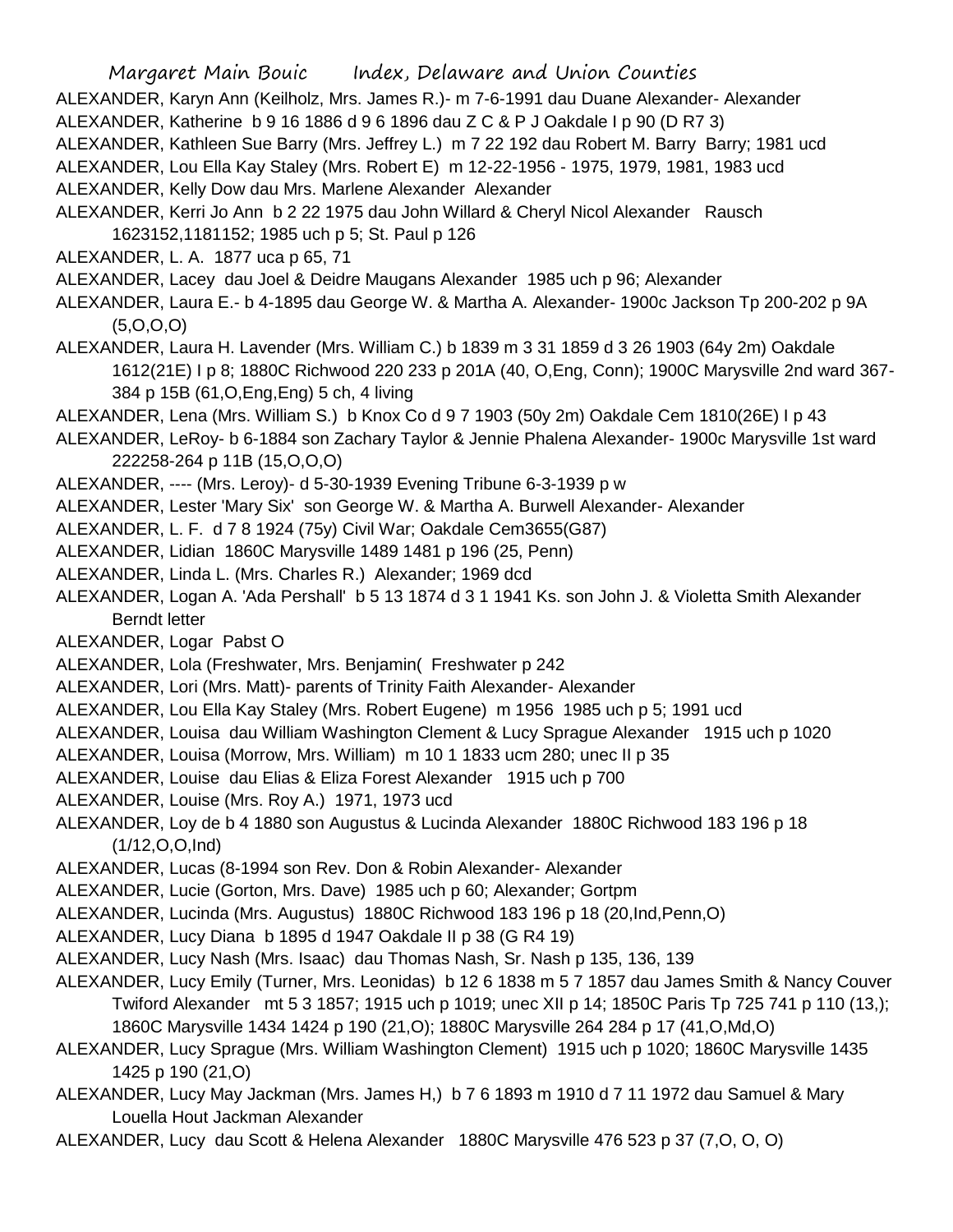- ALEXANDER, Lulu Kline (Mrs. Thomas) b 10 24 1875 m 1895 d 11 23 1967 bur. Oakdale II p 53 (G R11 1) dau James & Flora Thompson Kline Alexander; 1900C Marysville 2nd ward 367-384 p 16A (24,O,O,O) m 5y, 2 ch
- ALEXANDER, Lulu Thackery (Mrs. ) dau James & Martha Styer Thackery Brelsford
- ALEXANDER, Lydia Ann Melching d 5 18 1929 (93y) Oakdale Cem4142(E43) I p 5; 1900C Marysville 4th ward 273-282 p 11B (64,Pa, Ger,Ger) wid
- ALEXANDER, Mandolin Mae b 8 1 1978 dau Jeffrey L. & Kathleen Sue Barry Alexander Barry; 1981 ucd
- ALEXANDER, Lyn de (Fonde, Mrs. ) dau Carroll & Fern Arnold Alexander Alexander
- ALEXANDER, Maggie 1915 dcd Delaware
- ALEXANDER, Mandus 1949 ucd
- ALEXANDER, Marcus- son Vernon & Jean Montinini Alexander- Alexander
- ALEXANDER, Margaret 1870C Brown Tp 106 109 (41, Pa)
- ALEXANDER, Margaret- (81-1880) dg 7-22-1880, delge VIII p 52
- ALEXANDER, Margaret (Davenport, Mrs. James) tcmc p 5
- ALEXANDER, Margaret B(e)acp, (Mrs. James) m 12 5 1852 dcm dau Matthew S. & Elizabeth Henry Beacom dumch p 308; Pabst O
- ALEXANDER, Margaret Irene Helle (Mrs. Harry E) b 8 24 1932 m 9 23 1950 Weiser p 309
- ALEXANDER, Margaret (Mitchell, Mrs. Samuel) d between 1808 1816 Genther p 135
- ALEXANDER, Margaret J. (Mrs. ) d 3 19 1965 Adams
- ALEXANDER, Margaret dau James Alexander dcw Bk 3 p 24
- ALEXANDER, Margaret dau James & Margaret Alexander 1850C Thomson Tp 84 (19)
- ALEXANDER, Margaret (Flenniken, Mrs. John) dau Elias & Sophia Alexander Powers p 4
- ALEXANDER, Margaret Polk (Mrs. Nathaniel) Powers p 5
- ALEXANDER, Margaret (Hamilton, Mrs. John)(Mitchell, Mrs. John) Powers p 263
- ALEXANDER, Margaret (Hamilton, Mrs. ) b 3 17 1754 m 12 1772 d 8 22 1835 dau Hugh & Martha Edmiston Alexander Powers p 263
- ALEXANDER, Margaret (Mrs. James) 1850C Thomson Tp 84 (49, Pa); 1880c Thompson Tp p 300C
- ALEXANDER, Margaret McKnitt (Mrs. James( Powers p 7, 11, 12, 13
- ALEXANDER, Margaret McConnell (Mrs. Robert) Powers p 13
- ALEXANDER, Marguerite (Thorne, Mrs. ) dau Thomas J. & Lulu Kline Alexander Alexander
- ALEXANDER, Maria Kim- dau Earl Alexander- engaged to Patrick Jess Sobas- Alexander
- ALEXANDER, Marjorie (Lashley, Mrs. William) b 4-7-1921 m 10-24-1947 d 7-22-1992 (71) Oakdale Cem dau William Taylor & Ola/Leota Croy Alexander Alexander
- ALEXANDER, Mark 'Jayne Fogle' m 6 11 1978 son Robert Eugene & Lou Ella K. Staley Alexander Alexander;1985 uch p 5 1979, 1981 ucd
- ALEXANDER, Mark b 1967 son Charles R. & Linda L. Alexander 1969 dcd
- ALEXANDER, Marlene Alexander
- ALEXANDER, Marsha dau Carroll & Fern Arnold Alexander Alexander
- ALEXANDER, Dr. Marshall O. son Rev. Karl B. & Virginia Marshall Alexander Alexander
- ALEXANDER, Martha 1880C Delaware Town p 540C
- ALEXANDER, Martha A. Burwell Mrs. George W.), b 1-1871 d 1927 Price Cem djlm p 56; 1900C Jackson Tp 200-202 p 9A (29,O,O,O) m 11y, 3 ch
- ALEXANDER, Martha E. b 1859 or 9-1861 d 1949 Claibourne Cem p 13; (85 1945) Claibourne Tp uninf p 27; 1880C Claibourne Tp 51 53 p 5 (18,O,O,O); 1900C Richwood 87-93 p 4A (38,O,Pa,O) dau Sarah Alexander; sister Florence Scott
- ALEXANDER, Martha Edmiston (Mrs. Hugh) Powers p 12, 263
- ALEXANDER, Martha (Flenniken, Mrs. John Alexander Powers p 161, 162; delge III p 64
- ALEXANDER, Martha dau John Alexander Powers p 13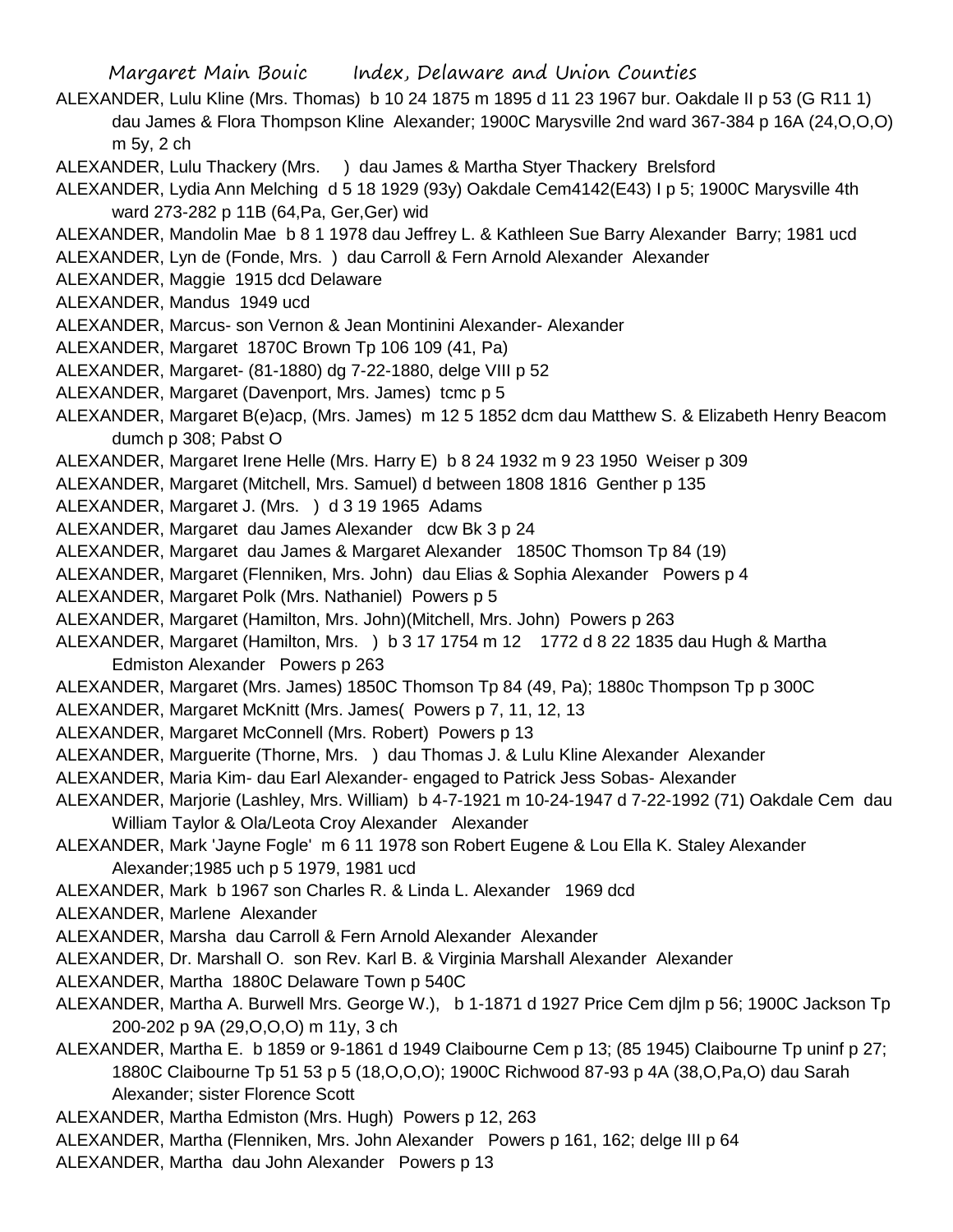ALEXANDER, Martha M. Eddy (Mrs. Edward) m 5 4 1864 dcm Doris Tice letter

ALEXANDER, Martin L.'Miriam G.' b 1859 d 1934 Claibourne Cem p 33 son George B. & Harriet Alexander 1870C Claibourne Tp 131 129 p 17 (11,O); 1880C Richwood 200-213 p 19 (21,O,O,O)

- ALEXANDER, Mary 1880C Brown Tp p 381C (51) infirmary; delge X p 70
- ALEXANDER, Mary dau Adam Alexander Powers p 6
- ALEXANDER, Mary (Carroll, Mrs. William Donley) dau Elias & Eliza Forest Alexander 1915 uch p 700
- ALEXANDER, Mary Catherine Wright Umstead (Mrs. Everett Jr.) b 1 16 1930, m 4 15 1950 d 3 15 1982 (52)
- bur Oakdale II p 150 (M R16 15) dau Ralph W. & Frances Case Wright Alexander; 1985 uch p 5
- ALEXANDER, Mary (Cranston, Mrs. George) m 7 13 1845 ucm 2146; unec VIII p 19 (m slip)
- ALEXANDER, Mary E. (Mrs. Barney E.) 1961, 1969, 1971 dcd
- ALEXANDER, Mary dau Elias Alexander Powers p 4
- ALEXANDER, Mary dau George B. & Harriet Alexander 1870 Claibourne Tp 131 129 p 17 (9,O) 1880C Richwood 200-213 p 19 (19,O,O,O); 1900C Richwood 76-82 p 4A (39,O,O,O)
- ALEXANDER, Mary Goldsberry (Mrs. Alden) m 10 23 1860 ucm 3089 dau Everett Sr. & Freidabell Baker Alexander Alexander
- ALEXANDER, Mary (Hall, Mrs. Abraham) m 6 24 1866 dau Francis & Mary Alexander 1883 uch V p 438
- ALEXANDER, Mary (Hall, Mrs. Donald) dau Foster J. & Maud May Osborn Alexander Alexander ALEXANDER, Mary Hillyer Pabst O
- ALEXANDER, Mary dau Hugh & Martha Edmiston Alexander Powers p 12
- ALEXANDER, Mary Jane (Dickinson, Mrs. Salmon) b 1825 d 1903 ped Rose Morris Rose #15227 unec IX p 19
- ALEXANDER, Mary Jane (Snodgrass/Snodgres, Mrs. Clarence) m 1953 dau Everett L. Sr. & Freidabell Alexander Alexander; 1985 uch p 5
- ALEXANDER, Mary (Koffroth, Mrs. M. B.) b 1861 d 1940 Claibourne Cem p 51
- ALEXANDER, Mary L.(Molly) (Turner, Mrs. Jefferson G.) m 3 31 1878 ucm 6239; 1880C Milford 104 (38,O,O,O)
- ALEXANDER, Mary Louisa dau James Smith & Nancy Couver Twiford Alexander 1915 uch p 1020; 1850C Paris Tp 725 741 p 110 (8,O); 1870C Marysville 68 p 8 (28,O)
- ALEXANDER, Mary (McCamish, Mrs. ) dau John Alexander Powers p 13
- ALEXANDER, Mary M(S) 1971, 1973 ucd
- ALEXANDER, Mary Noyes (Mrs. William Jr.) dcq Viva Taylor31
- ALEXANDER, Mary S. 1975, 1979, 1981, 1983 ucd
- ALEXANDER, Mary Bean (Sedgwick, Mrs. )(Mrs. Frank) b 3 31 1896 d 1 24 1989 (92) Claibourne Cem dau Rufus & Margaret Rayner Bean Alexander
- ALEXANDER, Mary Six (Tucker, Mrs. Fred)(Mrs. Lester) b 10 13 1918 d 4 3 1990 (71) bur Forest Grove Alexander; Tucker; Six
- ALEXANDER, Mary Wise tcmc p 5
- ALEXANDER, Matia G. (Mrs. Richard A.) 1961, 1969, 1971, 1980 dcd
- ALEXANDER, Matthew Craig- son Craig & Dawn Alexander- Alexander- engaged to Amanda Mae Huffman
- ALEXANDER, Matt son Craig Alexander- Alexander- engaged to Erica Gail Coy
- ALEXANDER, Matt 'Lori'- parents of Trinity Faith Alexander- Alexander
- ALEXANDER, L. Maud b 1884 d 1888 Claibourne Cem p 33
- ALEXANDER, Maud May Osborn (Mrs. Foster J.) m 1930 Alexander
- ALEXANDER, Merrill (Hogg, Mrs. )- dau George & Martha A. Burwell Alexander- Alexander
- ALEXANDER, Mildred Stanley (Mrs. Nolan Yantis) Weiser p 253
- ALEXANDER, Miranda A. Wood (Mrs. James) m 4 19 1856 ucm 2411
- ALEXANDER, Miriam G. (Mrs. Martin L.) b 1867 d 1941 Claibourne Cem p 33
- ALEXANDER, Mollie L. (Turner, Mrs. J. B.) m 1878; 1883 uch V p 215; 1870C Taylor Tp 69 66 p 9 (26,O)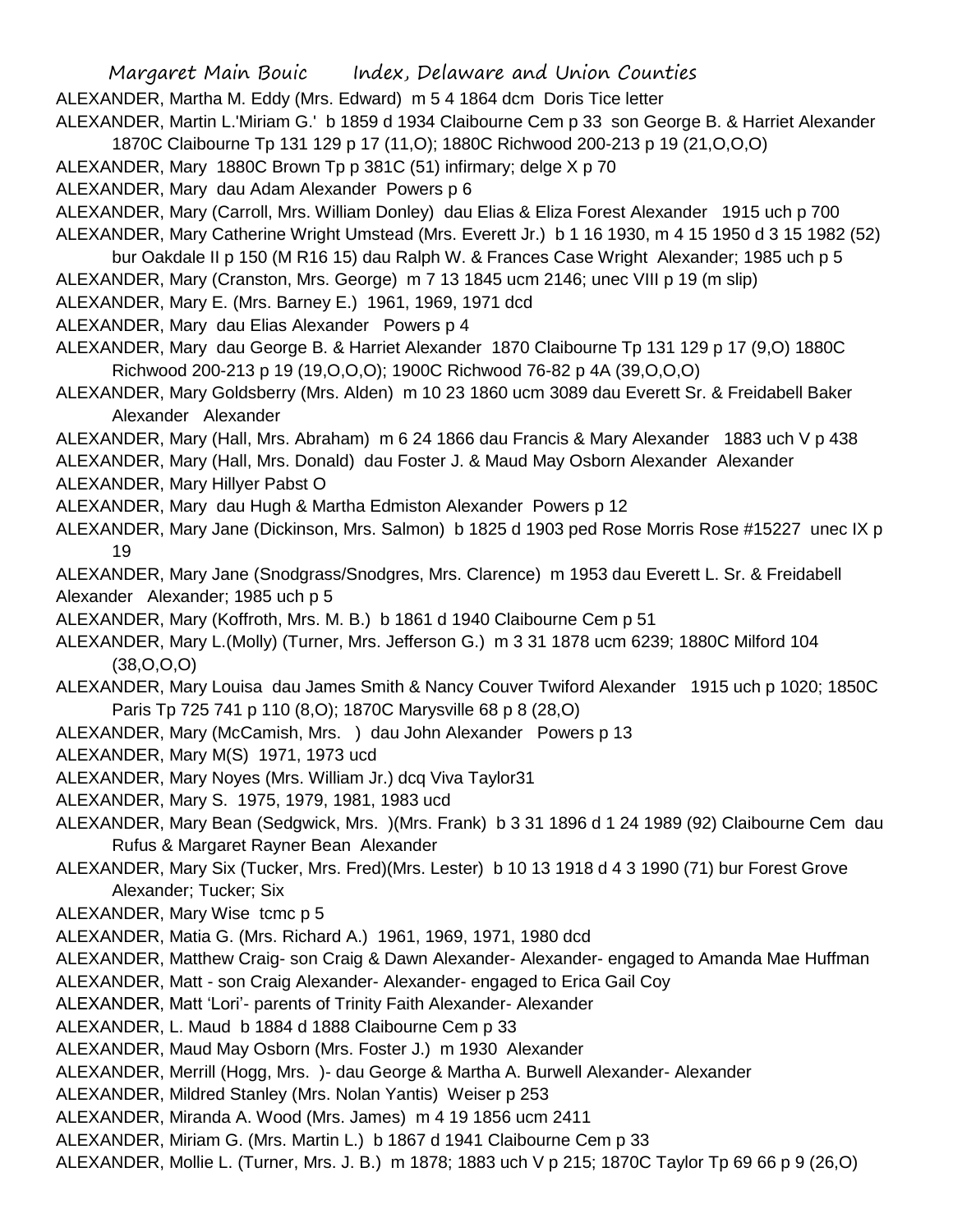- ALEXANDER, Molly (McGee, Mrs. Albert) b 4 10 1866 NC dau Frank & Tabitha Stuart Alexander Dunlap & Cowles p 257
- ALEXANDER, Morton b 8 25 1875 d 11 16 1882 (7) Ks. son John J. & Violetta Smith Alexander Berndt letter
- ALEXANDER, Moses son James Alexander Powers p 4
- ALEXANDER, l Motley dau James Alexander Powers p 13
- ALEXANDER, Murl (Mrs. Clinton) 1969, 1971, 1980 dcd
- ALEXANDER, Myrta Willman (Mrs. Ralph E.)- Alexander
- ALEXANDER, Myrtle Yantis (Mrs. Daniel George) dau James Perry & Maude Meeker Yantis Weiser p 253
- ALEXANDER, Michael son Floyd E. & Reva Gloeckner Alexander Alexander
- ALEXANDER, Nancy- unec XIII p 15
- ALEXANDER, Nancy (Mrs. Francis) 1883 uch V p 438
- ALEXANDER, Nancy Jane (Sellers, Mrs. John) m 10 28 1860 ucm 3092 dau James & Nancy Couver Twiford Alexander 1915 uch p 1020; 1880C Marysville 266 286 p 17 (39,O,O,O)
- ALEXANDER, Nancy Couver Twiford (Mrs. James) b 1814 m 9 6 1831 ucm 239 d 11 12 1857 (43y 9m); Oakdale I p 5 (D 7 3); 1915 uch p 1019; 1850C Paris Tp 725 741 p 110 (36,O); mt 11 25 1857; unec II p 34; mt 8 24 1853
- ALEXANDER, Nancy (Ronk, Mrs. Frank)- dau Robert Lee & Betty King Alexander- Alexander
- ALEXANDER, Nancy Tway (Mrs. William) m 4 12 1835 Madison Co unec VII p 25
- ALEXANDER, Nannie L. (Gray, Mrs. Albert) m 3 22 1881; ucm 6944; dau James Smith & Clarinda A. Wood Alexander 1860C Marysville 1571 1566 206 (2,O); 1870C Marysville 27 (12,O); 1880C Marysville 307 336 p 21 (22,O,O,O)
- ALEXANDER, Nathaniel 'Margaret Polk' Powers p 3, 5
- ALEXANDER, Nathaniel 'Ruth Janes' Maugans Anc p 143
- ALEXANDER, Norman son Thomas J. Alexander Alexander
- ALEXANDER, Ola Leota Croy (Mrs. William Taylor) b 1 29 1883 d 6 26 1961 Oakdale Cem II p 38 (G R4 19) dau James R. & Elvira Hobart Croy Alexander
- ALEXANDER, Orba C. 'Hazel Pritchard' d 3 11 1973 (79) bur. Radnor Alexander
- ALEXANDER, Orval 'Elva Myrene McKittrick' m 7 1 1937 McKitrick p 376
- ALEXANDER, (Lashley, Mrs. William) dau William Taylor & Ola Croy Alexander Alexander
- ALEXANDER, Pamelia Elizabeth dau James Smith & Nancy Couver Twiford Alexander 1915 uch p 1019; 1850C Paris Tp 925 741 p 110 (14,O)
- ALEXANDER, Patricia (Mrs. Robert)- Alexander
- ALEXANDER, Patrick d 3 1977 Powers p 13
- A:EXAMDER, Pat (Sobas, Mrs. Kim)- dau Jim & Jeanie Alexander- Alexander
- ALEXANDER, Patty Eddy (Mrs. E. D.) dau Alvinza & Nancy Dowell Eddy 1985 uch p 45
- ALEXANDER, Paul/Anthony 'Bonnie Sue Taulbee' m 6 14 1977 Alexander
- ALEXANDER, Pauline (Overly, Mrs. Raymond) dau Hamer L. & Elizabeth Eden Alexander Alexander
- ALEXANDER, P. C. delge IV p 11
- ALEXANDER, ?Pearl A.- b 7-1890 dau Hosea D. & Hulda E. Alexander- 1900C York Tp 298 p 13A (9,O,O,O)
- ALEXANDER, Peggy dau James Alexander Powers p 13
- ALEXANDER, Peter son Dr. Marshall Alexander Alexander
- ALEXANDER, Phebee W/V. 1971, 1973, 1983, 1991 ucd
- ALEXANDER, Phebee Viola (Mrs. Carl F.) b 7-2-1911 m 11-13-1930 d 1-19-2001 (89) Claibourne Cem p 73 dau Jacob & Maude Yarrington Kline- Alexander
	- Alexander Phillip E. b 4 3 1951 son Harry E. & Margaret Irene Heller Alexander Weiser p 309
- ALEXANDER, Phoebe Spillman (Zeigler, Mrs. )(Mrs. Franklin) 1959, 1967, 1971, 1973 ucd
- ALEXANDER, Polly dau Robert & Margaret McConnell Alexander Powers p 13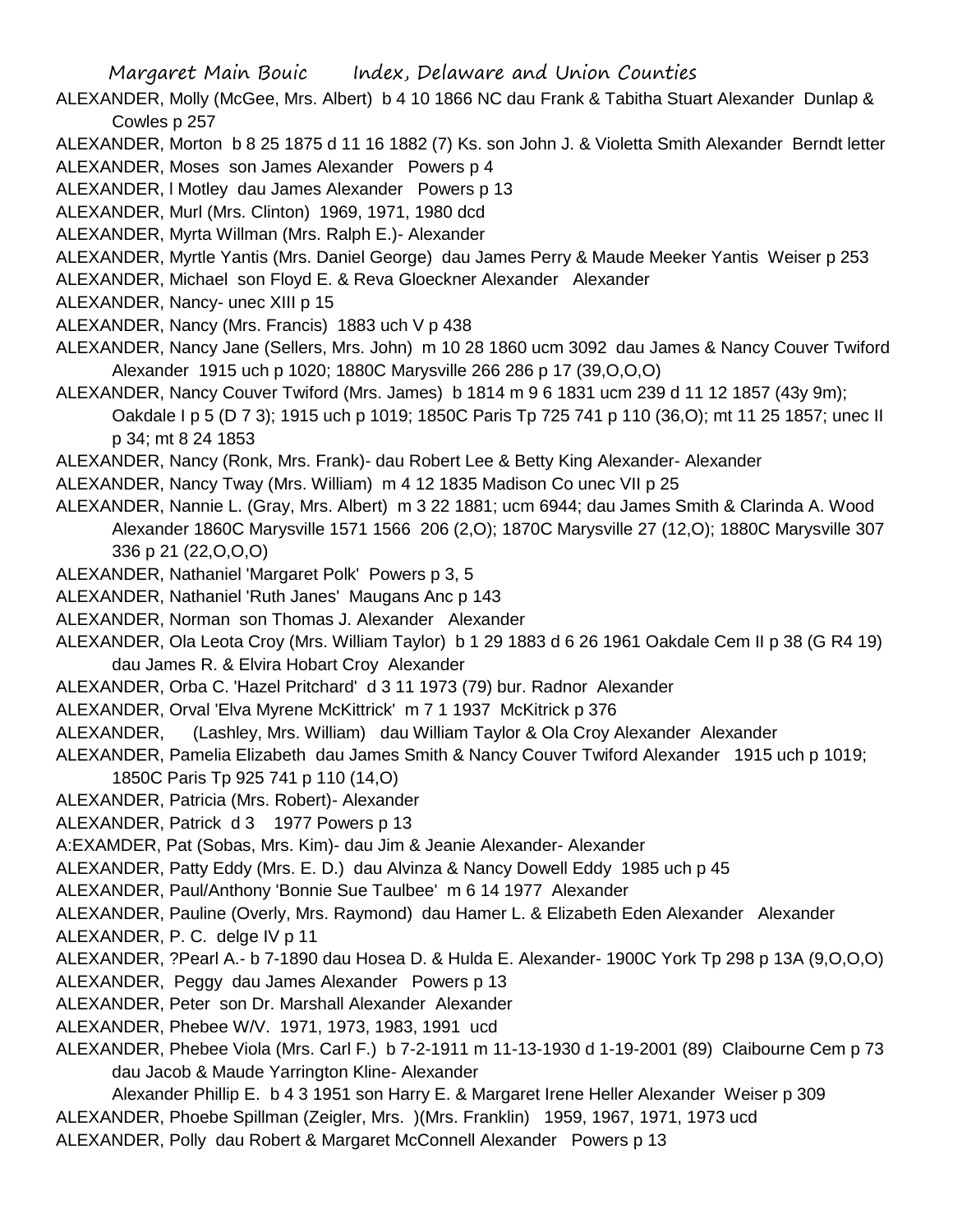- ALEXANDER, Quincey- b 2-1900 dau Zachary Taylor & Jennie Phalena Clements Alexander- 1900C Marysville 1st ward 258-264 p 11B (3/12,O,O,O)
- ALEXANDER, R. 'Gertrude' lptw p 36
- ALEXANDER, Rachel (Vance, Mrs. Joseph) dau John & Margaret Gleason Alexander Powers p 12
- ALEXANDER, Ralph E. 'Dora J. Baldrige' 1985 uch p 5
- ALEXANDER, Ralph E. 'Myrta Willman'- Alexander
- ALEXANDER, Randall son Robert & Margaret McConnell Alexander Powers p 3, 92
- ALEXANDER, R. B. d 1 16 1926 (51y) b Logan Co O Oakdale Cem3777 (E42) I p 5 ALEXANDER, Dr. R. C. 'Anna C. Lewis' Gq367, 613; Fowler p 99; 1976 dch p 296
- ALEXANDER, Rebecca 1880C Concord Tp p 276A
- ALEXANDER, Rebecca Jo (Dillon, Mrs. Rex) b 9 23 1960 dau Everett Jr. & Mary Catherine Wright Alexander Alexander; 1985 uch p 5
- ALEXANDER, Rebecca (Gilbert, Mrs. ) dau George Douglas Alexander Alexander
- ALEXANDER, Reed son Thomas J. Alexander Alexander
- ALEXANDER, Reed b 1786 son James & Rosa Reed Alexander Powers p 12
- ALEXANDER, Reva Gloeckner (Mrs. Floyd E) Alexander
- ALEXANDER, Reynolds Powers p 108
- ALEXANDER, R. Gertrude' lptw p 36
- ALEXANDER, Richard Alexander
- ALEXANDER, Richard G. son Carell G. Alexander Alexander
- ALEXANDER, Richard son Carroll Alexander Alexander
- ALEXANDER, Richard A. 'Matia G.' b 10 11 1918 d 6 14 1991 (72) Oller Cem son Allen & Mary Kauffman Alexander Alexander; 1961, 1969, 1971, 1980 dcd
- ALEXANDER, Richard 'Sue'- son Robert Lee & Betty King Alexander- Alexander
- ALEXANDER, Robert heir at law to George Dent Alexander unec II p 9
- ALEXANDER, Robert Everett b 6 12 1980 son Mark & Jayne Fogle Alexander Alexander; 1985 uch p 5
- ALEXANDER, Robert E. 'Kay' 1975, 1979, 1981, 1983 ucd
- ALEXANDER, Robert Eugene 'Lou Ella Kay Staley' b 3-3-1934 m 12-22-1956 d 7-2-2002 (68) son Everett L. Sr. & Freidabell Baker Alexander Alexander ; 1985 uch p 5; 1991 ucd
- ALEXANDER, Robert L. 'Betty J.' b 9-19-1919 Westerville d 2-4-2000 (80) son George & Martha A. Burwell Alexander- Alexander; 1967, 1971, 1973, 1975, 1979, 1981, 1983, 1991 ucd
- ALEXANDER, Robert b 1766 son James & Rosa Reed Alexander Powers p 12
- ALEXANDER, Robert Edgington son James & Mary Couver Twiford Alexander Alexander
- ALEXANDER, Robert 'Patricia'- son George W. & Hazel E. Halbert Alexander- Alexander
- ALEXANDER, Robert 'Sarah' Nash p 181, 183, 184
- ALEXANDER, Robert Davidson 'Elizabeth Lindsey' Nash p 136
- ALEXANDER, Robert Everett b 6 12 1980 son Mark & Jayne Fogle Alexander Alexander; 1985 uch p 5
- ALEXANDER, Robert 'Margaret McConnell' Powers p 13
- ALEXANDER, Robin Brookman (Mrs. Scott) 1985 uch p 5
- ALEXANDER, Robin (Mrs. Rev. Don)- Alexander
- ALEXANDER, Roger Eugene 'Delma Fern Smart' b 2 22 1923 Marion m 5 30 1942 son Herman & Edith May Fultz Alexander Cowgill p 42
- ALEXANDER, Rojan- dau Vernon & Jean Montinini Alexander- Alexander
- ALEXANDER, Rolland son James H. & Lucy May Jackman Alexander Alexander
- ALEXANDER, Robert son Hazel Alexander Alexander
- ALEXANDER, Ronald son Carl & Phebee Viola Alexander- Alexander1975, 1979, 1981, 1991 ucd
- ALEXANDER, Rosannna b 1784 dau James & Rosa Reed Alexander Powers p 12
- ALEXANDER, Roseanah Porter (Mrs. William) m 9 18 1838 Madison Co unec IX p 6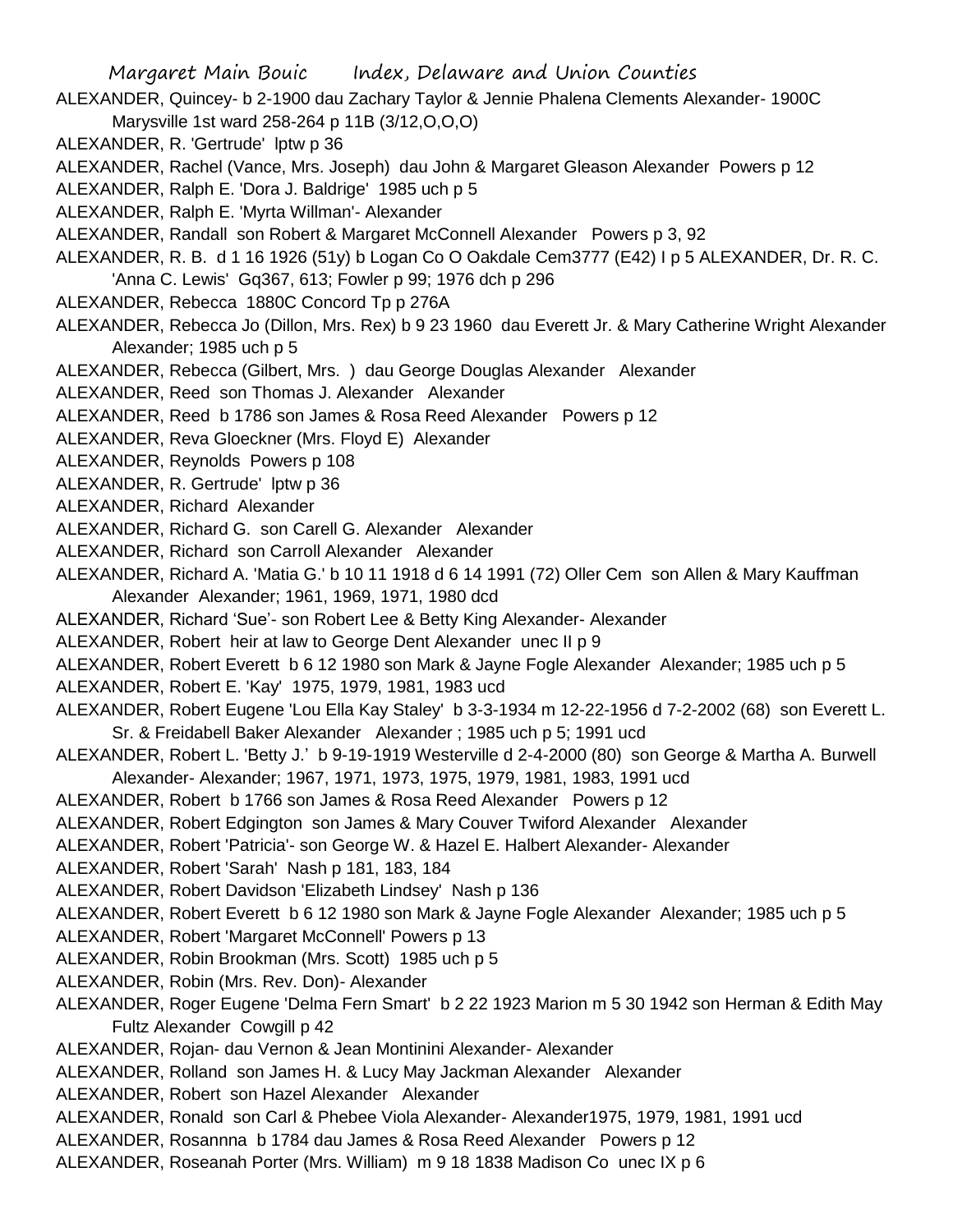- Margaret Main Bouic Index, Delaware and Union Counties
- ALEXANDER, Rosemary (Busocher, Mrs. ) dau Coover T. & Esther Alexander Alexander
- ALEXANDER, Mrs. Ross Pabst 8 p 30, 33, 37
- ALEXANDER, Ross son Thomas J. Alexander Alexander
- ALEXANDER, Ross Michael b 7 4 1985 son Tim & Alice Lucille Gugel Alexander Rausch 1345322; St. Paul p 64
- ALEXANDER, Rod B. 'Ann L.' 1980 dcd
- ALEXANDER, Roy A. 'Louise' 1971, 1973, 1975 ucd
- ALEXANDER, Ruby J. (Gay, Mrs. Nicholas B.) m 12 22 1853; 1850C Delaware Town 1048 (13)
- ALEXANDER, Ruth dau Douglas Alexander Alexander
- ALEXANDER, Ruth Janes (Searl, Mrs. John)(Mrs. Nathaniel) b 2 15 1650 dau William & Mary Alexander Maugans Anc p 143
- ALEXANDER, Ruth L. (Mrs. Clinton Jr.) 1971, 1979, 1981, 1983, 1991 ucd
- ALEXANDER, Samuel Powers p 2
- ALEXANDER, Samuel 'Abigail Doty' m 12 4 1842 dcm delge IV p 74, VII p 48
- ALEXANDER, Samuel Couver son James Smith & Nancy Couver Twiford Alexander 1915 uch p 1020; 1860D Marysville 1489 1481 p 196 (10,O)
- ALEXANDER, Samuel 'Catherine Place' m 3 27 1837 dcm
- ALEXANDER, Samuel Leroy- grandson Everett L. Alexander,Jr.- Alexander
- ALEXANDER, Samuel son Patrick Alexander Powers p 13
- ALEXANDER, Samuel son Scott & Robin Brookman Alexander 1985 uch p 5
- ALEXANDER, Sandra (Hudson, Mrs. Michael)- dau George W. & Hazel Halbert Alexander- Alexander
- ALEXANDER, Sandra (Turner, Mrs. Kermit D.) dau Hazel Alexander Alexander
- ALEXANDER, Sarah b 1838 d 1892 Claibourne p 14; 1880C Claibourne Tp 51 53 p 5 (42,O,O,O)
- ALEXANDER, Sarah (Drew, Mrs. Aaron)- m 6-1836 French Bible- unec VIII p 18
- ALEXANDER, Sarah E. (Waldron, Mrs. Harrison) Pabst 2 p 38
- ALEXANDER, Sarah Myers (Mrs. John) m 9 17 1837 dcm
- ALEXANDER, Sarah (Mrs. Robert) Nash p 183, 184; dcw Bk 3 p 24
- ALEXANDER, Sarah (Weaver, Mrs. Allen) m 9 19 1858 dcm
- ALEXANDER, Sarah dau William & Jane C. Alexander 1850C Berlin Tp 1889 (10)
- ALEXANDER, S. C. b 1850 d 10 7 1922 Oakdale I p 92 (D R8 1)
- ALEXANDER, Scott 'Robin Brookman''Tracy' son Everett Jr. & Mary Catherine Wright Alexander Alexander; 1985 uch p 5
- ALEXANDER, Scott 'Hellena' 1880C Marysville 476 523 p 37 (28,O,O,O) p 0104; 1900C Marysville 1st ward 327-342 p 14B (48,O,unk,unk) m 29y
- ALEXANDER, Scott Alexander son Joe Alexander Alexander
- ALEXANDER, Shana dau George Douglas Alexander Alexander
- ALEXANDER, Shane son George Douglas Alexander Alexander
- ALEXANDER, Shannon dau Scott & Robin Brookman Alexander Alexander
- ALEXANDER, Sharon (Petrie, Mrs. ) dau George Douglas Alexander Alexander
- ALEXANDER, Sherry Hostetler (Mrs. Darrell) dau John & Rose Hostetler Alexander; 1991 ucd
- ALEXANDER, Shirley Louise Scheiderer (Mrs. John Robert) b 7 28 1950 dau Carlton & Vida Lucas Scheiderer Rausch133612 III p 273
- ALEXANDER, Smith 'Clarinda' 1915 uch p 528; 1860C Marysville 1571 1566 p 206 (25,O) see James Smith ALEXANDER, Sonja dau Dr. Marshall O. Alexander Alexander
- ALEXANDER, Sophia (Mrs. Elias) dau Joseph Alexander Nash p 136; Powers p 2
- ALEXANDER, Staci Marie b 4 20 1978 dau David Eugene & Della Kay Fryman Alexander Cowgill p 42
- ALEXANDER, Starling (Drumm, Mrs. ) dau William & Bertha Zeig Alexander Alexander
- ALEXANDER, Steven b 1958 son Clinton & Ruth Alexander 1967, 1971, 1973, 1975 ucd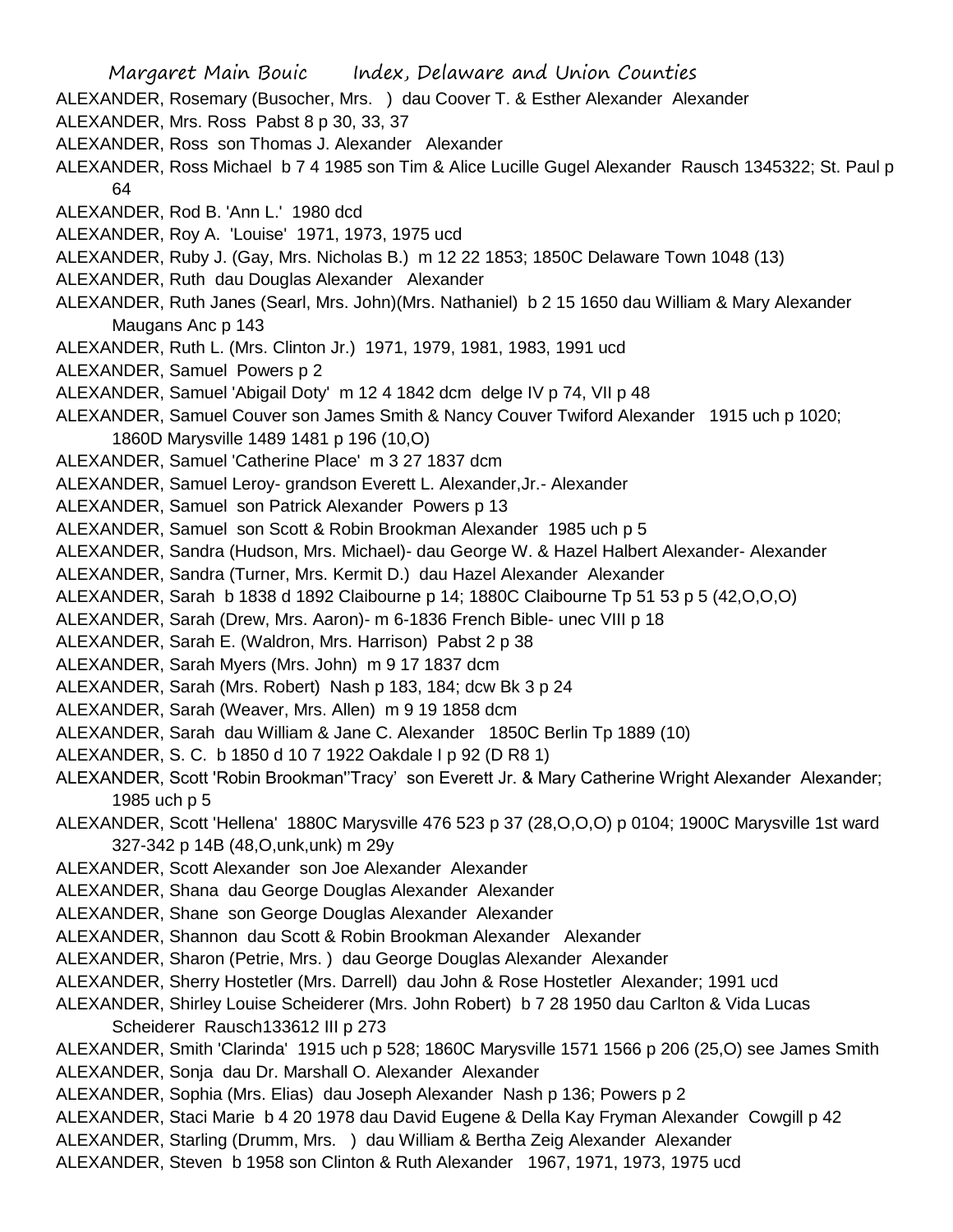ALEXANDER, Sue (Kunkle, Mrs. Robert) dau Foster J. & Maud May Alexander Alexander ALEXANDER, Sue (Mrs. Richard)- Alexander

ALEXANDER, Susan Jane dau Richard A. & Matia G.Alexander Alexander; 1961 dcd (15)

ALEXANDER, Susanna (Curry, Mrs. William) m 12 6 1846

ALEXANDER, Tabitha Stuart (Mrs. Frank) dau Ross & Elizabeth Allen Stuart Duncan & Cowles p 257

ALEXANDER, Tambra b 1963 ch Charles R. & Linda L. Alexander 1969 dcd

ALEXANDER, Terry dau Floyd E. & Reba Gloeckner Alexander Alexander

ALEXANDER, Tha Genther p 15

- ALEXANDER, Thomas J. 'Lulu Kline' b 9 19 1872 m 1895 d 1 20 1955 Oakdale Cem II p 53 (G R11 1) son William C. & Laura H. Lavender Alexander 1915 uch p 327; Alexander; 1880C Richwood 220 233 p 201A (8,O,O,O); 1900C Marysville 2nd ward 367-384 p 15B (28,O,O,O) m 5y
- ALEXANDER, Tim 'Alice Lucille Gugel' m 12-12-1981 son Dr. E. J. Alexander Rausch (1345322); St. Paul p 64

ALEXANDER, Tommy L. son Foster J. & Maud May Osborn Alexander Alexander

- ALEXANDER, Tonda (St. Clair, Mrs. )(Drakulich, Mrs. ) dau George W. & Hazel E. Halbert Alexander Alexander
- ALEXANDER, Trinity Faith- b 5-24-2004 dau Matt & Lori Alexander- Alexander
- ALEXANDER, T. S. uccp p 34 (security) 10 29 1846
- ALEXANDER, Twiford- b 10-1891 son Zachary Taylor & Jennie Phelena Clements Alexander- 1900C Marysville 1st ward 258-264 p 11B (8,O,O,O)
- ALEXANDER, Tyler- son Joel W. & Deidre F. Maugans Alexander- Alexander
- ALEXANDER, Vera b 6 5 1892 Delaware Town son James & Minnie Essig Alexander dcb
- ALEXANDER, Ulalle I. (Robertson, Mrs. Elden W.) m 12 14 1880 ucm 6857 1880C Richwood 220 233 p 210A (17,O,O,O)
- ALEXANDER, Vernon 'Debbie'- son Vernon & Jean Montinini Alexander- Alexander
- ALEXANDER, Vicki (Friesland, Mrs. Joe) dau Floyd E. & Reba Gloeckner Alexander Alexander
- ALEXANDER, Victoria Elizabeth- gr-grand-dau Everett Alexander,Jr.- Alexander
- ALEXANDER, Violetta Smith (Mrs. John J.)(Wren, Mrs. Isaac W.) b 5 17 1841 m 3 7 1867? d 1906 Mo dau Jeremiah & Elizabeth Smith Berndt letter.
- ALEXANDER, Virginia Mae (Grimes, Mrs. Loren) m 8-3-1951 dau Everett L. Sr. & Freidabell Baker Alexander Alexander; 1985 uch p 5, 63
- ALEXANDER, Virginia M. Marshall (Mrs. Rev. Carl B.) b 3 11 1881 m 6 21 1906 d 11 20 1960 bur Neward dau George & Elizabeth Marshall Alexander Alexander
- ALEXANDER, Walter uccp p 10
- ALEXANDER, Wendy Lynn dau Paul/Anthony Alexander Alexander
- ALEXANDER, William Pabst O
- ALEXANDER, William 1870C Brown Tp 106 109 (94 Md) delge II p 40
- ALEXANDER, William 1840C Berkshire Tp p 182 (20 30)
- ALEXANDER, William d 2 16 1871 )93y llm) Oakdale Cem 830 (D43)
- ALEXANDER, William Bane son John McKnitt & Jane Bane Alexander Powers p 749

ALEXANDER, William B. b 1782 son James & Rosa Reed Alexander Powers p 12

- ALEXANDER, William 'Celinda Wood' m 1 24 1840 dcm Powers p 12
- ALEXANDER, William 'Christine' Alexander
- ALEXANDER, William C. 'Laura H. Lavender' b 1834 m 3 31 1859 d 12 24 1904 (71y 3m) Oakdale Cem 1932 (21E) I p 8; CCC p 5; hadc p l8; 1880C Richwood 220 233 p 201A (46,O, .O)l 1900C Marysville 2nd ward 367-384 p 15B (66,O,O,O)
- ALEXANDER, William son Elias Alexander Powers p 4, 11
- ALEXANDER, William son Elias & Eliza Forest Alexander 1915 uch p 1019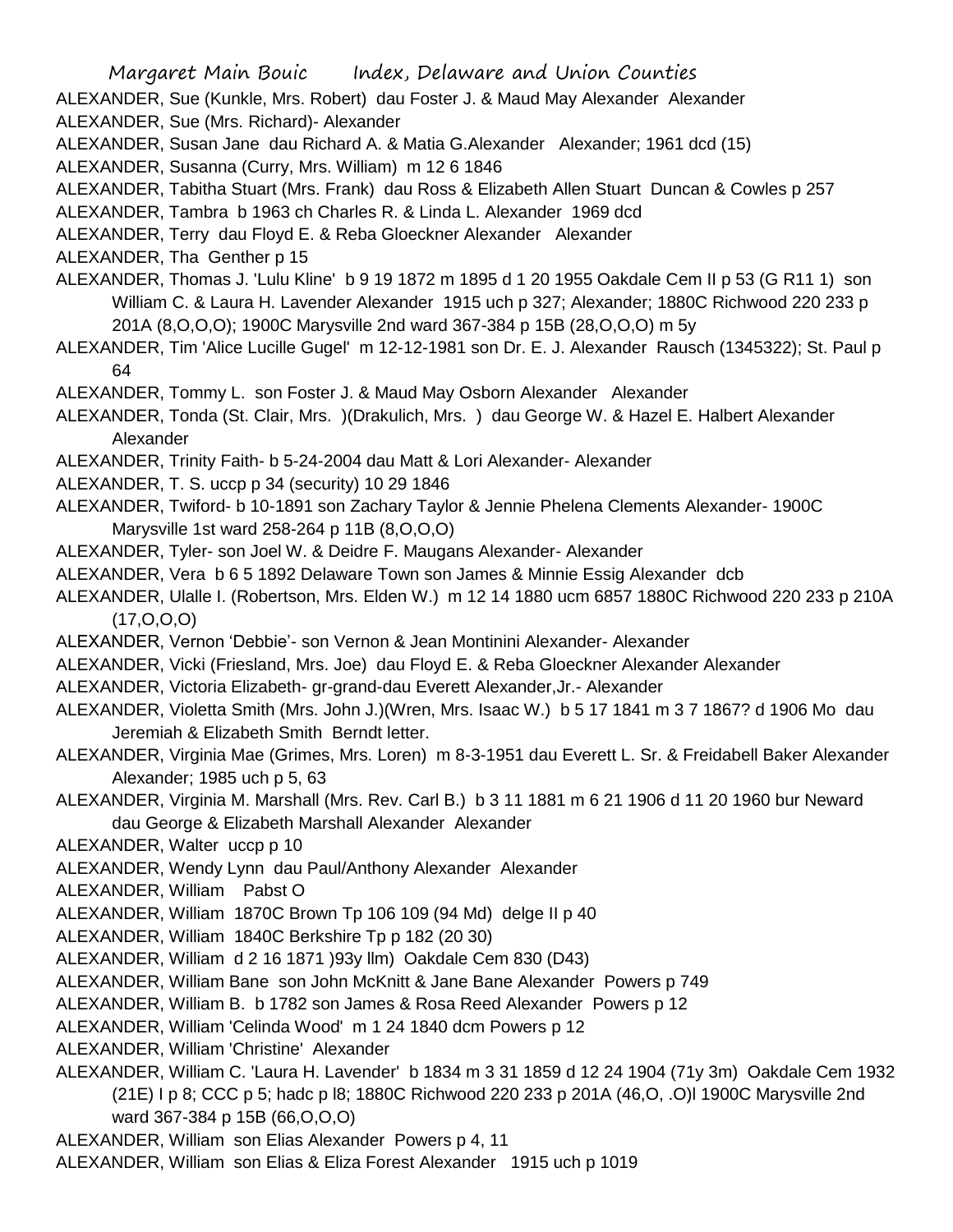Margaret Main Bouic Index, Delaware and Union Counties ALEXANDER, William 'Elizabeth Alexander' son Hezekiah Alexander Powers p 6 ALEXANDER, William son Foster J. & Maud May Osborn Alexander Alexander ALEXANDER, William Franklin 'Rosa Chance' Alexander ALEXANDER, William H. 'Bertha Z.' b 1872 d 1936 Claibourne Cem p 70; 1915 dcd Radnor ALEXANDER, William son James & Margaret Alexander 1850C Thomson Tp 84 (14) ALEXANDER, William 'Jane C.' m 6 23 1839 dcm; 1850C Berlin Tp 1889 (48); Pabst 8 p 59; delge VI p 61 ALEXANDER, William 'Jane Worline' m 10 29 1859, d 2 12 1886 (81y) Old Blue Cem Powell p 142 ALEXANDER William (Lord Stirling/Sterling) Livingston b 1726 d 1 15 1783 son James Alexander Powers p l, 5, ll ALEXANDER, William Jr. 'Mary Noyes' dcq Viva Taylor 30 ALEXANDER, William Reed 'Eva May Stricklin' b 2 8 1870 m 3 25 1901 d 1952 Ks/ son John J. & Violetta Smith Alexander Berndt letter ALEXANDER, William son Robert Alexander Nash p 183, 184 ALEXANDER, William 'Roseanah Porter' m 9 18 1838 Madison Co unec IX p 6 ALEXANDER, William S.'Lena' d 9 20 1903 (51y 3m) Oakdale Cem 1811(26E) I p 43 (E R42 4); 1860C Marysville 1489 1481 p 196 (8,O) ALEXANDER, William Taylor 'Ola/Leota Croy' b 1886 d 1945 Oakdale II p 38 (G R4 19) Alexander ALEXANDER, William Washington Clement 'Lucy Sprague' 1915 uch p 1020; 1880C Claibourne Tp p 0201 ALEXANDER, William Washington b 1778 d 2 6 1871 (93 11 9) Oakdale I p 90 (D R7 3); 1860C Marysville 1489 1481 p 196 (83, Md);1880C Claibourne Tp p 0201; 1883 uch V p 28, 63 ALEXANDER, William W. son James Smith & Nancy Couver Twiford Alexander 1915 uch p 1019; 1850C Paris Tp 725 741 p 110 (17,O) ALEXANDER, William son William Washington Clement & Lucy Sprague Alexander 1915 uch p 1020 ALEXANDER, William- b 7-1886 son Zachary Taylor & Jennie Phalena Clements Alexander- 1900C Marysville 1st ward 258-264 p 11B (13,O,O,O) ALEXANDER, Willson Powers p 105, 184 ALEXANDER, Zachary Taylor 'Jennie Phalena Clements' b 1849 d 7 7 1924 Oakdale II p 38 (G R4 19) son James Smith & Nancy Couver Twiford Alexander (or Lucy Jackman? unec XI p 5) 1883 uch V p 518, 557; 1850C Paris Tp 725 741 p 110 (2,O); 1860C Marysville 1489 (12,O); 1870C Marysville 78 p 9 (21,O); 1880C Marysville 266 286 p 17 (32) p 0094; 1900C Maarysville 1st ward 258-264 p 11B (51,O,O,O) m 17y; 1877 uca p 96; unec X p 26, XI p 5 ALEXANDER, Zachary son Scott & Robin Brookman Alexander Alexander; 1985 uch p 5 ALEXANDER, Zebulon Powers p 6 ALEXANDRIA, Cathnua d 1 2 1895 (1y6m) dau George & Margarite Coslelo Alexandria Del Co deaths ALEXANDRIA, Mark 1979 ucd ALEXIA, Paul "Sally Allen' Allen ALEXIA, Sally Allen (Mrs. Paul) dau Alton & Mary E. Allen Allen ALFMAN, Amber Marie- b 5-28-1983 twin dau Michael Bert Alfman- St. Paul p 14 ALFMAN, Ashley Micher- b 5-28-1983 twin dau Michael Bert Alfman- St. Paul p 14 ALFMAN, Helen Louise Carr (Mrs. Jack Eugene)- b 7-15-1940 m 12-19-1959 dau Bert & Geraldine Burns Carr- St. Paul p 14 ALFMAN, Jack Eugene 'Helen Louise Carr;- b 8-7-1936- St. Paul p 14 ALFMAN, Jack Eugene,Jr. 'Lisa Dawn'- b 5-1-1965 m 5-12-1986 son Jack Eugene & Helen Lousie Carr Alfman- St. Paul p 14 ALFMAN, Joshua Steven- b 8-18-1981 son Michael Bert Alfman- St. Paul p 14

- ALFMAN, Lisa Dawn (Mrs. Jack Eugene,Jr.)- St. Paul p 14
- ALFMAN, Michael Bert- b 10-8-1960 son Jack Eugene & Helen Louise Carr Alfman- St. Paul p 14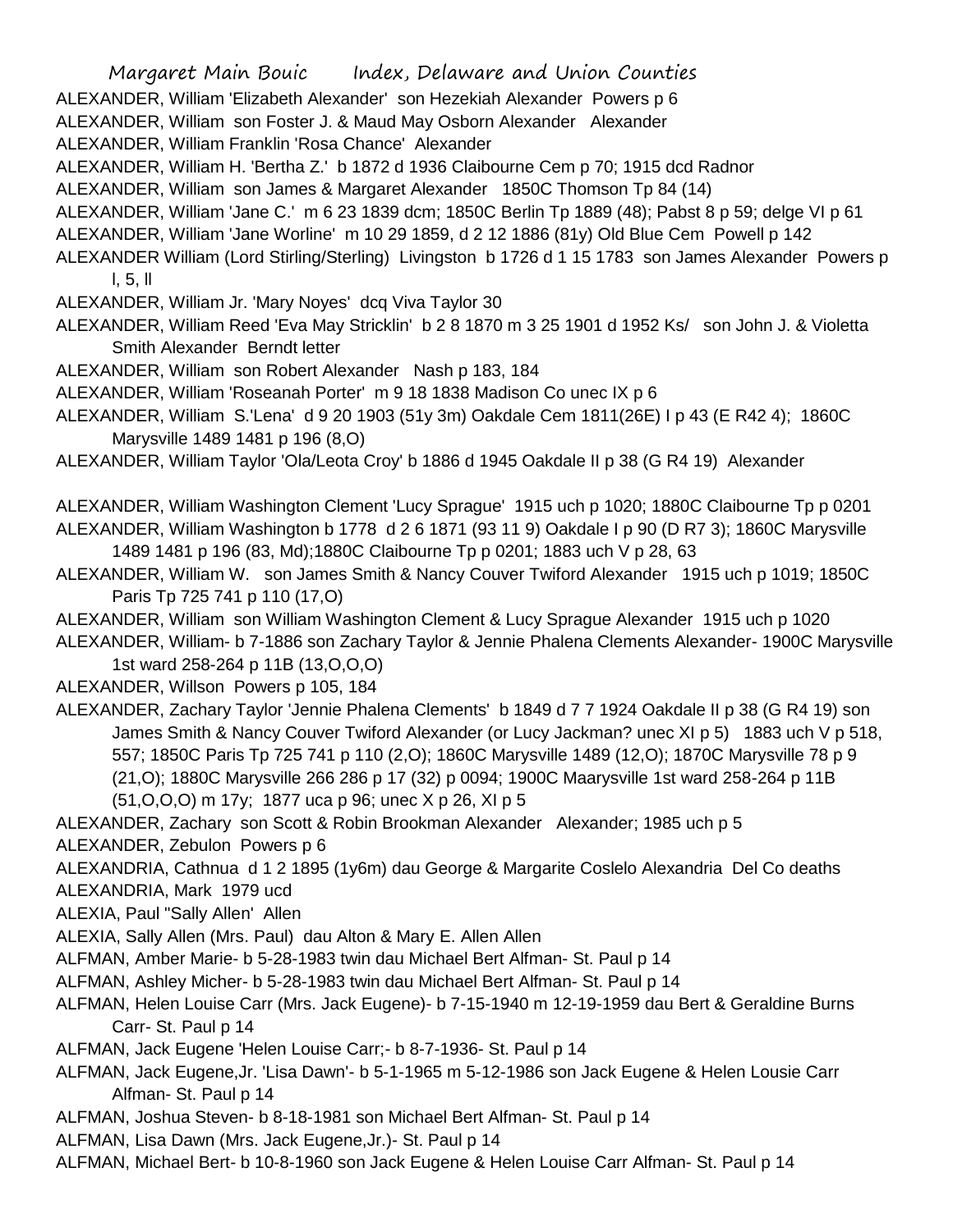Margaret Main Bouic Index, Delaware and Union Counties ALFONSI, Christine b 1971 dau Thomas & Mary J. Cunningham Alfonsi 1973, 1975, 1979, 1981, 1983 ucd ALFONSI, John Alfonsi ALFONSI, Mary J.Cunningham (Mrs. Thomas E.) 1973, 1975 1979, 1981,1983 ucd ALFONSI, Nichole Marie b 5 30 1979 dau Thomas & Mary J. Cunningham Alfonsi 1981, 1983 ucd ALFONSI, Thomas E. 'Mary J. Cunningham' son John Alfonsi Alfonsi; 1979, 1981, 1983 ucd ALFOR, George 'Rebecca Bean' Maugans Anc p 109; Bean (11719) ALFOR, Rebecca Bean (Mrs. George) dau Solomon & Elizabeth Shilenburg Bean Bean 11719;Maugans Anc p 108, 109 ALFORD, Nash p 193; Powers p 285, 308 ALFORD, Albert Pabst O ALFORD, Allen C. 1908 dch p 425 ALFORD, Ann 1850C Delaware Town 1217 (60, Pa) ALFORD, Barbara A. (Eastman, Mrs. Leroy)- dau Henry R. & Margaret McCord Alford- Alford ALFORD, Beletiah Nash p 202 ALFORD, Bessie (Mrs. Clarence) 1915 dcd Delaware ALFORD, B 'Florence' 1915 dcd Delaware ALFORD, Catherine A. (Mrs. John) dcq Glenn Lackey 23; 1915 uch p 289; 1850C Delaware Town 1217 (33, Pa) dau Ann Alford ALFORD, C. D. dbg p 13 ALFORD, Clarence 'Bessie' 1915 dcd Delaware; Pabst O ALFORD, Deborah dau Donald G. Alford Alford ALFORD, Donald G. Alford ALFORD, Ed 'Verne Kahle' Weiser p 705 ALFORD, Emaline dau C. Alford d 5 6 1850 (9 3 5); Powell p 97; dbg p 13 ALFORD, Florence (Mrs. B.) 1915 dcd Delaware ALFORD, Gil- unec XIV p 41 Alford Reunion ALFORD, Henry 1850C Delaware Town 1014 (20) student ALFORD, Henry R. 'Margaret McCord'- m 1930 d 5-20-1985 Alford ALFORD, Henry Ward Beecher 'Florence Clay' b 2 25 1869 d 9 3 1953 son William & Martha Alford Alford; 1915 dcd Delaware ALFORD, Jason 1975 ucd ALFORD, Joe- unec XIV p 41, Alford Reunion ALFORD, John 'Catherine' dcq Glenn Lackey 22; dumch p 289; Pabst 3 p 35; 6 p 14 ALFORD, Karl Emmitt b 1 15 1898 Delaware Town son H. W. B. & Florence S. Clay Alford dcb ALFORD, Lucy Ann (Finch, Mrs. John) m 8 14(13) 1846 dcm d 1852 dau John & Catherine A. Alford dumch p 289, Powell p 146, 177 ALFORD, Margaret (Brodnax, Mrs. ) dau Henry Ward Beecher & Florence Clay Alford Alford ALFORD, (Williams, Mrs. Oscar) dau Henry Ward Beecher & Florence Clay Alford Alford ALFORD, Margaret McCord (Mrs. Henry F.)- b 10-16-1902 m 1930 d 9-12-1998 (95) bur Westerville dau William & Bella D. Wilson Marks- Alford ALFORD, Marie M. Haas (Mrs. )- b 12-15-1913 d 9-6-1996 (82) St. Mary Cem- Alford ALFORD, Mary Anderson (Mrs. Solomon) m 8 4 1853 dcm ALFORD, Mary Ann (Keebaugh, Mrs. Harry)- dau Marie M. Haas Alford- Alford ALFORD, Robert J. (Morand, Mrs. Calvin)- dau Henry R. & Margaret McCord Alford- Alford ALFORD, Santina (Mrs. William J.)- Alford ALFORD, Solomon 'Mary Anderson' m 8 4 1853 son Ann Alford 1850C Delaware Town 1217 924, Pa) ALFORD, Sophia- b 6-30-1811 d 5-1860 delge VII p 13 ALFORD, Sophia (Schanck, Mrs. William) dau John & Catherine Alford dcq Glenn Lackey 11; dumch p 496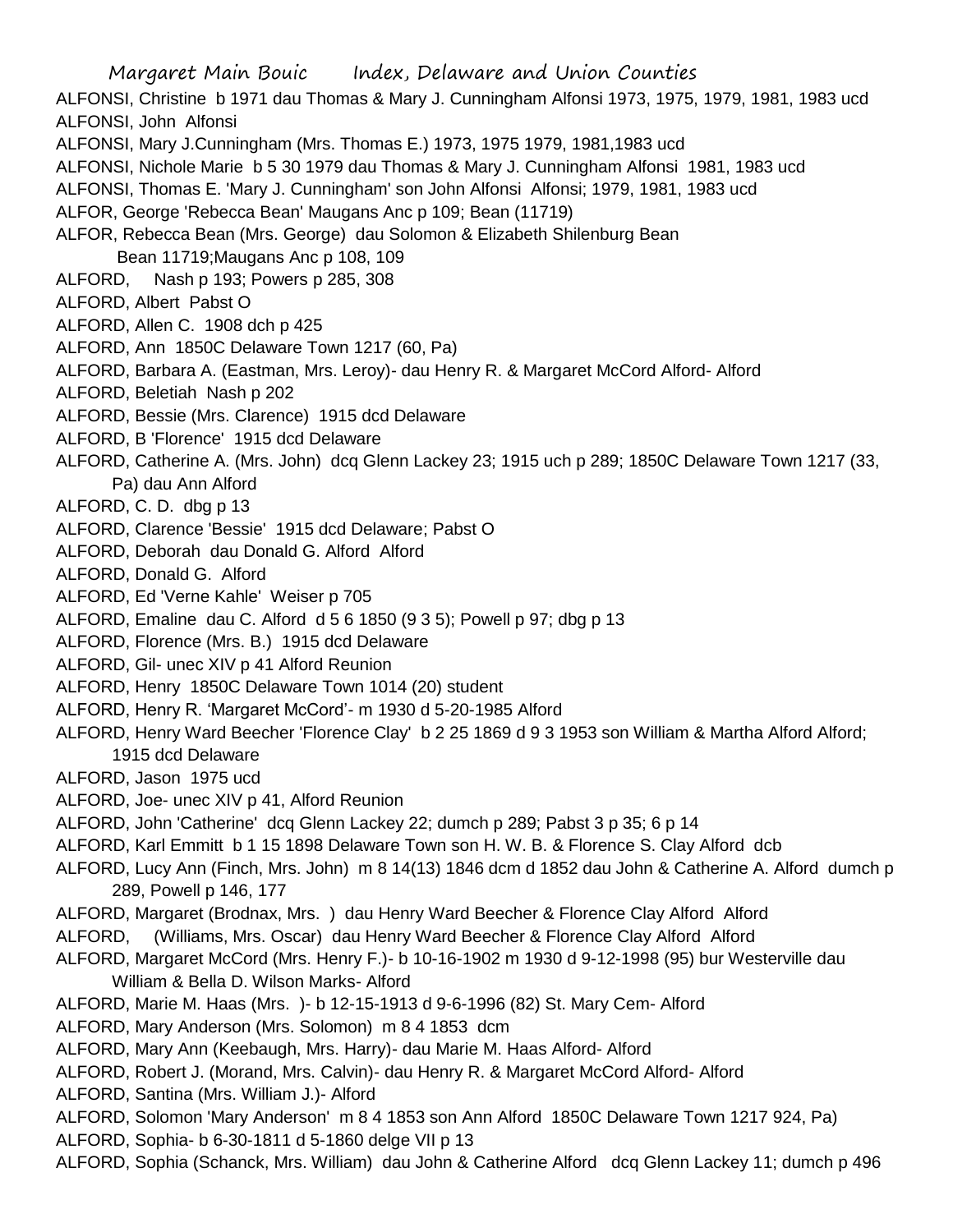Margaret Main Bouic Index, Delaware and Union Counties ALFORD, Verna Kahle (Mrs. Ed) dau David R. & Kate Thompson Kahle Weiser p 705 ALFORD, Virginia (Johnson, Mrs. Joy Jervis) d 1968 ALFORD, William d 8 2 1898 (70y) Del Co Deaths; 1908 dch p 425; 1850C Delaware Town 1217 (22, Pa); 1880C Delaware Town p 497C ALFORD, William C. Alford ALFORD, William Henry McKinley b 9 7 1896 dcb d 1 18 1898 (1 4 11) dcdeaths- son H. W. B. & Florence Clay Alford Alford ALFORD, William J. 'Santina'- son Henry R. & Margaret McCord Alford- Alford ALFRED the Great Powers Pat p 75 ALFRED, Ann dau Eliza Alfred dcw Bk 3 p 382 ALFRED, Carl Emmett d 10 13 1899 (1 8 27) son H. W. B. Alfred- Del Co deaths ALFRED, Cereppta B. Freeman (Mrs. Samuel) m 5 11 1858 dcm ALFRED, Earnesteen b 10 1 1880 twin son William & Ella Coings Alfred dcb ALFRED, Eliza (Mrs. William) b 1832 d 1857 Oak Grove Cem Pabst O; will dcw Bk 3 p 382; Powell p 427 ALFRED, E. Leeman twin b 10 1 1880 Delaware Tp son William & Ella Goings Alfred dcb ALFRED, Frank son Eliza Alfred dcw Bk 3 p 382 ALFRED, Margueretta b 9 30 1891 Delaware Town dau H. W. B.& Flora Clay Alfred dcb ALFRED, Mary (Tarpuing, Mrs. Loren) m 2 2 1832 Madison Co unec V p 48 ALFRED, Samuel D 'Cerrepta B. Freeman' m 5 11 1858 dcm ALFRED, William 'Eliza' Pabst O; dcw Bk 3 p 382 ALFREE, Lewis Nash p 120, 125, 126, 200 ALFREE, Mary Nash p 125 ALFREE, William son Mary Alfree Nash p 125 ALFREY, Iona 1959 ucd ALGER, Beryl Dean (Mrs. )- mother of Roy Alger- Alger ALGER, Bridger (White, Mrs. Robert) Asp p 64 ALGER, David- son Roy Alger- Alger ALGER, Jennifer (Allen, Mrs. )- dau Roy Alger- Alger ALGER, Josephine (Young, Mrs. Marion Dee)(Pursley, Mrs. Joseph Robert) dau Thomas George & Sarah Priscilla Hamblin Alger Nash p 277, 278 ALGER, K---- son Roy Alger- Alger ALGER, Mary (Montgomery, Mrs. Dewey)- dau Roy Alger- Alger ALGER, Robin- dau Roy Alger- Alger ALGER, Roy "Buck" - b 5-10-1931 W. Va d 4-15-1999 (67) bur Green Hill Cem, Berryville; Korean Vet.- Alger ALGER, Russell b 1889 d 1943 Oakdale I p 112 ALGER, Wayne- son Roy Alger- Alger ALGIER, (Algire) Edna J. (Culp, Mrs. George) m 9 27 1870; ucm 4780 dau Peter & Frances Algire 1870C Dover Tp 135 137 (19,O) ALGIRE, Amon (10 das) Oak Grove Cem Powell p 427 ALGIRE, Edna 1870C Dover Tp 135 137 p 17 (19,O) ALGIRE, Ella (Hall, Mrs. Edward A.) m 2 25 1875 ucm 5651; mt 3 p 8, 10 ALGIRE, Elsie dau Peter & Frances Algire 1870C Dover Tp 135 137 (17,O) ALGIRE, Emma Freshwater p 69 ALGIRE, Frances (Mrs. Peter) d 1 22 1888 (56 11 23) Fairview Cem.; Powell p 245; 1870C Dover Tp 135 137 (38, NY); 1880C Dover Tp 72 77 p 26 (48,NY,Y,NY) p 167A; 1877 uca p 53 ALGIRE, James- son Lawrence Algire- Algire ALGIRE, Larry- son Lawrence Algire- Algire

ALGIRE, Lawrence 'M. Ruth Hart'- Algire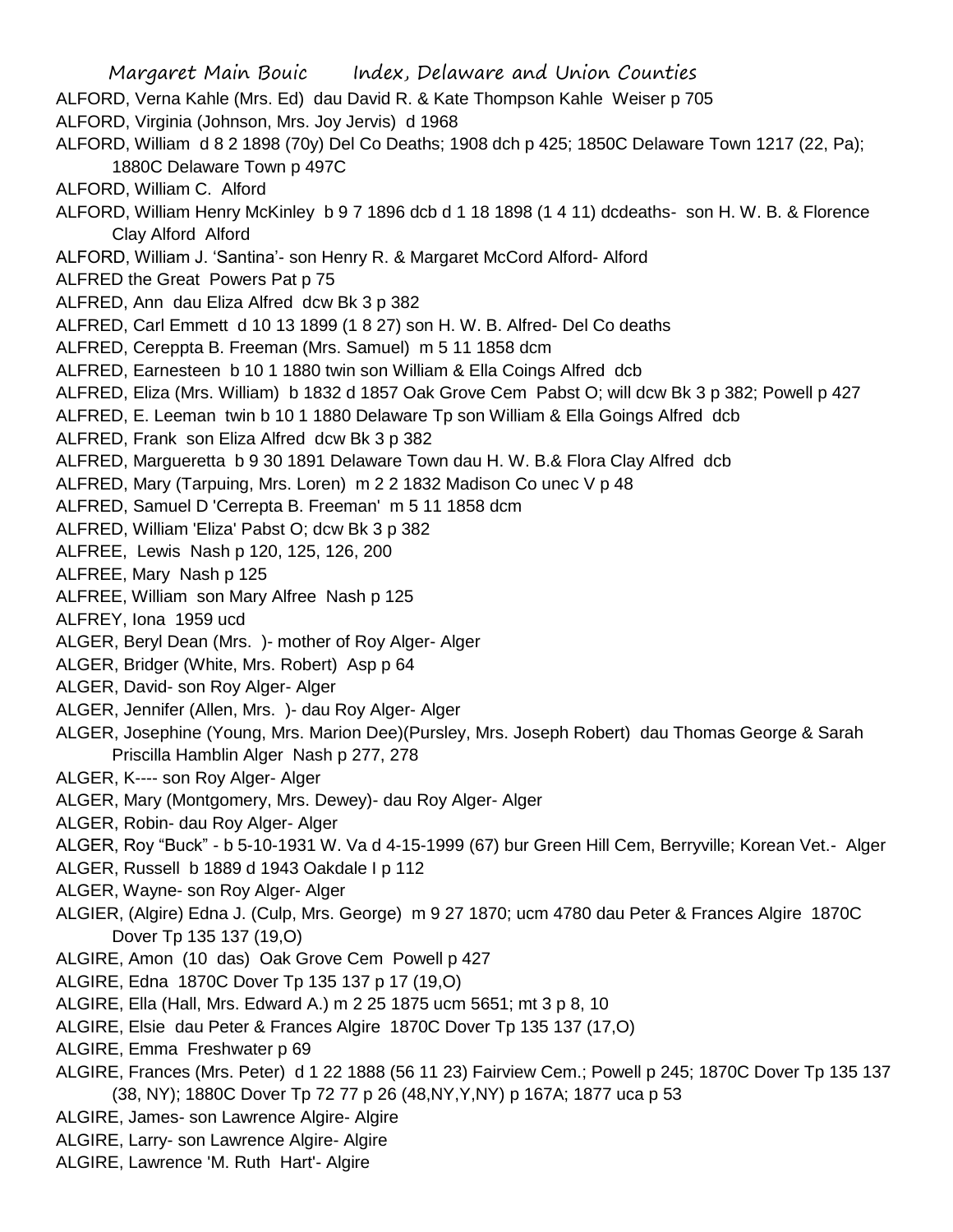- ALGIRE, Lulu grad Delaware HS 1879 delge VI p 72, VIII p 12, dg 1-7-1908
- ALGIRE, Peggy (Calver, Mrs. )- dau Lawrence Algire- Algire
- ALGIRE, Robert- son Lawrence Algire- Algire
- ALGIRE, Ronald- son Lawrence Algire- Algire
- ALGIRE, M. Ruth Hart (Conant, Mrs. )(Mrs. Lawrence)- b 6-14-1922 d 4-22-1994 (71) dau Ralph & Florence Purvis Hart- Algire
- ALGIRE, Wm. K. 1880 dch p 356; 1908 dch p 413; hadc p 99; 1976 dch p 262; 1915 dcd Delaware ALGOWER, Carl Marysville p 59
- ALGOWER, Clarence J. b 12-1899 son Paul F. Alhart- 1900C Richwood 117-125 (5/12,O,Ger,O)
- ALGOWER, Capt. J. F. d 7 13 1903 (64y 9m) b Bavaria Oakdale Cem 1798 (86D)
- ALGOWER, Edgar W. C.- b 1901898 son Paul F. Algower- 1900C Richwood 117-125 (1,O,Ger,O)
- ALGOWER, Paul F. ' ' b 5-1873 1900C Richwood 117-125 p 5A (27,Ger,Ger,GER)
- ALGOWER, Mrs. Paul F.- b 5-1875 1900C Richwood 117-125 p 5A (25,O,Ger,Ger) m 5y
- ALHART, Rev. Daryl 'Karol'- Alhart; dg 10-21-1994
- ALHART, Derek- son Rev. Daryl & Karol Alhart- Alhart
- ALHART, Karol (Mrs. Rev. Daryl)- Alhart
- ALHART, Karon- dau Rev. Daryl & Karol Alhart
- ALHERTON, P. Scioto Tp 1890 delge IV 1i
- ALIAS, Martha J. (Vogt, Mrs. Peter Joseph)- b 1858 d 1951 ped Marquita Marie Berry Reeves #359 15, unec XII p 16
- ALICLE, Elizabeth Smart (Bonecutter, Mrs. ) (Mrs. Tim)- m 6-8-1996- dau Jim & Joan Smart- Alicle
- ALICLE, Jim 'Shelba'- Alicle
- ALICLE, Shelba (Mrs. Jim)- Alicle
- ALICLE, Tim 'Elizabeth Smart'- , 6-8-1996 son Jim & Shelba Alicle- Alicle
- ALIFF, Aaron son Gary W. & Patricia Anna DiCiucaio Aliff Aliff; 1981, 1983 ucd
- ALIFF, Angela G. dau Gary W. & Patricia Anna DiCiuccio Aliff Aliff; 1981, 1983, 1991 ucd
- ALIFF, Gary W.,Jr. son Gary W. & Patricia Anna DiCiuccio Aliff Aliff; 1981, 1983, 1991 ucd
- ALIFF, Gary W. 'Patricia' 1981, 1983, 1991 ucd
- ALIFF, Patricia Anne Di Ciuccio (Mrs. Gary W.) b 8-29-1944 m 1964 d 12-11-1995 (51) bur Jerome Cem- dau Andy & Virginia Di Ciuccio Aliff- Aliff; 1981, 1983, 1991 ucd
- ALINGTON, Jonathan 'Ruth Price' m 11 25 1820 Madison Co unec IV p 52
- ALINGTON, Ruth Price (Mrs. Jonathan) m 11 25 1820 Madison Co unec IV p 52
- ALISON, Jesse d 1 26 1829 (44 yrs) Wyatt Cem Powell p 303
- ALISON, Mary (Miller, Mrs. Jesse) b 1780 d 9 5 1854 dcc Jane Martin Powers 23
- ALISON, Robert 1880C Porter Tp p 448A
- ALKIN, Emma L. b 10 11 1882 Genoa Tp dau Emanuel & Sarah Ramelsberg Alkin dcb
- ALKIN, Mary b 11 7 1874 Genoa Tp dau Emanuel & Sarah Ramelsburg Alkin dcb
- ALKINE, Elizabeth (Neff, Mrs. George) m 10 4 1829 Madison Co unec VIII p 24
- ALKINSON, John H. b 3 7 1871 Brown Tp dcb
- ALKINSON, Vargina 1880C Troy Tp p 340C
- ALKIRE, Abraham 1915 dcd Delaware
- ALKIRE, Abraham 'Jane Creath' m 5 15 1812 or 1 30 1813 Madison Co unec IV p 21
- ALKIRE, Adeline Richey (Mrs. Edward William) Alkire
- ALKIRE, Anne Coelle (Campbell, Mrs. Lewis E.) dpc p 64
- ALKIRE, Catharine Davis (Mrs. Leonard) m 10 14 1811 Madison Co unec IV p 21
- ALKIRE, Cindy- dau Richard H. Alkire, Jr.- Alkire
- ALKIRE, Dama Strain (Mrs. Thomas) m 1 18 1846 Madison Co unec X p 27
- ALKIRE, R. David- 1991 ucd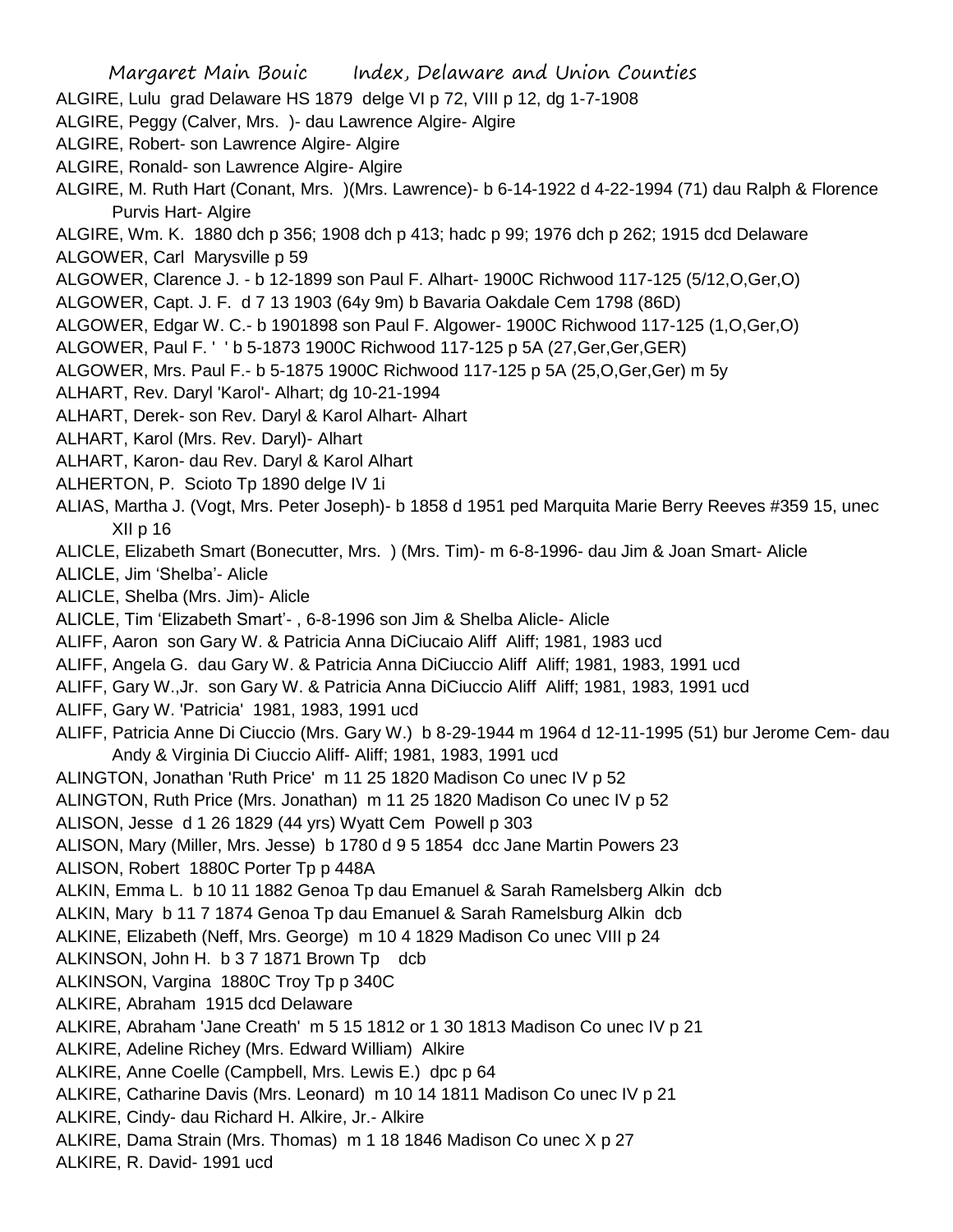Margaret Main Bouic Index, Delaware and Union Counties ALKIRE, David J. 'Sarah' 1969, 1971 dcd ALKIRE, David II son David & Shirley Alkire Alkire ALKIRE, David son Richard & Helen Louise Day Alkire Alkire ALKIRE, David 'Shirley' Alkire ALKIRE, D. J. 'Elisbeth' 1915 dcd Westerville ALKIRE, Dolly (Dawson, Mrs. Samuel) m 8 25 1814 Madison Co unec IV p 22 ALKIRE, Donald E. 'Pauline' 1980 dcd ALKIRE, Edward William 'Adeline Richey' Alkire ALKIRE, Effie Anderson (Mrs. Joseph) m 6 13 1822 Madison Co unec IV p 63 ALKIRE, Eileen (Shewmaker, Mrs. ) dau Samuel & Zoa de France Alkire bur Iberia Alkire ALKIRE, Elisbeth (Mrs. D. J.) 1915 dcd Westerville ALKIRE, Elizabeth An Lip (Mrs. Robert) m 6 20 1809 onwq I ALKIRE, Elizabeth Denton (Mrs. William) m 10 3 1830 Madison Co unec IV p 52 ALKIRE, Elizabeth (Loofborrough, Mrs. Laban) m 9 1837 Madison Co unec IX p 5 ALKIRE, Elizabeth (Powell, Mrs. Samuel) m 1 15 1810, repeated 2 27 1810 onwq I ALKIRE, Elizabeth S. (Grayham, Mrs. Washington) m 2 5 1824 Madison Co unec IV p 64 ALKIRE, Emmanuel 'Sara J. Rammelsburg' d 8 20 1902 (53 5 27) dcdeaths son William & Mary Riser Alkire 1908 dch p 893; 1880C Genoa Tp p 408A ALKIRE, Emma d 10 9 1896 (13 11 28) dcdeaths; dau Emanuel & Sarah J. Rammelsburg 1908 dch p 893 ALKIRE, Fay Leroy son Samuel H. Alkire Alkire ALKIRE, Florence b 8 20 1878 Genoa Tp dcbirths dau Emmanuel & Sarah J. Rammelsburg Alkire 1908 dch p 983 ALKIRE, Flossie Orla (Mrs. D. Thurman G.) b 12 5 1904 d 11 29 1973 bur Jerome IOOF Cem D J Cem p 117; 1961, 1969, 1971 dcd ALKIRE, Fred brother James A. Alkire Alkire ALKIRE, French L. Alkire ALKIRE, Gabreal 'Polly Riddle' m 11 18 1844 Madison Co unec X p 8 ALKIRE, Hannah Osborn (Mrs. William M.) m 1 12 1823 unec IV p 64 ALKIRE, Harmonus 'Margaret Denton' m 7 19 1814 unec IV p 22 ALKIRE, Helen Louise Day (Mrs. Richard) b 4 9 1897 Ky d 12 16 1988 (91) bur Mt. Sterling dau George & Edith Pontius Day 1949, 1959, 1967, 1971, 1973, 1979, 1981, 1983 ucd ; Alkire ALKIRE, Helen Thrush (Kulp, Mrs. ) dau Edward William & Adelina Richey Alkire Alkire ALKIRE, H. F. 1915 dcd Delaware ALKIRE, Ianithe Jean (Saylor, Mrs. ) dau Samuel & Zoa De France Alkire Alkire ALKIRE, Isaac 'Polly Graham' m 12 7 1811 Madison Co unec IV p 21 ALKIRE, Jackson son Emmanuel & Sarah J. Rammelsburg Alkire 1908 dch p 893 ALKIRE, James A. 'Myrtle Watts' b Mar. 1902 d 11 20 1967 bur. Morral son William & Ida Miller Alkire Alkire ALKIRE, Jane Creath (Mrs. Abraham) m 5 15 1812 and 1 30 1813 Madison Co unec IV p 21 ALKIRE, Jaynee H. (Mrs. Steven H.) 1980 dcd ALKIRE, John 1908 dch p 893 ALKIRE, John 'Sallie Skeles' m 2 23 1819 Madison Co unec IV p 51 ALKIRE, Joseph b Va d 7 13 1891 (73 6 7) Genoa Tp dcdeaths ALKIRE, Joseph 'Effie Anderson' m 6 13 1822 Madison Co unec IV p 63 ALKIRE, Leonard 'Catharine Davis' m 10 14 1811 Madison Co unec IV p 21 ALKIRE, Lyda (Parkison, Mrs. Harrison) m 3 18 1840 Madison Co unec IX p 31 ALKIRE, Margaret Denton (Mrs. Harmonus) m 7 19 1814 unec IV p 22 ALKIRE, Margaret (Tanny, Mrs. John) m 9 13 1832 Madison Co unec VII p 9 ALKIRE, Mary Ann Riddle (Mrs. William C.) m 8 9 1838 Madison Co unec IX p 6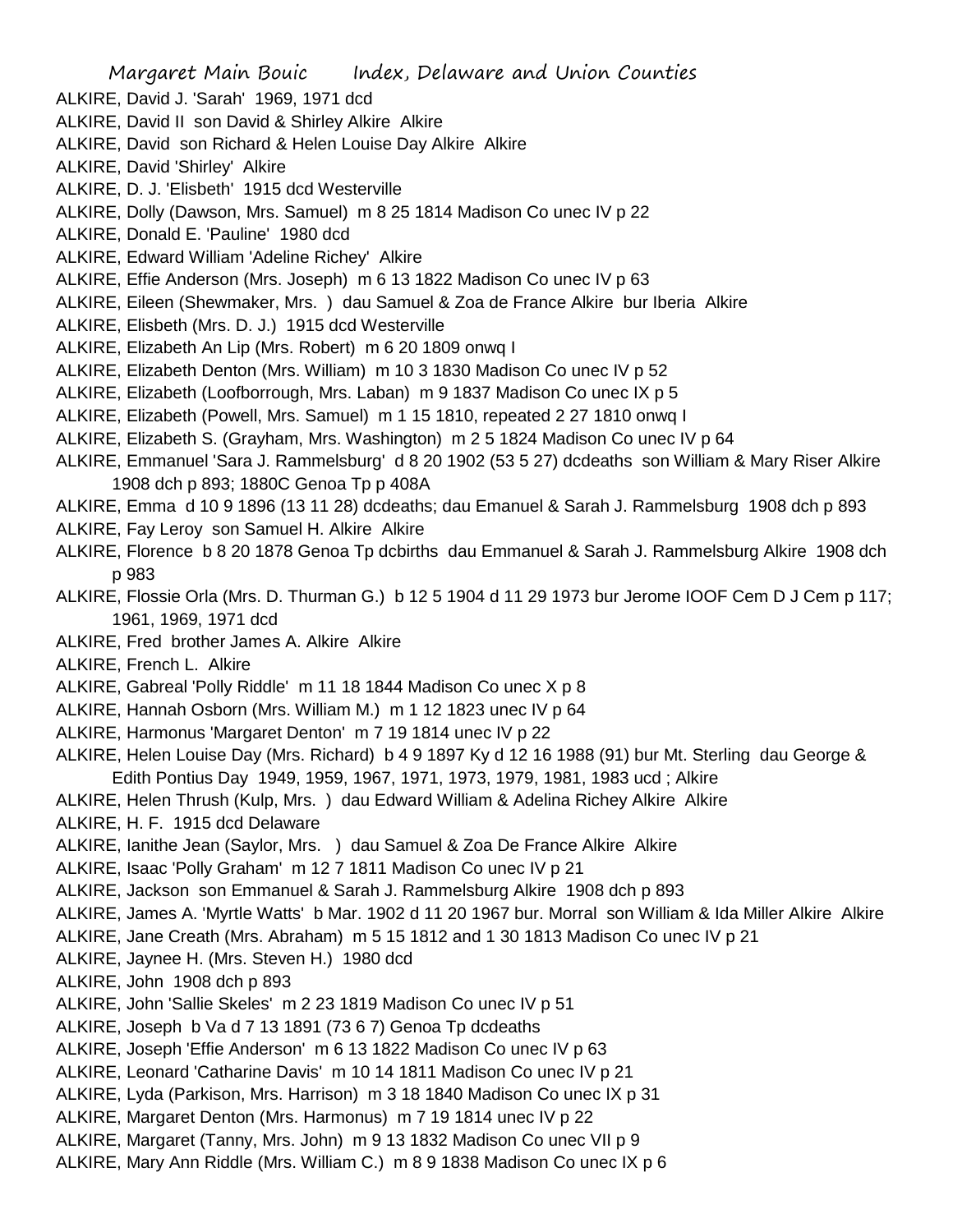- ALKIRE, Mary dau Emmanuel & Sarah J. Rammelsburg Alkire 1908 dch p893
- ALKIRE, Mary Riser (Mrs. William) 1908 dch p 893
- ALKIRE, Myrtle Watts (Mrs. James A.) Alkire; 1971, 1973, 1975 ucd
- ALKIRE, Pauline (Mrs. Donald E.) 1980 dcd
- ALKIRE, Peggy (Dennison, Mrs. James) m 2 11 1819 Madison Co unec IV p 51
- ALKIRE, Polly Graham (Mrs. Isaac) m 12 7 1811 Madison Co unec IV p 21
- ALKIRE, Polly Riddle (Mrs. Gabreal) m 11 18 1844 Madison Co unec X p 8
- ALKIRE, Richard H. 'Helen L. Day' b 11 3 1895 d 10 16 1981 son Edward William & Adeline Richey Alkire 1949, 1959, 1967, 1971, 1973, 1979, 1981, 1983 ucd
- ALKIRE, Richard Jr. b 3-14-1925 d 10-3-2002 (77) cremated- son Richard H. & Helen L. Alkire Alkire
- ALKIRE, Richard H. III- son Richard H. Alkire, Jr.- Alkire
- ALKIRE, Robert 'Elizabeth An Lip' m 6 20 1809 onwq I
- ALKIRE, Sallie Skeles (Mrs. John) m 2 23 1819 Madison Co unec IV p 51
- ALKIRE, Samuel H. 'Zoa de France' d 9 12 1968 (78) bur. Iberia Alkire
- ALKIRE, Sarah 1915 dcd Westerville
- ALKIRE, Sarah (Mrs. David J.) 1969, 1971 dcd
- ALKIRE, Sarah J. Rammelsburg (Mrs. Emmanuel) 1908 dch p 893
- ALKIRE, Shirley (Mrs. David/Robert) Alkire
- ALKIRE, Steven H. 'Jaynee H.' 1980 dcd
- ALKIRE, Susan (Mrs. William D.)- Alkire
- ALKIRE, Suzanne E. dau David/Robert & Shirley Alkire Alkire- engaged to Lawrence Schauf
- ALKIRE, Thomas 'Dama Strain' m 1 18 1846 Madison Co unec X p 27
- ALKIRE, Thurman G. 'Flossie O.' b 10 29 1905 D J cem p 117;1961, 1969, 1971, 1980 dcd
- ALKIRE, William Augustus b 2 29 1876 dcbirths d 9 6 1896 (20 6 7) Genoa Tp dcdeaths son Emmanuel & Sarah J. Rammelsburg Alkire 1908 dch p 893
- ALKIRE, William C. 'Mary Ann Riddle' m 8 9 1838 Madison Co unec IX p 6
- ALKIRE, William 'Elizabeth Denton' m 10 3 1820 Madison Co unec IV p 52
- ALKIRE, William M. 'Hannah Osborn' m 1 12 1823 Madison Co unec IV p 64
- ALKIRE, William 'Mary Riser' son John Alkire 1908 dch p 893
- ALKIRE, William D 'Susan'. son Richard H. & Helen L. Alkire Alkire
- ALKIRE, W. M. 1880C Genoa Tp p 408A
- ALKIRE, Zoa De France (Mrs. Samuel) d 9 4 1968 Alkire
- ALKINES or ALKIRE, Emily (Mrs. Reuben) 1850C Delaware Tp. (40,O)
- ALKINES or ALKIRE, Reuben 'Emily' 1850C Delaware Tp (39,O)
- ALKINES or ALKIRE, Sarah E. dau Reuben & Emily Alkines 1850C Delaware Tp (10,O)
- ALL, Alma (Mrs. ) d 4 25 1978 (80) bur Glen Rest, Cols. All
- ALL, Annabell (Mrs. Donald D.) 1961 dcd
- ALL, Donald D. 'Annabell' 1961 dcd son Alma All All
- ALL, Harold son Alma All All
- ALL, Helen (White, Mrs. 0 dau Alma All All
- ALL, James son Alma All All
- ALL, Tammy ch Donald D. & Annabell All 1961 dcd (3 1/2)
- ALL, Terry ch Donald D. & Annabell All 1961 dcd (6mo)
- ALL, Virginia (Guerin, Mrs. ) dau Alma All
- ALLABY, Bryan K. 'Linda' 1980 dcd
- ALLABY, Linda (Mrs. Bryan K.) 1980 dcd
- ALLABY, Ralena b 1979 ch Byran K.& Linda Allaby 1980 dcd
- ALLABY, Serena b 1976 ch Byran K.& Linda Allaby 1980 dcd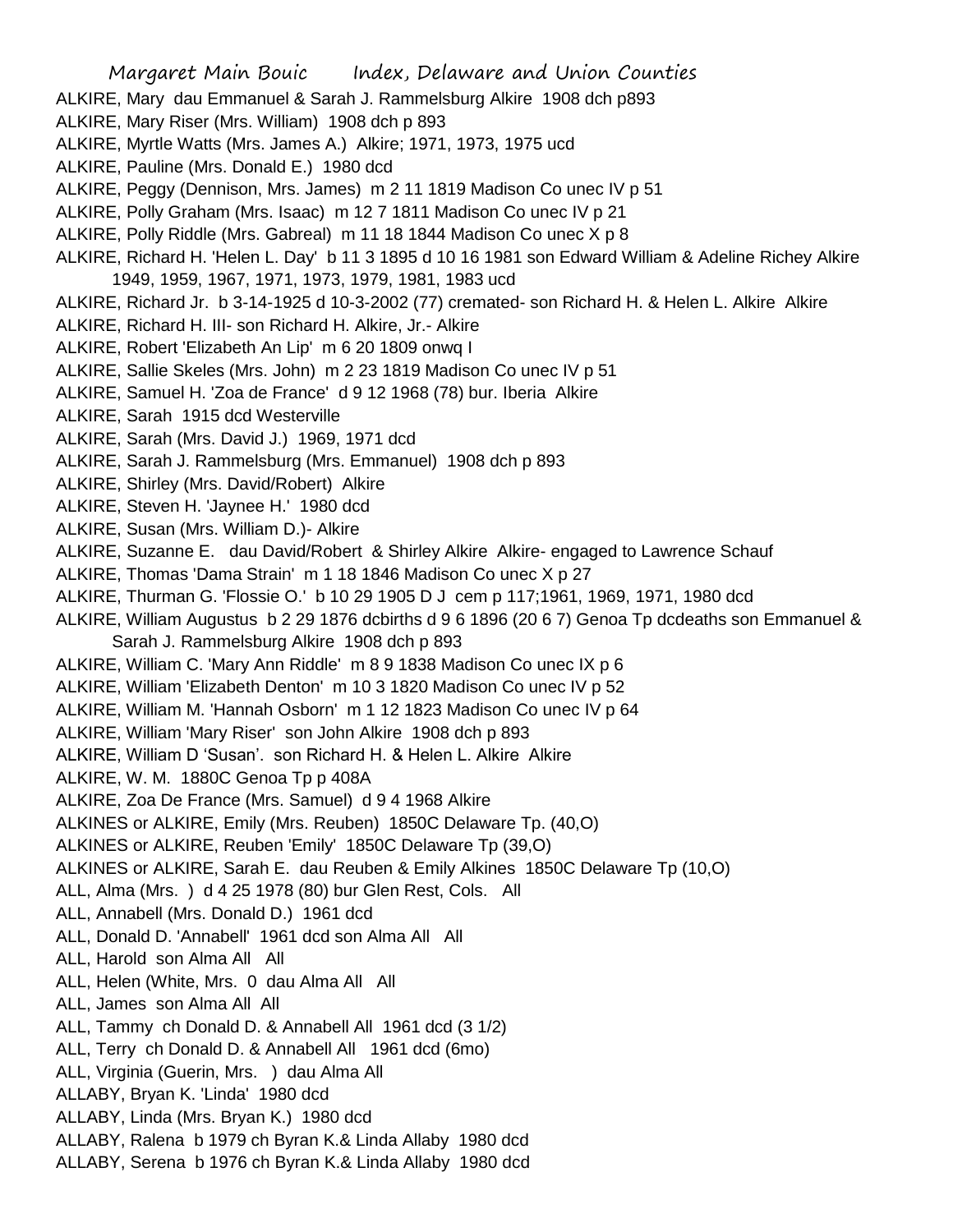Margaret Main Bouic Index, Delaware and Union Counties ALLABY, Talena b 1973 ch Byran K.& Linda Allaby 1980 dcd ALLAHUT, Louis 1971 dcd ALLAMONG, Bernice (Becic, Mrs. ) dau Rev. Ira C. & Ola Allamong Allamong ALLAMONG, Charmaine (Decker, Mrs. ) dau Rev. Ira C. & Ola Allamong Allamong ALLAMONG, Clifton brother Rev. Ira C. Allamong Allamong ALLAMONG, Flossie (Hansell, Mrs. ) sister Rev. Ira C. Allamong Allamong ALLAMONG, Rev. Ira C. 'Ola' d 12 6 1965 (77), bur. Clinton Co. Allamong ALLAMONG, Ola (Mrs. Rev. Ira C.) Allamong Allamong ALLAN, Ann McCall (Mrs. James) Allan ALLAN, Barbara (Ulrich, Mrs. David) dau Robert & Jessie Davidson Allan Allan ALLAN, Gaylord- 1915 Delaware Co, Ostrander- see Allen ALLAN, James 'Ann McCall' Allan ALLAN, Jessie Davidson (Mrs. Robert) m 1937, d 1965 Allan ALLAN, Robert (Scotty) 'Jessie Davidson' b 3 10 1906 Scotlnd m 1937 d 12 8 1979 crem. bur Pomona Calif. Allan ALLAN, Ruth (Horr, Mrs. Francis) m 2 26 1832 dcga p 56 Ohio State Gazette ALLARD, Jess- son John & Ollie Featherston Allard- Allard ALLARD, John 'Ollie Featherston'- Allard ALLARD, Ollie Featherston (Mrs. John)- Allard ALLARD, Juanita (Kerns, Mrs, LeRoy)- b 8-3-1917 m 5-4-1957 dau John & Ollie Featherston Allard- Allard ALLARDT, Rev. A. dcga p 66 Olentangy Gazette ALLARDT, Rev. C. H. A. 1880 dch p 401, 402; 1908 dch p249, 250; Pabst 2 p 85, 94 ALLBAUGH, Amelia Belle. Martin (Mrs. William H.) b 1875 Un Co d 10 8 1933 Oakdale I p 126 (F R2 14); unec IV p 53 ALLBAUGH, Doris (Unbenhaur, Mrs. ) sister Esther Allbaugh Karshner Allbaugh ALLBAUGH, Ernest b 6 20 1875 Delaware Tp dcb son Jerome & Melissa Allbaugh 1880C Taylor Tp 84 85 p 8 (4,O,O,O) ALLBAUGH, Esther (Karshner, Mrs. Herman C.) b 12 29 1907 d 3 16 1989 Glen Rest Cem Allbaugh; Karshner ALLBAUGH, Felix 1908 dch p 386 ALLBAUGH, Francis son Jerome & Melissa Allbaugh 1880C Taylor Tp 84 85 p 8 (1,O,O,O) ALLBAUGH, Helen (Reams Firestine, Mrs. ) sister Esther Allbaugh Karshner Allbaugh ALLBAUGH, Jerome 'Melissa' b 1844 Un Co d ll 28 1926 Oakdale II (G R6 9); 1880C Taylor Tp 84 85 p 8 (35,O,O,O) p 128A; 1900C Taylor Tp 157- 161 p 7B (55,O,unk,O) m 31y ALLBAUGH, Malissa (Mrs. Jerome) b 1848 Un Co d 4 13 1926 Oakdale Cem II (G R6 9); 1880C Taylor Tp 84 85 p 8 (29,O,O,O); 1900C Taylor Tp 157-162 p 7B (50,O,O,O) m 31y, 4 ch ALLBAUGH, Mary (Beam, Mrs. ) sister Esther Allbaugh Karshner Allbaugh ALLBAUGH, Mary E. d 9 13 1868 Devenport Cem dau F. R. & J. J. Powell p 328 ALLBAUGH, Sarah Ellen (Withrow, Mrs. )- b 3-1871 dau Jerome & Melissa Allbaugh 1880C Taylor Tp 84 85 p 8 (9,O,O,O); 1900C Taylor Tp 157-161 p 7B (29,O,O,O) m 7y, 3 ch, 2 living ALLBAUGH, William H (N). 'Amelia Belle. Martin' d 7 21 1913 (43y3m) Oakdale I p 126 (F R2 14) son James & Melissa Allbaugh; 1880C Taylor Tp 84 85 p 8 (7,O,O,O); unec IV p 53

ALLBRIGHT, see Albright

- ALLBRIGHT, Edd 'Hollis Witcraft' b 10 30 1881 d 3 25 1958 son Cyrus & Frederick Kinley Allbright Graham (16133), Richey 6,7
- ALLBRIGHT, Elizabeth 1869 wsc 3; Pabst 8 p 14
- ALLBRIGHT, George Everett 'Mabel Kurtzman' b 1 7 1918 m 4 7 1939 son Edd & Hollis Witcraft Allbright Graham 161331, Richey 7,8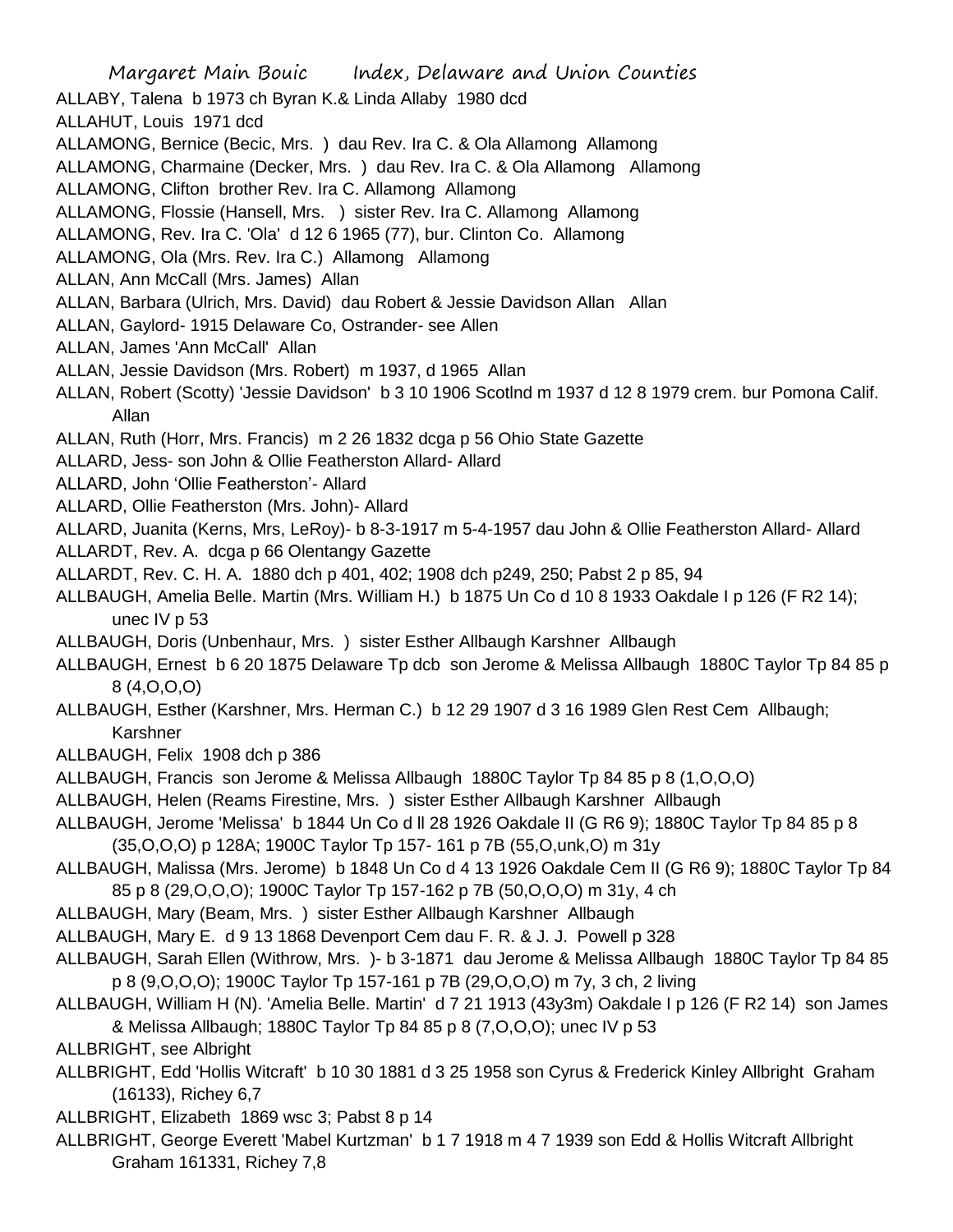- ALLBRIGHT, Hollis Witcraft (Mrs. Edd) b 1 2 1887 m 8 15 1907 dau Amos & Estella Graham Witcraft Graham `16133`, Richer 6,7
- ALLBRIGHT, Mabel Kurtzman (Mrs. George Everett) Graham(161331), Richey 7, 8
- ALLBRIGHT, Minnie (Ketner, Mrs. Jasper) Graham (1654), Richey 5, 6
- ALLBRIGHT, Sandra Marie b 4 11 1941 d 1960 dau George Everett & Mabel Kurtzman Allbright Graham 1613311; Richey 8
- ALLBRIGHT, Sara (Snuffin, Mrs. Levi) dumch p 93
- ALLBRIGHT, William K. 1869 wsc p 3
- ALLDAFFER, Mary Jane Stanley (Mrs. Newton) b 1872 dau Milton & Elizabeth Martin Stanley dumch p 41
- ALLDAFFER, Newton 'Mary Jane Stanley' dumch p 41
- ALLDAFFER, Sarah Welch (Mrs. William) m 9 12 1839 dcm; Pabst Pion II p 81
- ALLDAFFER, William 'Sarah Welch' m 9 12 1839 dcm; Pabst Pion II p 81
- ALLEBACH, Johanne (Willis, Mrs. W. Richard) m 9 11 1958 Allebach; Willis
- ALLEBAUGH, Rev. N. 1908 dch p 264
- ALLEE, David R. 'Penny S.'- 1991 ucd
- ALLEE, Don- b 1975 son David R. & Penny S. Allee- 1991 ucd
- ALLEE, Jason- b 1974 son David R. & Penny S. Allee- 1991 ucd
- ALLEE, Jeremy- b 1976 son David R. & Penny S. Allee- 1991 ucd
- ALLEE, Lavina Thomas (Mrs. ) unec VIII p 29
- ALLEE, Penny S. (Mrs. David R.)- 1991 ucd
- ALLEE, Rhiannon- b 1980 ch David R. & Penny S. Allee- 1991ucd
- ALLEGREE, Bryan b 1971 son Jerry L. & Cheryl S. Allegree 1973, 1981, 1983, 1991 ucd
- ALLEGREE, Cheryl S. (Mrs. Jerry L.) Allegree; 1971, 1973, 1981, 1983, 1991 ucd
- ALLEGREE, Diana (White, Mrs. Steve) b 1952 dau Phyllis Allegree Allegree; 1959, 1967, 1971 ucd
- ALLEGREE, Ethan Trey- b 4-26-2003 son Jeremiah Lee & Tiffany Wilson Allegree- Allegree
- ALLEGREE, Helen (Hobson, Mrs. James)- dau Phyllis Allegree- Allegree
- ALLEGREE, Janet (Van Meter, Mrs. ) dau Phyllis Allegree Allegree; 1959 ucd (5)
- ALLEGREE, Jeremiah Lee 'Tiffany Nicole Wilson ' -b 1976 son Jerry L. & Cheryl S. Allegree Allegree; 1981,1983, 1991 ucd
- ALLEGREE, Jerry L. 'Cheryl' b 1950 son Phyllis Allegree 1959, 1967,1971, 1973, 1979, 1981, 1983, 1991 ucd
- ALLEGREE, Phyllis M. Paver (Mrs. )- b 7-31-1922 d 12-18-2002 (80) Milford Cem dau Bert & Minnie Smith Paver- Allegree; 1959, 1967, 1971, 1973 ucd
- ALLEMAN, Irene Lillian (Davis, Mrs. Rev. Charles A.) b 6 26 1899, m 11 5 1932 dau Michael Rudy & Lilly Allis Moyer Alleman Weiser p 408
- ALLEMAN, Lilly Allis Moyer (Mrs. Michael Rudy) 12 18 1862 m 4 30 1895 d 1 15 1925 dau George D. & Sarah Ann Hoffman Moyer Weiser p 408
- ALLEMAN, Marie Moyer b 4 14 1896 dau Michael Rudy & Lillie Allis Moyer Alleman Weiser p 408
- ALLEMAN, Michael Rudy 'Lilly Allis Moyer' b 9 29 1860 m 4 30 1895 d 1 17 1930 Weiser p 408
- ALLEMANG, Ada Esther Oldaker (Mrs. Randall W.) b 4 21 1897 d 11 20 1970 bur Oakdale II p 120 (K R6 31) dau Henry & Ella Watson Oldaker Allemang
- ALLEMANG, Alma Littler (Mrs. George Herman) b 2-9-1924 d 10-11-1993 (69) Oakdale Cem Cem II p 120 (K-R6-33) dau Herman A. & Ethel M. Patrick Littler Allemang, 1959, 1967, 1971, 1973, 1975, 1979, 1981, 1983, 1991 ucd
- ALLEMANG, Ashley Jane- b 3-3-1983 dau Randall J. & Jane Leslie Schueler Allemang- St. Paul p 148
- ALLEMANG, Brendan Michael b 9 21/27 1979 son Michael G. & Lynda Carol Chinery Allemang Allemang; St. Paul p 148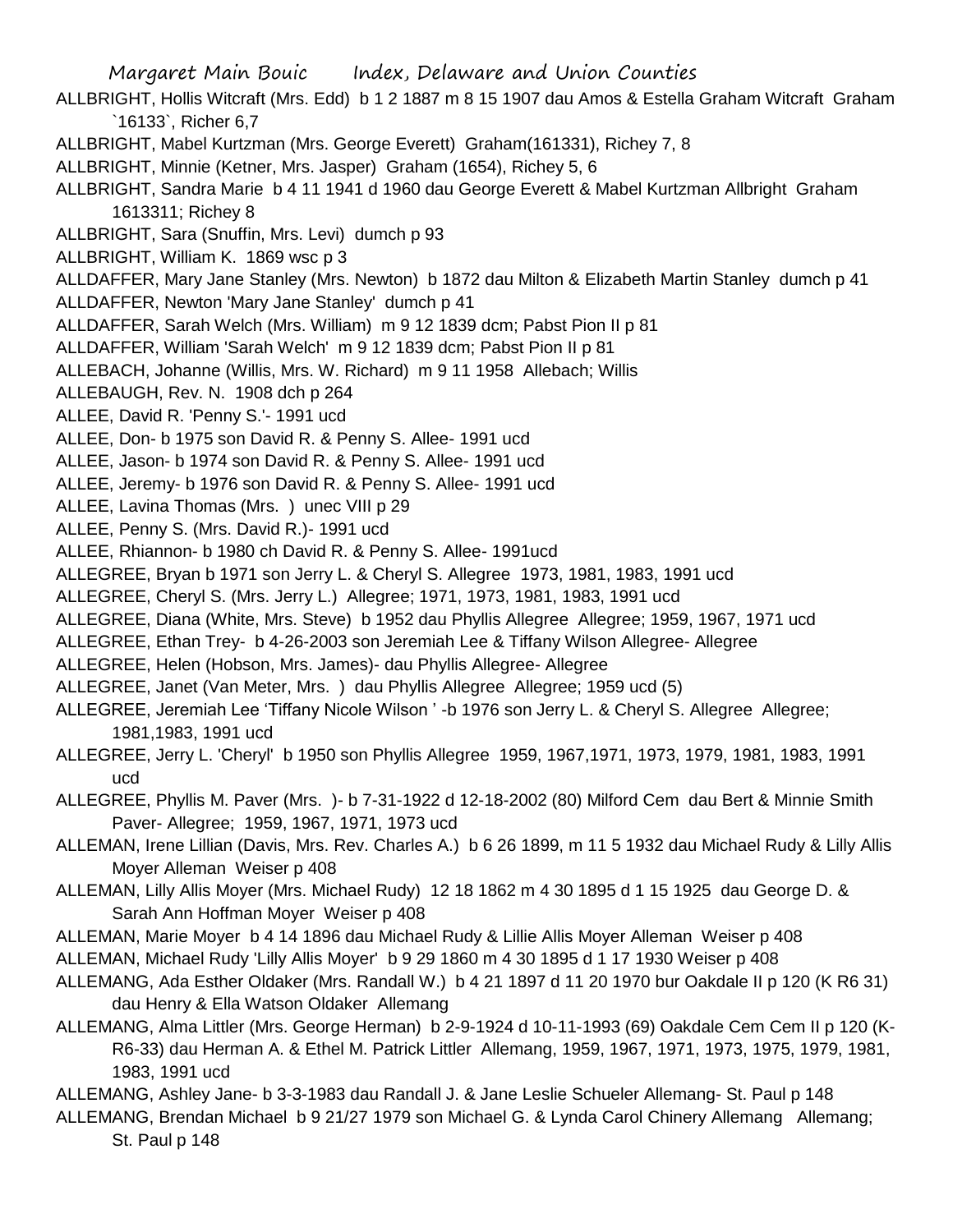- ALLEMANG, Brittany Lynn b 4 6-1987 dau Michael G. & Lynda Carol Chinery Allemang Allemang ; St. Paul p 148
- ALLEMANG, Ellsworth Sbc p 25

ALLEMANG, George d 1939 Sbc p 31

- ALLEMANG, George Herman Jr. b 7 1943 d 8 9 1962 Oakdale II p 120 (K R6 32) son George Herman & Alma Littler Allemang 1959 ucd; Allemang
- ALLEMANG, George Herman 'Alma Littler' b 3 28 1917 m 7 26 1942 d 6 17 1990 (73) Oakdale Cem II p 120 (K R6 33) son Randall W. & Ada Esther Oldaker Allemang Allemang; 1959, 1967, 1971, 1973, 1975, 1979, 1981, 1983, 1991 ucd
- ALLEMANG, George H. 'Margaret Ruth Pratt'- b 9-10-1869 m 1894 d 6-1939 (69) son Allen Allemang- Eve Tribune 5-9-1939 p 2
- ALLEMANG, Jane Leslie Schueler (Mrs. Randall J.) b 1-3-1955 m 9 1 1973 dau Arthur W. Schueler Allemang; St. Paul p 148
- ALLEMANG, Joan (Jewell, Mrs. Paul) m 6 21 1951 dau Randall W. & Ada Esther Oldaker Allemang Allemang; 1985 uch p 81
- ALLEMANG, J. H. Sbc p 29
- ALLEMANG, Commander John D.'Vivian' d 3-2-1993 bur Arlington Nat'l Cem- son Randall W. & Ada Esther Oldaker Allemang Allemang
- ALLEMANG, John- son John D. & Vivian Allemang- Allemand
- ALLEMANG, Kathryn (Beister, Mrs. Jerry) dau Randall W. & Ada Esther Oldaker Allemang Allemang
- ALLEMANG, Kathy Jo (Farel, Mrs. William Lee) b 10-23-1954 m 5 12 1979 dau Randall J. & Margaret A. Allemang Allemang; St. Paul p 148
- ALLEMANG, Lois Ann inf 1945 Oakdale II (K R6 32) dau George H. & Alma Littler Allemang Allemang
- ALLEMANG, Lynda Carol Chinery (Mrs. Michael J.) b 11-16-1952 m 5 10 1975 dau Wilbur Franklin Chinery Allemang; St. Paul p 148
- ALLEMANG, Margaret d 1926 Sbc p 31
- ALLEMANG, Margaret Ann George (Mrs. Randall J) b 10-28-1924 m 6-8-1947 d 9-20-2004 (79) Trinity Lutheran Cem- dau Wilbur Nelson & Edith M. Scheiderer George- St. Paul p 148; Allemang; 1971, 1973, 1975, 1979, 1981, 1983, 1991 ucd
- ALLEMANG, Margaret Lee (Fogle, Mrs. Paul) b 3 17 1906 Ross Co m 5 2 1925 d 4-19-1986 bur Newhouse Cem dau George H. & Margaret Ruth Pratt Allemang ; Fogle; Eve Tribune 5-9-1939 p 2
- ALLEMANG, Margaret Ruth Pratt (Mrs. George H.)- m 1894; Eve Tribune 5-9-1939 p 2
- ALLEMANG, Mark- son John D. & Vivian Allemang- Allemang
- ALLEMANG, Matthew Randall b 10 20 1979 son Randall J. & Jane Leslie Schueler Allemang Allemang; St. Paul p 148
- ALLEMANG, Michael G.- 1991 ucd
- ALLEMANG, Michael J.'Lynda Carol Chinery' b 4-15-1952 m 5 10 1975 son Randall J. & Margaret Allemang Allemang; St. Paul p 148
- ALLEMANG, Randall W. 'Ada Esther Oldaker' d 1951 Allemang
- ALLEMANG, Randall J. 'Margaret Ann George' b 7-2-1919 m 6-8-1947 son Randall W. & Ada Esther Oldaker Allemang Allemang ; 1967, 1971, 1973, 1975, 1979, 1981, 1983, 1991 ucd
- ALLEMANG, Randall J. 'Jane Leslie Schueler' b 10-26-1949 m 9 1 1973 son Randall J. & Margaret A. Allemang Allemang; St. Paul p 148; 1967, 1971 ucd
- ALLEMANG, Sherrie (Black, Mrs. Jay)- dau John D. & Vivian Allemang- Allemang
- ALLEMANG, Spencer Charles b 10 14 1982 son Michael J. & Lynda Carol Chinery Allemang Allemang; St. Paul p 148
- ALLEMANG, Vivian (Mrs. John D.)- Allemang
- ALLEMAN, Nancy (Freshwater, Mrs. David Jr.) m 5 25 1880 Freshwater p 160A, 170, 171, 180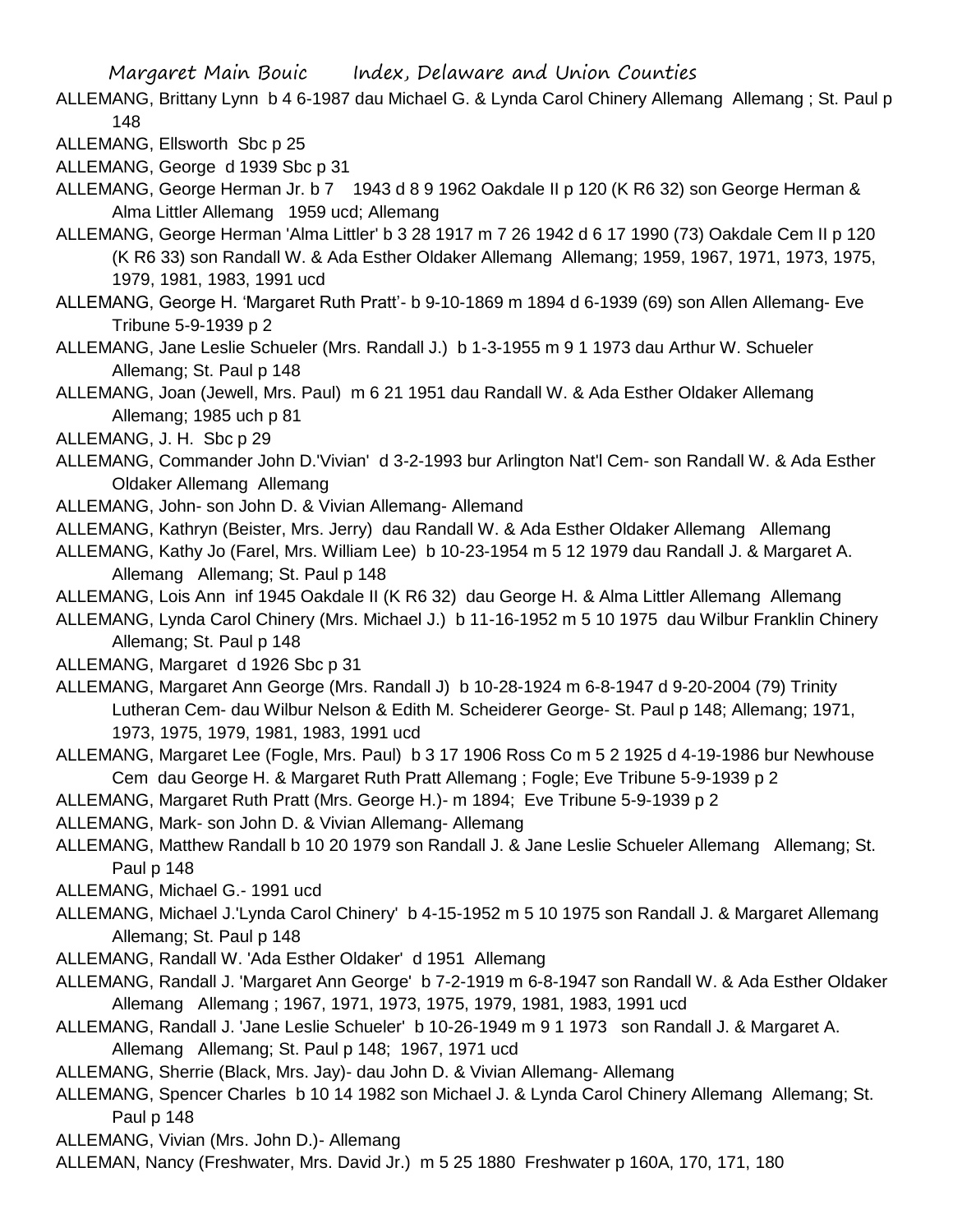Margaret Main Bouic Index, Delaware and Union Counties ALLEMAN, Richard C. son Randall W. & Ada Esther Oldaker Allemang Allemang ALLEN & HORR delge IV p 9 LINN ALLEN & WILSON delge IV p 56 ALLEN & MOSES delge V p 66 ALLEN, Pabst I p 21; 1915 uch p 208, 211; delge VI p 21; family of Verna F. Willson #285; unec X p 37; family of Jean Hunt, unec XIV p 63 ALLEN, Dr. 1976 dch p 13 ALLEN, Mrs. unec X p 36 ALLEN, Rev. 1908 dch p 291, 277; 1915 uch p 211 ALLEN, A. (Mrs. R.) djlm p 12 ALLEN, Aaron B. 1908 dch p 387; hadc p 26; Oak Grove Cem, Powell p 427; delge IV p 27 ALLEN, A. B. 1883 uch IV p 507; 1877 uca p 96 ALLEN, Abbie A. Burdick (Mrs. Edson J.) b 1 16 1841 d 9 29 1893 dau Isaac & Sally Buddington Burdick Asp1074 ALLEN, Acenath S. d 9 17 1844 (11m14d) dau Nathan B. & Margaret Allen djlm p 13 ALLEN, Ada b 3 16 1870 Trenton Tp twin dau John W. & Ruth Z. Allen dcb ALLEN, Addie b 3 16 1870 Trenton Tp twin dau John W. & Ruth Z. Allen dcb ALLEN, Addie (Wilbur, Mrs. Zachariah) 1883 uch V p 458 ALLEN, Adaline (Sikes, Mrs. Lewis) m 12 25 1849 dcm ALLEN, Adelaide S. (Eastman, Mrs. Emery M.) m 6 16 1858 dcm ALLEN, Dr. A. F. 'Shirley' son Alton & Mary E. Allen Allen ALLEN, Albert hjt p 49 ALLEN, Albert C. 'Genevieve Young' d 12 9 1959 Allen ALLEN, Albert Franklin 'May Helen Bauder' b 8 11 1913 m 11 28 1945 d 1984- Allen; Weiser p 239 ALLEN, Albert Wilson 'Bessie Park' d 7 27 1970 (89) bur Upper Sanducky 1961, 1969, 1971 dcd; Allen ALLEN, Alden 1880 dch p 836 ALLEN, Alex 'Bessie' Allen ALLEN, Alice Adell b 3 21 1945 dau Richard Webber & Mary Adell Crain Allen Crain ALLEN, Alice McKitrick (Mrs. ) dau Samuel & Martha Denton McKitrick McKitrick p 116 ALLEN, Alma Isabelle (Douce, Mrs. Robert A.) b 8 1 1894 dau James B. & Susie Catherine Howison Howison1168; 1985 uch p 42 picture ALLEN, Almina (Hager, Mrs. Willard Le Roy) m 821 1881 Genther p 171 ALLEN, Alpha A. (Bottomfield, Mrs. Stephen J.) , 3 4 1875 ucm 5654, mt 3 p 10 ALLEN, Alton D.'Mary E.' d 1976 father of Dr. A. F. Allen Allen; 1975 ucd ALLEN, Alva E. 'Della M. Rambo' Allen ALLEN, Alvan son William H. & Sarah Allen 1860C Washington Tp 1506 1516 p 205 (17,O) ALLEN, Alvin 1883 uch IV p 470, 541 ALLEN, Amanda Browning b 1 6 1976 dau John Rarey & Pamela Jean Schwind Allen Allen ALLEN, Amba d 4 21 1861 (14 0 21) son E. & S. A. Allen Hanover Cem 2 7 1 Powell p 132 ALLEN, Ambrose 1820C Berkshire Tp.; Pabst 5p 2 ALLEN, Ames Fortner 'Shirley Anne Berry' m 6 16 1967 son A. D. Allen ALLEN, Amos 'Dolly Brown' Asp(470) ALLEN, Amy (Mrs. Bryan)- mother of Ashleigh Allen- Allen ALLEN, Amy dau David S. & Keturah Cheney Allen 1883 uch V p 488 ALLEN, Amy Smith (Mrs. James) Allen ALLEN, Ananias 'Elizabeth Bradely' m 3 4 1830 Madison Co unec V p 40 ALLEN, Ananias 'Elizabeth Corbit' m 6 17 1824 Madison Co unec V p 15 ALLEN, Andrew son Romanta & Ann Allen 1850C Dover Tp 793 809 p 2 (16)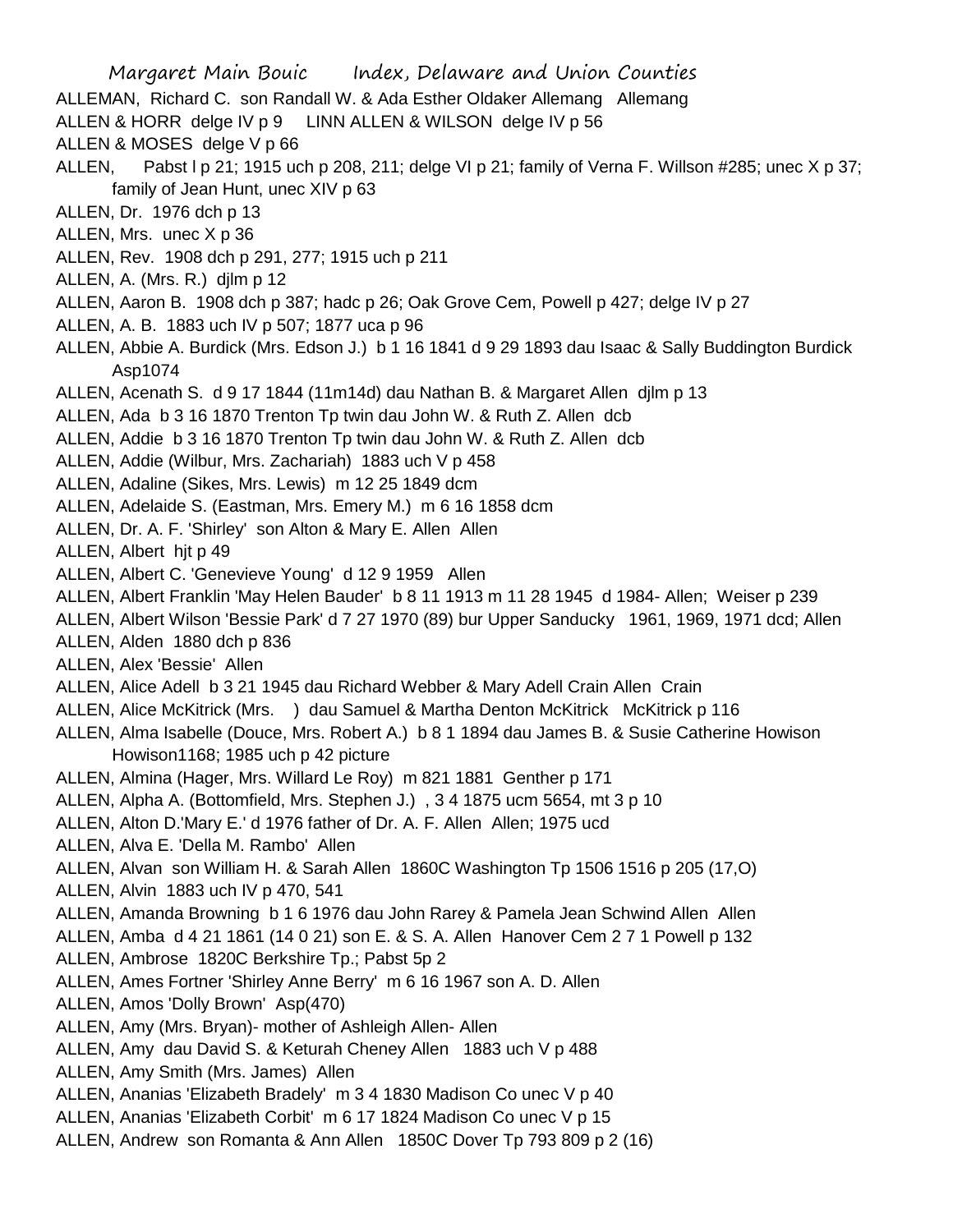- ALLEN, Angela D.(Moore, Mrs. Paul)(Henry, Mrs. Brian) b 1966 dau Noel Robert & Marilyn Stannert Allen Allen; 1971, 1973 ucd
- ALLEN, Angeline (Taylor, Mrs. Jephthah H.) b 9 5 1815, m 12 19 1839 d 12 26 1896 dau Calvin & Eunice Delano Allen 1883 uch V p 326; Genther p 93; unec IX p 18, XI p 55
- ALLEN, Ann Eliza d 9 15 1858 dau William & Harriet N. Ewing Allen Plain City Cem unec VIII p 5
- ALLEN, Ann Evans (Mrs. David Frank) m 1959 1985 uch p 6; Allen
- ALLEN, Ann (Mrs. Romanta) 1850C Dover Tp 793 809 (37)
- ALLEN, Ann Jolliff (Mrs. Keith) dau Paul R. Jolliff Allen
- ALLEN, Annabelle dau Ernest & Ethel Darling Allen Allen
- ALLEN, Anna dau David S. & Keturah Cheney Allen 1883 uch V p 364, 488
- ALLEN, Anna (Griffin, Mrs. Foster) m 9 16 1833 unec VII p 10
- ALLEN, Anna Grow (Mrs. John Wesley) 1985 uch p 6
- ALLEN, Anna (Mrs. James) 1883 uch V p 135
- ALLEN, Anna (Mrs. John) d 3 20 1869 (75 1 18) Plain City Cem unec VIII p 4
- ALLEN, Anna L. b Logan Co O d 9 19 1883 (31y 9m) Oakdale Cem 419
- ALLEN, Anna Mather (Mrs. Romanta) 1840C Dover Tp 1430 (20 30); 1850C Dover Tp 793 809 p 120 (42, NY)
- ALLEN, Anna Nettie b 11 22 1864 dau Charles Allen McKitrick p 135
- ALLEN, Anna Rhoads (Mrs. William) b 1859 d 1943 Raymond Cem lptw p 36; Allen ; 1900C Liberty Tp Un Co 334-343 p 14B (42,O,O,Irel)- m 17y, 4 ch
- ALLEN, Anna (White, Mrs. Albert R.) m 1823 1883 uch V p 492
- ALLEN, Annie May Orr (Mrs. John) b 7 30 1865 m 8 21 1891 d 8 23 1895 dau James Henry & Jane Freshwater Orr Freshwater p 159A
- ALLEN, Anson A. son Romanta & Ann Allen 1850C Dover Tp 793 809 p 120 (16)
- ALLEN, Aretta (Mathena, Mrs. Strand L.) b 9 15 1905 d 3 4 1985 (79) bur Washington C. H. dau John & Bessie Russell Allen Allen; Mathena
- ALLEN, Arlou (Langstaff, Mrs. Seth) b 10 19 1904 d 8 28 1979 dau Corydon & Marietta Swartz Allen Allen; Langstaff; David Swartz; 1985 uch p 5,6
- ALLEN, Armstrong 'Jane McHenry' m 10 11 1830 Madison Co unec V p 47
- ALLEN, Arthur son Goldie Allen Allen
- ALLEN, Arthur Raymond b 9 14 1898 Hamilton Co son William & Luella Morey Allen dcb
- ALLEN, Arvella (Kimball, Mrs. Thomas Lloyd) Nash p 266
- ALLEN, Ashleigh- b 7-12-2003 dau Brian & Amy Allen- Allen
- ALLEN, Aspah b 3 13 1789 d 1 14 1874 Plain City Cem unec VIII p 7
- ALLEN, Aubrie- dau Charles E. & Celia Olmsted Allen- Allen
- ALLEN, Austin son Austin F. Allen Allen
- ALLEN, Austin C.- dau Charles E. & Celia Olmsted Allen Allen
- ALLEN, Austin F. Allen
- ALLEN, Austin son Seth H. & Elizabeth Allen 1850C Delaware Tp 1327 (14,O)
- ALLEN, Avis- b 1-1893 dau William & Anna Rhodes Allen- 1900C Liberty Tp Un Co 334-343 p 14B (7,O,O,O)
- ALLEN, A. W. 'Elmina L. Irwin' 1883 uch V p 116.
- ALLEN, Bambi b 1954 ch Robert C. & Joyce Allen 1969, 1971 dcd
- ALLEN, Barbara Browning (Sheets, Mrs. David Lloyd) m 5 19 1968 dau Robert Browning Allen Allen
- ALLEN, Barbara Dow (Mrs. Robert) Allen
- ALLEN, Barbara b 1954 dau Edgar & Maxine M. Allen Allen; 1969, 1971 dcd
- ALLEN, Barbara great granddau Rev. Milton McMillen dpc p 56
- ALLEN, Barbara (Mrs. Charles H.) 1980 dcd
- ALLEN, Barnabas 'Elizabeth Fuller' b 1 24 1730 m 4 21 1751 d 10 10 1815 son Joseph & Rebecca F. Allen delge III p 7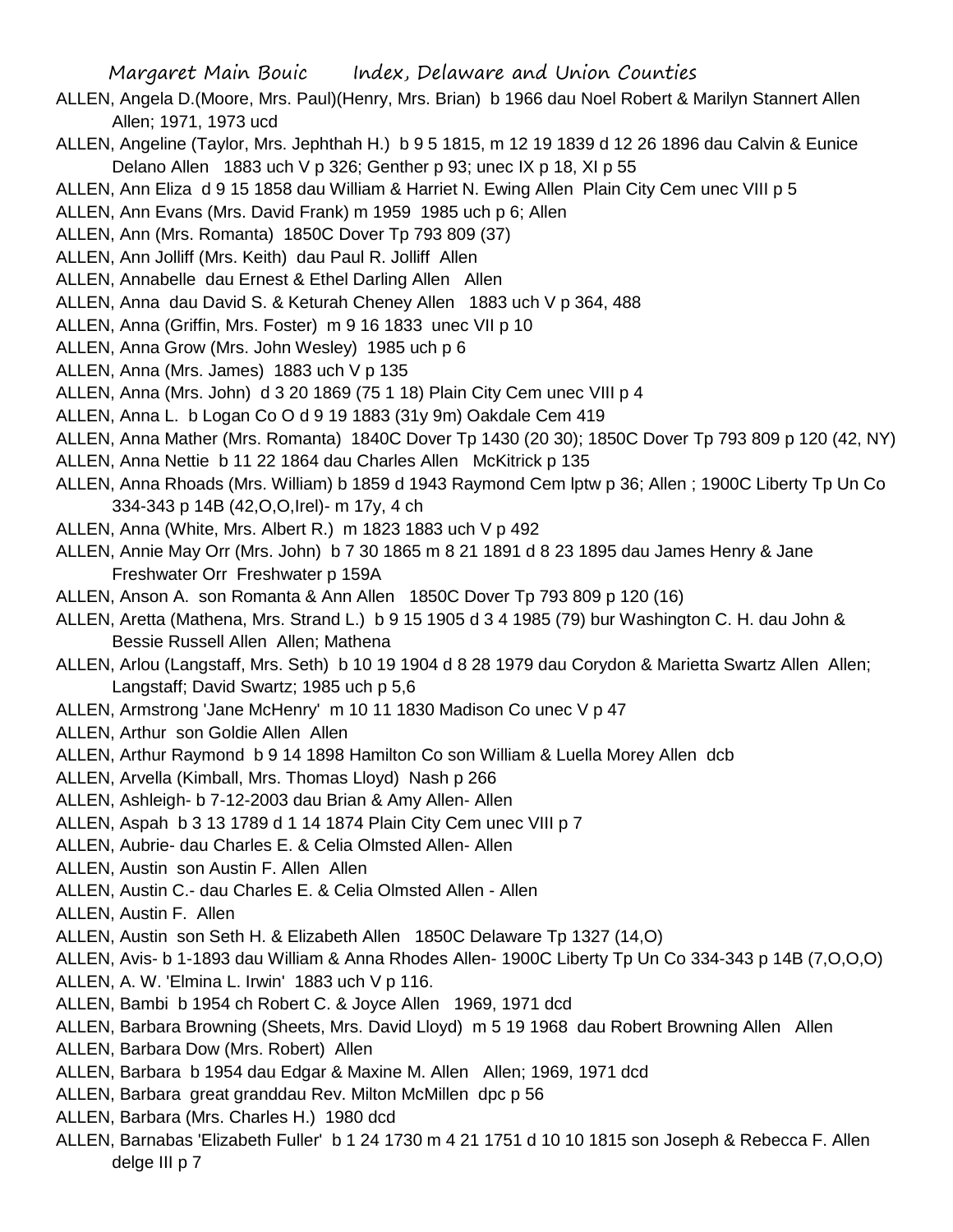ALLEN, Barrett 'Jane M. Lindsay' m 5 4 1842; unec V p 53

- ALLEN, Beatrice (Skidmore, Mrs. ) dau James & Sarah Wilson Allen Allen
- ALLEN, Becky (Bailey, Mrs. Steven) Dunlap & Cowles p 219
- ALLEN, Belva Mae (Ewing, Mrs. Pearl A.) m 6 6 1937 d 10 26 1979 dau Corydon & Marietta Swartz Allen Allen; 1985 uch p 6; David Swartz
- ALLEN, Col. Benjamin Franklin'Sarah C. Burnap''Elmyra Messenger' b 8 27 1788 m 11 20 1831 d 1866 Oak Grove Cem son Silas & Mary Cleveland Allen 1880 dch p 212, 214, 329, 346, 396; 1908 dch p 83, 84, 89, 90, 99, 100, 139, 142, 189, 817; 1915 uch p 130; Powers Pat p 268; Powell p 427; hadc p 23, 47; CCC Delaware Tp; hjt p 196; 1883 uch III p 370, IV p 496; dcga p 25, 45, 53; Del. Pat. & Fr. Ch.; Ohio State Gaz.;1976 dch p 262; 1835 men 26 #273 p 43 Delaware Tp; delge III p 7, IV p 8, 9, 10, 11, 26, 27, 28, 66, VI p 10, IX p 29, 34, 53, X p 33; rec p 8; War of 1812
- ALLEN, Benjamin Franklin Jr. son Benjamin Franklin Allen delge II p 30
- ALLEN, Benjamin grandson Whiting Allen delge III p 55
- ALLEN, Benjamin J. Pabst O
- ALLEN, Benjamin Genther p 147
- ALLEN, Benjamin 1850C Darby Tp 1680 1700 p 249 (26,O); unec VI p 9
- ALLEN, Bennington 1949 ucd
- ALLEN, Bertie b 7 25 1877 Brown Tp dcb d 12 18 1877 (4m 21d) Cheshire Cem dau Henry & Mary Williams Allen Powell p 54
- ALLEN, Bessie (Mrs. Alex) Allen
- ALLEN, Bessie Farrell (Mrs. Roy)- parents of Lewis A. Allen- Allen
- ALLEN, Bessie Park (Mrs. Albert Wilson) 1961, 1969, 1971 dcd
- ALLEN, Bessie Russell (Mrs. John) Allen
- ALLEN, Betsey Ann (Carpenter, Mrs. Uram) m 7 (1)9 1835 ucm 373; dau Daniel & Rachel Burwell Allen 1883 uch V p 453; unec IV p 26; Willson letter
- ALLEN, Betsey Nixon (Mrs. Hardin) m Nov. 1829 Radnor Tp dcga p 48 Del. Pat. & Fr. Ch.
- ALLEN, Beulah M. dau William & Anna Rhoades Allen b 1885 d 1974 Raymond Cem lptw p 36; Allen; 1915 uch p 447; 1900C Liberty Tp Un Co 334-343 p 14B (14,O,O,O)
- ALLEN, Bev (Mrs. Elmer)
- ALLEN, Beverly dau Howard L. & Velda L. Allen 1959 ucd (13)
- ALLEN, Billy b 1956 son Dorothy Allen 1969, 1971 dcd
- ALLEN, Blaize Salvador- b 3-28-2003 son Mark & Nicole Allen- Alen
- ALLEN, Blanch- granddau Char— Scott- 1900c Marysville 3rd ward 191-197 p 7B (19,O,Va,O)
- ALLEN, Bob 1985 uch p 79
- ALLEN, Bobby- dau Robert & Mable Bell Allen- Allen
- ALLEN, Brenda Lee dau Jack & Nellie Dulin Allen Maugans Anc p 125
- ALLEN, Brian son Dr. A. F. & Shirley Allen Allen
- ALLEN, Brian 'Amy'- parents of Ashleigh Allen- Allen
- ALLEN, Brian son Sally A. Allen 1969 dcd
- ALLEN, Brigham- delge IX p 53
- ALLEN, Burley 'Maude Furrow'- Allen
- ALLEN, Byron E.'Catherine Headington' b 5 28 1917 m 3 22 1942 d 10 23 1974 son William G. & Gertrude Entsminger Allen bur York Tp Cem Allen
- ALLEN, C. hadc p 29
- ALLEN, Calvin 'Eunice Delano' d 9 17 1868 (86y1m) 1883 uch V p 326; 1985 uch p 6; unec VII p 62, VIII p 70. XI p 55
- ALLEN, Calvin J. 'Jincey' div mt 6 9 1869 hjt p 196; 1883 uch IV p 96; unec VII p 62, XI p 55
- ALOLEN, Camben Carter- b 11-28-2002 son Samuel & Christin Allen- Aloln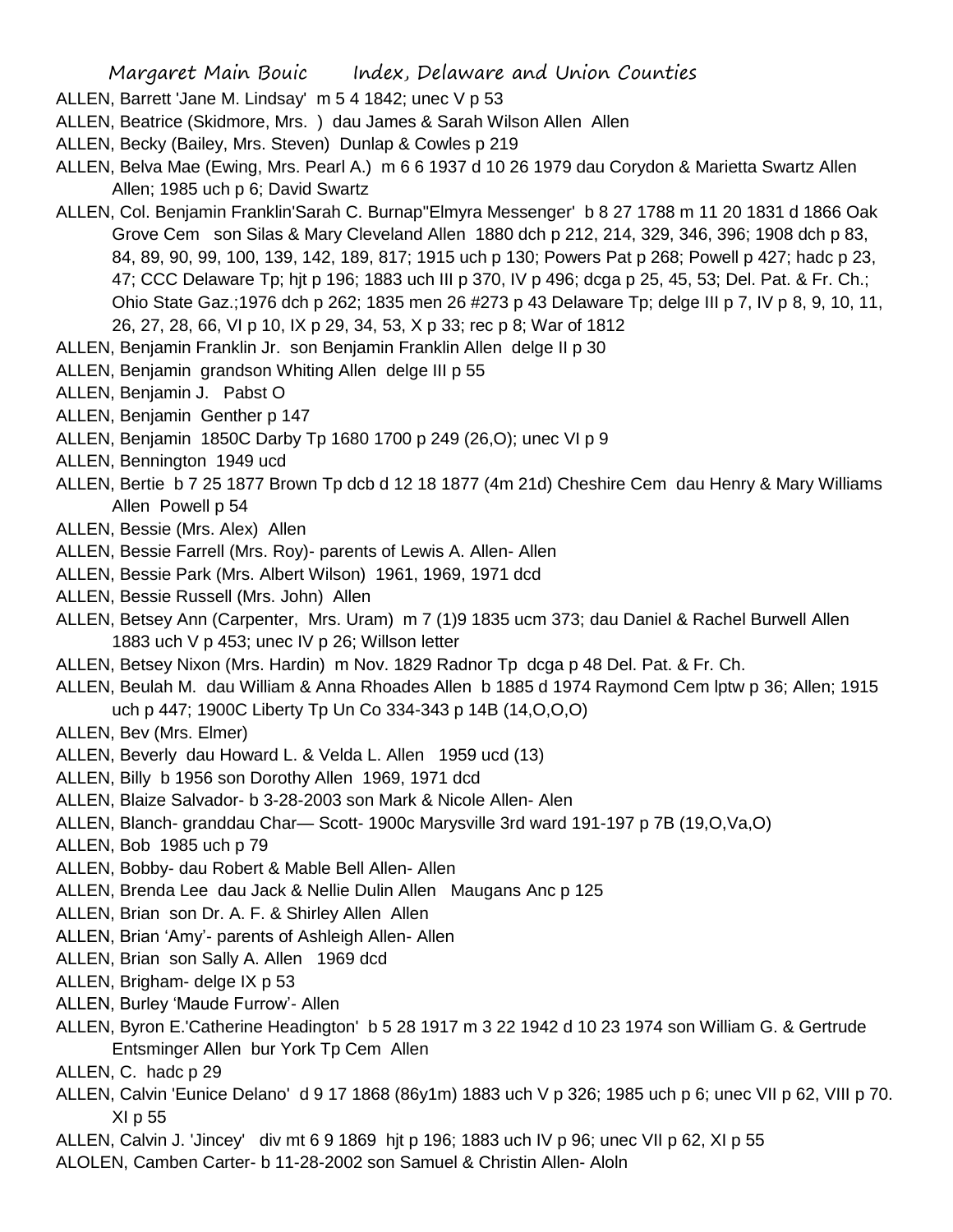- ALLEN, Carol (Fogle, Mrs. Robert Eugene) b 12 25 1935 m 3 17 1955 d 10-4-1992 (56) Fairveiw Cem- dau Darold Lyle & Ida Mae Swinehart Allen Weaver (1194322), Newhouse (131613122); 1959, 1967, 1971 ucd
- ALLEN, Caroline (Eastman, Mrs. Gordon) m 6 1 1860 dcm
- ALLEN, Caroline d infancy dau Isaac & Theresa Andrews Allen 1883 uch V p 453
- ALLEN, Carolyn (Kelly, Mrs. ) dau Mrs. Goldie Allen Allen
- ALLEN, Carroll son Thomas & Elizabeth Maine Allen Asp2213
- ALLEN, Catherine Headington (Mrs. Byron E.) m 3 22 1942 Allen
- ALLEN, Catharine Bowdish (Mrs. Jacob) m 8 15 1857
- ALLEN, Catherine (Mrs. C. O.) dpc p 84; 1915 dcd Delaware R2
- ALLEN, Catherine (Howison, Mrs. James) m 12 24 1795 d 1 24 1842 Howison(5)
- ALLEN, Catherine Hubbell (Mrs. Jedediah) m 3 30 1854 dcm
- ALLEN, Catharine (Mrs. Philo) 1860C Jerome Tp 195 196 p 28 (36, Low Can)
- ALLEN, Catherine b 1832 d 1858 Oak Grove Cem Powell p 427
- ALLEN, Cathy dau David & Ann Allen Allen; adopted Claire from China
- ALLEN, C. E. 'Etta' 1915 dcd Sunbury
- ALLEN, Cecil 1926 dau Charles & Lina Allen F p 16; Allen
- ALLEN, Celia "Ce Ann"Olmsted (Mrs. Charles E.)- dau Charles, Jr. "Red" & Roberta Olmsted- Allen
- ALLEN, Chad Eugene b 10 16 1979 son Lowell & Hummel Allen Allen
- ALLEN, Charity (Carpenter, Mrs. Abial) sister Ethan Allen N. Carpenter p l
- ALLEN, Charles Nash p 120
- ALLEN, Charles E. "Chuck"'Celia "CeAnn" Olmsted'- b 10-24-1958 d 4-22-2001 (42) Eastview Cem, Centerburg- son Austin & Shirley Robinson Allen- Alolen
- ALLEN, Charles H. 'Barbara' 1980 dcd
- ALLEN, Charles Jr. b 1919 d 1953 son Charles & Lina Allen Allen; Fairview p 16
- ALLEN, Charles son Joseph & Sarah McKitrick Allen McKitrick p 315
- ALLEN, Charles L. son Samuel & Louisa Allen 1850c Sc Tp 2484 2496 (6)
- ALLEN, Charles L. son Samuel & Elvia Allen 1850C Sc Tp 2399 2411 (7)
- ALLEN, Charles M. 'Lina J. b 1870 d 1952 Allen ; Fairview Cem p l6
- ALLEN, Charles Randall b 12 5 1887 d 3 5 1914 son Edward Newell & Harriet Maude Zimmerman Zimmerman.372 p 277
- ALLEN, Charles Stirling- son Dr. Cyril Allen- Allen- engaged to Kristyn Julier Gaspich
- ALLEN, Charles W. son William H. & Sarah Allen 1860C Washington Tp 1506 1516 p 205 (5,O); Allen
- ALLEN, Charlotte Green (Mrs. William)- b 6-30-1930 d 7-23-2002 (72) dau Chester & Helen Shaver Green-Allen
- ALLEN, Charlotte (Mrs. Theodore F) 1969. 1971 dcd; Allen
- ALLEN, Cheri (Mrs. Donald)- Allen
- ALLEN, Chris son Jerry Allen Allen
- ALLEN, Christin (Mrs. Samuel)- parents of Camben Carter Allen- Allen
- ALLEN, Christina- dau Fredrick H.,Jr. & Sherry Lynn Wheeler Allen- Allen
- ALLEN, Christine (Hines, Mrs. Dewey) dau William G. & Gertrude Entsminger Allen Allen
- ALLEN, Christine R.- dau Frank R. & Pamela Jean Dockery Allen- Allen
- ALLEN, Christine (Van Dyke, Mrs. ) dau Goldie Allen Allen
- ALLEN, Christine (Hines, Mrs. Dewey) m 12 12 1931 d 1979 dau William G. & Gertrude Entsminger Allen Allen
- ALLEN, Christopher 1883 uch V p 464
- ALLEN, Claire- adopted from China- dau Cathy Allen- Allen
- ALLEN, Clara b 6 15 1802 d 5 20 1881 Plain City Cem unec VIII p 7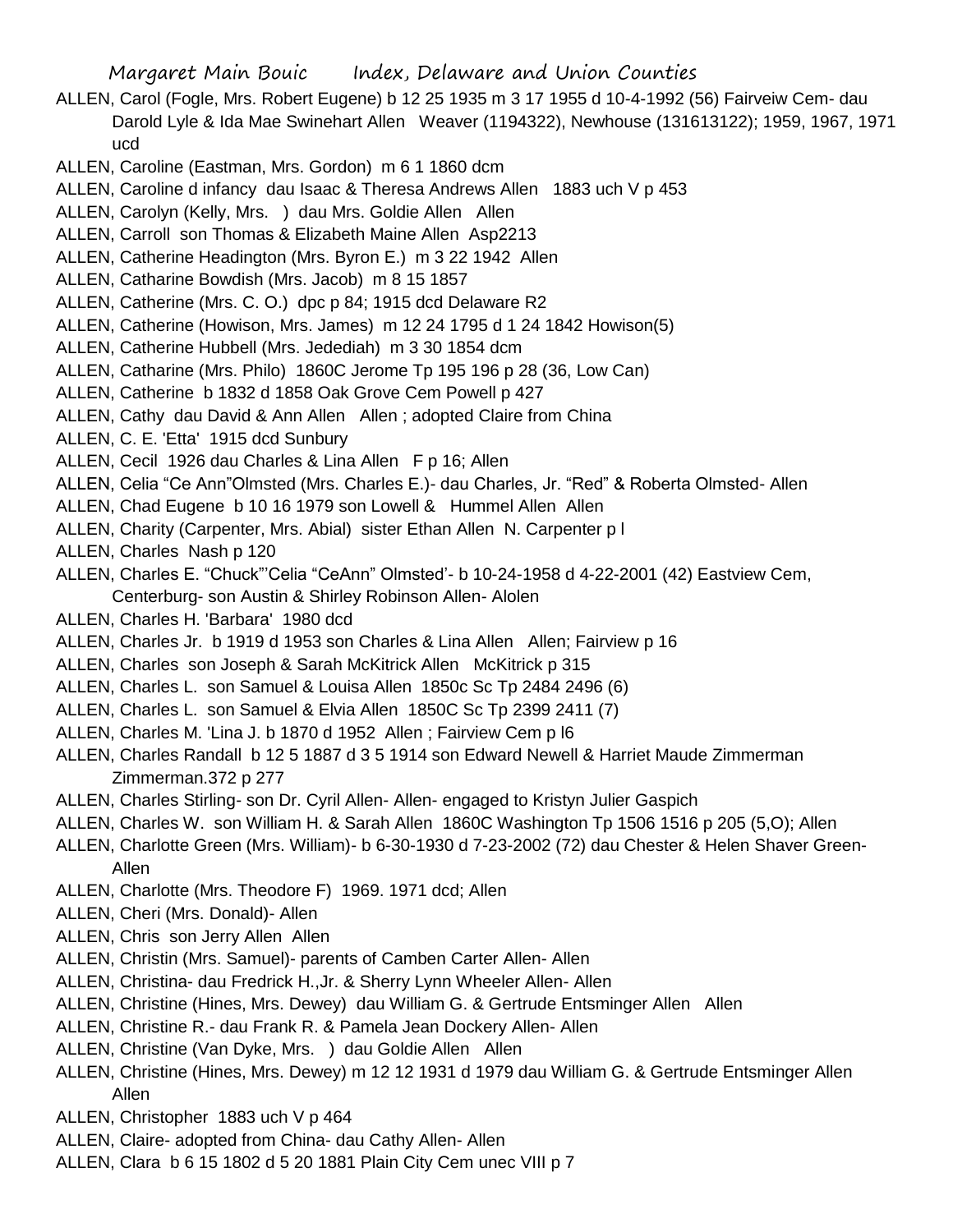- ALLEN, Clara J. Barnes (Mrs. James F.)- m 2-27-1867 dcm; delge X p 75
- ALLEN, Clara granddau Whiting Allen delge III p 55
- ALLEN, Claradel Brown (Mrs. Herman) b ca 1907 dau Edward & Mary E. Ballinger Brown WBrown VI p 763
- ALLEN, Clarence brother William Allen Allen
- ALLEN, Clarence b d 1913 Unionville Cem D J Cem p 32
- ALLEN, Clarence son John Wesley & Myrtle Alice Johnson Allen 1985 uch p 6
- ALLEN, Clarence 'Martha Leona Russell'- Allen
- ALLEN, Clement son Harlow & Eveline Allen 1850C Berkshire Tp l3 (2,O)
- ALLEN, Cleo W. 'Maxine E.' b 4 7 1905 d 11 11 1987 (82) bur Broadway son Alva E. & Della M. Rambo Allen Allen; 1949, 1959, 1967, 1973, 1975, 1979, 1981, 1983 ucd
- ALLEN, Clifford P. son Thomas R. Jr. & Helen Allan Allen
- ALLEN, Cora B. b 4 8 1870 dau Charles Allen McKitrick p 315
- ALLEN, Cora (Egan, Mrs. William Edward) McKitrick p 358
- ALLEN, Cora Frances b 4 10 1881 d 4 28 1964 dau Edward Newell & Harriet Maude Zimmerman Zimmerman .371 p 276
- ALLEN, Corydon Steele 'Marietta or Mary Ellen Swartz''Rene' b 12 22 1872/3 m 7 17 1902 d 1928 Price Cem djlm p 40 son James Harvey & Sarah Perry Allen 1985 uch p 5.6; Allen; 1880C Jackson Tp 2 p 230A (6,O,O,Vt)1900C Jackson Tp 78-79 p 4A (25,O,O,Vt) wid
- ALLEN, Cynthia Lamb (Mrs. James P.) m 9 29 1870 ucm 4786

ALLEN, Dr. Cyril- Allen

- ALLEN, Dan 'Kathy''Polly' father of Seth Allen- Allen
- ALLEN, Daniel- b 1787 d 8-2-1832 Buck Run Cem- unec XIV p 51
- ALLEN, Daniel- b 1-1822; 1900C Jackson Tp 70-71 p 4A (78,O,Pa,Va) wid
- ALLEN, Daniel son David S. & Keturah Cheney Allen 1883 uch V p 488
- ALLEN, Daniel E. son Samuel & Louisa Allen 1850C Sc Tp 2484 2496 (8)
- ALLEN, Daniel 'Emily' 1860C Jackson Tp 1067 1082 p 141 (38,O)
- ALLEN, Daniel L. ' Koehler' son Loren Allen Allen
- ALLEN, Daniel L. 'Linda'- 1991 ucd
- ALLEN, Daniel 'Rachel Burwell' d 8 2 1837 (45 3 13) 1883 uch V p 453, 464, 466, 467, 468, 471; uccp p 6 (security) p 10 (dec); unec IV p 26; Willson letter
- ALLEN, Daniel brother Isaac Allen 1820C Union Tp 54; 1830C Allen Tp 393 p 294 (40 50); 1915 uch p 215, 460
- ALLEN, Danny b 1955 son Robert C. & Joyce Allen 1969, 1971 dcd
- ALLEN, Darcianne Christina- b 4-1-1992 dau Daniel L. & Koehler Allen- Allen
- ALLEN, Rev. Darius C. 1830C Marysville 409 p 295 (30 40); hmp p 19, 55; 1880 dch p 465, 510, 592, 610; 1908 dch p 269; 1883 uch V p 35, 36, 38,186, 281; unec XIV p 32, 69
- ALLEN, Darlene Thomson (Mrs. P. David Allen II) dau Allen Thomson Allen
- ALLEN, Darold L.,Sr. 'Ida Mae Swineheart'- Allen
- ALLEN, Darold.L. Jr.- son Darold L.,Sr. & Ida Mae Swineheart Allen- Allen
- ALLEN, Darren Michael b 1960 d 9 6 1978 (18) bur. N.Royalton son Theodore & Charlotte Allen Allen ; 1969,1971 dcd
- ALLEN, David 1883 uch V p 495; 1915 uch p 255
- ALLEN, David (Athens Co.) 1908 dch p 607
- ALLEN, David 1870C Jackson Tp 168 159 p 23 (20,O)
- ALLEN, David B. 'Jane Caswell' m 9 26 1847 dcm
- ALLEN, David C. son Edgar & Maxine Allen Allen
- ALLEN, P. David II 'Darlene Thomson' m 9 22 1985 son David Frank & Ann Evans Allen Allen; 1985 uch p 6 ALLEN, David E. d 3 29 1862 (9y) son William & Harriet Ewing Allen Plain City Cem unec VIII p 5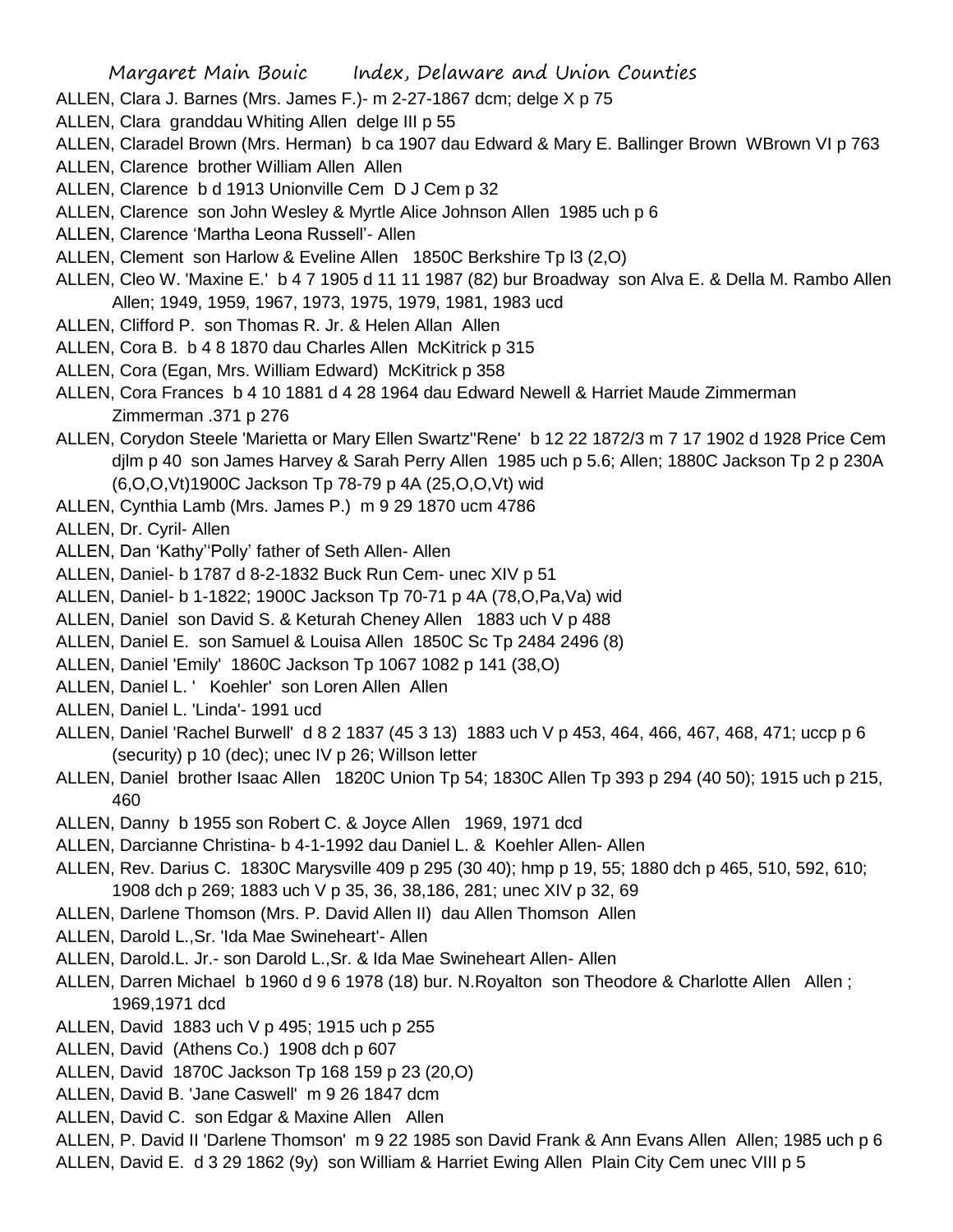- ALLEN, David 'Eliza Ann Coulter' b 4 10 1828 m 12 20 1848 d 1 18 1908 Logan Co ped Ruth Allen Kennedy 8 delge V p 70
- ALLEN, David Frank 'Ann Evans' b 1937 son Perry David & Mary Lehman Allen 1985 uch p 6; Allen
- ALLEN, David son Leo Jr. & Edith Allen b 1970 1980 dcd; Allen
- ALLEN, R. David 'Ida C. Clark ' m 602701942 d 1990 son Perry D. & Mary Allen Marysville p 57; Allen; 1949,1973, 1975,1979, 1983 ucd
- ALLEN, David lived with George Dilsaver 1850C Sc Tp 2492 (1)
- ALLEN, David L. 'Stephanie'- son Thomas D. & Dorothy J. Houston Allen- Allen
- ALLEN, David S. 'Keturah Cheney''Elizabeth Love' b 11 23 1799 m 3 22 1821m 6 18 1839 dcm, d 3 17 1865; 1830C Jackson Tp 471 p 297 (30 40); 1840C Jackson Tp 203 (40 50); 1883 uch V p 485, 487, 495, 496; uccp p 4 (appr)
- ALLEN, David Warren b 5 18 1955 son Albert Franklin & Mary Helen Bauder Allen Weiser p 239; Allen
- ALLEN, Rev. David (Davis) C. Pabst l p 57, 3 p 36, 6 p 16; 1915 uch p 208, 209; hjt p 34, hmp p 84, 86, 92; unec II p 27
- ALLEN, David S. 1820C Big Rock Tp.; 1915 uch p 469
- ALLEN, David son Sally A. Allen b 1963 1969 dcd
- ALLEN, David son Samuel & Elvia Allen 1850C Scioto Tp 2399 2411 (11,O)
- ALLEN, Dawn V. (Terzis, Mrs. Anthony) dau Ross E. & Miriam W. Billington Allen Allen
- ALLEN, D. C. unclaimed letter unec VII p 30
- ALLEN, Dr. D. B. 'Harriet R. Wigton' dbg p 15; m 8 25 1846
- ALLEN, Deana Everett (Mrs. Robert Calvin) 1985 uch p 6; Allen
- ALLEN, Della M. Rambo (Mrs. Alve E.) Allen
- ALLEN, Delphia (Jividen, Mrs. Rev. Harold) b 4 16 1896 d 12 31 1987 dau Alex & Bessie Allen Allen; Jividen
- ALLEN, Dennis Samuel b 6 26 1944 son Samuel B. & Dorothy E. Leibold Allen Weiser p 247; Dodge 16757177422; 1949 ucd
- ALLEN, DeWitt Earl d inf son J. B. & Susie Catherine Howison Allen Howison 1166
- ALLEN, Diana Boyd (Mrs. Patrick) m 6 2 1850 dcm dau Luther & Easther English Boyd delge V p 74
- ALLEN, Diana (Mrs. Robin) 1979, 1983 ucd
- ALLEN, Dianne (Mrs. Jerry) 1967 ucd
- ALLEN, Dolly Brown (Bliven, Mrs. Joshua)(Mrs. Amos) b 7 26 1780 dau James & Abigail Maine Brown Asp 470
- ALLEN, Donald 'Cheri'- Allen
- ALLEN, Dr. Donald G. 'Katherine' d 1 3 1984 (89) bur Oak Grove father Nancy Wenzlau Allen
- ALLEN, Donald brother Samuel Blocksom Allen Allen
- ALLEN, Donna S. Caldwell (Mrs. John) dau Ova & Marie Caldwell 1979, 1981, 1983, 1991 ucd; Allen; 1985 uch p 6
- ALLEN, Donna (Schwartz, Mrs. Leroy) m 8 1 1962 dau Irene Adams Berry
- ALLEN, Dosha Ann Sweetser (Mrs. Vel) m 10 4 1838 dcm
- ALLEN, Dora Browning (Mrs. ) d 1 7 1964 (84) bur Oak Grove Allen
- ALLEN, Dorcas Wright (Mrs. )(Wetmore, Mrs. )(Andrews, Mrs. Benjamin) d 12 1716 dau James Wright Dunlap & Cowles p 14
- ALLEN, Dorian Elaine- b 9-9-1999 dau Dorian & Terra Price Allen- Allen
- ALLEN, Dorian Jome, Jr.- stillborn 8-2-2000 Oak Grove Cem- son Dorian Jomo,Sr. & Tiffini Ann kartak Allen-Allen
- ALLEN, Dorian 'Terra Price'- son Wilbur & Doris Allen- Allen
- ALLEN, Doris unvmec p 20
- ALLEN, Doris (Davis, Mrs. ) sister Samuel Blocksome Allen Allen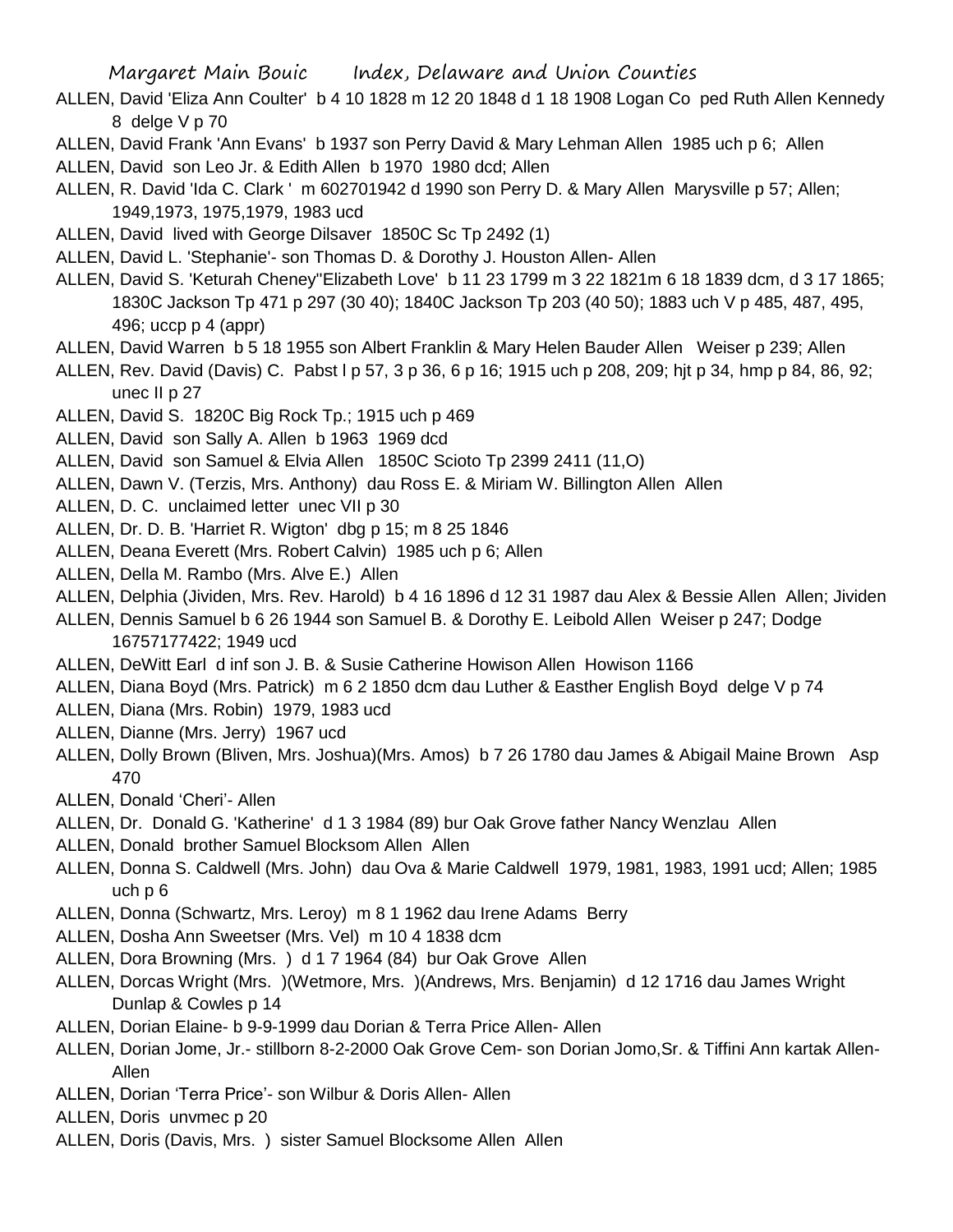- ALLEN, Doris Irene (Vendrick, Mrs. Ross) b 4-18-1915 m 1935 d 9-4-1995- Unionville Cem- dau John Wesley & Myrtle Alice Johnson Allen 1985 uch p 6; Vendrick; Allen
- ALLEN, Dorothy Eloise Leibold (Mrs. Samuel Blocksome) b 6 14 1921 m 1 3 1941 dau John William & Ethel Dodge Leibold opc 767, Weiser p 247; Dodge 1675717742; dcc Dean Leibold l
- ALLEN, Dorothy 1969 dcd, 1971 ucd
- ALLEN, Dorothy H. (Mrs. Howard E.) Allen
- ALLEN, Dorothy J. Houston (Mrs. Thomas D.)- b 8-3-1920 Illinois m 12-2-1944 d 9-6-2003 (83) dau Dr Alfred & Margaret Houston- Allen
- ALLEN, Dotie Marshall (Mrs. Frank) 1891 unec IV p 53
- ALLEN, Douglass- son Fredrick H.,Jr- & Sherry Lynn Wheeler Allen- Allen
- ALLEN, Dustin Randall- b 11-17-1983 d 12-24-1997 (14) Oakdale Cem son Frank R. & Pamela Jean Dockery Allen- Allen
- ALLEN, Dwight b 1957 son Theodore F. & Charlotte Allen Allen; 1969,1971 dcd
- ALLEN, Eames 1880C Brown Tp (9,O,O,O) infirmary
- ALLEN, Earl- grandson Char— Scott- b 4-1882 1900C Marysville 3rd ward 191-197 p 7B (18,O,Va,O)
- ALLEN, Earle Chester 'Mary Catherine Ormes' b 3 6 1885m 3 28 1918 d 3 29 1937 Oakdale Cem I p 26 (E R23 6); Allen
- ALLEN, Earle D. 'Kate Dee Brooks'- Allen
- ALLEN, E. C. 'Fronia' 1915 dcd Delaware
- ALLEN, Edith (Mrs. Leo Jr.) 1980 dcd
- ALLEN, Edith sister Albert Wilson Allen Allen
- ALLEN, Edgar 'Maxine M.' d 9 30 1968 (58) bur Mt. Vernon Allen
- ALLEN, Edna- granddau Char—Scott- b 3-1885; 1900C Marysville 3rd ward 191-197 p 8A (15,O,Va,O)
- ALLEN, Edna (Grymonprez, Mrs. ) dau F. LeRoy & Hazel West Allen Allen; 1985 uch p 6
- ALLEN, Edna B. (Mrs. Sterling G.) 1969,1971 dcd
- ALLEN, Edna May b 3 30 1885 Delaware Town dau Henry C. & Martha Scott Allen dcb
- ALLEN, Edson J. 'Abbie A. Burdick' Asp (1074)
- ALLEN, Edward D. (professor OSU) 1961 dcd
- ALLEN, Edward M. son Esther Allen Ballen
- ALLEN, Edward Newell 'Harriet Maude Zimmerman' b 8 1852 m 12 1 1879 d 1 12 1940 Zimmerman (.37) p 276
- ALLEN, Edward T unec IV p 19, 50; XI p 10, XII p 52; York Tp
- ALLEN, Edwin C. 'Martha' 1969, 1971 dcd
- ALLEN, Edwin D. son Warren J. & Sarah Allen 1850 Genoa Tp 352 (6,O)
- ALLEN, Effie E. uccp p 40 (8 16 1849); unec VI p 24; VIII p 36
- ALLEN, Effie E. dau William & Effie E. Allen unec VI p 24, VIII p 36
- ALLEN, Effie M. b 11 13 1870 un co births dau Mary H. Allen
- ALLEN, E. K. 'Iva' 1915 dcd Harlem Tp
- ALLEN, Electa (Pierce, Mrs. Ira) m 10 15 1842 dcm
- ALLEN, Eli son Walcut & Rebecca Allen 1860C Liberty Tp Un Co 913 923 p 126 (3,O)
- ALLEN, Elijah 1883 uch V p 105; War of l812
- ALLEN, Elisabeth 1880C Brown Tp (66, Pa,Pa,Pa)
- ALLEN, Elisha Barrett'J. M.' dbg p 20; son Benjamin Franklin Allen delge II p 30; 1850C Delaware Town 963 (27,O0) lawyer
- ALLEN, Eliza Ann (Mrs. ) Pabst I p 58
- ALLEN, Eliza Ann Coulter (Mrs. David) b 7 28 1812 Clark Co m 12 20 1848 d 10 1 1909 dau Andrew & Ruth Ketherwood Coulter ped Ruth Allen Kennedy 9 delge V p 70
- ALLEN, Eliza Counts (Mrs. Moses) m 2 5 1833 Madison Co unec VII p 9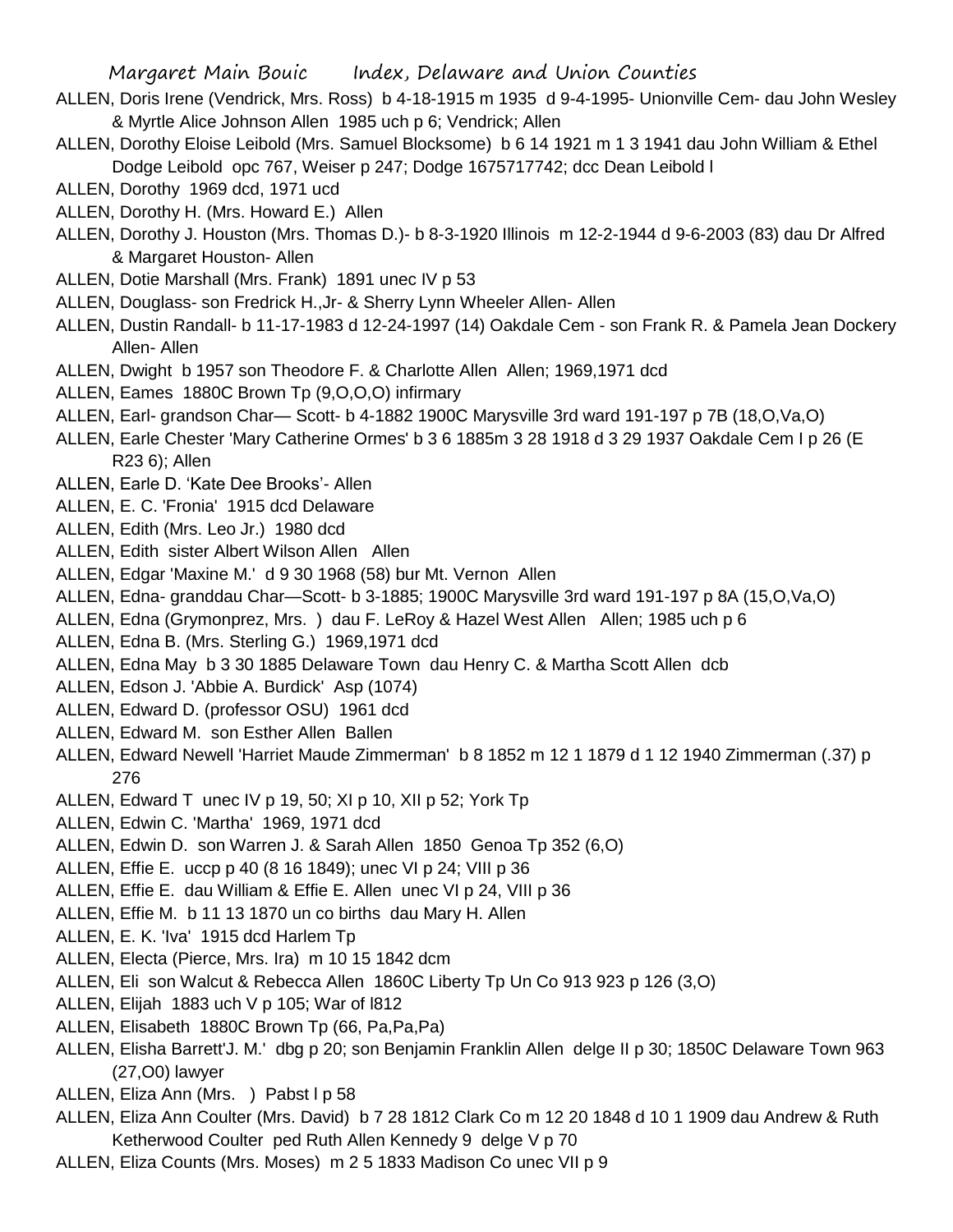- ALLEN, Eliza (Mrs. Lyman P.) dumch p 372
- ALLEN, Eliza (Thomas, Mrs. Benjamin F.) m 10 12 1864 dcm
- ALLEN, Eliza (Stevens, Mrs. Elijah) m 10 23 1852 dcm
- ALLEN, Eliza W. Gaither (Mrs. I. B.) m 2 5 1857 mt 2 25 1857
- ALLEN, Eliza dau Whiting & Mehitable Searle d age 80 dumch p 857
- ALLEN, Elizabeth 1915 uch p 255
- ALLEN, Elizabeth 1870C Brown Tp 106 109 (46, Pa); 1880C Brown Tp p 382A delge II p 40, X p 72
- ALLEN, Elizabeth Ann d 10 15 1869 (8 11 26) Trenton Tp dcdeaths
- ALLEN, Elizabeth (Blue, Mrs. Noah) m 10 14 1841 ucm 743
- ALLEN, Elizabeth Bradley (Mrs. Ananias W.) m 3 4 1830 Madison Co unec V p 40
- ALLEN, Elizabeth Corbit (Mrs. Ananias W.) m 6 17 1824 Madison Co unec V p 15
- ALLEN, Elizabeth dau David & Keturah Cheney Allen 1883 uch V p 488, 495
- ALLEN, Elizabeth Foust (Mrs. Learch) m April or Nov. 25, 1838 dcm
- ALLEN, Elizabeth Fuller (Mrs. Barnabas) b 11 7 1728 m 4 21 1751 d 6 9 1815 dau Samuel III & Elizabeth Thacher Fuller delge III p 7
- ALLEN, Elizabeth Keener (Mrs. Philander) m 11 22 1853 ucm 2034; perm slip unec VIII p 10
- ALLEN, Elizabeth Love (Mrs. David S.) m 6 18 1838 dcm; 1883 uch V p 488, 496; 1985 uch p 160
- ALLEN, Elizabeth Maine (Mrs. Thomas) dau William & Dorcas Main Asp 1510
- ALLEN, Elizabeth Marie (Ivers, Mrs. John Stewart) m 6 9 1979 dau Thomas R Jr.. & Helen Allen Allen
- ALLEN, Elizabeth Marshall (Mrs. Lucius) lic 4 2 1840 ucm 627; d 5 1 1891 (70 5 12) Plain City Cem unec V p 2, VII p 62
- ALLEN, Elizabeth d 11 23 1846 (9m) Mt. Herman Cem djlm p 12; dau R. & A.
- ALLEN, Elizabeth (Reed, Mrs. Jesse) m 3 1 1857 ucm 2532; unec XII p 15
- ALLEN, Elizabeth Russell (Mrs. James) m 7 5 1828 Madison co unec V p 28
- ALLEN, Elizabeth Stollmire (Mrs. Samuel T.) m 10 5 1850 dcm
- ALLEN, Elizabeth (Stuart, Mrs. Ross) Dunlap & Cowles p 250
- ALLEN, Elizabeth Van Horn/Nixon (Mrs. Seth Harding) 1869 wsc p 3; 1850C Delaware Tp 1327 (40,O);
	- 1880C Delaware Tp p 507C; Pabst 8 p 4, 133; delge IV p 58
- ALLEN, Ellen Pabst O
- ALLEN, Ellie (Mrs. Stephen)- Allen
- ALLEN, Ellsworth C. 'Goldie Cozart' d 31 1961 (82) Del. Mausoleom; Pabst 2 p 60, 62; Allen; delge III p 57 see Main (1316115911)
- ALLEN, Elmer 'Bev' 1980 dcd
- ALLEN, Elmer 'Sylvia Wells' 1961 dcd
- ALLEN, Elmer E. 1969 dcd
- ALLEN, Elmer W. d 2 2 1981 (70) Allen
- ALLEN, Elmina L. Irwin (Mrs. A. B.) dau Samuel K. & Almina Tucker Irwin 1883 uch V p 116
- ALLEN, Elmyra (Messenger, Mrs. )(Mrs. Col. Benjamin F.) m 11 20 1831 dcga p 55 Ohio State Gazette
- ALLEN, Elmyra Sweetser Oak Grove Cem Powell p 427
- ALLEN, Elnora (Mrs. James W.)- 1991 ucd
- ALLEN, Elsie 1961 dcd
- ALLEN, Elsie Josephine b Putnam Co 11 9 1883 Adams Bible; unec V p 19
- ALLEN, Elsie M. 1880C Radnor Tp p 471C
- ALLEN, Elvira (Arnold, Mrs. James M.)- m 11-25-1835 delge X p 19
- ALLEN, Emeline Freelove (Mrs. Iva B.) b 1 1832 m 4 10 1866 d 11 1884 dau Sylvanus & Susan Philbrook Freelove Shipp p 31
- ALLEN, Emely A. Davis (Mrs. John B.) m 1 1 1846 Madison Co unec X p 18
- ALLEN, Emerson 1883 uch IV p 463, 541 bur Claibourne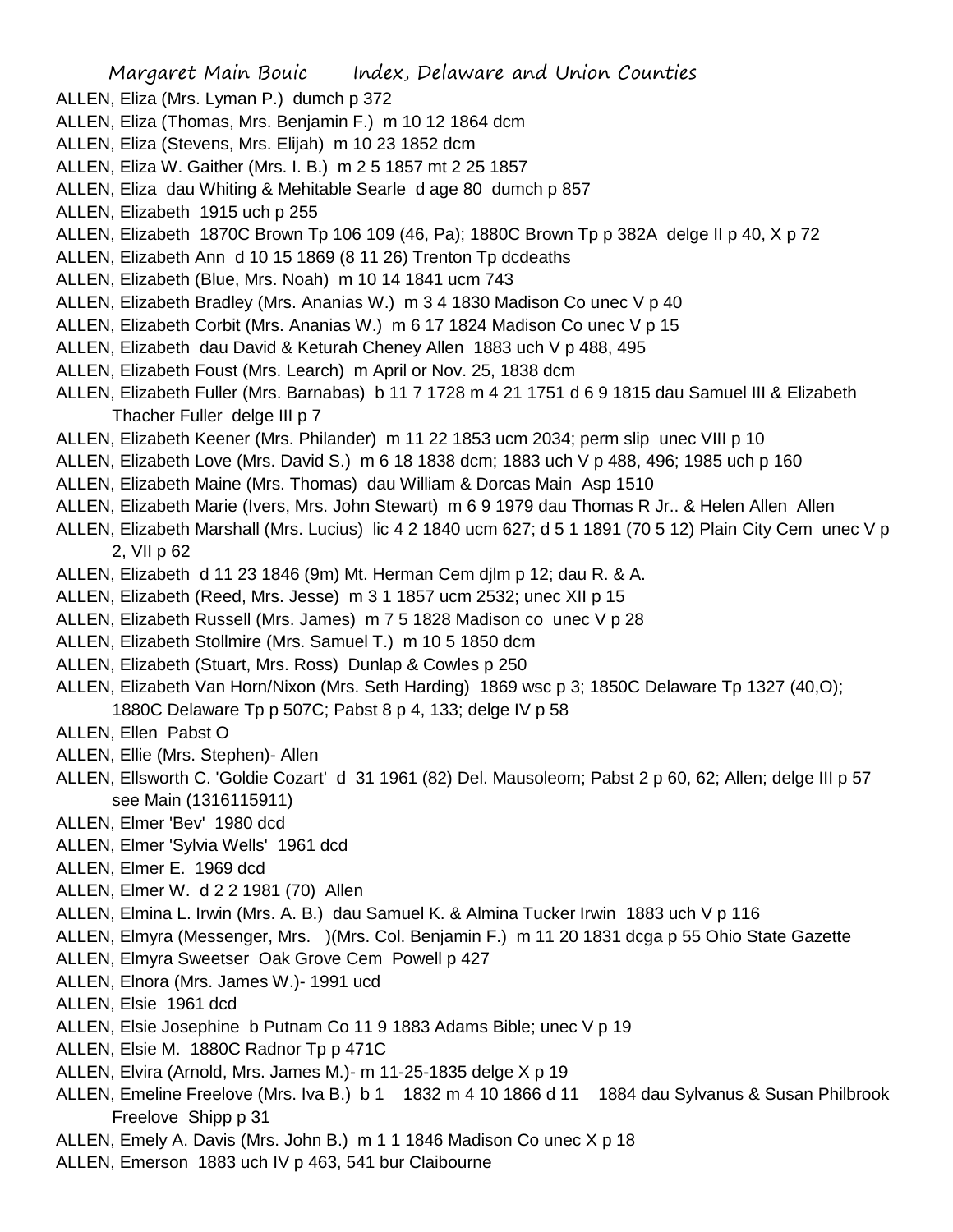- ALLEN, Emily (Mrs. Daniel) 1860C Jackson Tp 1 67 1082 p 141 (35,O)
- ALLEN, Emily (Lathrop, Mrs. Warren) m 2 15/16 1840 ucm 615 dau Isaac & Theresa Andrews Allen 1883 uch V p 453; unec V p 23
- ALLEN, Emily dau Theodore & Charlotte Allen Allen ; 1969, 1971 dcd
- ALLEN, Emily dau Nathan & Margaret Mather Allen 1850C Allen Tp 1437 1455 p 214 (5,O)
- ALLEN, Emmitt d 3 22 1928 (2m) Oakdale Cem 4011 I p 10 (E R13 1)
- ALLEN, Emrison 18th Ref SNFE/SANE Claibourne Cem p 7
- ALLEN, Eric b 1971 son Robin & Diana Allen 1979, 1983 ucd
- ALLEN, Eric S. son Robert L. & Marilyn Allen Allen
- ALLEN, Rev. Ernest C. 'Jennie Steeves' b 4-11-1903 m 1-1-1928 son Corydon & Marietta Swartz Allen Allen ; 1985 uch p 5; 1971, 1973 ucd
- ALLEN, Ernest L. 'Ethel Darling' b 3 7 1896 d 5 24 1971 Oakdale I p 64 (O R6 4) son James & Minta Brown Allen Allen; 1900C Darby Tp 239-248 p 12B (4,O,O,O)
- ALLEN, Ernest ' Allinder' Allinder
- ALLEN, Ernest 'Martha'- Allen
- ALLEN, Estella (Walker, Mrs. )- b 7-1876 dau James Harvey & Sarah Perry Allen- 1985 uch p 6; 1880C Jackson Tp 2 p 230A (4,O,O,O); 1900C Jackson Tp 78-79 p 4A (23,O,O,Vt)
- ALLEN, Estella granddau Whiting Allen delge III p 55
- ALLEN, Esther Allen
- ALLEN, Ethan d 5 19 1833 (2y 8m) Curtis Cem Powell p 111; som Horace & Mary Ann Allen
- ALLEN, Ethan, General dpc p 36; N. Carpenter p l; delge VI p 7
- ALLEN, Ethan Harvey 'Kelli' son Neol Robert & Marilyn Stannert Allen 1985 uch p 6; Allen
- ALLEN, Ethan W. son William & Helen Allen 1880C Sc Tp 53 (10)
- ALLEN, Ethan b 1953 son Noel R. & Marilyn S. Allen 1971, 1973 ucd
- ALLEN, Ethel Darling (Mrs. Ernest L.) b 7 8 1894 Un Co d 9 12 1980 Oakdale I p 64 (O R6 4); Allen
- ALLEN, Etta (Mrs. ) 1949 ucd
- ALLEN, Etta (Mrs. C. E.) 1915 dcd Sunbury R2
- ALLEN, Eunice Delano (Mrs. Calvin) d 4 21 1867 (80 5 12) Plain City Cem dau Amasa & Sarah Delano unec VII p 62, VIII p 38, 70; 1883 uch V p 326; 1985 uch p 6
- ALLEN, Eunice dau Romanta & Ann Allen 1850C Dover Tp 793 809 p 120 (7)
- ALLEN, Eunice (Taylor, Mrs. Samuel) m 1 14 1839 Madison Co unec IX p 17
- ALLEN, Eva b 9 22 1886 Delaware Tp dau Charles & Lily Hammond Allen dcb
- ALLEN, Eva dau Thomas & Elizabeth Maine Allen Asp 2213
- ALLEN, Eveline Carpenter (Mrs. Harlow) m April l834 dcga p 63 Ohio State Gazette 1850C Berkshire Tp l3 (35,O); dcw Bk 4 p 18(3) heir of Moses Carpenter
- ALLEN, Felina dau Romanta & Ann Allen 1840C Dover Tp 1430 ( 5); 1850C Dover Tp 793 809 p 120 (13)
- ALLEN, Ferdie son Alva E. & Della M. Rambo Allen Allen
- ALLEN, Ferne b 1888 d 1961 Raymond Cem lptw p 36 dau William & Anna Rhoades Allen Allen; 1900C Liberty Tp Un Co 334-343 p 14B (12,O.O.O)
- ALLEN, Fidelia d Sept. 1824 (6yr) dau Col. Benjamin Allen dcga p 25 D.P. & F.C.; delge II p 30
- ALLEN, Flavius E. 1908 dch p 387
- ALLEN, Flora (McKee, Mrs. ) dau Charles & Lina Allen Allen
- ALLEN, Flora b 1857 d 1857 Oak Grove Cem Powell p 427
- ALLEN, Florence (Collier, Mrs. Robert) dau Ernest L. & Ethel Darling Allen Allen
- ALLEN, Florence (Barnes, Mrs. ) Allen
- ALLEN, Florence b 1 15 1902 Delaware Tp dau David & Sarah Davis Allen dcb
- ALLEN, Florence Imo (Davis, Mrs. Elton) b 7 14 1899 dau James B. & Susie Catherine Howison Allen Howison 1169; 1985 uch p 42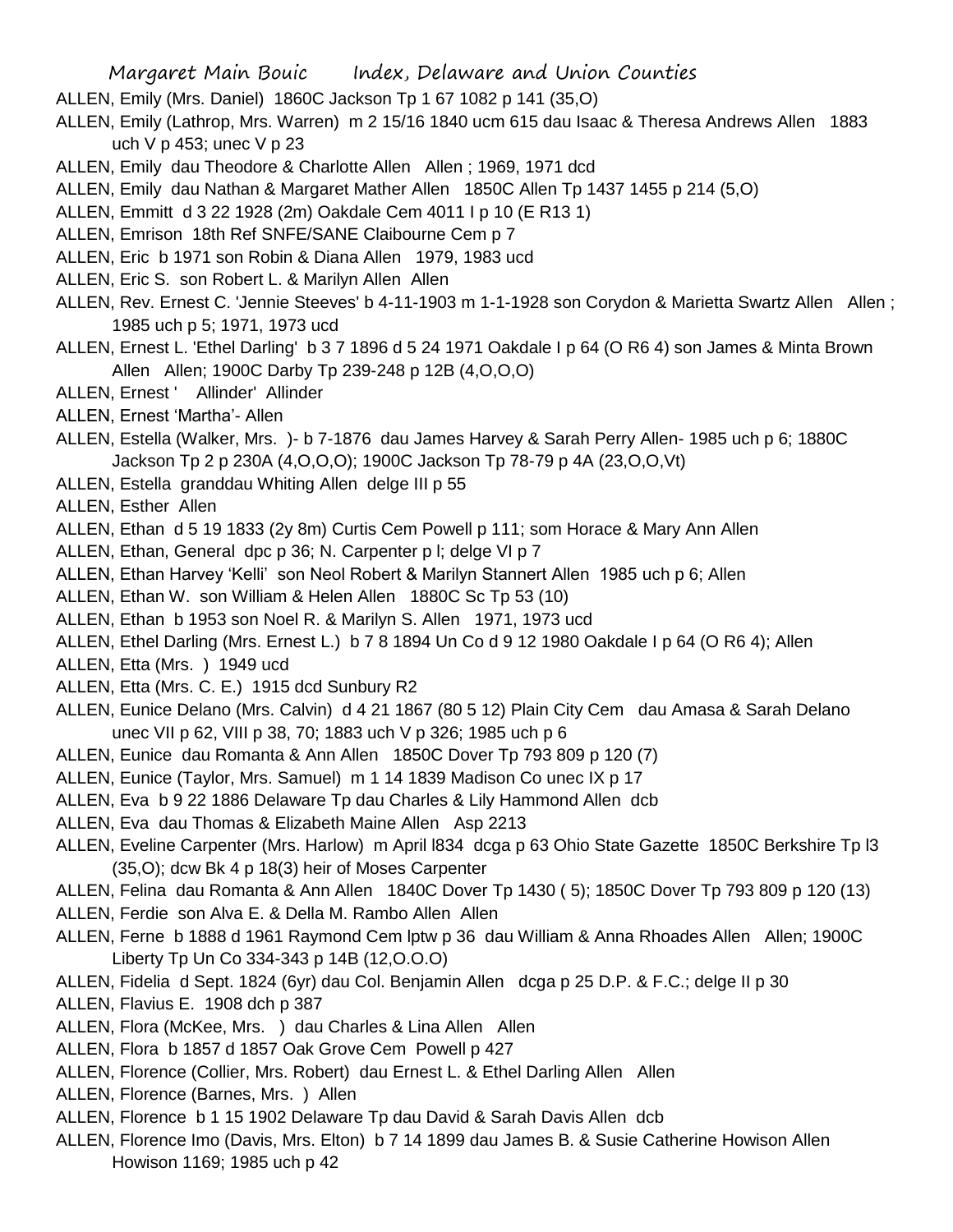- ALLEN, Florence b 3 6 1887 Delaware Town dau William & Lou Morey Allen dcb
- ALLEN, Flossie A. (Main, Mrs. William Austin) m 6 21 1898 Asp(2380)
- ALLEN, Flossie Marie b 1923 d 1929 Unionville Cem D J Cem p 40 dau John Wesley & Myrtle Alice Johnson Allen 1985 uch p 6
- ALLEN, F. Leroy 'Hazel Herring' b 12 13 1892 m 1918 d 8 5 1962 Price Cem djlm p 57 1959 ucd; Allen; 1985 uch p 6, 182
- ALLEN, Floyd L. b 12 3 1892 bur 8 8 1962 Price Cem Grave reg.
- ALLEN, F. M. son Philo & Catherine Allen 1860C Jerome Tp 195 196 p 29 (11,O)
- ALLEN, Fonso 1969 dcd
- ALLEN, Forest b 1898 son John & Lillie May White Allen White II 134
- ALLEN, F. P. 1883 uch IV p 536
- ALLEN, Frances Ann Messenger (Mrs. Dr. Horace N.) dpc p 36, 81
- ALLEN, Frances C. (Knap, Mrs. Jacob) m 1 1 1846 Madison Co unec X p 18
- ALLEN, Frances J. (Vankirk, Mrs. Dr. T. H.) dau Alden Allen 1880 dch p 836
- ALLEN, Frank 1880C Berlin Tp p 367C
- ALLEN, Frank (36 1883) b NY d 8 6 1886 uninf p 1
- ALLEN, Frank Calvin 'Rosella Bishop' b 9 26 1866 d 2 23 1963 (96) Price Cem R13 djlm p 40 son James Harvey & Sarah Perry Allen Allen; 1949,1959 ucd; 1900C Jackson Tp 194-196 p 9A (33,O,O,O) m 9y
- ALLEN, Frank' Dolie Marshall' 1891 unec IV p 53
- ALLEN, Frank son James & Sarah Allen 1870C Jerome Tp 151 149 p 21 (3,O); 1880C Jackson Tp 2 p 230A (13,O,O,Vt)
- ALLEN, Frank 1908 dch p 387; Pabst 7 p 77, 79; delge IX p 37 (29-1864)
- ALLEN, Frank R. 'Pamela Jean Dockery'- Allen; 1991 ucd
- ALLEN, Frankie son H. & E. Sunbury Cem Powell p 15
- ALLEN, Franklin P. d 4 1 1865 1883 uch IV p 525, 526
- ALLEN, Franklin P. d 5 25 1863 (23 9 4) OVI Plain City Cem unec VIII p 5 son William & Harriet N. Allen
- ALLEN, Franklin P. son William H. & Sarah Allen 1860C Washington Tp 1506 1516 p 205 (2,O)
- ALLEN, Frederick delge IV p 28
- ALLEN, Frederick b 1 28 1892 Brown Tp son George & Cynthia Robinson Allen dcb
- ALLEN, Frederick Yingling 1908 dch p 234
- ALLEN, Fredrich H.,Sr. 'Pauline Sicard'- Allen
- ALLEN, Fredrich H.,Jr. 'Sherry Lynn Wheeler'- b 3-7-1947 d 8-14-1992 (45) Milford Cem- son Fredrich H.Sr & Pauline Sicard Allen- Allen
- ALLEN, Fronia (Mrs. E. C.) 1915 dcd Delaware
- ALLEN, G. 1915 uch p 153; 1883 uch V p 603
- ALLEN, Gaylord son James A. & Amy Smith Allen Allen; 1915 dcd Ostrander
- ALLEN, Gaylord b 5 17 1890 Delaware Tp son James & Imagene Smith Watson Allen dcb
- ALLEN, General dcga p 28
- ALLEN, Genevieve Young (Mrs. Albert C.) dau Rev. E. E. Young Allen
- ALLEN, George 1880C Brown Tp p 385A
- ALLEN, George B. 1915 dcd Delaware
- ALLEN, George b 12 15 1892 Delaware Tp son Charles & Lily Allen dcb
- ALLEN, George son Horace & Jane Riley Allen 1850C Delaware Town 1177 (10/12,O)
- ALLEN, George L. Pabst O
- ALLEN, George 'Mary' 1880C Jerome Tp 271 281 p 30 (39,O,Va,O) p 153A
- ALLEN, George N.- 1844 Claibourne Tp unec XI p 11
- ALLEN, George son Orril L. Allen Rinehart dcw Bk 3 p 265; hadc p 46; Pabst O
- ALLEN, George son Walcut & Rebecca Allen 1860C Liberty Tp Un Co 913 923 p 126 (7,O); 1877 uca p 60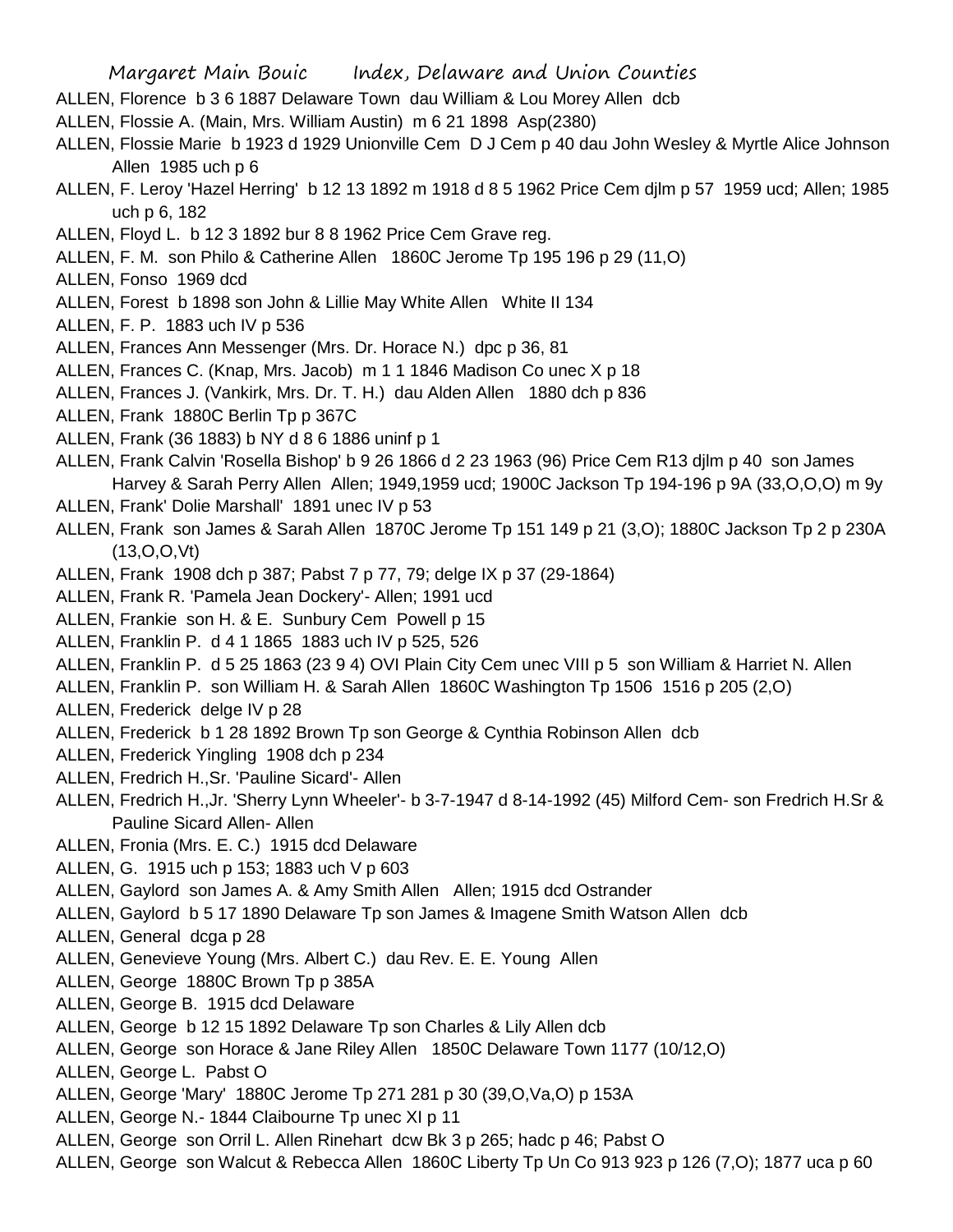- ALLEN, George W. 'Mary M. Holycross' m 6 1 1862 ucm 3321
- ALLEN, Georgia Brown 1908 dch p 215
- ALLEN, Georgia (Watson, Mrs. Elmer) b 9 27 1851 dau Horace & Jane Riley Allen; delge VI p 7 dcq Helen Watson Scarff5; delge VI p 7
- ALLEN, Gertrude Entsminger (Mrs. William G.) Allen
- ALLEN, Goldie Cozart (Maine, Mrs. Earl)(Mrs. Ellsworth C.) d 4 9 1982 (81) Allen; Main (1316115911)
- ALLEN, Goldie (Mrs. ) d 6 3 1978 (73) bur Rushtown Allen
- ALLEN, Governor Pabst 1 p 56
- ALLEN, Grace Della Nash (Mrs. Willard C.) dau James Howard & Almira Nash Nash p 265
- ALLEN, Grant grandson Whiting Allen delge III p 55
- ALLEN, G. W. 1883 uch IV p 536, 481
- ALLEN, H. Pabst 6 p 32; hadc p 22; unec XII p 22 (1842)
- ALLEN, Hannah (Bagley, Mrs. Andrew J.) dau David Allen 1908 dch p 607
- ALLEN, Hannah (Walker, Mrs. Thomas) 1883 uch V p 611
- ALLEN, Hardin 'Betsey Nixon' m Nov. 1829 Radnor Tp dcga
- ALLEN, Harlem Pabst 6 p l8
- ALLEN, Harlow 'Eveline' d 11 30 1862 (52y) 1850C Berkshire Tp 13 (41, Vt) Pabst 6 p 72; Pabst O
- ALLEN, Harmon delge IV p 8
- ALLEN, Harriet N. Ewing (Mrs. J. William) m 2 28 1839 ucm 539; uccp p 32; 1840C Jerome Tp 1120 p 50 (20 30)
- ALLEN, Harriet E. d 10 2 1856 (2y8m) Plain City Cem unec VIII p 5 dau William & Harriet N. Ewing Allen
- ALLEN, Harriet dau Harlow & Evelina Allen 1850C Berkshire Tp (8,O)
- ALLEN, Harriet (McCune, Mrs. ) b Madison Co d 8 16 1911 (89 5 26) dau Calvin & Eunice Delano/Delin Allen unec VIII p 70
- ALLEN, Harriet (Maine, Mrs. Henry) Asp (197n)
- ALLEN, Harriet Maude Zimmerman (Mrs. Edward Newell) b 4 12 1858 d 2 23 1930 dau Jacob & Mary Clark Zimmerman Zimmerman .37 p 226, 227
- ALLEN, Harriet (Mullin, Mrs. Michael) m 7 4 1842 ucm 808 dau Isaac & Theresa Andrews Allen 1883 uch V p 453; unec V p 60
- ALLEN, Harriet N. (Mrs. William) b 4 15 1816 d 2 8 1868 (52 9 23) Plain City Cem unec VIII p 5
- ALLEN, Harriet dau Philo & Catharine Allen 1860C Jerome Tp 195 196 p 28 (14,Ill)
- ALLEN, Harriet R. Wigton (Mrs. Dr. D. B.) m 8 25 1846 dcm d 2 2 1847 (21 5 27) dbg p l5
- ALLEN, Harris- b 10-1846 1900C Jerome T 43-46 p 2B (53,ILL,Vt.O)
- ALLEN, Harry 1880C Trenton Tp p 458A
- ALLEN, Harry E. Allen
- ALLEN, J. Harvey 'Sarah E.' b 12-1825 d 1906 Price Cem djlm p 40; 1900C Jackson tp 78-79 p 4A (74-0- -Vt) m 35y
- ALLEN, Harvey 'Lucy Gorsuch' m 2 15 1866 dcm 768 Pabst O; hadc p 123
- ALLEN, Hattie (Wolfley, Mrs. John) b 11 21 1814 m 2 23 1843 d 1 11 1910 dau Whiting & Mehitable Searle Allen dcq Florence McDowell7 dumch p 84, 372
- ALLEN, Hazel Herring (Mrs. F. LeRoy) b 8 14 1896 m 1918 d 1 11 1981 Price Cem djlm p 57 Allen; 1985 uch p 6; 1959, 1971, 1973, 1975, 1979, 1981 ucd
- ALLEN, Hazel Della (Coughran, Mrs. Charles E.) dau Willard C. & Grace Della Nash Nash p 266
- ALLEN, Heber b 1775 d 1849 Oak Grove Cem . Powell p 427;1820C Genoa Tp; dcq Helen Watson Scarff 20;1908 dch p 387; 1835 men 31 #188 p 53 Harlem Tp
- ALLEN, Heber son Horace & Jane Riley Allen delge VI p 7; 1850C Delaware Town 1177 (5,O)
- ALLEN, Helen (Shoemaker, Mrs. ) dau Alva E. & Della M. Rambo Allen Allen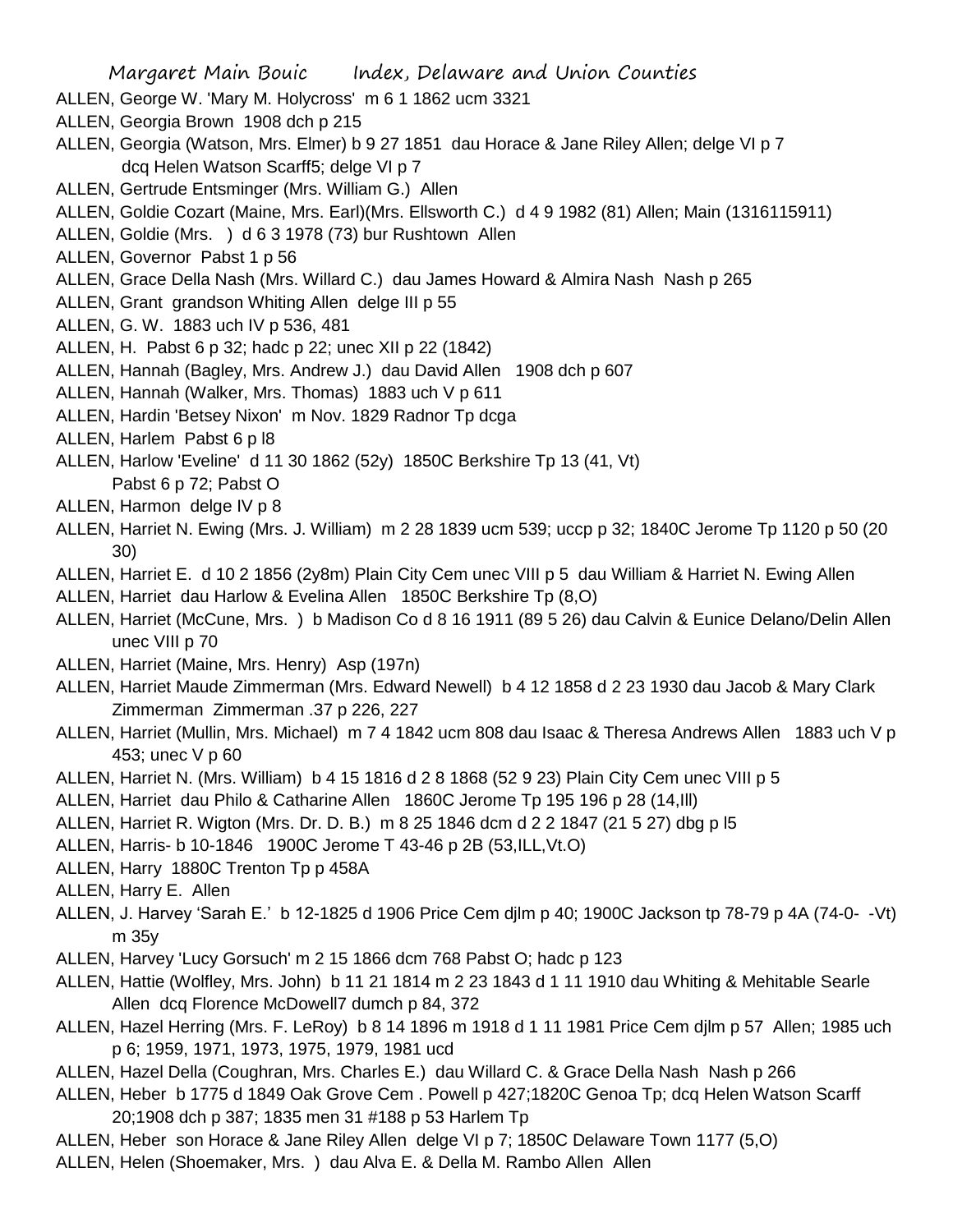- ALLEN, Helen (Mrs. Thomas R. Jr.) d 5 19 1984 (49) Allen
- ALLEN, Helen (Mrs. William) 1880C Sc Tp 53 (38,O, Va, NY); Pabst O
- ALLEN, Heman son Harlow & Eveline Allen 1850C Berkshire Tp 13 (14,O)
- ALLEN, Henry W. 'Permelia J. Harvey' m 11 29 1867 ucm 4294
- ALLEN, Henry H. lived with Jerome Allen 1850C Delaware Town 963 (18, O) student
- ALLEN, Henry son Samuel & Nancy Allen 1850C Washington Tp 1146 1164 p 170 (10,O)
- ALLEN, Henry M. 1850C Delaware Town 1260 (18,O) student
- ALLEN, Henry 'Jane Leatherman' Powell p 323
- ALLEN, Herbert son Walcut & Rebecca Allen 1860C Liberty Tp Un Co 913 923 p 126 (9,O)
- ALLEN, Herman Albert 'Oma Baker' b 1917 d 1984 son John Wesley & Myrtle Alice Haggard Allen Allen; 1985 uch p 6
- ALLEN, Herman 'Claradel Brown' WBrown VI p 763
- ALLEN, Herman W. d 2 12 1863 (26y) Galena Cem Powell p 15; 1908 dch p 387; Pabst 3 p 24
- ALLEN, Herty b 1775 d 1852 Oak Grove Cem Powell p 427
- ALLEN, Hetty? grandch Whiting Allen delge III p 55
- ALLEN, Hilda (West, Mrs. ) dau Alva E. & Della M. Rambo Allen Allen
- ALLEN, Hiram d 10 6 1834 (1 9 13) Vining Cem, Bennington Tp son Samuel M. & Myra Allen Powell p 313 ALLEN, Hiram 1883 uch IV p 518
- ALLEN, Hiram 1820C Bennington Tp; 1835 men 38 #6 p 68 Lincoln Tp
- ALLEN, Homer d 3 14 1865 1883 uch IV p 518, 541
- ALLEN, Homer T. son William H. & Sarah Allen 1860C Washington Tp 1506 1516 p 205 (11,O)
- ALLEN, Homer son Walcut & Rebecca Allen 1860C Liberty Tp Un Co 913 923 p 126 (5,O)
- ALLEN, Horace delge III p 72; 1830C Genoa Tp
- ALLEN, Horace 'Jane Riley' b 11 24 1804 m 5 6 1844 dcm d 1893; dcq Helen Watson Scarff 10; 1850C Delaware Town 1177 (45, Vt); 1880C Delaware Town p 519A son Heber Allen CCC Del. Tp 1875; delge VI p 7,8, IX p 53
- ALLEN, Dr. Horace 'Frances Ann Messenger' grand nephew Ethan Allen 1908 dch p 273; hmp p 327; dpc p 36, 97, 103
- ALLEN, Howard son Earl C. & Mary Catherine Ormes Allen Allen
- ALLEN, Howard C. b 10 9 1888 Delaware Tp son Theadore & Nerva J. Simmons Allen dcb
- ALLEN, Howard E. 'Dorothy H.' b 7 29 1925 Marysville d 7 27 1986 son Earl Chester & M. Catherine Ormes Allen Allen
- ALLEN, Howard L 'Velda L. Weiser' b 11 9 1909 m 11 29 1934 funeral 4 2 1979 bur York Cem p 87; 1985 uch p 68; 1949, 1959, 1967 ucd
- ALLEN, Hoyt 1850C Concord To 2179 (1,O)
- ALLEN, H.T. 1877 uca p 96
- ALLEN, Ida b 3 16 1870 Trenton Tp twin dau John W. & Ruth Z. Allen dcb
- ALLEN, Ida Belle Pabst O
- ALLEN, Ida Clark (Mrs. Richard David) b 7-27-1902 m 6-27-1942 d 4-9-1995 (92) dau Walter H. & Venie McNeal Clark- Allen; 1973, 1975, 1979, 1983 ucd
- ALLEN, Ida L.- b 5-1870 dau Daniel Allen- 1900C Jackson Tp 70-71 p 4A (30,O,O,O)
- ALLEN, Imogene Rickard (Mrs. Dr. Joseph) m 4 23 1919 d 1 15 1972 (83) bur.Forest Grove dau Clark & Phoebe Jane Curry Richard Rickard; 1985 uch p 116; unec VI p 42
- ALLEN, Imogene 1915 dcd Delaware
- ALLEN, Inez M. (Mrs. L. L.) b 1887 d 1919 Price Cem djlm p 37
- ALLEN, Ira son W. & R. d 1 3 1871 (9m 15d)Trenton Cem Powell p 274
- ALLEN, Ira B. 'Eliza W. Gaither' m 2 5 1857 mt 2 25 1857 son Jerome & Nancy Allen 1850C Delaware Town 963 (12.O); 1915 uch p 193; 1883 uch III p 387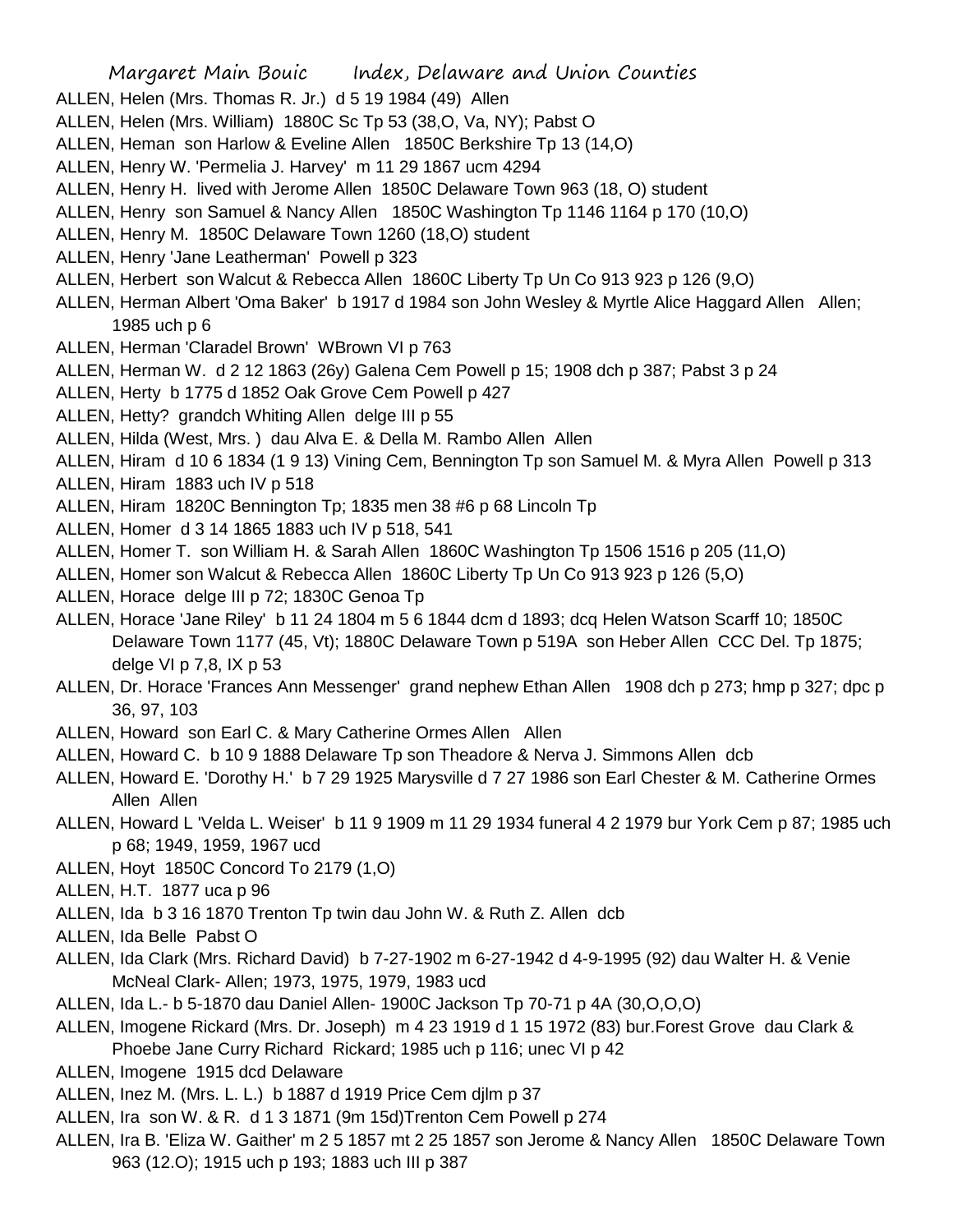- ALLEN, Irene Roberts (Mrs. Charles W. "Jack")- b 9-19-1939 Pomeroy m 11-21-1953 d 7-7-2007 dau Hubert & Helen Hesson Roberts- Allen
- ALLEN, Isaac 'Theresa Andrews' d 1 31 1863 (78 4 2) Buck Run Cem Un Al Cem p 89 brother Daniel Allen 1915 uch p 272, 460; 1883 uch V p 453; unec XIII p 34; 1830C Allen Tp 382 p 293 (40 50); 1840C
- Allen Tp 726 (50 60); 1850C Allen Tp 1426 1454 p 214 (65, NY); 1860C Allen Tp 873 883 p 120 (75,NY) mt 10 8 1859 (75), 8 15 1860 (75); Will Vol A. p 263
- ALLEN, inf son of Horace & Mary Ann d 2 25 1832 Curtis Cem Powell p 111
- ALLEN, inf son of Harlow & Eveline d 1 26 1835 Harlem Cem Powell p 136
- ALLEN, Isaac Pabst O; grandson Whiting Allen delge III p 55
- ALLEN, Isaac Nash p 70
- ALLEN, Isaac b 12 29 1829 son Daniel & Rachel Burwell Allen 1883 uch V p 453, 464, 471; uccp J 2 p 349; uccp p 19 (16 on 12 29 1845); 1877 uca p 31;
- ALLEN, Isaac uccp p 14, 19; 1887 uca p 31
- ALLEN, Iva (Holycross, Mrs. Earnest) 1893 unec IV p 9
- ALLEN, Iva B. 'Emeline Freelove m 4 10 1866 Shipps p 31
- ALLEN, Iwa (Mrs. E. K.) 1915 dcd Harlem Tp
- ALLEN, J. (1842) unec XII p 23 ALLEN, J. Heirs, 1820, delge X p 73
- ALLEN, "Jack" Charles W. 'Irene Roberts'- m 1953 Allen
- ALLEN, Jack 'Nellie Dulin' Maugans Anc p 125
- ALLEN, Jackie (Underwood, Mrs. Noel) dau Richard D. & Ida Clark Allen Allen; Underwood
- ALLEN, Jacob 1880C Delaware Tp p 328C
- ALLEN, Jacob 'Sarah Moore dcw Bk 3 p 376; delge IV p 38, 67; VII p 10 unclaimed letter; see Aller
- ALLEN, Jacob 'Catharine Bowdish m 8 15 1857 dcm; 1908 dch p 387; Pabst 7 p 39
- ALLEN, James Pabst O; 1:8; 7:39; delge II p 9, IX p 34
- ALLEN, James 1880C Brown Tp p 381C; delge X p 70 (9)
- ALLEN, James- b Scotland to US 1861 Naturalized 11-6-1876, delge VIII p 57
- ALLEN, James 1880C Delaware Town p 535C; 1915 dcd Delaware
- ALLEN, James- dg 1-21-1908 delge VIII p 12
- ALLEN, James 'Amy Smith' Allen; 1915 dcd Scioto Tp
- ALLEN, James 'Anna 1883 uch V p 135
- ALLEN, James B. 'Susie Catherine Howison' Howison (497); 1985 uch p 42
- ALLEN, James son Daniel & Emily Allen 1860C Jackson Tp 1007 1082 p 14 (8,O)
- ALLEN, James F, son Dr. Donald G. & Katherine Timmons Allen Allen
- ALLEN, James 'Elizabeth Russell' m 7 5 1828 Madison Co unec V p 28
- ALLEN, James F. 'Clara J. Barnes'- m 2-27-1867 dcm; delge X p 75
- ALLEN, James Harvey 'Sarah Perry' b 12 6 1826 Madison Co d 11 14 1906 son Calvin & Eunice Delano Allen 1985 uch p 5,6; 1870C Jerome Tp 151 149 p 21 (39,O); 1880C Jackson Tp 2 p 230A (50,O,Conn,Vt); 1900C Jackson Tp 78-70 p 4A (74,O,-,Vt) m 35y
- ALLEN, James Lee 'Mary M. Ross' d 1 15 1972 (83) bur. Oak Grove Allen
- ALLEN, James M. Pabst O
- ALLEN, James M. son Howard L. & Velda L. Weiser Allen Allen; 1949 ucd
- ALLEN, James 'Minda Brown' Allen
- ALLEN, James P. 'Cynthia Lamb' m 9 29 1870 ucm 4786 1883 uch IV p 513
- ALLEN, James 'Rosie' 1959 ucd
- ALLEN, James 'Sarah Wilson' Allen
- ALLEN, James W. 'Elnora'- 1991 ucd
- ALLEN, James W. Jr. 'Pamela L. 1980 dcd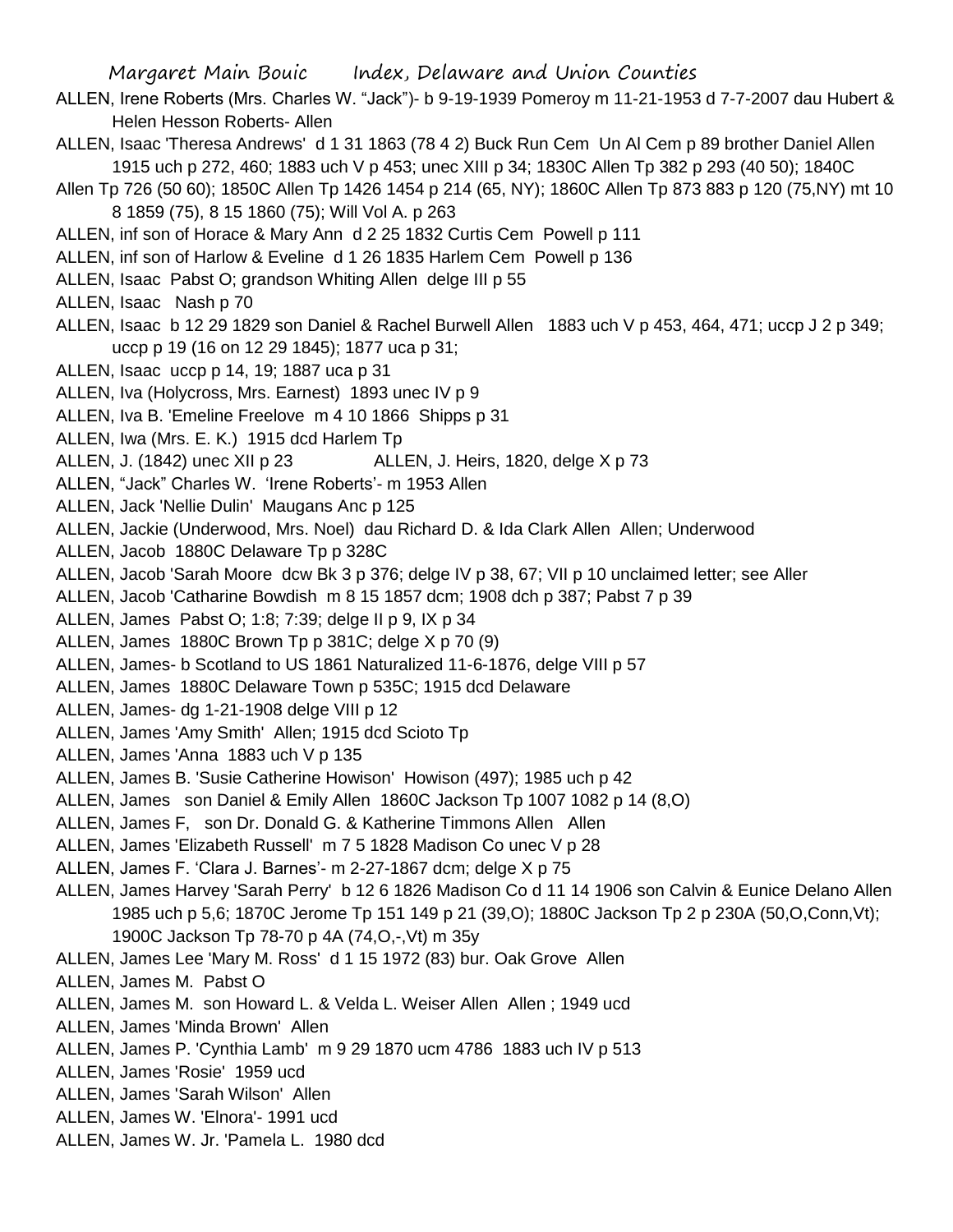- ALLEN, Jane Leatherman (Mrs. Henry) Powell p 323
- ALLEN, Jane (Crouch, Mrs. Albert) m 4 4 1854
- ALLEN, Jane Caswell (Mrs. David B.) dau Hannah Lewis m 9 26 1847 dcm; Pabst Pion II p 157
- ALLEN, James McHenry (Mrs. Armstrong) m 10 11 1830 Madison Co unec V p 47
- ALLEN, Jane M. Lindsay (Mrs. Barrett) m 5 4 1842 dcm
- ALLEN, Jane M. (Mrs. Elisha B.) dbg p 20; 1850C Delaware Town 963 (26, Pa)
- ALLEN, Jane Riley (Mrs. Horace) b 1 22 1817 dcq Helen Watson Scarff ll; 1850C Delaware Town 1177 (33, Pa); delge VI p 7
- ALLEN, Jane (Bales, Mrs. Clifford C.) 1883 uch V p 472
- ALLEN, Jane lived with Elkanah Dutton 1850C Delaware Town 1441 (23, Pa)
- ALLEN, Janette (Hewitt, Mrs. ) dau James Harvey & Sarah Perry Allen Allen; 1985 uch p 6; 1880C Jackson Tp 2 p 230A (1,O,O,Vt)
- ALLEN, Janet Louise (Esch, Mrs. Raymond Gates) m 6 17 1962 dau Robert Browning Allen Allen
- ALLEN, Janet H. (Mrs. Richard L.) 1961 dcd
- ALLEN, Jared 'Anna Marsh' b 6 3 1759 m 2 9 1783 d 8 11 1836 son Barnabas & Elizabeth Fuller Allen delge III  $p$   $7$
- ALLEN, Jason b 1972 son Steve W. & Pamela H. Allen 1973 ucd
- ALLEN, Jean (Ashcroft, Mrs. ) dau Rev. Ernest & Jennie Steeves Allen 1985 uch p 5
- ALLEN, Jean Marie (Barger, Mrs. ) b 11 15 1953 dau Albert Franklin & Mary Helen Bauder Allen Weiser p 239
- ALLEN, Jeane (Brandeberry, Mrs. Richard) b 8-9-1924 d 7-7-1998 (73) bur Urbana- dau Ernest L. & Ethel Darling Allen Allen
- ALLEN, Jeanette 1971 ucd
- ALLEN, Jeanette (Hewitt, Mrs. Warren E.) Price Cem djlm p 40; 1985 uch p 6; 1880C Jackson Tp 2 p 230A (1,O,O,Vt)
- ALLEN, Jeannette Elizabeth (Patingale, Mrs. Earl) sister William Allen Allen
- ALLEN, Jedediah 'Mary Leonard' (72 1895) m 11 20 1862 dcm son Whiting & Mehitable Searle Allen dumch p 86; 49ers p 3; 1976 dch p 245; delge III p 55
- ALLEN, Jedediah 'Catherine Hubbell' m 3 30 1854 dcm
- ALLEN, Jeff son Rev. Rober & Laurretta Allen Allen
- ALLEN, Jeffrey b 1956 son Sally A. Allen 1969 dcd
- ALLEN, Jennie- b 11-1875 dau James Harvey & Sarah Perry Allen- 1900C Jackson Tp 78-79 p 4A (25,O,O,VT)
- ALLEN, Jennie Steeves (Mrs. Rev. Ernest) m 1903; 1985 uch p 5
- ALLEN, Jennifer Ruth Kent (Mrs. Jerry Lynn)- m 8-26-1995 dau Robert & Jane Kent- Allen
- ALLEN, Jeri (Hall, Mrs. Donald)- dau Charles E. & Celia Olmsted Allen- Allen
- ALLEN, Jerome 'Nancy' 1850C Delaware Town 963 (31,O)
- ALLEN, Jerry son Cleo W. & Maxine E. Allen 1949, 1959, 1967, 1979 ucd
- ALLEN, Jerry K. 'Kaye M.'- 1991 ucd
- ALLEN, Jerry Ormes son Luther Ormes & Marian Allen Allen
- ALLEN, Jerry 'Dianne' 1967 ucd
- ALLEN, Jerry Clark 'Susan Jo Severence' son Robert Browning Allen Allen
- ALLEN, Jerry 'Karlene Griffith'- Allen
- ALLEN, Jerry Lynn 'Jennifer Ruth Kent'- m 8-26-1995 son Mr. & Mrs. Cam Rucker- Allen
- ALLEN, Jesse B. son Benjamin Franklin Allen Pabst 2 p 47; 1835 men 26 #275 p 43 Delaware Tp; delge II p 30, IV p 9, 11, 27
- ALLEN, Jesse b 5 24 1887 d 1 26 1964 not m, son James & Sarah Wilson Allen Allen ; 1949, 1959 ucd, bur. W. Mansfield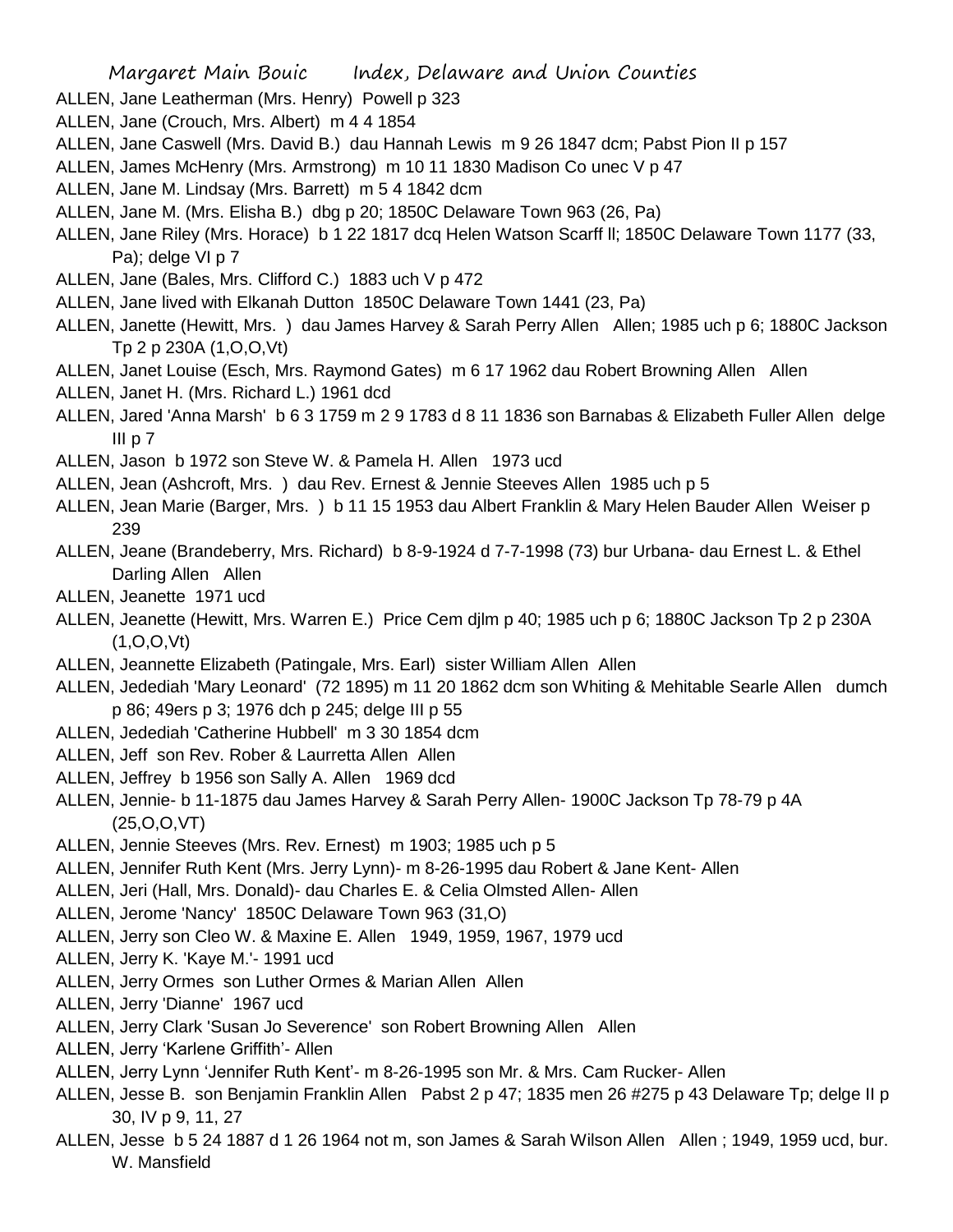- Margaret Main Bouic Index, Delaware and Union Counties ALLEN, J. H. son Philo & Catharine Allen 1860C Jerome Tp 195 196 p 29 (8,O); 1877 uca p 22, 103 ALLEN, Jimey d 7 31 1887 (38 1885) uninf p 2 ALLEN, Jincey (Mrs. Calvin) div 6 9 1869 ALLEN, J. J. hadc p 66 ALLEN, J. K. 1880C Jackson Tp p 0230 see James Harvey ALLEN, Joan dau Jack & Nellie Dulin Allen Maugans Anc p 125 ALLEN, Jo Anne S.(Albuerto, Mrs. Rolando) b 1962 dau Noel Robert & Marilyn Stannert Allen 1985 uch p 6; Allen; 1971, 1973 ucd ALLEN, Joan Arden (Lowe, Mrs. Stephen H.) m 2 2 1960 dau John & Donna S. Allen Allen ; 1983 ucd ALLEN, Joel Pabst 1 p 8 ALLEN, John 1915 uch p 498 ALLEN, John 1908 dch p 387; 1835 men 23 #119 p 37 Delaware Tp; Pabst O; 8 p 7; Pabst Pion II p l59 ALLEN, John Pabst 5 p l ALLEN, John 'Annie May Orr' m 8 21 1891 Freshwater p 159 ALLEN, John B. 'Emely A. Davis' m 1 1 1846 Madison Co unec X p 18 ALLEN, John 'Bessie Russell) Allen ALLEN, John B. 'Mary Ellen McMullen' Powers p 222 ALLEN, John D. son Daniel & Emily Allen 1860C Jackson Tp 1067 1082 p 141 (10,O) ALLEN, John D 'Rozetta A. Long' m 2 4 1871 ucm 4864 ALLEN, John E. d 10 28 1842 (2m7d) Mt. Herman Cem djlm p 13 son Nathan B. & Margaret Allen ALLEN, John J. 1869 wsc p 3 ALLEN, John son John W. & Patricia Allen 1971, 1973, 1975 ucd ALLEN, John 'Lillie May White' m 1896 White II (1290) ALLEN, John Rarey 'Pamela Jean Schwind' m 8 17 1969 son Robert B. Allen Allen ALLEN, John son Robert & Mary Wallace Allen delge V p 73 ALLEN, John brother Samuel Blocksome Allen Allen ALLEN, John T. 1869 wsc p l3; Pabst 8 p l4, 25 ALLEN, John Wesley 'Anna Grow' 1985 uch p 5 ALLEN, John Wesley 'Myrtle Alice Johnson ' b 1892 d 1945 son John Wesley & Anna Grow Allen Allen; 1985 uch p 6 ALLEN, John Wesley Jr.'Patricia Welsh' b 1930 m 9-5-1951 son John Wesley & Myrtle Alice Johnson Allen Allen ALLEN, John W d age 70 son Whiting & Mehitable Searle Allen dumch p 86 ALLEN, John grandson Whiting Allen delge III p 55 ALLEN, John W. b 1892 d 1945 Unionville Cem bur. 12 9 1945 D J Cem p 40, 49, 50 ALLEN, John William 'Donna S. Caldwell' son John Wesley Jr. & Patricia Welsh Allen 1985 uch p 6; 1979, 1981, 1983, 1991 ucd ALLEN, John William 'Patricia' 1967, 1971, 1973, 1975, 1979, 1981, 1983, 1991 ucd ALLEN, Jolene Ann- dau Noble L. Allen,Jr.- Allen- engaged to David Philip Fogle ALLEN, Jonathan Kyle b 12 17 1981 son John W. & Donna S. Caldwell Allen Allen; 1985 uch p 6 ALLEN, Jon son Dr. A. F. & Shirley Allen gs ALLEN, Jonathan 'Roanna Tobert'(Talbot)m 10 21 1837 ucm 454; 1883 uch V p 453,IV 435;1915 uch p 278; 1840C Allen Tp 704 (20 30); Willson letter ALLEN, Dr. Joseph R 'Imogene Rickard' m 4 23 1919 Rickard Bible unec VI p 43; 1985 uch p 116 ALLEN, Joseph (or William) 'Sarah McKitrick' m 1857 McKitrick p 315 ALLEN, Joseph son Walcut & Rebecca Allen 1860C Liberty Tp 913 923 p 126 (14,O) ALLEN, Joseph G. d 9 23 1897 Galena Cem Powell p 15
- ALLEN, Joseph L. Jr. d 3 25 1821 Rickard Bible unec VI p 43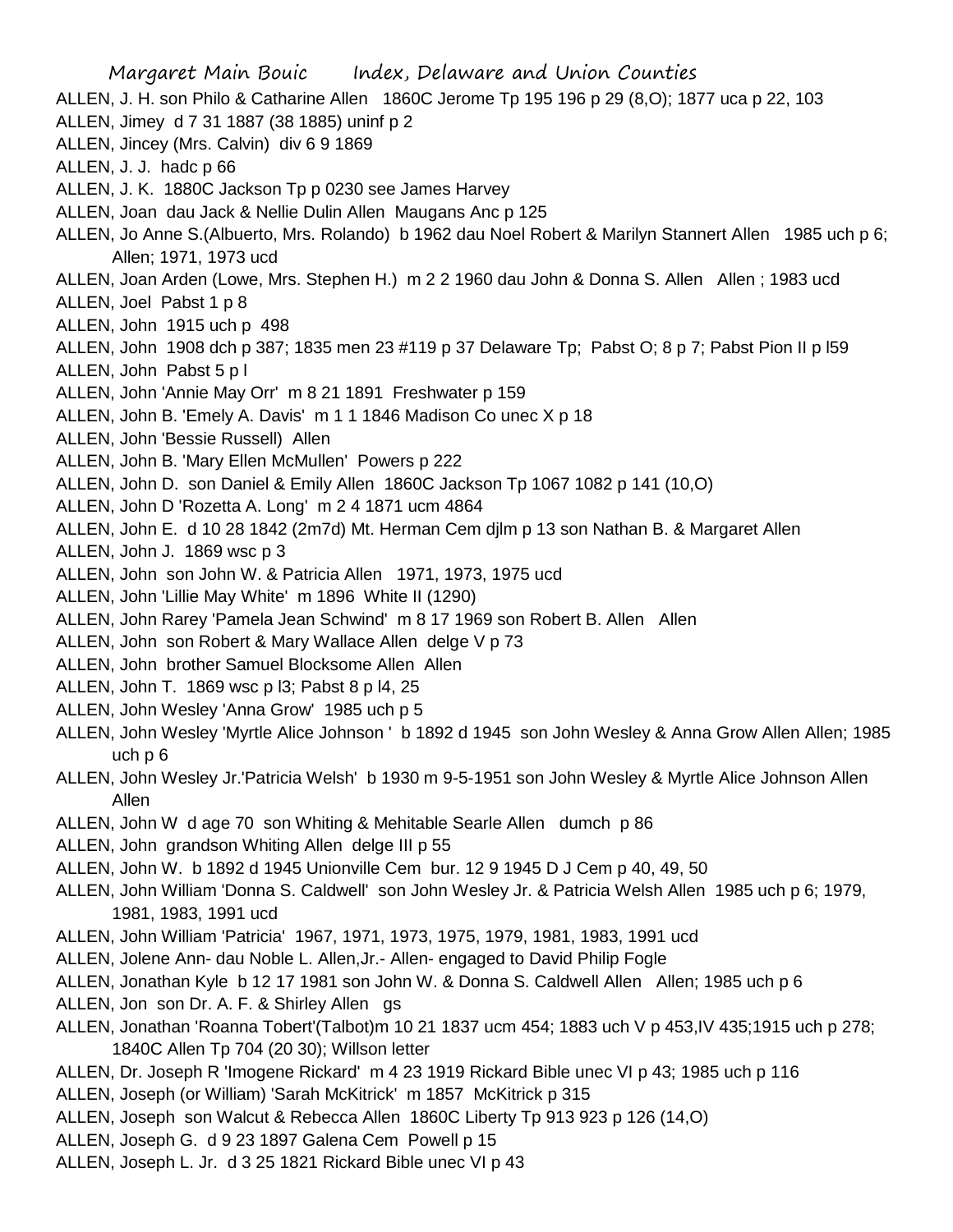ALLEN, Joseph Randolph Jr. b 8 6 1920 son Joseph R. & Imogene Rickard Allen Rickard Bible unec VI p 43 ALLEN, Josephine dau Nathan & Margaret Mather Allen 1850C Allen Tp 1437 1455 p 214 (3,O) ALLEN, Joseth 'Rebecca F.'? b 1 13 1701 m 4 20 1729 d 1 1 1777 delge III p 9 ALLEN, Joyce (Mrs. Robert C.) 1969, 1971, 1980 dcd ALLEN, B. Joyce dau Howard & Velda Allen 1949, 1967, 1971 ucd ALLEN, J. P. unec IV p 53 ALLEN, J. R.- son Lewis & Marie Saxton Allen- Allen ALLEN, Juanita Jones (Mrs. Robert H.) (Wanita) m 10-18-1969 Allen; 1975, 1979, 1981, 1983, 1991 ucd ALLEN, Judith Jane (Foster, Mrs. Sidney Vincent) m 6 14 1959 dau Robert Browning Allen Allen ALLEN, Judy L. (Mrs. Robert J>) 1971 dcd ALLEN, Julie dau Richard L. & Janet Allen 1961 dcd (3 1/2) ALLEN, July dau William H. & Sarah Allen 1860C Washington Tp 1506 1516 p 205 (13,O) ALLEN, June (Hicks, Mrs )(Ackley, Mrs. Tony) m(2) 8 9 1986 dau Rev. Roy Allen Ackley ALLEN, Karen G. (Spurlock, Mrs. Frank B.) m 7 21 1961 Allen; Spurlock ALLEN, Karen L. (Stanley, Mrs. William S.) m 4 14 1984 dau Kenneth L. Allen Allen ALLEN, Karlene Griffith (Mrs. Jerry)- Allen ALLEN, Kate Dee Brooks (Mrs. Earle D.)- Allen ALLEN, Katherine Timmons (Mrs. Donald G.) b 3-20-1905 d 2-9-1995 (89) Oak Grove Cem- Allen ALLEN, Kathleen (Bump, Mrs. James Garfield) b 9 24 1888 m 1905 dau James & Imogene "Em" Amy Smith Allen Allen; Hower p 30 ALLEN, Kathryn (Mrs. ) d 8 18 1976 )98) bur. Radnor Cem Allen ALLEN, Kathy (Mrs. Dan)(Pinson, Mrs. Michael)- mother of Seth Allen- Allen ALLEN, Kathy (Snyder, Mrs. ) b 1953 dau Robert L. & Marilyn L. Allen 1969, 1971 dcd ALLEN, Kay M. (Mrs. Jerry K.)- 1991 ucd ALLEN, Kay- dau Robert & Mable Bell Allen- Allen ALLEN. Keith Luther son Luther Ormes & Marian Allen Allen ALLEN, Keith 'Ann Jolliff' son Howard & Velda Allen Allen; 1949 ucd ALLEN, Kelli (Mrs. Ethan H.)- Allen ALLEN, Kenneth L. Allen ALLEN, Kent grandson Whiting Allen delge III p 55 ALLEN, Keturah Cheney (Mrs. David S.) m 3 22 1821 d 12 19 1834 dau Ebenezer & Elizabeth Owen Cheney 1830C Jackson Tp 470 p 297 (40 50); 1883 uch V p 488 ALLEN, Kevin- son William & Charlotte Green Allen- Allen ALLEN, Kristi Lyn b 10 13 1976 ch John William & Donna Caldwell Allen Allen; 1985 uch p 6; 1979, 1983, 1991 ucd ALLEN, Kristin dau Richard L. & Janet Allen 1961 dcd (2) ALLEN, Kristy b 1972 ch Robin & Diana Allen 1979, 1983 ucd ALLEN, Kyle b 1981 son Dr. A. F. & Shirley Allen Allen

- ALLEN, Kyle- b 1981 son John W. & Donna S. Allen- 1991 ucd
- ALLEN, Kyle- son Jerry & Sandra Stults- Eagle Stout- Allen
- ALLEN, Laird brother Albert Wilson Allen Allen
- ALLEN, Larry b 1952 son Sterling G. & Edna B. Allen 1969 dcd
- ALLEN, Laura (Maine, Mrs. Thomas P.) b 1808 m 1826 d 11 1839 Asp (637)
- ALLEN, Laura (Tripp, Mrs. Stephen) m 8 22 1849 dcm d age 86 dau Whiting & Mehitable Searle Allen dumch p 85; dcw Bk 4 p 37(5)
- ALLEN, Lauretta (Mrs. Rev. Rober) Allen
- ALLEN, Laurey (Wilcox, Mrs. Alvin) m 2 5 1829 Madison Co unec V p 39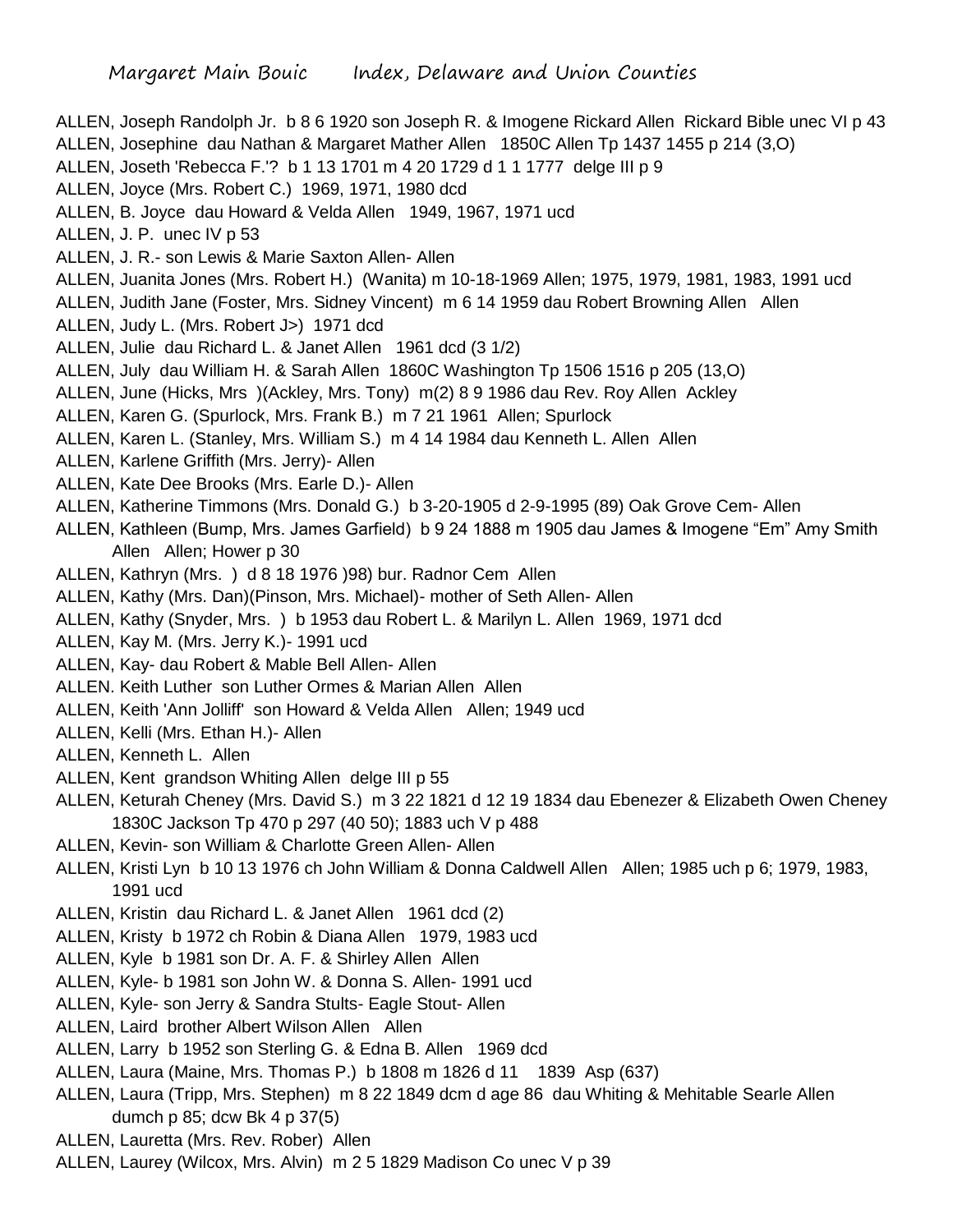Margaret Main Bouic Index, Delaware and Union Counties ALLEN, Lavinia dau Samuel & Nancy Allen 1850C Washington Tp 1146 1164 p 176 (13,O) ALLEN, Lawrence Allen ALLEN, Learch 'Elizabeth Foust' m 4 20 1838 dcm ALLEN, Lemuel 'Mary Billings' delge IV p 58 ALLEN, Lena Belle (Robinson, Mrs. ) b 1874 d 1960 Mitchell Cem D J Cem p l5 ALLEN, Leo Jr. 'Edith' 1980 dcd ALLEN, Leola Dell Griffis (Mrs. Reuben Oldfield) b 10 30 1870 m 2 23 1893 d 7 19 1942 dau Samuel Wharton & Mary Jane Benham Griffis ped Ruth M. Allen Kennedy 5 delge V p 70 ALLEN, Leonard P.-b 5-1888 son Myando Allen- 1900C Darby Tp 239-248 p 12A (12,O,O,O) ALLEN, Judge Leroy Allen; 1985 uch p 5, 182 ALLEN, Leroy L.- b 3-1879 1900C Leesburg Tp 3 p 1 (21,O,O,O) ALLEN, Leroy M. son William & Helen Allen 1880C Sc Tp 53 55 (12,O,O,O) ALLEN, Lesley b 2 7 1889 Delaware Tp son Charles & Lizzie Hammond Allen dcb ALLEN, Leslie E. dau Howard E. & Dorothy J. Allen Allen ALLEN, Levi (1810) delge III p 12 ALLEN, Lewis J. 'Teresa Farrand' m 1 18 1974 son Lewis A. Allen Allen ALLEN, Lewis A. Allen ALLEN, Lewis A. 'Marie J. Sexton'- b 6-1-1917 m 8-21-1938 s 4-28-2003 (85) Oak Grove Cem- son Roy & Bessie Farrell Allen- Allen ALLEN, Lewis Jr. "J.R."- son Lewis & Marie J. Sexton Allen- Allen ALLEN, Lillian (Eichemeyer, Mrs. Lee) b 7 5 1905 Rausch(11131), II p 259 ALLEN, Lillian M. (Curtis, Mrs. ) dau James Harvey & Sarah Perry Allen 1985 uch p 6; 1880C Jackson Tp 2 p 230A (9,O,O,Vt) ALLEN, Lillian (Thomas, Mrs. )(Ohaver, Mrs. William Frederick) 1985 uch p 107 ALLEN, Lillie Belle b 4 1 1895 Delaware Tp dau Charles & Lillie Hammond Allen dcb ALLEN, Lillie May White (Mrs. John) b 1878 m 1896 d 1903 dau William & Malinda Bennett White White II 129 ALLEN, Lilly Pabst O ALLEN, Lina (Mrs. Charles) d 8 15 1983 )94) bur. Fairview; 1961 dcd ALLEN, Lina J. b 1889 Fairview p 16 ALLEN, Linda (Mrs. Daniel L.)- 1991 ucd ALLEN, Linda (Rule, Mrs. )- dau Fredrick,Sr. & Pauline Sicard Allen- Allen ALLEN, Linda (Mrs. Thomas D.,III)- Allen ALLEN, Linna b 12 1 1881 Berlin Tp dau William H. & Mary E. Williams Allen dcb ALLEN, Linnie Pabst 2 p 60 ALLEN, Lisa Marie (Boyer, Mrs. Mark Keith) m 10 29 1983 dau Donald & Bertha Allen Boyer ALLEN, Lisa (Klaver, Mrs. Tim)- dau William & Charlotte Green Allen- Allen ALLEN, Lisa dau Richard L. & Janet Allen 1961 dcd (1) ALLEN, L. L. 'Inez M.' djlm p 37 ALLEN, Lon E. Pabst O ALLEN, Lore (Graham, Mrs. Carl)- dau William & Charlotte Green Allen- Allen ALLEN, Loren Allen ALLEN, Louisa dau Philo & Catharine Allen 1860C Jerome Tp 195 196 p 29 (3,O) ALLEN, Louisa (Mrs. Samuel) 1850C Sc Tp 2484 2496 (43, NH) ALLEN, Lowell S. ' Hummel' son Lawrence Allen Allen ALLEN, Lt. hjt p 81 ALLEN, Lucinda Wilson (Mrs. William) m 12 24 1840 Madison Co unec IX p 32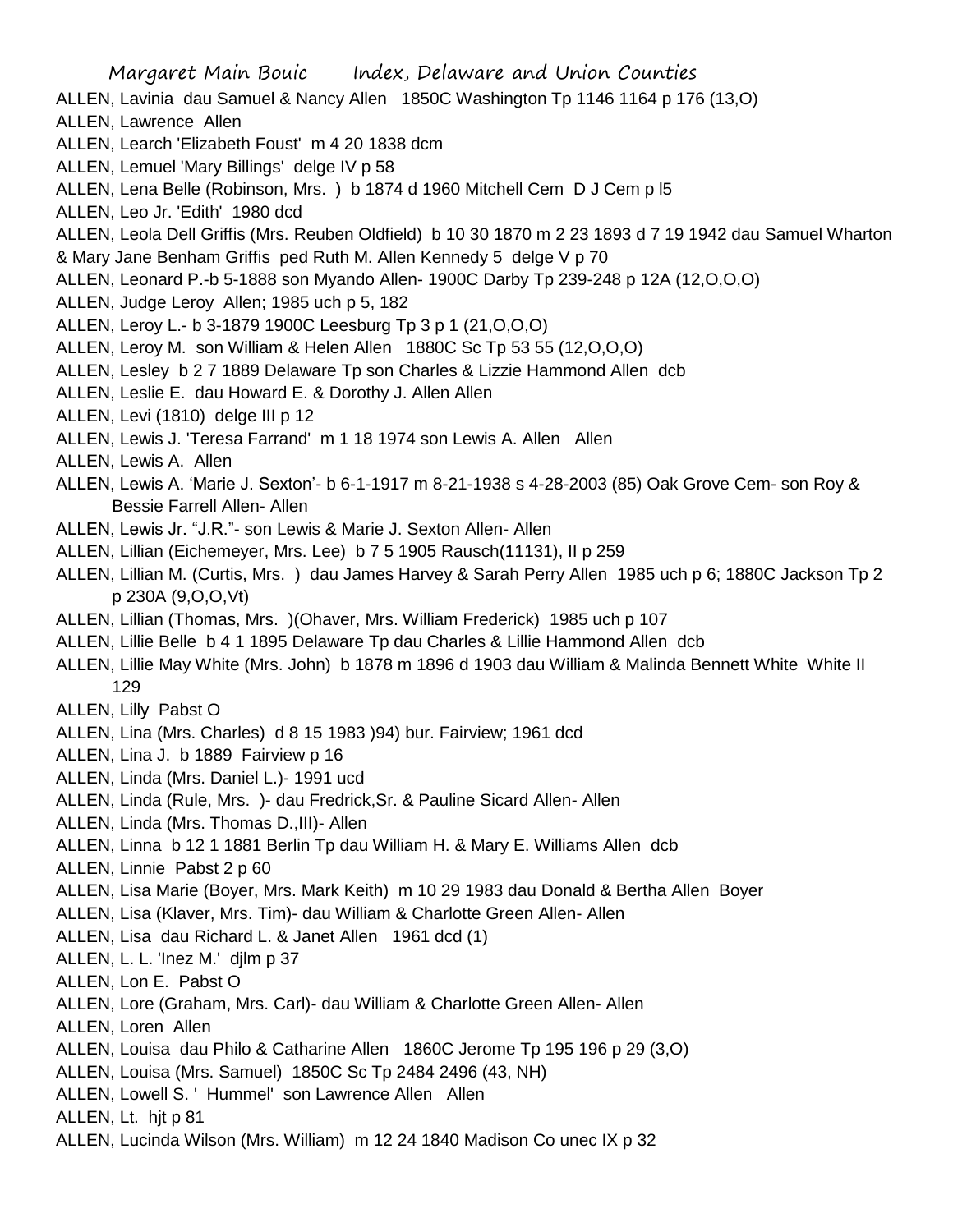- ALLEN, Lucius 'Elizabeth Marshall' lic 4 2 1840, ucm 627(Aucius) d 11 29 1873 (66 8 11) Plain City Cem son Calvin Allen- unec V p 23, VII p 62, XI p 55
- ALLEN, Lucy Belle (Shellhorn, Mrs ) dau James & Sarah Allen 1870C Jerome Tp 151 149 p 21 (1,O); 1880C Jackson Tp 2 p 230A (11,O,O,Vt)
- ALLEN, Lucy (Faufnaugh, Mrs. )- dau Darold L.,Sr. & Eva Mae Swineheart Allen- Allen
- ALLEN, Lucy (Garrand, Mrs. Joseph) m 5 23 1833 Madison Co unec VII p 10; 1883 uch V p 105
- ALLEN, Lucy Gorsuch (Mrs. Harvey) m 2 15 1866 dcm 768
- ALLEN, Lucy (Lowe, Mrs. Stephen) m 1902 Howison (634)
- ALLEN, Lucy M. (Springer, Mrs. Abraham) m 9 5 1842 dcm
- ALLEN, Lucy (Shellhorn, Mrs. ) dau James Harvey & Eunice Delano Allen 1985 uch p 6
- ALLEN, Lucy (Wells, Mrs. James M.) m 7 4 1859 dcm; dau W. H.Allen 1880 dch p 697
- ALLEN, Lucy dau Warren J. & Sarah Allen 1850C Genoa Tp 352 (8,O)
- ALLEN, Luella J. b 1865 d 1912 sister Hester Sweeney Crain Powell p 79; Old Millcreek Cem p 2
- ALLEN, Lury (Wilcox, Mrs. Alvin) dau Isaac & Theresa Andrews Allen 1883 uch V p 453
- ALLEN, Luther Ormes 'Marian' b 3 6 1923 d 8 10 1984 son Earl C. & Mary Catherine Ormes Allen Allen
- ALLEN, Lydia (Benjamin, Mrs. John) d 1709 dau W. Allen Powers Pat p 27
- ALLEN, Lyman P. `Eliza` dumch p 372; 1860C Leesburg Tp 370 (16,O)
- ALLEN, Mabel (Titus, Mrs. ) b 8-1884 dau William & Anna Rhoads Allen Allen; 1900C Liberty Tp Union Co 334-343 p 14B (15,O,O,O)
- ALLEN, Mabel (Wilson, Mrs. ) dau John & Bessie Russell Allen Allen
- ALLEN, Mable Bell (Mrs. Robert)- Allen
- ALLEN, Mable Bertha (Dille, Mrs. Harry Eugene) Cowgill p 68
- ALLEN, Mable (Zimmerman, Mrs. ) sister Elmer W. Allen Allen
- ALLEN, Maggie (Wolfley, Mrs. Silas D.) m 3 13 1867 dau Lyman P. & Eliza Allen dumch p 372
- ALLEN, Marc H. son Howard E. & Dorothy H. Allen Allen
- ALLEN, Margaret 1860C Union Tp 626 632 p 88 (29,O)
- ALLEN, Margaret aunt of Carolyn Wiese delge III p 39
- ALLEN, Margaret (Keller, Mrs. William E.) Weiser p 514
- ALLEN, Margaret J.- dau Dr. Donald G. & Katherine Timmons Allen- Allen
- ALLEN, Margaret Jones (Mrs. Stephen B.( m 5 26 1836 dcm d 10 22 1847 (34 5 18) Radnor Cem Powell p 231
- ALLEN, Margaret H. b 8 27 1874 Radnor Tp dcb dau William & Helen Shower Allen 1880C Sc Tp 53 (5,O,O,O)
- ALLEN, Margaret Mather (Mrs. Nathan B.) m 11 5 1841 ucm 748; djlm p 13; 1883 uch V p 453; 1850C Allen Tp 1437 1855 p 214 (26,O); unec V p 38
- ALLEN, Margaret dau Samuel & Nancy Allen 1850C Washington Tp 1146 1164 p 170 (15,O)
- ALLEN, Margaret dau Dr. Donald G. & Katherine Allen Allen
- ALLEN, Margaret (Graham, Mrs. Dean) b 7 26 1919 m 12 31 1944 dau John S. & Anna Grace Feigley Allen Genther p l03; Graham (161442); Taylor (15241451742); Mitchell (11218742); Richey 7,8
- ALLEN, Margaret Jones dau John P. Jones dcw Bk 4 p 172(19)
- ALLEN, Margaret Ruth- dau Thomas D. & Dorothy J. Houston Allen- Allen
- ALLEN, Maria Louise (White, Mrs. John) m 1842 White II (3), uccp p 11
- ALLEN, Mariah 1860C Sc Tp 951 952
- ALLEN, Mariah (King, Mrs. Stephen) m 12 25 1843 Madison Co unec X p 7
- ALLEN, Marian (Mrs. Luther Ormes) Allen
- ALLEN, Marian Wheeler (Mrs. ) dau Michael Ignatius & Frances Ellen Ryder Wheeler Weiser p 834
- ALLEN, Marie Jean Knoedler (Egan, Mrs. Forrest J.)(Mrs. Ray D.) b 9 20 1900 m(1) 6 24 1933 (2) 8 9 1977 dau Louis Alfred & Anna Viola Hayworth Knoedler Cowgill p 6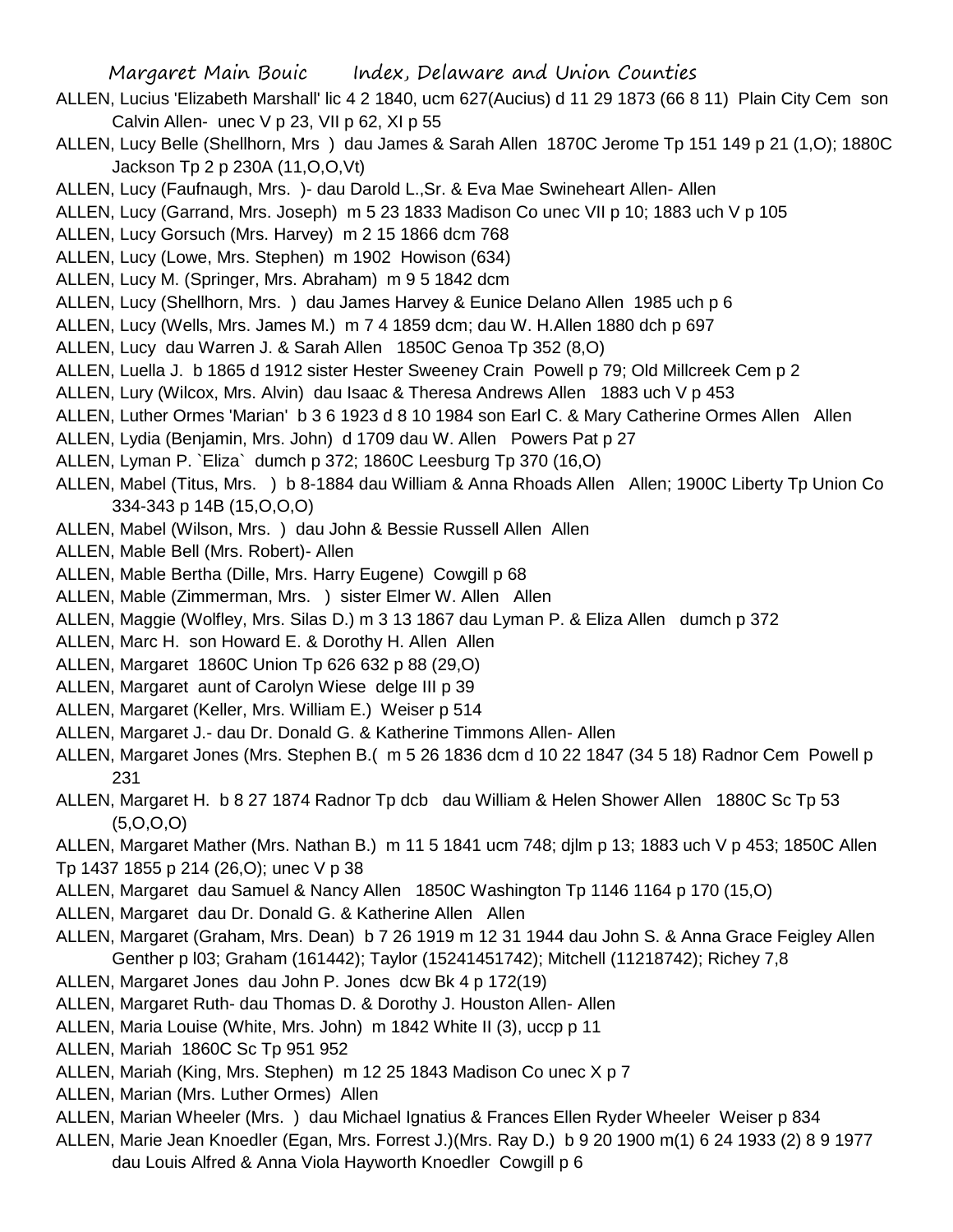- ALLEN, Marie Sexton (Mrs. Lewis)- b 3-31-1919 m 8-21-1938 d 6-27-2001 (82) Oak Grove Cem- dau Thurlow & Ruth Partlow Sexton- Allen
- ALLEN, Marietta Swartz (Mrs. Corydon) b 7 17 1876 m 7 17 1902 d 5 14 1968 (or Mary Ellen?) Price Cem djlm p 40; Allen; 1985 uch p 5
- ALLEN, Marilyn L. (Mrs. Robert L.) Allen; 1969, 1971, 1980 dcd
- ALLEN, Marilyn Stannert (Mrs. Noel Robert) 1985 uch p 6; 1971, 1973, 1991 ucd
- ALLEN, Marjorie Hills (Mrs. Dr. Morse Shepard) d 10 20 1975 Allen
- ALLEN, Marjorie L. (Reames, Mrs. Harold D.)- b 6-12-1919 m 9-1935 d 10–6-1996 (77) Maple Grove Cem-Allen
- ALLEN, Mark 'Nicole'- parents of Blaize Salvador Allen- Allen
- ALLEN, Mark Stephen `Tamela Jane Brandes' m 7 31 1982 son Rev. Ronald Allen Allen
- ALLEN, Martha- b 9-1899- 1900C Richwood 276-290 p 11A (8/12,O,O,O)
- ALLEN, Martha "Marty" A. (King, Mrs. Robert L.)- b 1-9-1920 d 5-12-1995 dau Earle D. & Kate Dee Brooks Allen- Allen
- ALLEN, Martha (Shellenbarger, Mrs. ) Allen
- ALLEN, Martha dau Harlow & Eveline Allen 1850C Berkshire T. 13 (5,O)
- ALLEN, Martha (Husted, Mrs. Ezekiel) sister Robert Allen delge V p 73
- ALLEN, Martha L.- 1991 ucd Pharisburg
- ALLEN, Martha Leona Russell (Hershner, Mrs. Howard)(Mrs. Clarence)- b 7-17-1912 d 9-23-2003 (91) bur Mt. Gilead- dau Fred & Effie James Russell- Allen
- ALLEN, Martha (Sabine, Mrs. William) dau James & Anna Allen 1883 uch V p 135
- ALLEN, Martha dau Romanta & Ann Allen 1840C Dover Tp 1430 (5 10); 1850C Dover Tp 793 809 (18)
- ALLEN, Martha Cox (Mrs. ) b 3 6 1896 d 9 16 1973 bur Oakdale I p 64 (O R8 2) dau John & Sarah Perkins Cox Allen
- ALLEN, Martha E. d 10 15 1915 (9m) Oakdale I p 17
- ALLEN, Martha (Mrs. Ernest)- Allen
- ALLEN, Martha dau Samuel & Nancy Allen 1850C Washington Tp 1146 1164 p 170 (6,O)
- ALLEN, Martha (Mrs. Edwin C.) 1969, 1971 dcd
- ALLEN, Martha Jo dau Thomas R. Jr. & Helen Allen Allen; engaged to Stephen S. Choate
- ALLEN, Marvin son Alva E. & Della M. Rambo Allen Allen
- ALLEN, Mary d 1828 1883 uch V p 498
- ALLEN, Mary 1880C Concord Tp p 275C
- ALLEN, Mary- 1900C Jerome Tp 24-26 p 1B (59,O,NH,Vt)
- ALLEN, Mary A. Pabst O
- ALLEN, Mary A. Buell (Mrs. William J.) m 12 18 1845 Madison Co unec X p 18
- ALLEN, Mary Ann (Cornell, Mrs. John A.) m 6 2 1853 dcm
- ALLEN, Mary Adell Crain (Mrs. Richard Webber) b 9 28 1918 m 1 7 1942 dau Homer John & Olive Stedman Crain Crain
- ALLEN, Mary A. (Mrs. William M.) b 1871 d 1928 Berkshire Cem Powell p 11
- ALLEN, Mary Betsy (Earl, Mrs. Dr. Arthur) 1985 uch p 113
- ALLEN, Mary Billings (Mrs. Lemuel) delge IV p 58
- ALLEN, Mary (Brandt, Mrs. ) dau Ernest & Jennie Steeves Allen 1985 uch p 5
- ALLEN, Mary C. 1880C Delaware Tp p 328C
- ALLEN, Mary Catherine Ormes (Mrs. Earl C.) b 10 22 1887 m 3 28 1918 d 7 29 1974 dau William & Julia Jackson Ormes Allen
- ALLEN, Mary Cheney Cem 1985 uch p 23
- ALLEN, Mary Cleveland (Mrs. Dr. Silas) b 11 2 1754 d 10 7 l843 (90) dau Samuel & Ruth Darby Cleveland dumch p 85; dcq Florence McDowell29; Pabst 2 p 49; delge III p 7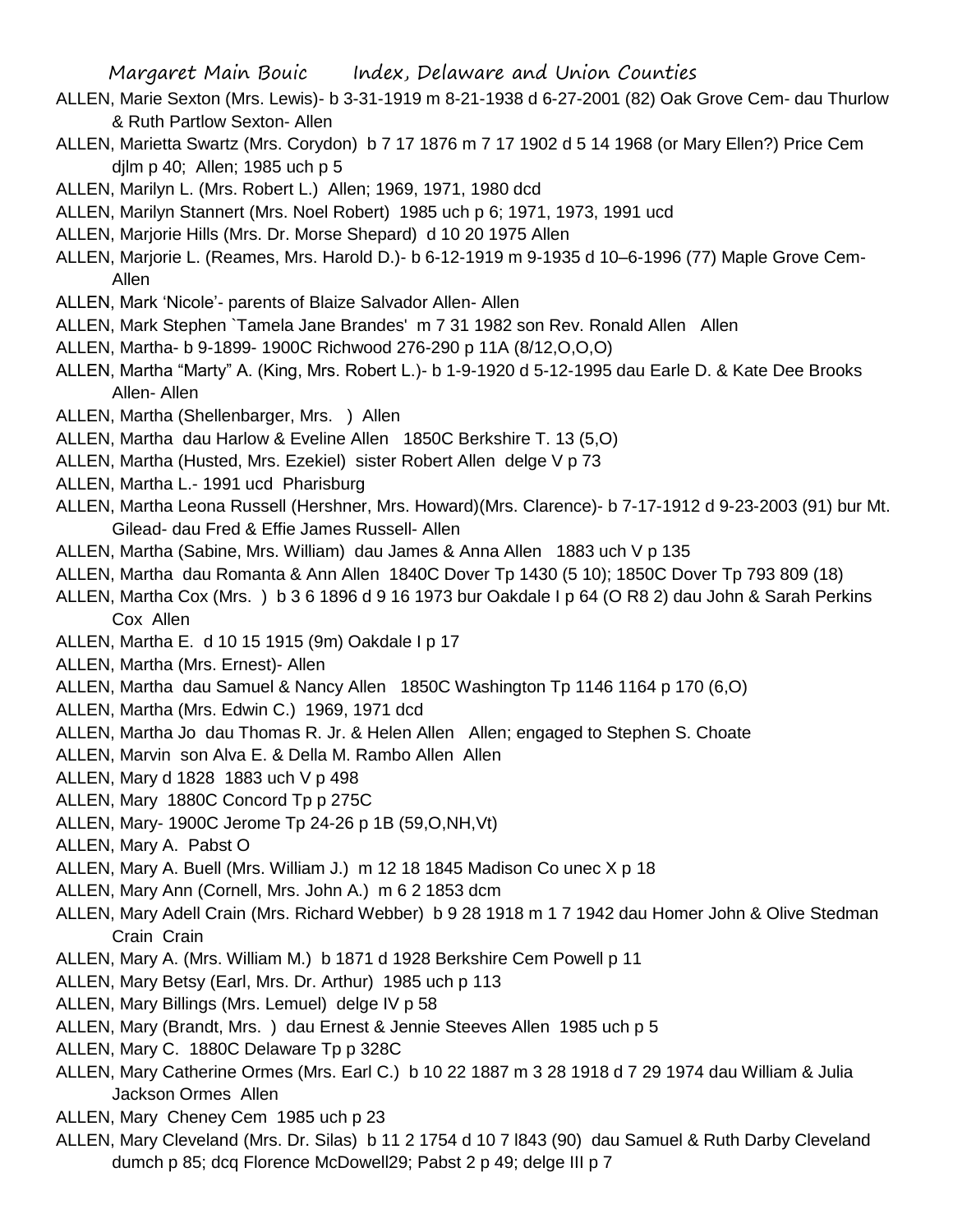- ALLEN, Mary D. (L.) (Mrs. Perry D.) 1985 uch p 182 1959, 1967, 1971, 1973, 1975, 1979, 1981, 1983, 1991 ucd
- ALLEN, Mary E. (Mrs. Alton D) b 8 12 1905 d 1 9 1984 mother of Dr. A. F. Allen Allen; 1975, 1979, 1981, 1983 ucd
- ALLEN, Mary (Emerson, Mrs. Benjamin) m 9 15 1839
- ALLEN, Mary E. (Huntley, Mrs. Lyman S.) m 3 27 1860 dcm
- ALLEN, Mary Ellen McMullen (Mrs. John B.) dau James McMullen Powers p 222
- ALLEN, Mary E. (Smith, Mrs. John A.) m 5 4 1856 dcm
- ALLEN, Mary E. Stinson (Mrs. Richard D.) Allen
- ALLEN, Mary E. (Thompson, Mrs. William Alpha) Thompson p 3
- ALLEN, Mary E. dau Walcut & Rebecca Allen 1860C Liberty Tp Un Co 913 923 p 126 (1,O)
- ALLEN, Mary (Foos, Mrs. ) sister Samuel Blocksome Allen Allen
- ALLEN, Mary (Foster, Mrs. )- dau Fredrick H.,Sr. & Pauline Secard Allen- Allen
- ALLEN, Mary (Mrs. George) 1880C Jerome Tp 271 281 p 30 (27,O,O,O)
- ALLEN, Mary dau Harlow & Eveline Allen 1850C Berkshire Tp l3 (10)
- ALLEN, Mary Helen Bauder (Mrs. Albert Franklin) b 9 2 1916 m 11 28 1945 d 1-25-1998 (81) br Vancouver, Washington- dau David Augustus & Lois A. Vigar Bauder Weiser p 238; Allen
- ALLEN, Mary H. (Thompson, Mrs. John) m 9 11 1873 ucm 5323
- ALLEN, Mary J 1850C Jerome Tp 1714 1734 p 253 (15,O)
- ALLEN, Mary Jain (Marques, Mrs. H. H.) m 2 16 1845 Madison Co unec X p 17
- ALLEN, Mary Jane d 1938 dau Alton & Mary E. Allen Allen
- ALLEN, Mary Jane (Bragdon, Mrs. ) b 8 11 1858 dau Joseph & Sarah McKitrick Allen McKitrick p 315
- ALLEN, Mary J. dau Horace & Jane Riley Allen 1850C Delaware Town 1177 (3,O)
- ALLEN, Mary Lehman (Mrs. Perry David)- b 112-9-1907 m 6-4-1936 m 6-4-1936 d 2-23-2002 (94) Price Cemdau Jacob & Ottie Hitt Lehman- Allen
- ALLEN, Mary Leonard (Mrs. Jedediah) m 11 20 1862 dcm
- ALLEN, Mary (McFadden, Mrs. Hugh) b 1842 d 6 26 1918 Oakdale I p 114 (E R4 6); 1883 uch V p 123
- ALLEN, Mary (McKittrick, Mrs. John) McKitrick p 466
- ALLEN, Mary (Marlow, Mrs. ) dau Goldie Allen Allen
- ALLEN, Mary M. Holycross (Mrs. George W.) m 6 1 1862 ucm 3321
- ALLEN, Mary (Mitchell, Mrs. James) m 11 22 1849 dcm dau Seth Harding & Elizabeth Van Horn/Nixon Allen delge IV p 58
- ALLEN, Mary M. Ross (Mrs. James Lee) d 11 14 1971 (81) bur. Oak Grove Allen
- ALLEN, Mary dau Orril Allen Rinehart dcw Bk 3 p 265
- ALLEN, Mary (Mrs. Philo) 1850C Jerome Tp 1711 1713 p 253 (35,O)
- ALLEN, Mary (Reed, Mrs. David) m 2 12 1829 ucm 170 dau Daniel & Rachel Burwell Allen 1883 uch III p 288, V p 453; unec II p 26; Willson letter
- ALLEN, Mary S. dau William H. & Sarah Allen 1860C Washington Tp 1506 1516 p 205 (8,O)
- ALLEN, Mary Wallace (White, Mrs. )(Mrs. Robert) delge V p 73
- ALLEN, Maryettie B Allen Co O. 4 16 1855 d 2 12 1886 Columbus Grove Adams Bible; unec V p 19
- ALLEN, Matilda dau David S. & Keturah Cheney Allen 1883 uch V p 488
- ALLEN, Matthew Powers Pat p 47, 300
- ALLEN, Matthew son Daniel L. & Koehler Allen Allen
- ALLEN, Matthew- son Lewis Allen, Jr.- Allen
- ALLEN, Maude Furrow (Mrs. Burley)- Allen
- ALLEN, Maxine E. (Mrs. Cleo W.) 1949, 1959, 1967, 1971, 1973, 1975, 1979, 1981, 1983, 1991 ucd
- ALLEN, Maxine E. (Mrs. Edgar) Allen; 1979 ucd
- ALLEN, Maxine Lavina dau Noel Robert & Marilyn Stanner Allen 1985 uch p 6; Allen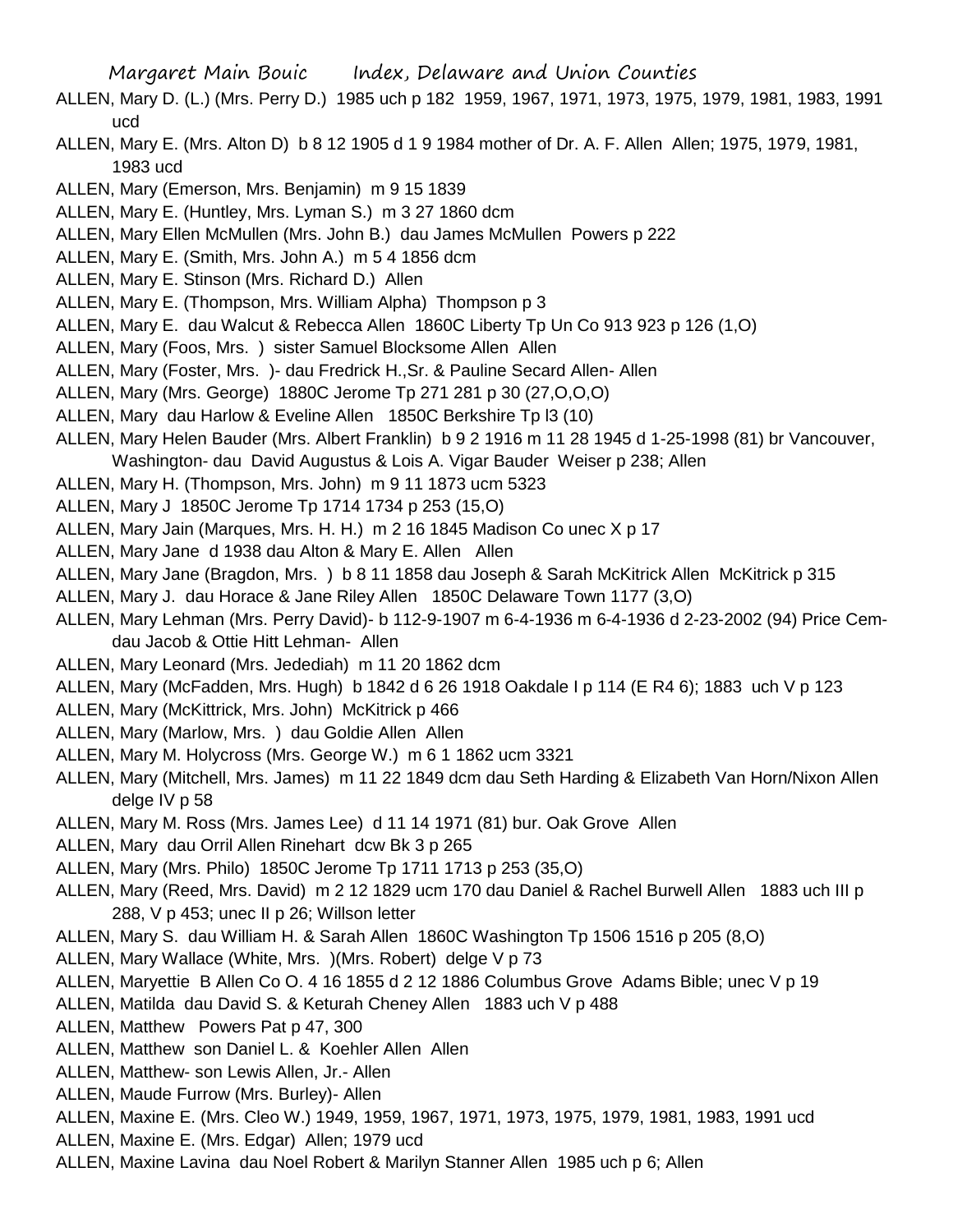- ALLEN, M. C. unec VIII p 29
- ALLEN, Mehitabel Searle (Mrs. Whiting) b 1774 d 1852 dau Rev. John & Mehitable Dunbar Searle dumch p 85; 1850C Delaware Town 1024 (74, Mass); dcq Florence McDowell15
- ALLEN, Merle (Gifford, Mrs. ) Allen
- ALLEN, Merrick son Orril Allen Rinehart Pabst O; dcw Bk 3 p 265
- ALLEN, M. H. dau Philo & Catharine Allen 1860C Jerome Tp 195 196 p 29 (10,O)
- ALLEN, Mianda Elizabeth buried 5 24 1922 Mitchell Cem D J Cem p 21
- ALLEN, Michael Allen, dulcimers
- ALLEN, Mike Record Center delge VI p 46
- ALLEN, Mildred Pabst O
- ALLEN, Mildred Lavinia Fenstermacher F. (Mrs. Robert F.) m 6-15-1927 d 2-13-2000 (94)- dau Edmond & Ola Roberts Fenstermacher 1985 uch p 6; Allen; 1971, 1973, 1975, 1979, 1981, 1983, 1991 ucd
- ALLEN, Mildred Lovina (Radase, Mrs. Alexander William) b 10 22 1906 m 11 24 1928 dau Corydon & Marietta Swartz Allen Allen; 1985 uch p 5,6; David Swartz
- ALLEN, Mildred Inez (Douce, Mrs. E. J.) b 2 12 1891 dau J. B. & Susie Catherine Howison Allen 1985 uch p 42; Howison1167
- ALLEN, Millie (Ulery, Mrs. Silas O.) m 1861 dau Henry & Jane Leatherman Allen Powell p 323
- ALLEN, Milo? b 12 14 1890 Delaware Tp son Charles & Lillie Hammond Allen dcb
- ALLEN, Mina M. buried 1 10 1913 Mitchell Cem D J Cem p 21
- ALLEN, Mina (Mira)(Wilbur, Mrs. Christopher) m 3 19 1834 dau Isaac & Theresa Andrews Allen 1883 uch V p 453
- ALLEN, Minda Brown (Mrs. James) Allen
- ALLEN, Minnie b 11 18 1873 Brown Tp dau J. W. & Ruth Carns Allen dcb
- ALLEN, Mira Case (Mrs. Samuel) m 1 30 1816 Madison Co unec IV p 29
- ALLEN, Miriam W. Billington (Mrs. Ross E.) b 5-6-1913 Pa d 6-11-2000 (87) Milcrest, Oakwood Cem-Allen Eaust Aurora dau Leland & Anna Fisher Billington- Allen
- ALLEN, M. M. 1980 dcd
- ALLEN, Dr. Morse Shepard 'Marjorie Hills' d 12 4 1967 Allen
- ALLEN, Moses 'Eliza Counts' m 2 5 1833 Madison Co unec VII p 9
- ALLEN, Myando E/Minta Brown- b 3-1864- 1900C Darby Tp 239-248 p 12B (36,O,O,O) 4 children
- ALLEN, Myron Mound Cem Powell p 347
- ALLEN, Myrtle A. b 1892 d 1959 Unionville Cem D J Cem p 40
- ALLEN, Myrtle Alice Johnson (Mrs. John Wesley) b 9 14 1893 m 1913 d 9 18 1959 bur Unionville dau Albert & Anna Haggard Johnson D J Cem p 40, 47; Allen
- ALLEN, N. (student) 1850C Delaware Town 1027 (25)
- ALLEN, Nancy d 1859 Amrine Cem lptw p 59
- ALLEN, Nancy 1880 dch p 609; 1908 dch p 275
- ALLEN, Nancy b 1779 d 1870 Oak Grove Cem; Powell p 427; delge IX p 28
- ALLEN, Nancy (Mrs. Jerome) 1850C Delaware Town 963 (31)
- ALLEN, Nancy Lee (Schooler, Mrs. ) b 3 2 1942 dau Samuel Blocksome & Dorothy Eloise Leibold Allen Weiser p 247; Dodge 16757177221; 1949 ucd
- ALLEN, Nancy Jo (Littlepage, Mrs. Samuel Clarence IV) m 4 6 1968 dau Perry David & Mary Lehman Allen b 1944 1985 uch p 6; Allen ; 1949 ucd
- ALLEN, Nancy (Mosher, Mrs. Obediah) dau Robert & Mary Wallace Allen delge V p 7
- ALLEN, Nancy (Mrs. Samuel) 1850C Washington Tp 1146 1164 p 170 (39, Pa)
- ALLEN, Nancy dau Samuel & Nancy Allen 1850C Washington Tp 1149 1164 p 170 (8,O)
- ALLEN, Nancy Schertzer (Mrs. Samuel C.) m 11 23 1875 ucm 5787
- ALLEN, Nancy (Wenzlau, Mrs. Thomas E.)- dau Dr. Donald G. & Katherine Timmons Allen- Allen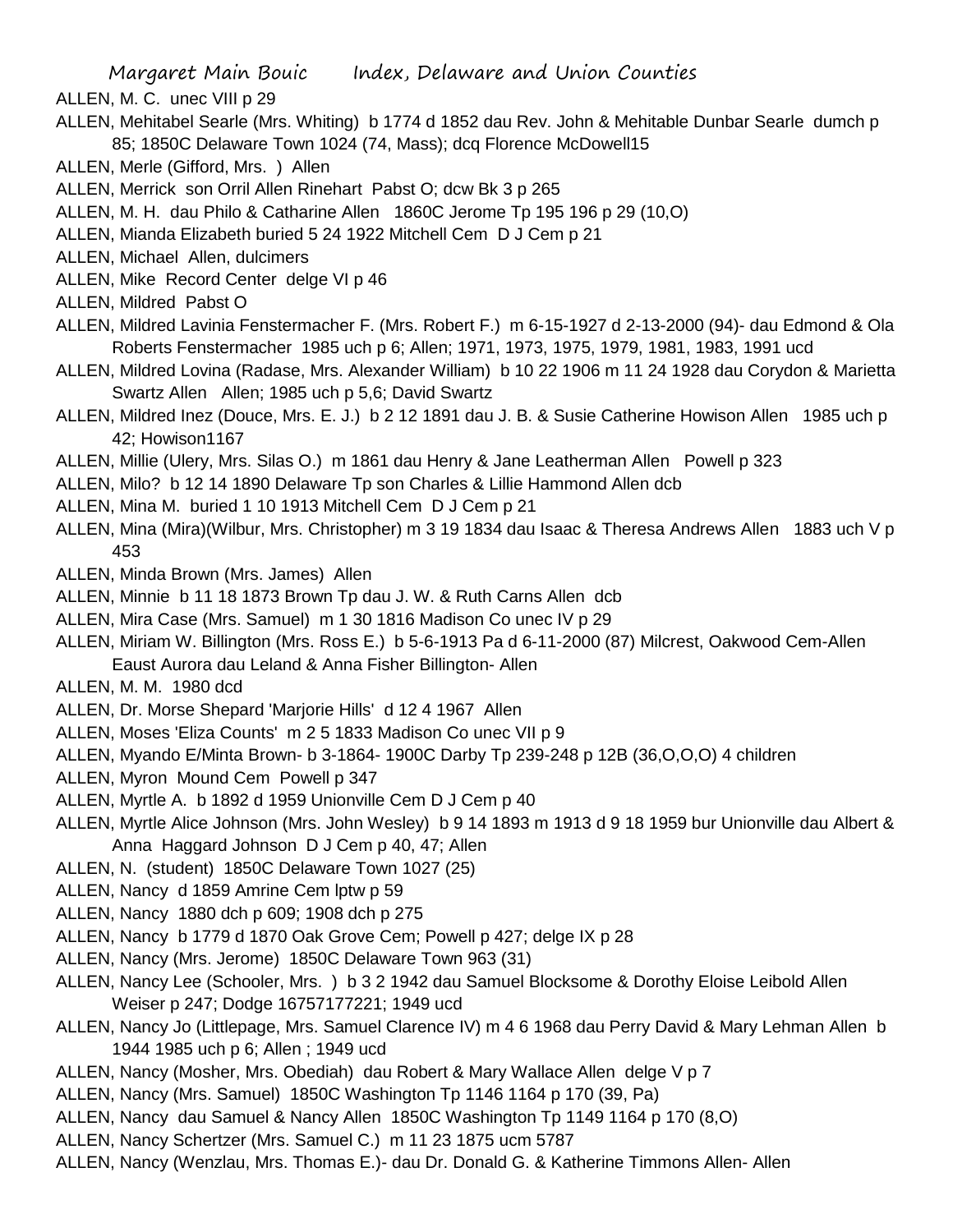- ALLEN, Nathan B. 'Margaret Mather' m 11 5/6 1841 ucm 748 djlm p 13; son Isaac & Theresa Andrews Allen 1883 uch V p 453; 1850C Allen Tp 1437 1455 p 214 (30,O); unec V p 38
- ALLEN, Nathaniel Lee b 8 5 1989 son Daniel L. & ---Koehler Allen Allen
- ALLEN, Nellie Dulin (Mrs. Jack) b 9 19 dau Ernest & Jennie Thomas Dulin Maugans Anc p 125
- ALLEN, Nell (Ward, Mrs. Hugh Adron) Maugans Anc p 39
- ALLEN, Nelson son Elmer W. Allen Allen
- ALLEN, Netty 1880C Jerome Tp 131 134 p 15 (22,O,O,O) p 0146
- ALLEN, Newton son Horace & Jane Riley Allen delge VI p 7
- ALLEN, N. H. d 1 23 1924 (83 1919) uninf p 17
- ALLEN, Nicole (Mrs. Mark)- parents of Blaize Salvador Allen- Allen
- ALLEN, Noel Robert 'Marilyn Stannert'- b 12-13-1933 d 5-30-2002 (68) Price Cem- son Robert Frank & Mildred Lavinia Fenstermacher Allen 1985 uch p 6; Allen; 1971 ucd
- ALLEN, Nucius 'Elizabeth Marshall' ucm 627 lic 4 2 1840
- ALLEN, Oel 1835 men 21 #17 p 33 Delaware Tp
- ALLEN, Olive L. (Chamberlain, Mrs. Henry W.) m 2 10 1859 1880 dch p 620 dau Allen H. & Elizabeth Allen 1850C Delaware Tp, 1327 (16)
- ALLEN, Oma Baker (Mrs. Herman Albert) 1985 uch p 6
- ALLEN, Opal Mae (Foust, Mrs. Richard J.) m 6 4 1947 Foust; Allen
- ALLEN, Orril (Rinehart, Mrs. Samuel) 1880 dch p 692
- ALLEN, Orson 1915 uch p 507; 1883 uch V p 664
- ALLEN, Orville son John & Bessie Russell Allen Allen
- ALLEN, Oscar son Warren J. & Sarah Allen 1850C Genoa Tp 352 (2,O)
- ALLEN, Oscar A. d age 34 son Whiting & Mehitable Searles dumch p 85
- ALLEN, Oscar grandson Whiting Allen delge III p 55
- ALLEN, P. 1883 uch IV p 477, V p 663
- ALLEN, Pamela Jean Dockery (Mrs. Frank R.)- Allen; 1991 ucd
- ALLEN, Pamela H. (Mrs. Steve W.) 1973 ucd
- ALLEN, Pamela (Mrs. James W. Jr.) 1980 dcd
- ALLEN, Pamela Jean Schwing (Mrs. John Rarey) m 8 17 1969 dau Clayton Schwind Allen
- ALLEN, Pat (Mrs. Roy) 1983 ucd
- ALLEN, Patricia (Mrs. ) dau Alton & Mary E. Allen Allen
- ALLEN, Patricia Welch (Mrs. John W.) 1985 uch p 6; 1967, 1971, 1973, 1975, 1979, 1981, 1983. 1991 ucd
- ALLEN, Patrick 'Diana Boyd' m 6 2 1850 dcm; delge V p 74
- ALLEN, Patrick- son Fredrick H.,Jr. & Sherry Lynn Wheeler- Allen
- ALLEN, Paul Edward b 4 20 1977 son Lowell S. & Hummel Allen Allen
- ALLEN, Pauline (Ledingham, Mrs. ) sister Violet Allen Porter Berk Allen; Porter
- ALLEN, Pauline Secard (Mrs. Frederick H.,Sr.)- Allen
- ALLEN, Permelia J. Harvey (Mrs. Henry W.) m 11 29 1867 ucm 429
- ALLEN, Perry David 'Mary Lehman' b 8 5 1909 m 6 4 1936 d6-15-1996 (86) Price Cem- son Corydon & Marietta Swartz Allen 1985 uch p 5,6; David Swartz; 1949, 1959, 1967, 1971, 1973, 1975, 1979, 1981, 1983, 1991 ucd; Allen
- ALLEN, Peter 1840 Concord Tp p 12 (20 30)
- ALLEN, P. F.- delge VII p 64, VIII p 65 (1843)
- ALLEN, Phebe (Mather(s), Mrs. William Southworth) m 5 19 1832 ucm 272 dau Isaac & Theresa Andrews Allen 1883 uch V p 453, unec II p 35, X p 5 m 3 26 1832
- ALLEN, Phebe Pugh (Mrs. Samuel) m 1 6 1850 dcm
- ALLEN, Philander 'Elizabeth Keener' m 11 22 1853 ucm 2034 m perm. unec VIII p 10
- ALLEN, Philena (Lease, Mrs. William) m 6 10 1854 ucm 2137 mt 6 28 1854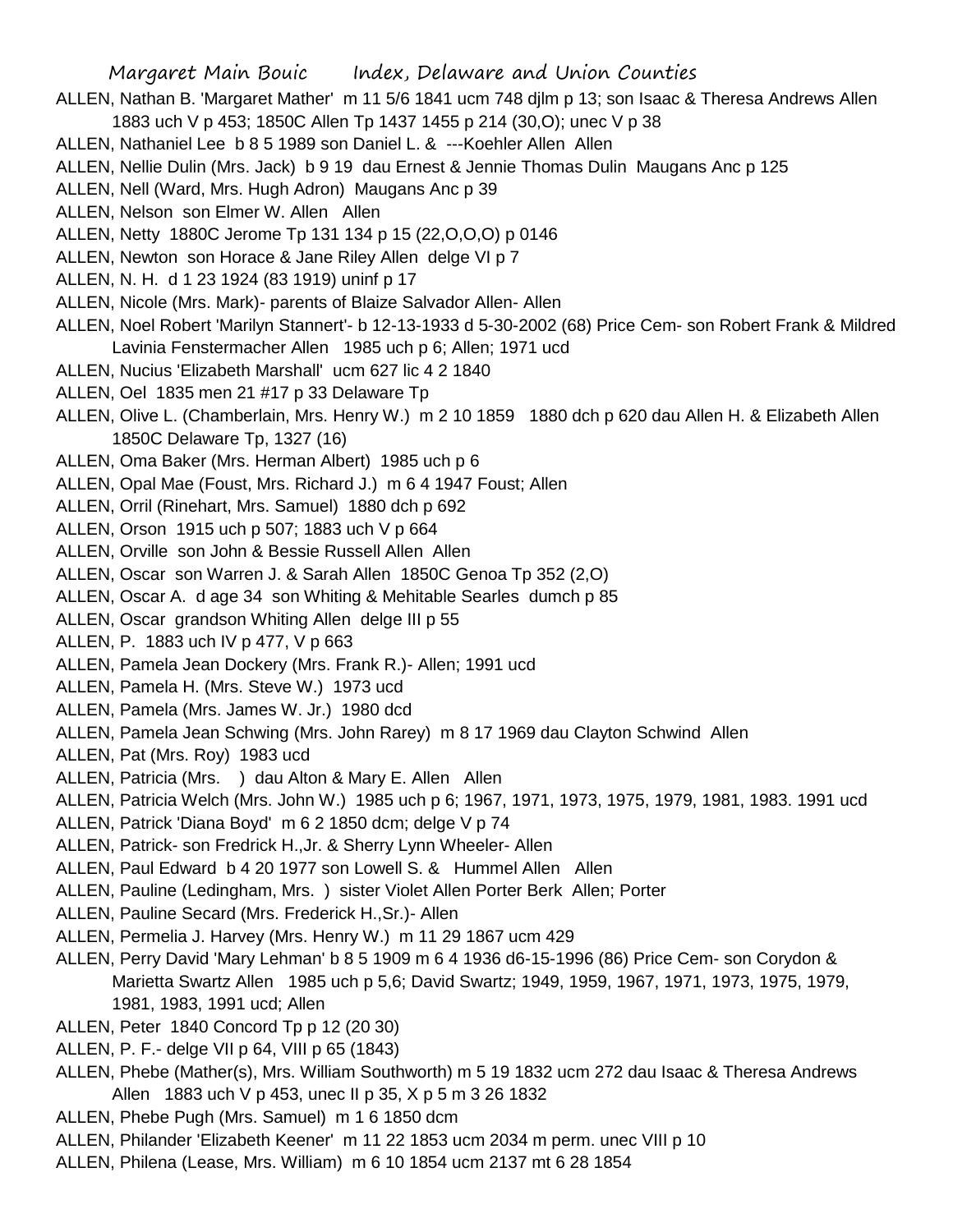- ALLEN, Philo 'Mary' son Calvin Allen- unec XI p 55; 1850C Jerome Tp 1711 1731 p 253 (40,O);1860C Jerome Tp 195 196 p 28 (51, Vt)
- ALLEN, Phoebe (Van Tassel, Mrs. John) d age 75 dumch p 494
- ALLEN, Pilemon grandch Whiting Allen delge III p 56
- ALLEN, P. L. delge IV p 11
- ALLEN, Polly Jo (Green, Mrs. Robert L.) dau Robert Frank & Mildred Lavinia Fenstermacher Allen Allen; 1985 uch p 6
- ALLEN, R. 1883 uch V p 415
- ALLEN, R'A' djlm p 12
- ALLEN, Rachel (Fox, Mrs. Samuel) m 6 15 1840 ucm 643
- ALLEN, Rachel Burwell (Mrs. Daniel)(Whitman, Mrs. Salmon)(Fox, Mrs. Samuel) m(2) 6 17 1840 Madison Co (3) 9 22 1845 1883 uch V p 453, 464; Un Al p 89; uccp p 19; unec IV p 26, X p 29; Willson letter
- ALLEN, Rachel 1915 uch p 215
- ALLEN, Rachel Ann Feaster (Mrs. Samuel) m 3 29 1855
- ALLEN, Ray D. 'Marie Jean Knoedler' b 1899 m 8 9 1977 Cowgill p 6
- ALLEN, Ray M.'Ruth M. Sigrist' b 5 30 1905 d 10 21 1984 bur Prospect son W. M. & Ollie Fox Allen Allen 1959, 1967,1971, 1973,1972, 1979, 1981,1983 ucd
- ALLEN, Raymond Charles 'Luzetta Viola Browning' b 2 6 1896 Logan Co m 12 28 1920 d 4 26 1969 Bellefontaine son Reuben Oldfield & Leola Dell Griffis Allen ped Ruth M. Allen Kennedy 2 delge V p 70
- ALLEN, Raymond brother William Allen Allen
- ALLEN, Rebecca uccp p 11
- ALLEN, Rebecca Alice (Roush, Mrs. Rodger) b 1956 dau John W. & Patricia Welch Allen Allen; 1971, 1973, 1975 ucd
- ALLEN, Rebecca Nash p 132
- ALLEN, Rebecca F. (Mrs. Joseph) b 1701 d 5 15 1775 delge III p 2
- ALLEN, Rebecca (Goodrich, Mrs. John) Dunlap & Cowles p 93
- ALLEN, Rebecca Lou (Pastorius, Mrs. Michael D.) m 6 26 1976 dau Thomas L. Jr.& Helen Allen Allen
- ALLEN, Rebecca Lynn- b 7-3-1996 dau Jerry & Karlene Griffith Allen- Allen
- ALLEN, Rebecca (Mrs. Walcut) 1860C Liberty Tp Un Co 913 923 p 125 (39, NY)
- ALLEN, Rena (Mrs. Corydon S.) d 3 14 1900 (22 4 13) Price Cem djlm p 40
- ALLEN, Reuben Oldfield 'Leola Dell Griffis' b 3 4 1859 Logan Co m 2 23 1893 d 1 18 1942 son David & Eliza Ann Coulter Allen ped Ruth M. Allen Kennedy 4 delge V p 70
- ALLEN, Richard D. 'Ida Clark' b 9 22 1902 Canada m 6 27 1942 d 10 21 1990 (88) cremated son Richard D. & Mary E. Stinson Allen Allen
- ALLEN, Richard D. 'Mary E. Stinson' Allen
- ALLEN, Richard Webber 'Mary Adell Crain' b 11 11 1911 m 1 7 1942 son Mark Webb Allen Crain
- ALLEN, Richard 1980 dcd
- ALLEN, Richard L. 'Janet H.' 1961 dcd
- ALLEN, Richard III b 10 4 1979 son Richard II & Wibley Allen Allen
- ALLEN, Riley S.- son Myando Allen- 1900C Darby Tp 239-248 p 12B (7,O,O,O)
- ALLEN, Roanna Tobert or Talbot (Mrs. Jonathan) m 10 21 1837 ucm 454; 1883 uch V p 453
- ALLEN, Rev. Rober 'Lauretta' Allen
- ALLEN, Robert 1969 dcd
- ALLEN, Robert 1820C Big Rock Tp
- ALLEN, Robert b 1758 d 1823 Marion Co delge VI p 41
- ALLEN, Robert 'Barbara Dow' son Richard D. & Ida Clark Allen Allen
- ALLEN, Robert Browning 'Virginia' d 11 10 1977 (67) son Dora Browning Allen Allen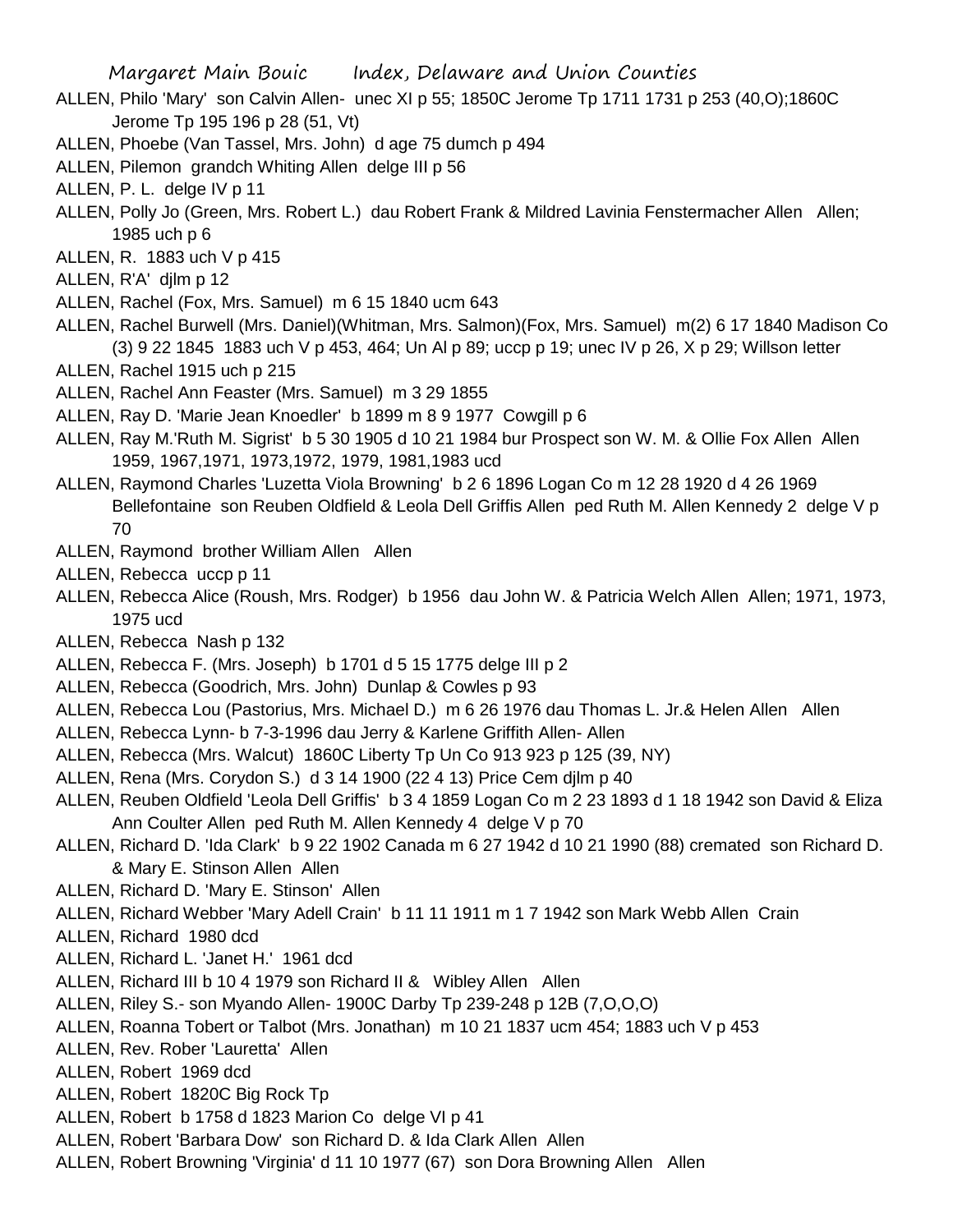- ALLEN, Robert Calvin 'Deana Everett' son Noel Robert & Marilyn Stannert Allen 1985 uch p 6
- ALLEN, Robert C 'Joyce' 1969, 1971, 1980 dcd
- ALLEN, Robert E son F. LeRoy & Hazel Herring Allen Allen
- ALLEN, Robert Frank 'Mildred Lavinia Fenstermacher' b 1-6-1906 m 6 15 1927 d 6-14-2003 (97) Price Cemson Frank Calvin & Rosella Bishop Allen Allen; 1985 uch p 6, 56, 68, 179, 182; Marysville p 57; 1971, 1973, 1975, 1979, 1981, 1983, 1991 ucd
- ALLEN, Robert H. 'Juanita Jones'/Waneta'- m 10-18-1969; Allen; 1971, 1973, 1975, 1979, 1981, 1983, 1991 ucd
- ALLEN, Robert b 1940 d Aug. 1947 son Jack & Nellie Dulin Allen Maugans Anc p 125
- ALLEN, Robert J. 'Judy L' 1971 dcd
- ALLEN, Robert son Leroy Allen 1949 ucd
- ALLEN, Robert L. 'Marilyn L. d 10 31 1987 (51) Trenton Cem son Austin F. Allen Allen; 1969, 1971, 1980 dcd
- ALLEN, Robert 'Mable Bell'- Allen
- ALLEN, Robert 'Mary Wallace White' b 1758/60 Vt. d 9 9 1823 Marion Co delge V p 73
- ALLEN, Robert b 1960 son Noel R. & Marilyn S. Allen 1971, 1973 ucd
- ALLEN, Robert brother William Allen Allen
- ALLEN, Robin L. 'Diana E' 1979, 1983 ucd
- ALLEN, Roger D. 1975, 1981 ucd
- ALLEN, Romanta 'Annna Mather' son Isaac & Theresa Andrews Allen 1883 uch V p 362, 364, 453, 471; 1840C Dover Tp 1430 (30 40); 1850C Dover Tp 793 809 (42)
- ALLEN, Rev. Ronald Allen
- ALLEN, Rosella Bishop (Mrs. Frank C.) b 4 16 1873 d 5 3 1962 Price Cem R 13 djlm p 40; 1949, 1959 ucd; Allen; 1900C Jackson Tp 194-19 7 p 9A (25,O,O,O) m 9y, 2 ch
- ALLEN, Rosetta A. Long (Mrs. John D) m 2 4 1871 ucm 4864
- ALLEN, Rosie (Mrs. James) 1959 ucd
- ALLEN, Ross E. 'Miriam W. Billington' b 9 14 1911 d 1 25 1991 (79) son Melvin & Evagene Fowler Allen Allen
- ALLEN, Roy 1985 uch p 79 (Richwood)
- ALLEN, Roy 'Bessie Farrell'- parents of Lewis A. Allen- Allen
- ALLEN, Roy F.- b 12-1882/1892? son Frank Calvin & Rosella Bishop Allen- 1900C Jackson Tp 194-197 p 9A (7,O,O,O)
- ALLEN, Rev. Roy father of June Allen Hicks Ackley Ackley
- ALLEN, Roy b 1952 son Theodore F. & Charlotte Allen 1969 dcd; Allen
- ALLEN, Roy b 1955 son Ray M. & Ruth M. Allen 1971 ucd; Allen
- ALLEN, Roy M. 'Pat' 1975, 1979, 1981, 1983, 1991 ucd
- ALLEN, Ruth Ann (Sackett, Mrs. A.) m 7 8 1854 ucm 2145 dau Samuel & Nancy Allen 1850C Washington Tp 1146 1164 p 170 (17,O); unec IV p 9, VIII p 20
- ALLEN, Ruth Darby (Horr, Mrs. Francis Grant) dau Benjamin Franklin Allen Pabst 2 p 48, 49; delge II p 30
- ALLEN, Ruth Helen (Fry, Mrs. James) b 8-13-1913 m 8-19-1937 dau Corydon & Marietta Swartz Allen Allen; 1985 uch p 6
- ALLEN, Ruth Maxine (Kennedy, Mrs. ) b 5 10 1923 Logan Co m 6 3 1961 dau Raymond Charles & Luzetta Viola Browning ped R. M. Allen Kennedy 7 delge V p 70
- ALLEN, Ruth M.Sigrist (Mrs. Ray M.) 1959, 1967, 1971,1973, 1975, 1979, 1981, 1983, 1991 ucd
- ALLEN, Ruth Z. Carnes (Mrs. Wesley) m 1 1 1860 dcm; Pabst 8 p 59 (39 in l870)
- ALLEN, Sallie J. (Kost, Mrs. Rev. J. K.) m 10 2 1858 mt 10 17 1858
- ALLEN, Sally A. 1969 dcd
- ALLEN, Sally (Adams, Mrs. Frederick) dau Earle C. & Mary Catherine Ormes Allen Allen
- ALLEN, Sally (Aldridge, Mrs. )(Buck, Mrs. Gideon) dau Robert & Mary Wallace Allen delge V p 73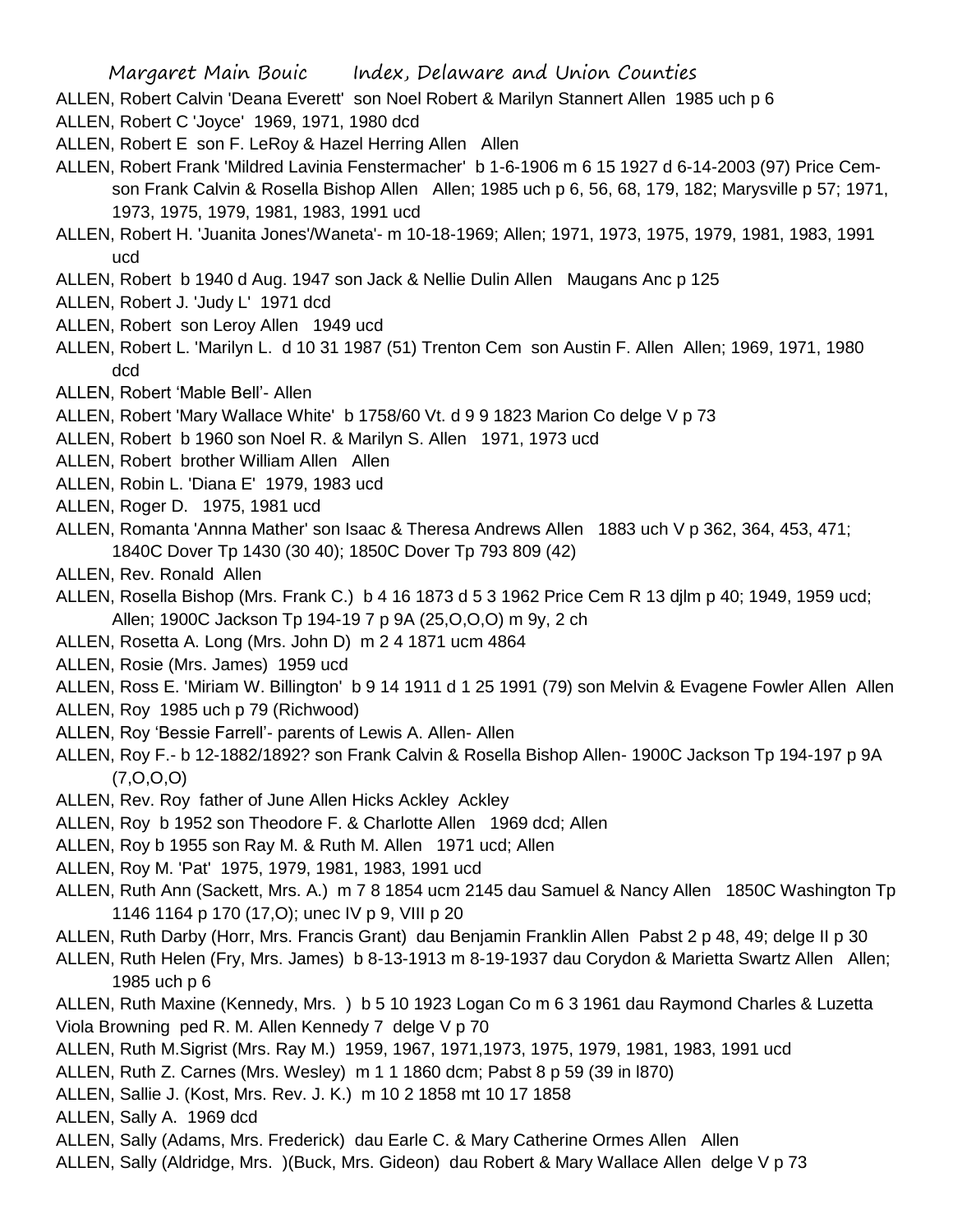- ALLEN, Sally (Alexia, Mrs. Paul) dau Alton & Mary E. Allen Allen
- ALLEN, Sally Ann (Robe, Mrs. Edward Scott) dau Robert Frank & Mildred Fenstermacher Allen Allen; 1985 uch p 6
- ALLEN, Sally (Mrs. Col. B. F.) d May 1831 (39 1 7) Ohio State Gazette dcga p 53
- ALLEN, Samuel Blocksome 'Dorothy Eloise Leibold' b 11 21 1918 m 1 3 1941 d 4 25 1990 (72) Weiser p p 247; Dodge (1675717742); 1949 ucd; dcc Dean Leibold 1
- ALLEN, Samuel 'Christin'- parents of Camben Carter Allen- Allen
- ALLEN, Samuel son Daniel & Rachel Burwell Allen 1915 uch p 215; 1883 uch V p 453, 464, 468; uccp p 19 (15 1840)
- ALLEN, Samuel son Elisha B. & Jane M. Allen 1850C Delaware Town 963 (2,O)
- ALLEN, Samuel 'Elvia' 1850C Sc Tp 2411 (49, NH)
- ALLEN, Samuel H. C. 'Nancy Schertzer' m 11 23 1875 ucm 5785 mt 3 p 19
- ALLEN, Samuel 'Louisa' 1850C Sc Tp 2484 2496 (50, NH)
- ALLEN, Samuel 'Mira Case' m 1 30 1816 Madison Co unec IV p 29
- ALLEN, Samuel 'Nancy' unec XIV p 5; 1850C Washington Tp 1146 1164 p 170 (50, Del)
- ALLEN, Samuel 'Phebe Pugh' m 1 6 1841
- ALLEN, Samuel 'Rachel Ann Feaster' m 3 29 1855
- ALLEN, Samuel son Samuel & Nancy Allen 1850C Washington Tp 1146 1164 p 171 (3,O)
- ALLEN, Samuel S. delge IV p 10
- ALLEN, Samuel T. 'Elizabeth Stollmire' m 10 5 1850 dcm; delge VII p 39
- ALLEN, Sandra Lee (Cooley, Mrs. George I.)- b 6-21-1948 m 12-24-1987 d 9-8-1997 (49) Byhalia Cem- dau Robert & Mable Bell Allen- Allen
- ALLEN, Sandra Lee (Reisinger, Mrs. Stephen B.) m 7 3 1976 dau Charles W. Allen Allen
- ALLEN, Sandra b 1954 dau Sterling T. & Edna Allen 1969, 1971 dcd
- ALLEN, Sandra Lee (Stults, Mrs. Jerry)- dau :"Jack" Charles W. & Irene Roberts Allen- Allen
- ALLEN, Sara A. dau William H. & Sarah Allen 1860C Washington Tp 1506 1516 p 20 (15,O)
- ALLEN, Sarah A. 1883 uch V p 497
- ALLEN, Sarah (Barry, Mrs. Elisha) dumch p 496
- ALLEN, Sarah Burnap (Mrs. Benjamin Franklin) Oak Grove Cem Powell p 427; delge III p 7
- ALLEN, Sarah E. b 1846 d 1922 Price Cem R13 djlm p 40
- ALLEN, Sarah E. (Adams, Mrs. ) dau Earl C. & Mary Catherine Ormes Allen Allen
- ALLEN, Sarrah Elizebeth (Knapp, Mrs. James)- d 1903 ped Laura Price Fields #248 27; unec XI p 7
- ALLEN, Sarah J. b 3 12 1860 dau Joseph & Sarah McKitrick Allen McKitrick p 315
- ALLEN, Sarah J. (Maize, Mrs. James) m 2 4 1841 dcm (Meaze); 1880 dch p 805
- ALLEN, Sarah Keeler (Mrs. Warren H.) m 10 17 1839; 1850C Genoa Tp 352 (32,O)
- ALLEN, Sarah Lynn (Jones, Mrs. John)(Hughes, Mrs. Raymond Jr.) m 10 30 1982 dau Charles W."Jack" & Irene Roberts Allen Allen
- ALLEN, Sarah McKitrick (Mrs. Joseph) b ca 1838 d 12 15 1875 dau Samuel & lst wife McKitrick McKitrick p 315
- ALLEN, Sarah (Miller, Mrs. John) m 3 27 1842 Madison Co unec IX p 56
- ALLEN, Sarah Moore (Mrs. Jacob) dau Daniel Moore dcw Bk 3 p 376; delge VI p 38
- ALLEN, Sarah Perry (Mrs. James Harvey) b 5 13 1846 d 11 1922 dau Isaac Perry Allen; 1985 uch p 5,6; 1870C Jerome Tp 151 149 p 2 (24, Vt); 1880C Jackson Tp 2 p 230A (35, Vt, Vt); 1900C Jackson Tp 78-79 p 4A (56,Vt,Vt,Vt) m 35y 3 ch
- ALLEN, Sarah S.- b 9-1896 dau Frank Calvin & Rosella Bishop Allen- 1900C Jackson Tp 194-197 p 9A (3,O,O,O)
- ALLEN, Sarah Waters (Mrs. Thomas) m 12 31 1840 dcm
- ALLEN, Sarah (Mrs. William H.) 1860C Washington Tp 1506 1516 p 205 (40,L.Can)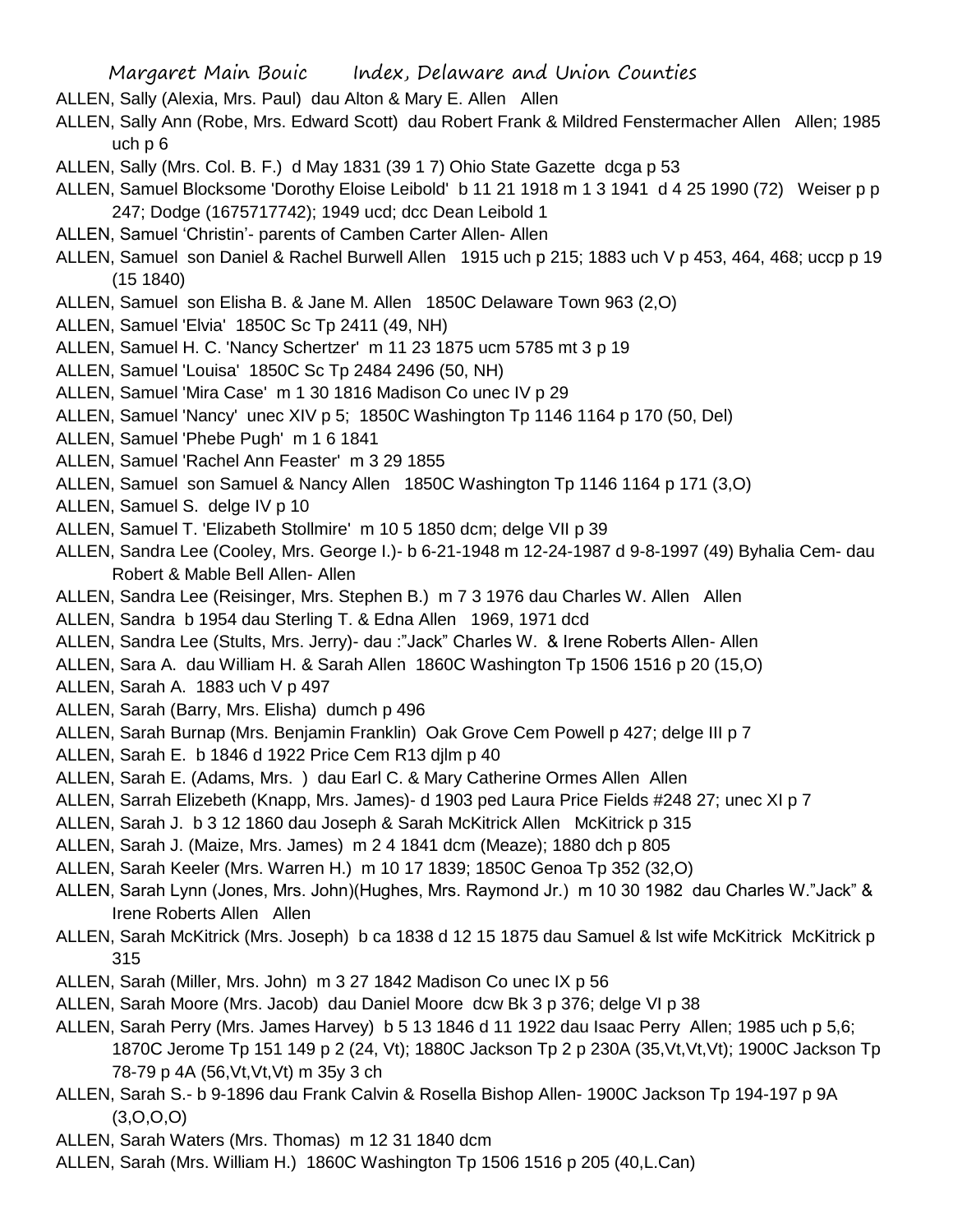- ALLEN, Sarah Wilson (Mrs. James) Allen
- ALLEN, Sean Michael- b 10-8-1994 son Jerry & Karlene Griffith Allen- Allen
- ALLEN, Seth- son Dan & Kathy Allen- Allen; engaged to kim Wood
- ALLEN, Seth Harding 'Elizabeth' son Lemuel & Mary Billings Allen 1880 dch p 329, 1908 dch p 142; Poe p 24; wsc l869 p 3; hadc p 23; 1835 men 21 #16 p 33 Delaware Tp; CCC l849 Del. Tp; 1850C Delaware
	- Tp 1327 (44,O); Pabst 8 p 13; Oak Grove Cem Powell p 427; 1976 dch p 262; delge IV p 27, 58
- ALLEN, Seth son Robert & Mary Wallace Allen delge V p 73
- ALLEN, S. H. Poe p 23
- ALLEN, Shawna (Young, Mrs. )- dau Charles E. & Celia Olmsted Allen- Allen
- ALLEN, Sherry Lynn Wheeler (Mrs. Fredrick Allen,Jr.)- Allen
- ALLEN, Shirley A. (Bartoo, Mrs. James) dau Ross E. & Miriam W. Billington Allen Allen
- ALLEN, Shirley Ann Berry (Mrs. Dr. Ames Fortner) Maugans Anc p dau Elmer R. Berry Allen
- ALLEN, Dr. Silas 'Mary Cleveland' b 2 9 1754 m 5 16 1776 d 9 7 1825/4 (71) son Jared & Anna Marsh Allen dcq Florence McDowell 28; Pabst 2 p 49; dumch p 85; delge III p 7
- ALLEN, Silas D. son Whiting Allen dumch p 85 d age 50
- ALLEN, Sophronia Delaware Mausoleum delge III p 57
- ALLEN, Stanton grandson Whiting Allen delge III p 55
- ALLEN, Sarah Starling (Barker, Mrs. Elmer) b 9 19 1896 m 11 26 1914 d 8 3 1984 dau Frank Calvin & Rosella Bishop Allen 1985 uch p 6; Allen; Barker
- ALLEN, Stella G. (Walker, Mrs. ) dau James Harvey & Eunice Delano Allen 1985 uch p 6; 1969 dcd
- ALLEN, Stephanie (Mrs. David L)- Allen
- ALLEN, Stephen B. 'Margaret Jones' m 5 26 1836; son Benjamin Franklin Allen 1835 men 26 #274 p 43 Delaware Tp; 1840C Radnor Tp p 103 (30 40); hadc p 22; delge II p 30, IV p 4
- ALLEN, Stephen P. delge IV p 11
- ALLEN, Stephen Wayne 'Ellie' son John Wesley Jr. & Patricia Welsh Allen 1985 uch p 6; 1971, 1973, 1975, 1983 ucd
- ALLEN, Sterling G. 'Edna B.' 1969 dcd
- ALLEN, Steven L. 'Cheryl'- son "Jack" Charles W. & Irene Roberts Allen- Allen
- ALLEN, Sue (Griffith, Mrs. ) dau Rev. Rober & Lauretta Allen Allen
- ALLEN, Sue (Mader, Mrs. ) dau Byron E. & Catherine Headington Allen Allen
- ALLEN, Susan dau Philo & Catharine Allen 1860C Jerome Tp 195 196 p 29 (5,O)
- ALLEN, Susan Jo Severence (Mrs. Jerry Clark) dau Dr. Claude Severence Allen
- ALLEN, Susanna Link (Mrs,. )- #630; delge X p 79
- ALLEN, Susie Catherine Howison (Mrs. James B.) b 10 24 1860 d 7 8 1910 dau Charles Oscar & Mary Sophia Foos Howison 1985 uch p 42; Howison 497
- ALLEN, Susom dau Jerome & Nancy Allen 1850C Delaware Town 963 (10,O)
- ALLEN, Sylvia Wells (Mrs. Elmer) d 7 19 1985 (67) bur Green Mound; 1961 dcd
- ALLEN, Tamela Jane Brandes (Mrs. Mark Stephen) m 7 31 1982 dau Wayne Brandes Allen
- ALLEN, Thalia (Mast, Mrs. Calvin Cowles) m 1948 Duncan & Cowles IV p 222
- ALLEN, Theodore 1880C Delaware Tp p 328C
- ALLEN, Theodore F. 'Charlotte' div Allen; 1969, 1971 dcd
- ALLEN, Teresa Ann Farrand (Mrs. Lewis J.) m 1 18 1974 dau Stanley R. Farrand Allen
- ALLEN, Theresa (Thursey) Andrews (Mrs. Isaac) b 1796 d 1860 Buck Run Cem Un Al p 89; 1883 uch V p 453; 1830C Allen Tp 382 p 293 (40 50); 1840C Allen Tp 726 (50 60); 1850C Allen Tp 1436 1454 p 214 (64, Ct); 1860C Allen Tp 873 883 p 120 (74, Conn)
- ALLEN, Thomas 1980 dcd
- ALLEN, Thomas son Daniel & Emily Allen 1860C Jackson Tp 1067 1082 p 141 (4,O)
- ALLEN, Thomas D. 'Dorothy J. Houston'- m 12-2-1944- Allen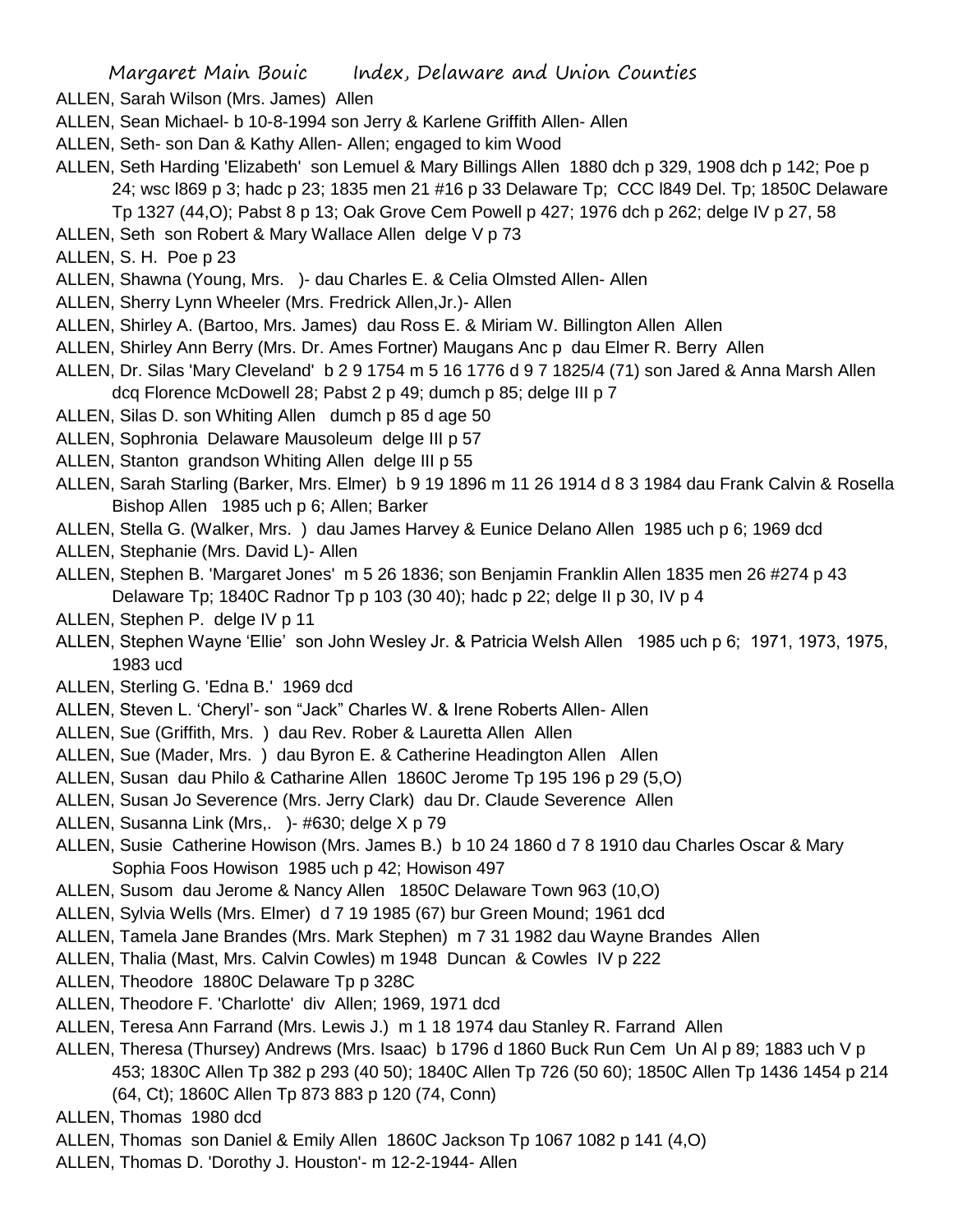- Margaret Main Bouic Index, Delaware and Union Counties ALLEN, Thomas D.,III 'Linda'- son Thomas D. & Dorothy J. Houston Allen- Allen ALLEN, Thomas son David S. & Keturah Cheney Allen 1883 uch V p 488 ALLEN, Thomas 'Elizabeth Maine' Asp (1510) ALLEN, Thomas G 1830C Union Tp 119 (40 50) ALLEN, Thomas b 9 3 1889 Brown Tp son George & Senthie Robinson Allen dcbirths ALLEN, Thomas R. Jr. 'Helen' Allen ALLEN, Thomas R. III son Thomas R. Jr. & Helen Allen Allen ALLEN, Thomas 'Sarah Waters' m 12 31 1840 dcm ALLEN, Tiffini Ann Kartak (Mrs. Dorian Jomo,Sr.)- dau Charles & Connie Kartak- Allen ALLEN, Timothy son Daniel L. & Koehler Allen allen ALLEN, Titus- delge IX p 53, wool factory ALLEN, Titus K. d 4 11 1850 (3 6 18) Powell p 99; dbg p 20 ALLEN, Tom Pabst O ALLEN, Tommy b 1957 son Robert C. & Joyce Allen 1969, 1971 dcd ALLEN, Treena b 1960 ch Robert C. & Joyce Allen 1969, 1971 dcd ALLEN, Trenton Drake- b 2-6-1995 son Donald & Cheri Allen- Allen ALLEN, Valley 1880C Trenton Tp p 462A ALLEN, Vandalia b 7 1 1875 Montgomery Co son Harry & Elizabeth Johnson Allen dcb ALLEN, Vel 'Dosha Ann Sweetser' m 10 4 1838 dcm ALLEN, Velda L. Weiser (Mrs. Howard L) b 1913 York Cem p 87; 1985 uch p 68; 1959, 1967, 1971 ucd ALLEN, Vernon 1860C Darby Tp 477 479 p 67 (2,O)l 1880C Jerome Tp 271 281 p 30 (20,O,O,O) ALLEN, Vernon H. d 10 1 1846 (22 10 11) Plain City Cem unec VII p 7 ALLEN, Violet (Porter, Mrs. )(Berk, Mrs. ) sister William Allen Porter; Berk ALLEN, Virgil D. grgrandson Sylvester Hough delge II p 42 ALLEN, Virginia Rarey (Mrs. Robert Browning) d 11 27 1979 (68) dau Howard Rarey bur Oak Grove Cem Allen ALLEN, Virginia dau Charles & Lina Allen Allen ALLEN, Virginia (Koch, Mrs. ) dau Goldie Allen Allen ALLEN, W. Powers Pat p 27 ALLEN, Walcut 'Rebecca' 1860C Liberty Tp 913 923 p 125 (40, NY) ALLEN, Waneta J. (Juanita) (Mrs. Robert H.) 1971, 1973, 1979 ucd ALLEN, Warren H.(J.) 'Sarah Keeler' m 10 17 1839 dcm; 1850C Genoa Tp 352 (32,O) ALLEN, Warren C. d age 47 dumch p 86 ALLEN, Warrenetta (Lowe, Mrs. )- dau Ernest & Martha Allen- Allen ALLEN, Wesley 'Ruth Z. Carnes' , 1 1 1860 dcm; Pabst 8 p 59 (38 1871) ALLEN, W. H. 1880 dch p 697; hadc p 26 ALLEN, W. I. Powers Pat p 130 ALLEN, Whiting grandson Whiting Allen (Illinois) delge III p 55 ALLEN, Whiting son Zedediah Allen Allen ALLEN, Whiting 'Mehitable Searle' b 4 16 1779 d 8 1860 dcq Florence McDowell14; dumch p 85; Pabst O; 1869 wsc p ll; 1850C Delaware Town 1024 (71, Conn); Oak Grove Cem Powell p 427; dcw Bk 4 #37 p 5; delge III p 55, IV p 11, VII p 39, X p 33 ALLEN, Wilbur Glenn b 1856 d 1927 Plain City Cem unec VIII p 5 ALLEN, Wilburt- father of Dorian Jome Allen,Sr.- Allen ALLEN, Willard- 1880C Liberty Tp Delaware Co p 318A
- ALLEN, William (essayist) Allen
- ALLEN, William Allen **ALLEN, Hon. William- unec X p 65**
- ALLEN, Hon. William unec X p 65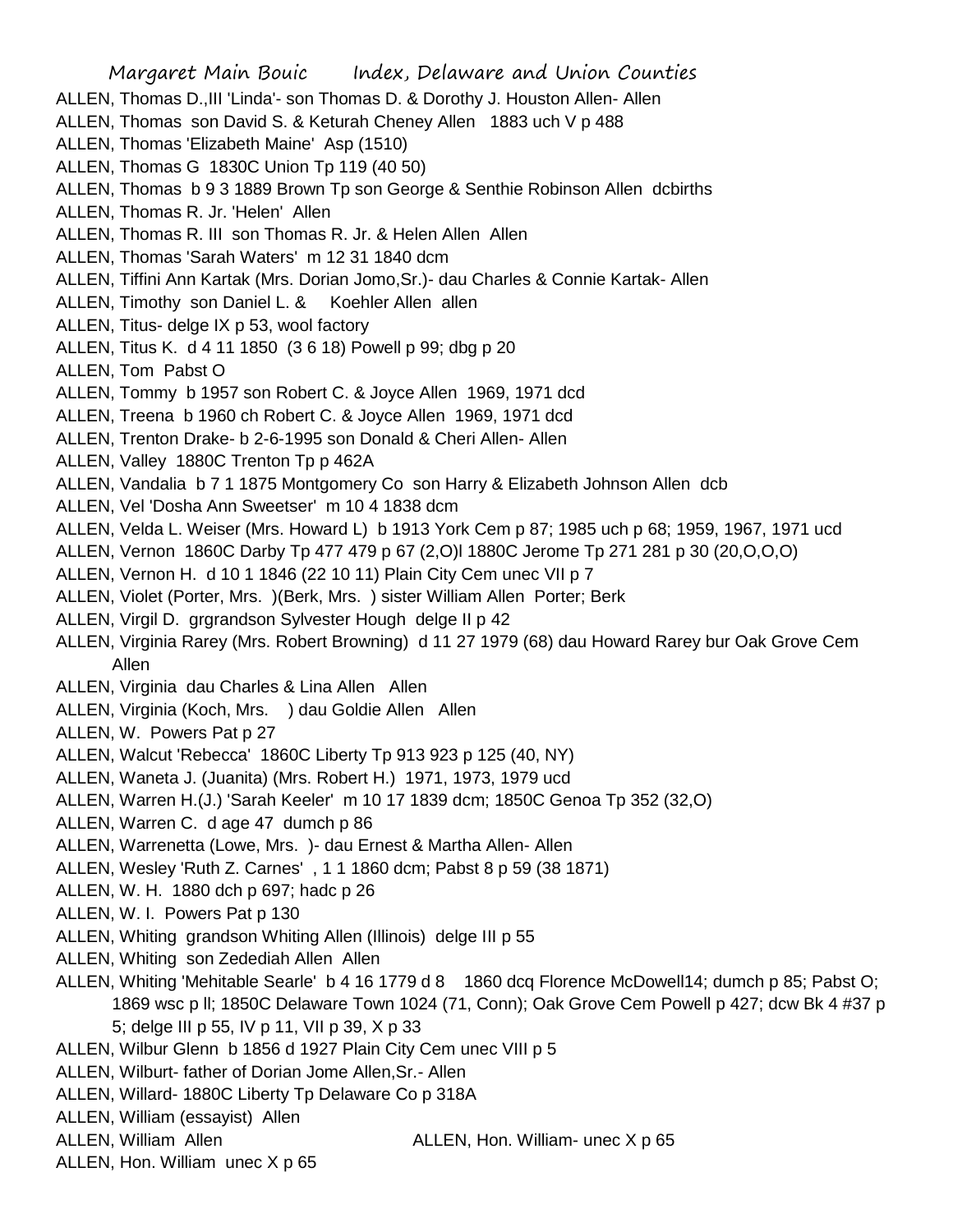- ALLEN, William unec VIII p 29 from Madison Co to Nevada IA
- ALLEN, William 1840C Jerome Tp 1120 (20 30)
- ALLEN, William d 1 5 1854 (21) mt 1 25 1854
- ALLEN, William 1883 uch V p 74, 238, 287, 415, 515, 558, 662; mt 1 22 1858
- ALLEN, Rev. William dumch p 55; Pabst 8 p 69
- ALLEN, William Charles b 1917 d 10 23 1974 York Center Cem p 97 (O 25)
- ALLEN, William 'Charlotte Green'- Allen
- ALLEN, William son Elisha B. & Jane M. Allen 1850C Delaware Town 963 (7,O); 1880C Delaware Town p 502A
- ALLEN, William G. 'Gertrude Entsminger' Allen
- ALLEN, William H. 'Sarah' 1883 uch V p 486, 497; 1860C Washington Tp 1506 1516 p 205 (43, Ct)
- ALLEN, William 'Harriet Ewing' b 4 15 1811 m 2 28 1839 ucm 539 d 7 14 1892 Plain City Cem unec VIII p 5; 1883 uch III p 350; uccp p 32; 1840C Jerome Tp 1120 (20 30)
- ALLEN, William 'Helen' 1880C Scioto Tp 53 (40, O,O,Wales) p 280A
- ALLEN, William J. 1877 uca p 25
- ALLEN, William J. 'Mary A. Buell' m 12 18 1845 Madison Co unec X p 18
- ALLEN, William son James & Rosie Allen 1959 ucd (1 1/2)
- ALLEN, William M. 'Anna Rhoads' b 1846 d 1937 Raymond Cem lptw p 36; 1900C Liberty Tp un Co 334-343 p 14B (52,O,Ger,Ger) m 17y
- ALLEN, William 'Lucinda Wilson' m 12 24 1840 Madison Co unec IX p 32
- ALLEN. William M. 'Mary A.' b 1870 Berkshire Cem Powell p 11
- ALLEN, William son Ray M. & Ruth Allen 1959 ucd (3)
- ALLEN, William S uccp p 11
- ALLEN, William Vaughn- son William & Charlotte Green Allen- Allen
- ALLEN, William brother Violet Allen Porter Berk Allen; Porter; Berk
- ALLEN, William b 8 12 1880 Scioto Tp son William & Helen Showes Allen dcb
- ALLEN, Willard 1880C Liberty Tp Del Co p 318A
- ALLEN, Willard C. 'Grace Della Nash' Nash p 265
- ALLEN, Wilson son Daniel & Rachel Burwell Allen 1883 uch V p 453; uccp j 2 p 211, p 19, 40 (10 14 1845)
- ALLEN, William Y. Powers p 197
- ALLEN, W. N. 1908 dch p 260
- ALLEN, Wright b 7 17 1842 d 7 4 1861 Tn. Plain City Cem unec VIII p 7
- ALLEN, Zeb brother Violet Allen Porter Berk; Allen Berk; Porter
- ALLEN, Zedidiah grandson Whiting Allen delge III p 55
- ALLENBUAGH, Chester 'Pauline B. Sparr' Allenbaugh
- ALLENBAUGH. Neomi 1980 dcd
- ALLENBAUGH, Pauline B. Sparr (Mrs. Chester) b 12 12 1925 d 10 5 1990 dau Ralph & Margaret Harrison Sparr Allenbaugh
- ALLENBAUGH, Sharon (Casey, Mrs. ) dau Chester & Pauline B. Sparr Allenbaugh Allenbaugh
- ALLENDER, Betty Mae Marvin (Mrs. Robert)(Fry, Mrs. )(Spitler, Mrs. Kenneth) b 12 8 1927 d 1 13 1983 bur
	- N. Mexico dau Burton Leon & Alta Mae Walter Marvin 1985 uch p 95
- ALLENDER, Eldon 'Ruth' Allender
- ALLENDER, Eva Carol (Klaiber, Mrs. Eugene Marcus0 Cowgill p 40
- ALLENDER, Louise (Miller, Mrs. ) dau Eldon & Ruth Allender Allender
- ALLENDER, Lucy Dunham (Mrs. Samuel) m 3 29 1843 dcm
- ALLENDER, Robert 'Betty Mae Marvin' 1985 uch p 95
- ALLENDER, Robert son Robert & Betty Mae Marvin Allender 1985 uch p 95
- ALLENDER, Ruth (Mrs. Eldon) d 12 1972 bur Springfield Allender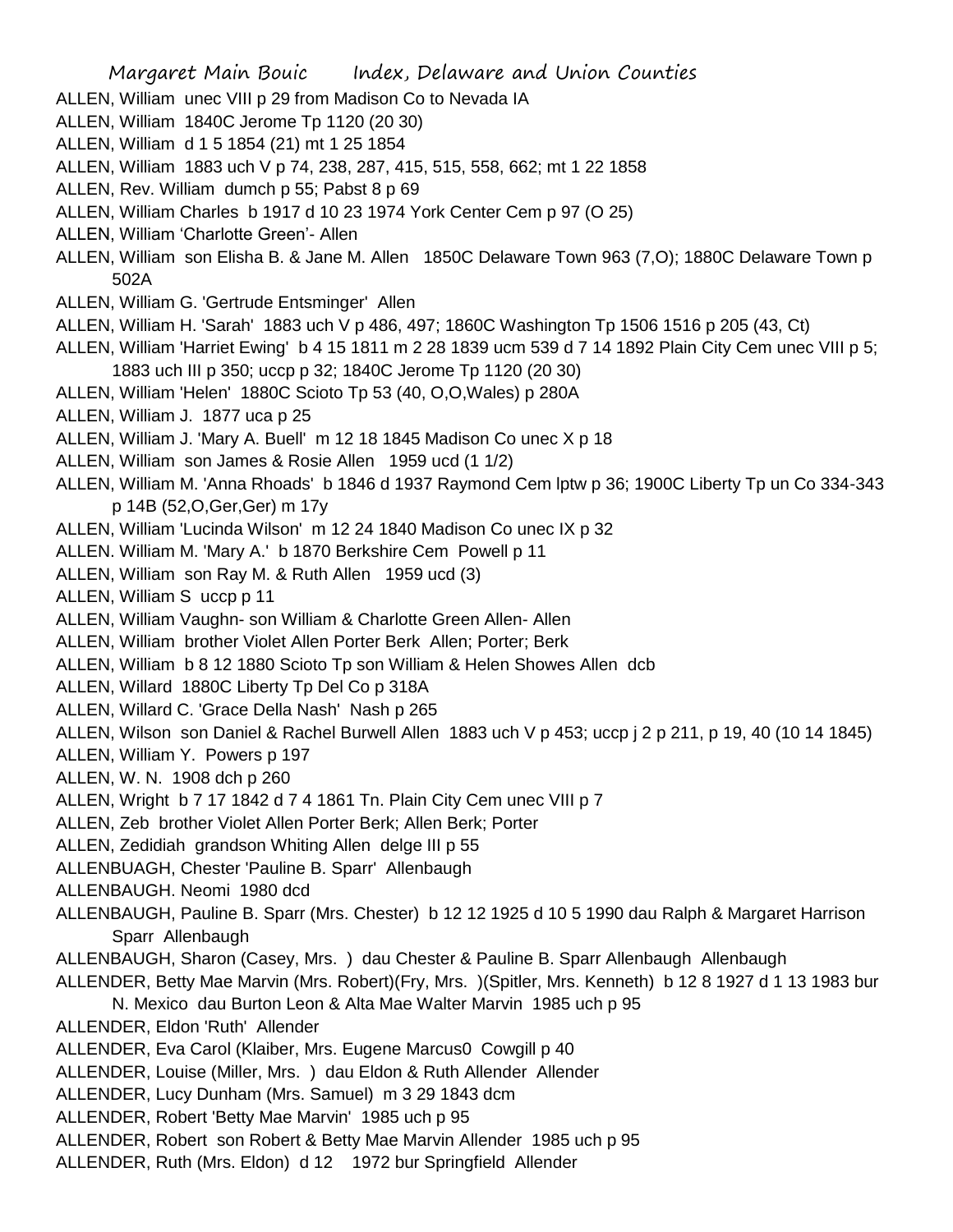- ALLENDER, Samuel 'Lucy Dunham' m 3 29 1843 dcm
- ALLENDER, Teresa dau Robert & Betty Mae Marvin Allender 1985 uch p 95
- ALLER, b 3 24 1891 Orange Tp son Virgil L. & L. McMan Aler dcb
- ALLER, Ada- b 12-1898 dau Marvin A. & Grace S. Aller- 1900C Richwood 101-108 p 4B (1,O,O,O)
- ALLER, Agnes b 1893 d 1894 Price Cem R14 djlm p 41
- ALLER, Angeline (Mrs. Peter) 1870C Claibourne Tp 33 (25,O)
- ALLER, Arthur b 6 1884 son John & Harriet L. Russll Aller 1900C Claibourne Tp 29 31 p 2A (15,O,O,O)
- ALLER, Beatrice (Buck, Mrs. David) b 12 2 1881 d 8 13 1965 bur Claibourne dau John & Harriet R. Aller Aller; 1900C Claibourne Tp 39 31 p 2A (18,O,O,O)
- ALLER, Catherine Hess (Mrs. John) m 11 10 1808 onwq I
- ALLER, Charles hadc p 92; CCC 1900 Berlin Tp
- ALLER, Charles D. 1880C Orange Tp p 358C
- ALLER, Charlotte (Wilcox, Mrs. Martin) 1880 dch p 705
- ALLER, Chloe dau John & Harriet L. Russell Aller 1880C Claibourne Tp 54 56 p 6 (4,O,O,O) p 193B
- ALLER, Clarence (Clancy) 'Martha Jane Whissen' son Myrtle Mantor Aller Loveless p 8; Aller
- ALLER, D. L.- dg 1-7-1908 delge VIII p 12
- ALLER, Dorrance Pabst O
- ALLER, Emma 1915 dcd Galena
- ALLER, Evelyn Myers (Mrs. Forrest L.) Aller;1971 dcd
- ALLER, Ezekiel 'Sarah P. Hill' b 3 19 1834 m 9 21 1869 dcm d 3 16 1919 Bokescreek Cem p 49; GAR; Powell p 239; 1883 uch IV p 482; 1870C Claibourne Tp 87 85 p 12 (36,O);1900C Richwood 145-153 p 6A (66,O,Va,Va)
- ALLER, Ezekiel 'Matilda Wert' m 4 7 1881 ucm 6953
- ALLER, Florence Pabst O
- ALLER, Florence dau Myrtle Mantor Aller Aller
- ALLER, Florence E. d 12 13 1976 (68) bur Africa Cem Aller
- ALLER, Frank Africa Cem, Powell p 178; Co G 88th OVI
- ALLER, Forrest L.'Evelyn Myers' b 4 2 1919 d 9 11 1990 (71) bur Fairview Mem. son Forrest & Cathryn Tubaugh Aller Aller; 1971 dcd
- ALLER, Gailord b 1896 d 1899 Price Cem R14 djlm 41
- ALLER, Gertrude Case b 1873 d 1931 Price Cem djlm p 41
- ALLER, Grace S. (Mrs. Marvin)- b 1-1877 1900C Richwood 101-108 p 4B (23,O,O,O) m 5y; 3 ch 2 living
- ALLER, Harriet Russell (Mrs. John) b 1851 d 1918 Claibourne Cem p 35 1880C Claibourne Tp 54 56 p 6 (29,O,O,O,); 1900C Claibourne Tp 29 31 p 2A (49,O,O,O); m 30y 7 ch 5 living; Aller
- ALLER, Henry 'Sally Ann' Powell p 84
- ALLER, Imogene Scott (Mrs. Robert) d 10 10 1964 m 1904 Aller
- ALLER, J. 1980 dcd
- ALLER, Jacob 1840C Genoa Tp delge IV p 67 see Allen
- ALLER, Jacob son Peter & Angeline Aller 1870C Clabiourne Tp 33 p 5 (2/12,O) 9; b May l870
- ALLER, John 1880C Berlin Tp p 367C
- ALLER, John 1908 dch p 387; Africa Cem Powell p 178; Co G 88th OVI
- ALLER, John 1883 uch IV p 485
- ALLER, John 1880C Orange Tp p 358C
- ALLER, John 'Catherine Hess' m 11 10 1808 onwq I
- ALLER, John 'Harriet Russell' b 12 1843 1880C Claibourne Tp 54 56 p 6 (37,O,Va,O) p 193A; 1900C Claibourne Tp 29 31 p 2A (56,O,Va,O) m 30y;Aller
- ALLER, Julia 1880C Scioto Tp 2 (19,O) p 278A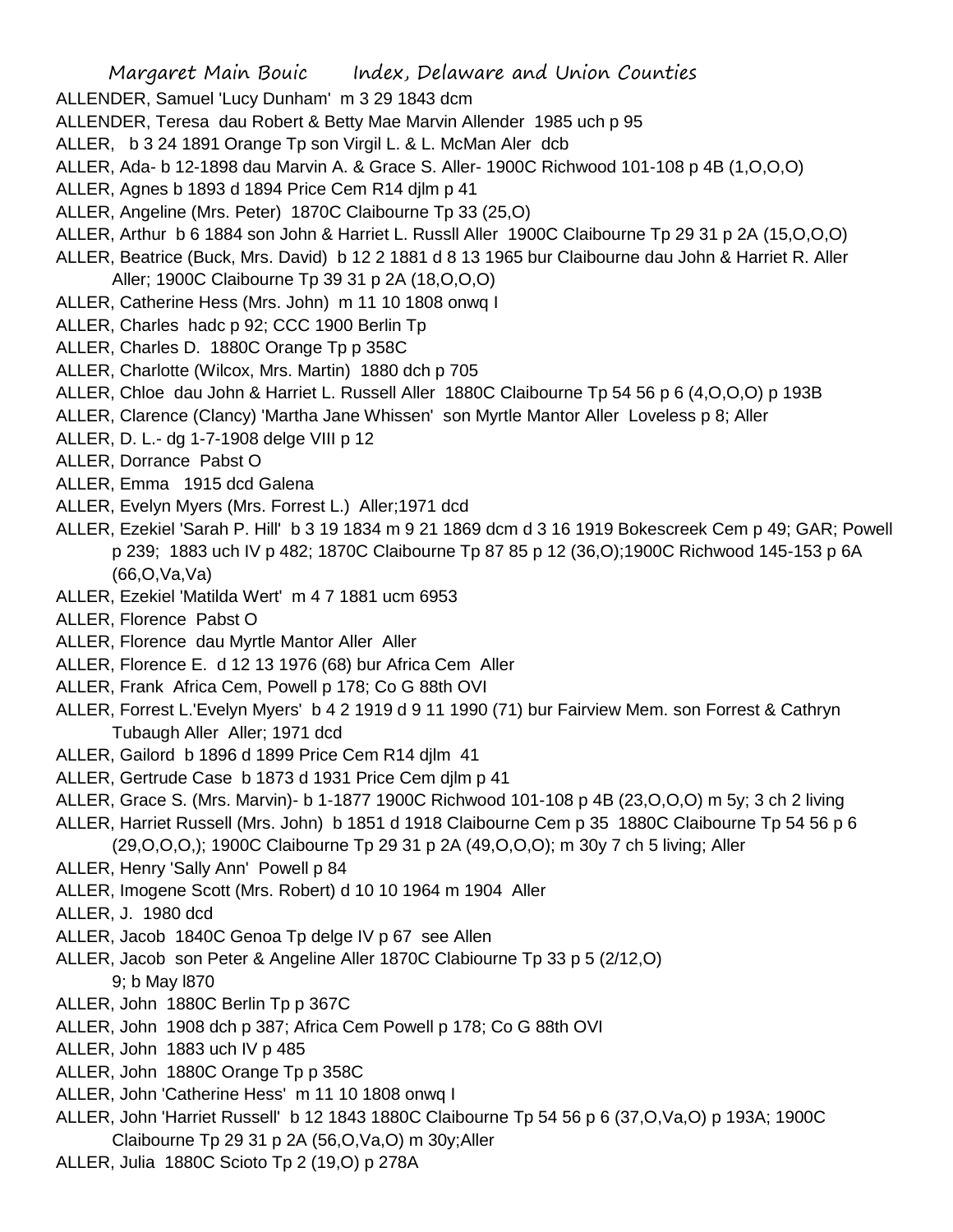- ALLER, Leon son John & Harriet Russell Aller 1880C Claibourne Tp 54 56 p 193B (1,O,O,O)
- ALLER, Leslie 'Myrtle M.' b 2 28 1878 Orange Tp son J. K. & Mary E. Hey Aller dcb; 1915 dcd Orange Tp; Pabst O; dg 1-7-1908, delge VIII p 12
- ALLER, Lewellin b 11 1869 d 1938 Price Cem R 14 djlm p 41 son Ezekiel & Sarah P. Hill Aller 1870C Claibourne Tp 87 85 p 12 (8/12,O)(Liew L)
- ALLER, Maona dau Ezekiel & Sarah P. Hill Aller 1870C Claibourne Tp 87 85 p 12 (2,O)
- ALLER, Maria A. b 3 2 1874 Thomson Tp dau John & Harriet Russell Aller dcb
- ALLER, Martha Jane Whissen (Mrs. Clarence) dau Walter & Orpha Loveless Whissen Loveless p 8; Aller
- ALLER, Marvin A.'Grace S.' b 3-1875 son John & Harriet Russell Aller 1880C Claibourne Tp 54 56 p 6 (6,O,O,O); 1900C Richwood 101-108 p 4B (25,O,O,O)
- ALLER, Matilda Wort d 7 2 1890 (59 6 22) Claibourne Cem p 18
- ALLER, Maud A. dau John & Harriet Russell Aller 1880C Claibourne Tp 54 56 p 6 (9,O,O,O) p 193B
- ALLER, Max J.- b 3-1897 son Marvin A. & Grace S. Aller- 1900C Richwood 101-108 p 4B (3,O,O,O)
- ALLER, Michael Lee 'Susan Curtiss Wickham' m 8 10 1963 son Clarence & Martha Jane Whissen Aller Aller
- ALLER, Michele Lee (Hoffman, Mrs. James)(Scott, Mrs. Ray) m (1) 10 24 1969, (2) 6 30 1973 dau Clarence & Martha Whissen Aller Aller
- ALLER, Minnie (Sloop, Mrs. Harrison) b 1866 d 1954 Claibourne Cem p 74 dau Ezekiel & Sarah P. Hill Aller 1870C Claibourne Tp 87 85 p 12 (4,O)
- ALLER, Mollie A. b 7 24 1873 d age 4 yrs Bk p 49 Powell p 239
- ALLER, Myrtle Mantor (Mrs. Leslie) d 8 27 1959 bur Africa Cem Aller; 1915 Delaware-Orange Tp
- ALLER, Paul E. son Florence E. Aller Aller
- ALLER, Peter 'Angeline' 1883 uch IV p 521; 1870C Claibourne Tp 33 p 5 (30,O)
- ALLER, Richard son Forrest & Evelyn Myers Aller Aller
- ALLER, Robert A. 'Imogene Scott' b 6 26 1884 m 1904 d 11 25 1965 bur Claibourne Cem p 35 son John L. & Harriet Russell Aller Aller
- ALLER, Sally Ann (Mrs. Henry) d 8 11 1843 (49) Oller Cem Powell p 84
- ALLER, Sarah P. Hill (Mrs. Ezekiel) b 8 27 1841 m 9 21 1869 dcm d 2 21 1879 Bk p 49; Powell p 239; 1870C Claibourne Tp 87 85 p 12 (28,O); 1900C Richwood 145-153 p 6A (53,NJ,NJ,NJ) m 9 y, 6 ch, 5 living
- ALLER, Shelley ch Clarence & Martha Jane Whissen Aller Aller
- ALLER, Steve son Clarence & Martha Jane Whissen Aller Aller
- ALLER, Susan Curtiss Wickham (Mrs. Michael Lee) m 8 10 1963 dau Emmett & Margaret Curtiss Harper Wickham dcc Pamela Wickham Codherty; Aller
- ALLER, Thelma (Millington, Mrs. Paul Eugene)- m 11-12-1951 d 7-1973 Allen
- ALLER, Zerah R. son John & Harriet Russell Aller 1880C Claibourne Tp 54 56 p 6 (7,O,O,O) p 193B
- ALLERDING, 1976 dch p 268
- ALLERDING, Cathy A. (Listerman, Mrs. James)- dau Robeert H. & Norma Magley Allerding- Allerding
- ALLERDING, C. N.'Mary Jones' Allerding
- ALLERDING, Dee King (Mrs. Gary)- dau Robert L. & Martha Allen King- Allen
- ALLERDING, Mary Jones (Mrs. C. N.) d 2 1954 (77) bur Mt. Vernon Allerding
- ALLERDING, Norma "Jean" Magley (Mrs. Robert N.)- b 6-9-1933 d 11-4-1997 (64) Glen Rest Cem- dau Edward & Lettie Stout Magley- Allerding
- ALLERDING, Robert son C. N. & Mary Jones Allerding Allerding
- ALLERDING, Robin K. (Madosky, Mrs. Aaron A.)- dau Robert N. & Norma Magley Allerding- Allerding ALLERDING, Sherrie L. (Stottlemyre, Mrs. Doug)- dau Robert N. & Norma Magley Allerding- Allerding
- ALLERMAN, Jeffrey son Kenneth & Nancy Phyllis McBride Allerman Pabst 6 p 89
- ALLERMAN, Kenneth 'Nancy Phyllis McBride' Pabst 6 p 89
- ALLERMAN, Kurt son Kenneth & Nancy Phyllis McBride Allerman Pabst 6 p 89
- ALLERMAN, Nancy Phyllis McBride (Mrs. Kenneth) dau Hilfrie & Lyle McBride Pabst 6 p 89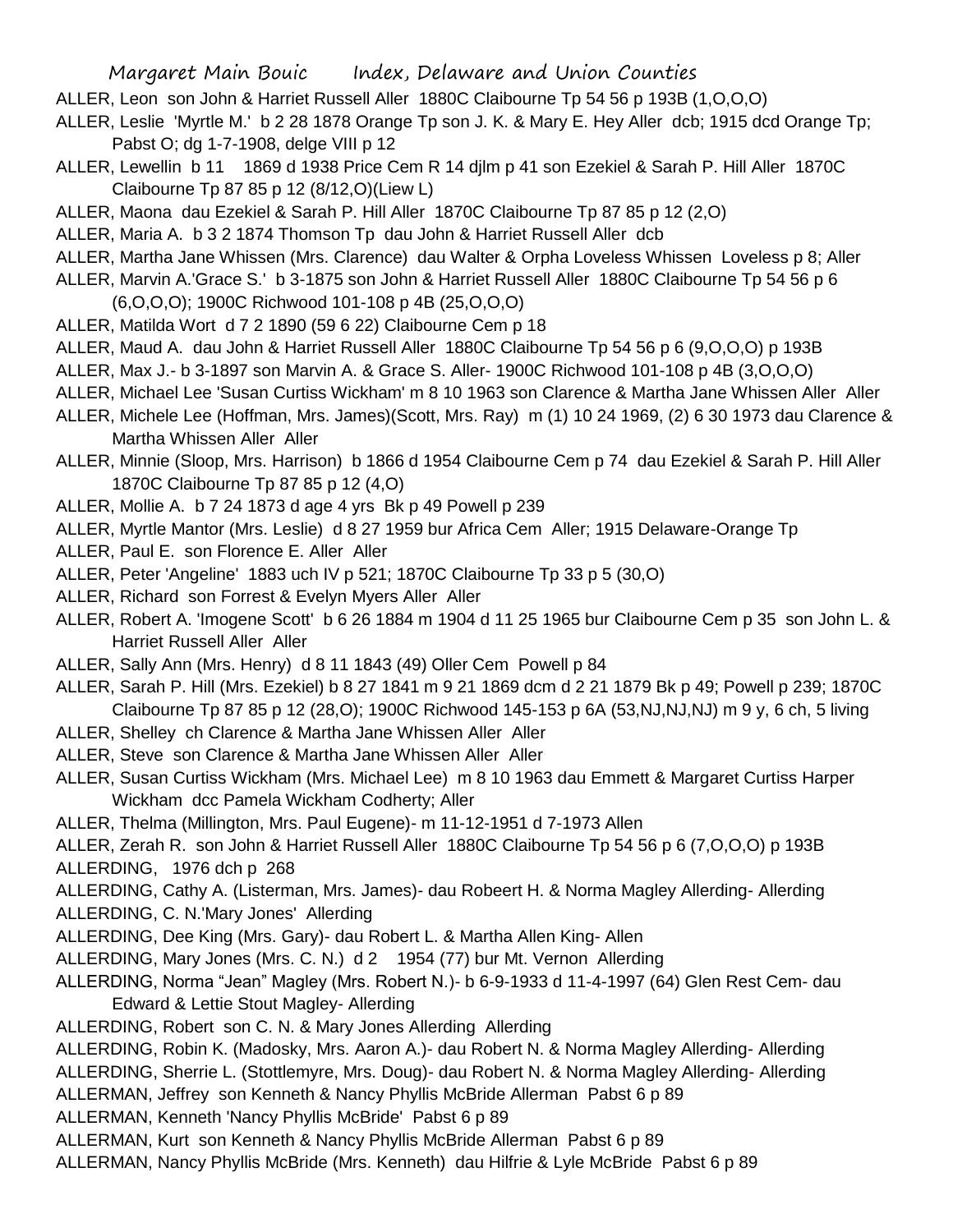Margaret Main Bouic Index, Delaware and Union Counties ALLERS, Hiram 1883 uch IV p 520 ALLERTON, Willoughby Freshwater p 16 ALLESON, 1908 dch p 151 ALLESON, Thomas 1908 dch p 387 ALLEY, ----family of Gale Smith- delge X p 41 ALLEY, Alfred 'Mary Hoover' lic 6 3 1847 ucm 1219; unec VII p 25 ALLEY. A. P. (Mechanicsburg) delge V p 74 ALLEY, Clara B. (Mrs. Robert K.) 1979, 1981, 1983, 1991 ucd ALLEY, Eric b 1970 son Robert K. & Clara B. Alley 1981 ucd ALLEY, J. W. D. d 5 5 1878 (25 9 12) Southardtown Cem York Tp Cem p 12 ALLEY, Lorinda (Palmer, Mrs. David) m 9 4 1844 ucm 981; unec VI p 16 ALLEY, Lucy (Sennett, Mrs. Gideon) m 10 2 1828; 1883 uch III p 288; unec II p 26 ALLEY, Mary Hoover (Mrs. Alfred) lic 6 3 1847 ucm 1219; unec VII p 25 ALLEY, Michael b 1968 son William C. & Virginia Alley 1979, 1981, 1983 ucd ALLEY, Robert K. 'Clara B.' 1979, 1981, 1983 ucd ALLEY, Terresa b 1965 dau William C. & Virginia Alley 1979, 1983 ucd ALLEY, Thomas G. Berlin Tp delge V p 36; Pabst 1 p 2 ALLYEY,(ALLY), Thomas 1915 uch p 408; 1830C Darby Tp unec V p 50; 1840C Darby Tp 1043 (60 70); unec V p 50, 61 ALLEY, Virginia (Mrs. William C.) 1979, 1981, 1983 ucd ALLEY, William C. 'Virginia' 1979, 1981, 1983 ucd ALLFREE, William see Alfree son Mary Alfree Nash p 117, 125, 126 ALLGAR, Bridget (White, Mrs. Robert) m 6 24 1685 dau William Allgar "the elder' dcc Maxson Greene 3235 ,6563 ALLGAR, William, "the elder" dcc Maxson Greene 6470, 13126 ALLGIRE, Eliza (Cowgill, Mrs. Dan Jr.) 1908 dch p 408 ALLGIRE, Elzina 1869 wsc p 3, 10; Pabst 8 p 13, 23 ALLGIRE, John 1880C Delaware Town p 491A ALLGIRE, Lula M. Pabst 8 p 25; 1915 dcd Delaware ALLGIRE, Rebecca J. wsc 1869 wsc p 3, 13 ALLGIRE, Rebecca 16da Oak Grove Cem Powell p 427 ALLGIRE, Rowena Minerva Kahle (Mrs. William Lester)(Smith, Mrs. De Grasse Fox) b 10 15 1898 m(1) 6 30 1920 (2) 9 4 1928 Weiser p 686 ALLGIRE, William K. Pabst O; wsc 1869 p 3; Pabst 8 p l3; 1880C Delaware Town p 491A ALLGIRE, William Lester 'Roween Minerva Kahle' m 6 30 1920 div Weiser p 686 ALLGOWER, Andrews (Mrs. Fred) dau Claude & Lena Belle Corbin Andrews Andrews ALLGOWER, Anna Schlegel (Mrs. Carl) b 1875 m 9 18 1895 d 1952 Claibourne Cem p 45 dau George & Elizabeth Guelcher Schlegel 1915 uch p 925; Allgower ALLGOWER, Barb (Mrs. Craig)- Allgower ALLGOWER, Barbara sister George Allgower 1915 uch p 924 ALGOWER, Bertha A.- b 7-1895 dau Charles E. & Sarah C. Algower- 1900c Marysville 1st ward 317-331 p 14A (19,O,O,O) ALLGOWER, Carl 'Anna Schlegel' b 1873 d 1936 Claibourne Cem p 45 son George & Urschula Pressmar Allgower 1915 uch p 146, 500, 501, 924, 925 ALLGOWER, Charles E.'Sarah C. ' b 1 7 1837 Bavaria; d 7 13 1903 Oakdale I p 86 (D R5 6); 1900C Marysville 1st ward 317-331 p 14A (63, Ger,Ger,Ger) m 16y; to US 1862; naturalized ALLGOWER, Clarence son Carl & Anna Schlegel Allgower 1915 uch p 925

ALLGOWER, Craig 'Barb' b 1951 son Frederick Carl & Doris E. Andrews Allgower 1959, 1967, 1973 ucd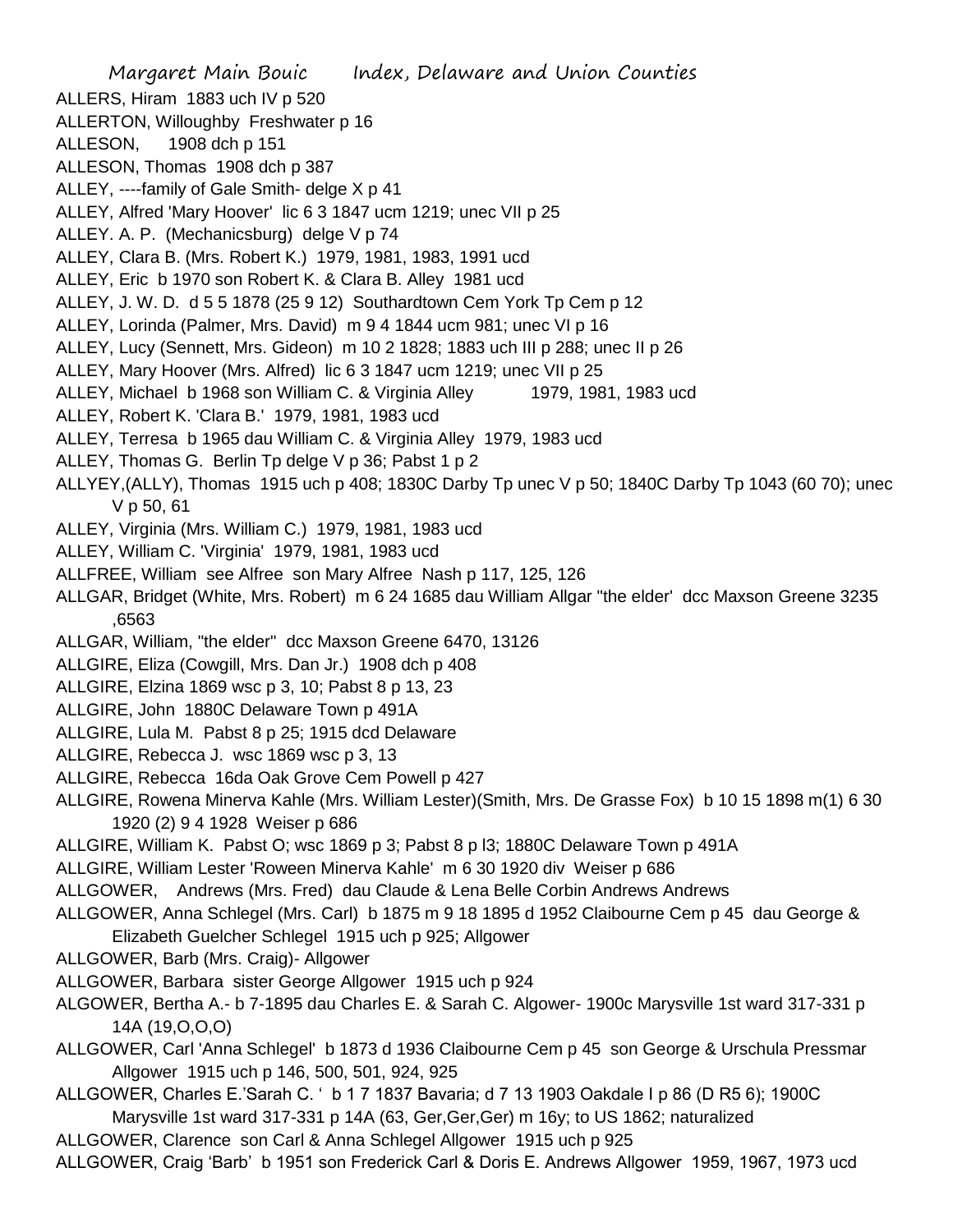ALLGOWER, Doris E. Andrews (Mrs. Frederick Carl) m 1-12-1941; Allgower; 1959, 1967, 1971, 1973 ucd ALLGOWER, Edgar W. 'Mary' b 10 5 1898 d 5 10 1968 Allgower

- ALLGOWER, Florence (Brobeck, Mrs. John I) m 5 12 1928 1915 uch p 925; Brobeck
- ALLGOWER, Frederick Carl 'Doris E. Andrews' b 6-23-1916 m 1-12-1941 d 9-15-2003 (87) son Carl & Anna Schlegel Allgower- brother Edgar W. Allgower 1959, 1967, 1971 ucd; Allgower
- ALLGOWER, Fred 'Jackie' son Frederick Carl & Doris E. Andrews Allgower Allgower; 1959 ucd (17)
- ALLGOWER, George 'Urschula Pressmar' d 1900 1915 uch p 924
- ALLGOWER, George son George & Urschula Pressmar Allgower 1915 uch p 924
- ALLGOWER, Jackie (Mrs. Fred)- Allgower
- ALLGOWER, Jacob son George & Urschula Pressmar Allgower 1915 uch p 924
- ALLGOWER, Judy (Benner, Mrs. Gary) dau Frederick Carl & Doris E. Andrews Allgower Allgower
- ALLGOWER, Katherine dau George & Urschula Pressmar Allgower 1915 uch p 924
- ALLGOWER, Luria S. (Russell, Mrs. )- b 9-1873 dau Charles E. & Sarah C. Algower- 1900C Marysville 1st ward 317-331 p 14A (26,O,O,O) wid, 1 ch
- ALLGOWER, Margaret Ann (Baciak, Mrs. ) dau Edgar W. Allgower Allgower
- ALLGOWER, Mary (Mrs. Edgar W.) Allgower
- ALLGOWER, Maxine E. Reel (Mrs. Rolland G.) b 5 2 1921 m 3 25 1942 Claibourne Cem p 105
- ALLGOWER, Rowland G.'Maxine E. Reel' b 7 28 1914 d 8 20 1984 WW II Claibourne Cem p 105 son Carl & Anna Schlegel Allgower 1915 uch p 925
- ALLGOWER, Sarah C. (Mrs. Charles E.) b 1846 Un Co d 6 28 1928 (83y) Oakdale Cem 4050 I p 86; 1900C Marysville 1st ward 317-331 p 14A (55,O,O,O) m 16y, 2 ch
- ALLGOWER, Urschula Pressmar (Mrs. George) d 1884 1915 uch p 924
- ALLGOWER, Urschula dau George & Urschula Pressmar Allgower 1915 uch p 924
- ALLGOWER, Vera E. (Mrs. Walter R.) b 1909 Claibourne Cem p 106
- ALLGOWER, Walter R.'Vera E.' b 3 7 1907 d 10 11 1981 Claibourne Cem p 106 son Carl & Anna Schlegel Allgower 1915 uch p 924
- ALLGYER,John M.'Mildred Byler'd 11 27 1978(73) bur W. Liberty son Samuel & Priscilla Umble Allgyer Allgyer
- ALLGYER, John S. 'Marilyn' son John M. & Mildred Byler Allgyer Allgyer
- ALLGYER, Marilyn (Mrs. John S.) Allgyer
- ALLGYER, Mark Byler b 6 19 1977 son John S. & Marilyn Allgyer Allgyer
- ALLGYER, Maurice son Samuel & Priscilla Umble Allgyer Allgyer
- ALLGYER, Paul Jerome 'Sue' son John M. & Mildred Byler Allgyer Allgyer
- ALLGYER, Priscilla Umble (Mrs. Samuel) Allgyer
- ALLGYER, Ruth (Baumgartner, Mrs. ) dau Samuel & Priscilla Umble Allgyer Allgyer
- ALLGYER, Samuel 'Priscilla Umble' Allgyer
- ALLGYER, Sue (Mrs. Paul Jerome) Allgyer
- ALLIGRE, Clara (Mitchell, Mrs. Daniel H.) Mitchell (1121211)
- ALLIN, Catherine Dighton (Hackburn, Mrs. Samuel)(Dudley, Mrs. Thomas)(Mrs. John) m(3) 11 8 1653 dau John & Jane Basett Dighton Dunlap & Cowles p 75
- ALLIN, Rev. John 'Margaret Morse''Catherine Dighton' bap 5 22 1597 d 8 26 1671 Mass. Dunlap & Cowles p 75
- ALLIN, Margaret Morse (Mrs. Rev. John) Dunlap & Cowles p 75
- ALLINDER, (Allen, Mrs. Ernest) dau John Robert & Emma L. Pridey Allinder Allinder
- ALLINDER, Alice T. Hagans (Mrs. Vernon B.) b 8 7 1917 m 12 24 1935 Price Cem dau George & Lucy Stricker Hagans Allinder; 1959, 1967, 1971, 1973, 1975, 1979, 1981, 1983 ucd
- ALLINDER, Austin son John Robert & Emma L. Pridey Allinder Allinder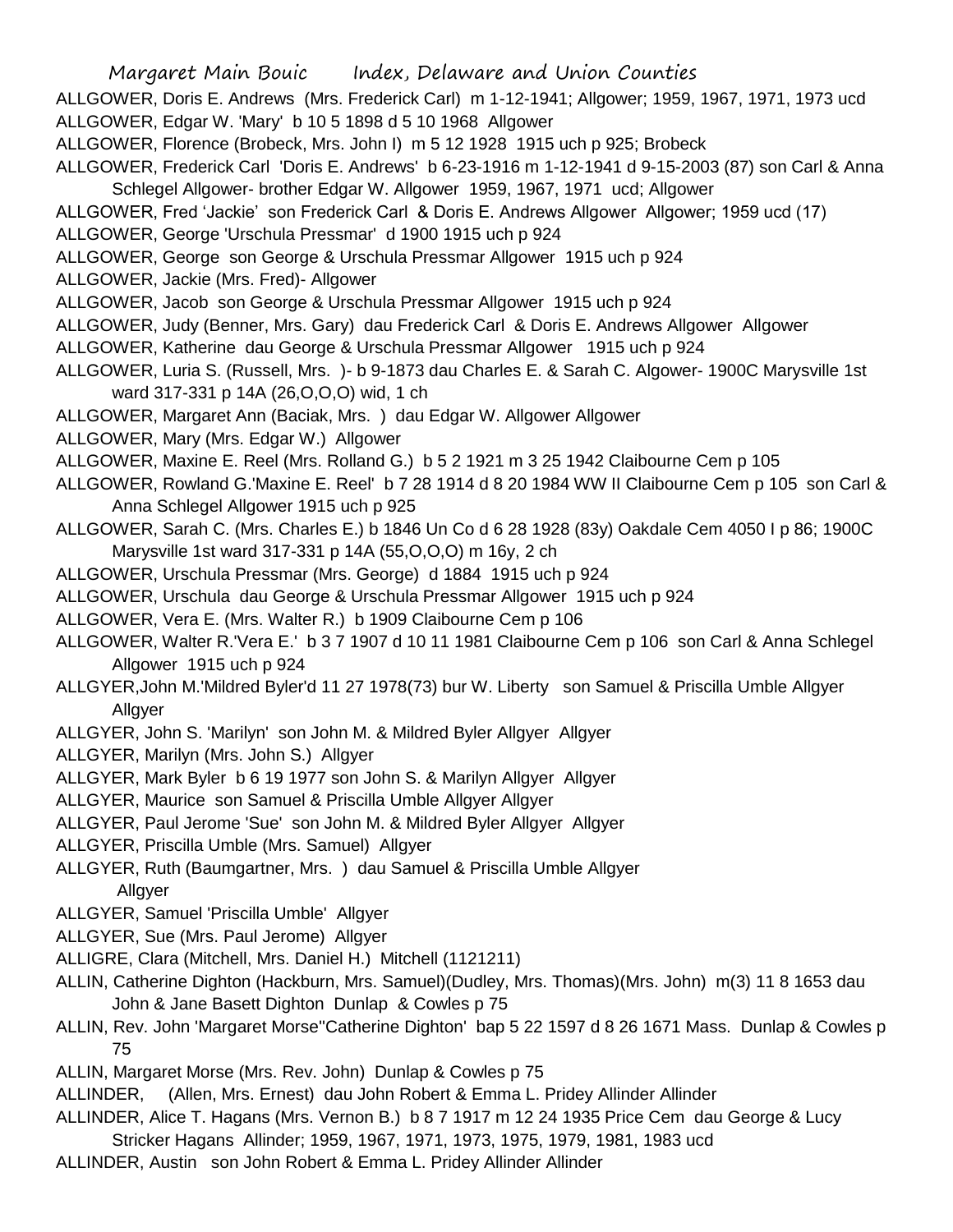ALLINDER, Charles 'Delilah Daugherty' Allinder

ALLINDER, Delilah Daugherty (Mrs. Charles) Allinder

ALLINDER, Emma L. Pridey (Mrs. John Robert) m 3 25 1902 d 11 23 1956 bur Price Cem; l949 ucd; Allinder

ALLINDER, Eva Carol dau Hazel Allinger l949 ucd

ALLINDER, Everett W. 'Shirley McMahon' son Veldon Allinder' Allinder

ALLINDER, Everett son Hazel Allinder 1949 ucd

ALLINDER, Gwyn b 1934 d 1948 Price Cem R8 djlm p 65

ALLINDER, Harold son John Robert & Emma L. Pridey Allinder Allinder

ALLINDER, Hazel 1949 ucd

ALLINDER, John Robert 'Emma L. Pridey' b 7 16 1878 m 3 25 1902 d 8 3 1959 bur Price Cem son Charles & Delilah Daugherty Allinder Allinder

ALLINDER, Marliza dau Everett W. & Shirley McMahon Allinder Allinder

ALLINDER, Nancy dau Hazel Alinder 1949 ucd

ALLINDER, Ottis Norman b 3 17 1923 d 8 25 1977 Price Cem Grave Reg. son John Robert & Emma L. Pridey Allinder Allinder

ALLINDER, Patty dau Hazel Alinder 1949 ucd

ALLINDER, Patricia Joan (Beckley, Mrs. Earl Wesley)(Garlinghouse, Mrs. Don) m(2) 2-15-1974 Allinder; Beckley; Garlinghouse

ALLINDER, Ronald son Vernon Buron & Alice T. Hagans Allinder Allinder; 1959 ucd (16)

ALLINDER, Ronda Jo (Loudermilk, Mrs. ) dau Vernon Buron & Alice T. Hagans Allinder Allinder; l959 ucd

ALLINDER, Scott Derek stillborn son Everett W. & Shirley McMahon Allinder 12 10 1962 Claibourne Cem p 105 Allinder

ALLINDER, Shirley McMahon (Mrs. Everett W.) dau Thomas McMahon Allinder

ALLINDER, Veldon son John Robert & Emma L. Pridey Allinder Allgyer

ALLINDER, Vernon Buron 'Alice T.'Hagans b 1-23-1915 WVa m 12-24-1935 d 11-20-1994 Price Cem- son

John Robert & Emma L. Pridey Allinder, Allinder; 1959, 1967, 1971, 1973, 1975, 1979, 1981, 1983 ucd ALLINDER, Walter son Charles & Delilah Daugherty Allinder Allinder

ALLING, Lois (Dickerman, Mrs. Enos) m 10 22 1767 dcq Roy Scott 53

ALLING, William d 1 15 1854 (20 8 21) Hopewell Cem djlm p 84

ALLINGER, Emma A. (Mrs. John W.) - b 12-1857 1900C Milford 10 p 1A (42,O,O,O)

ALLINGER, Ethel J.- b 6-1887 dau John W & Emma A. Allinger- 1900C Milford 10 p 1A (12,O,O,O)

ALLINGER, John W. 'Emma A.'- b 8-1854 1900C Milford 10 p 1A (43,O,Ger,Ger) m 20y

ALLINGTON, Betsey (Broch, Mrs. Elias) m 3 16 1812 Madison Co unec IV p 21

ALLINGTON, Catharine Houghan (Mrs. David) m 7 21 1822 Madison Co unec IV p 63

ALLINGTON, David 'Catharine Houghan' m 7 21 1822 Madison Co unec IV p 63

ALLINGTON, Sally (Cutright, Mrs. Samuel) m 3 16 1812 Madison Co unec IV p 22

ALLINSON, Barbara (Mrs. Richard A.) Allinson; l980 dcd

ALLINSON, Laura Lynne (Tyler, Mrs. James Robert) b l963 dau Richard A. & Barbara Allinson Allinson; l980 dcd

ALLINSON, Richard S. 'Barbara' Allinson

ALLINSON, Richard b l966 son Richard A. & Barbara Allinson 1980 dcd

ALLIS, unec V p 2

ALLIS, Cornelius unec II p 43

ALLIS, Fanny (Proven, Mrs. Clark) b l790 NY unec IV p 62, VIII p 66 b 1793 d 1881 ped Betty Provin Harford #137 17

ALLIS, Lucinda (Wait, Mrs. Reuben N.) sister of Cornelius Allis unec II p 43

ALLISON, 1880 dch p 591; Powers p 94

ALLISON & CURRY unec V p 32, VIII p 45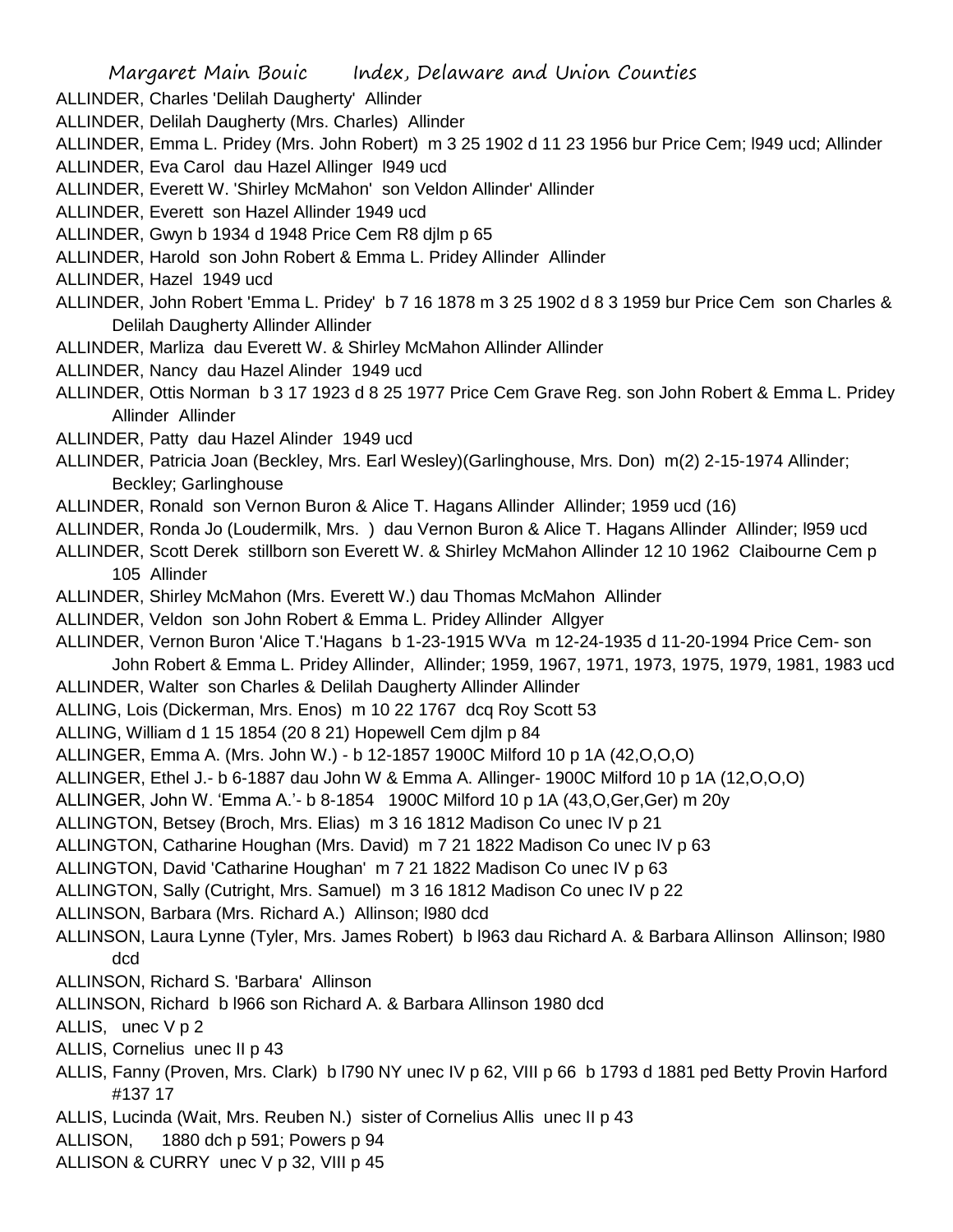ALLISON, Anthony Wayne b 9 10 1967 son George Harold & Linda Sue Freshwater Allison Freshwater p 143 ALLISON, Betty (Provenzale, Mrs. ) dau James & Edith Dowler Allison Allison

- ALLISON, Catherine (Mrs. John) l850C Trenton Tp 733 (70, NJ)
- ALLISON, Charles W.B 'Sophronia Lee' m 11 5 1844 ucm 997; dumch p 71; 1915 uch p 135, 191, 250; 1883 uch III p 373, 379, 383, V p 17, 44, 45, 63; l850C Paris Tp 467 475 p 72 (29, Pa); uccp p 7, 27, 28, 32,
	- 34, 37, 38; unec VI p 16, VI p 5, 6, 17, XI p 16, 41
- ALLISON, Charles 'Louise Gardner' Freshwater p 153
- ALLISON, Charley Don b 2 22 1902 Porter Tp son David & Dessie Piper Allison dcb
- ALLISON, Charlotte Maria Babcock (Mrs. Robert) m 12 21 1855 dcm
- ALLISON, Claudia (Price, Mrs. Charles) dau James F. & Rose Tooker Allison Allison
- ALLISON, Cora (Johnson, Mrs. Auburn) Pounds 3,4
- ALLISON, David Wayne 'Helen' d 1 16 1969(47) bur Summerford Cem son D. Ray Allison; Allison
- ALLISON, David d 6 8 1840 (60 2 10) Sunbury Cem Powell p 36
- ALLISON, David Ray 'Eunice' d 12 18 1969 (76) bur Summerford Tp, Mad. Co 1969 dcd; Allison
- ALLISON, Dean b 1960 son Jacob R. & Ruth J. Allison 1967, 1971, 1973, 1975, 1979, 1983 ucd
- ALLISON, Dessa (Linson, Mrs. ) sister David Ray Allison Allison
- ALLISON, Dessie Piper (Mrs. D. S.) 1915 dcd Berkshire Tp
- ALLISON, Didanea d 11 22 1903 (44y 11m) Oakdale Cem 1826 (210E)
- ALLISON, Don 'Helen Lavonne Taylor' Thomas 4,5; Liggett (177145)
- ALLISON, Donna (Mrs. Steve J.) Allison
- ALLISON, Dortha (Douglas, Mrs. ) dau Thomas A. & Nellie P. Chaney Allison Allison
- ALLISON, D. S. 'Dessie Piper' 1915 dcd Berkshire Tp
- ALLISON, Earl son David Ray Allison Allison
- ALLISON, Edith Dowler (Mrs. James) Allison
- ALLISON, Elsie A.Bywater (Mrs. Millard E.) d 7 7 1980 (60) sister Walter Bywater Allison; Bywater
- ALLISON, Esther Hobbs (Anderson, Mrs. Cleland G.) m 12 16 1906 d 6 8 1966 Hutchisson p 21; Anderson 3,4
- ALLISON, Eugene H. 'Nellie Weatherbee' d 5 22 1974 (67) Allison; 1971 dcd
- ALLISON, Eura Newhouse (Finley, Mrs. John)(Swartz, Mrs. David)(Mrs. William) dau John & Mary Newhouse Newhouse Newhouse p 71 1347, (113)
- ALLISON, Eunice (Mrs. David Ray) Allison; 1961, 1969 dcd
- ALLISON, Fern dau Mattie Ditzler Weiser p 532
- ALLISON, Fernavis b 12 7 1892 Brown Tp son Henry & Davenport Allison dcb
- ALLISON, Mrs. Fred dau Venas & Kate Harrison delge IV p 43
- ALLISON, Gary 1980 dcd
- ALLISON, Gaynard L. Allison
- ALLISON, George 1880C Brown Tp p 375A
- ALLISON, George A. Pabst O
- ALLISON, George Harold 'Linda Sue Freshwater' Freshwater p 143
- ALLISON, George 'Harriet'- 1915 Delaware, Scioto Tp
- ALLISON, Grace- b 1997 dau Nicole Brady- Allinder
- ALLISON, Harriet (Mrs. George) (Main Reunion 1892) delge VI p 48; 1915 dcd Scioto Tp
- ALLISON, George W. 'Ida J. Rockey' Weiser p 799
- ALLISON, George W. b l906 d Jan l959 son George W. & IDa J. Rockey Allison Weiser p 799
- ALLISON, Hazel dau Mattie Ditzler Allison Weiser p 532
- ALLISON, Helen (Mrs. David Wayne) Allison
- ALLISON, Helen (Armbruster, Mrs. ) sister Eugene H. Allison Allison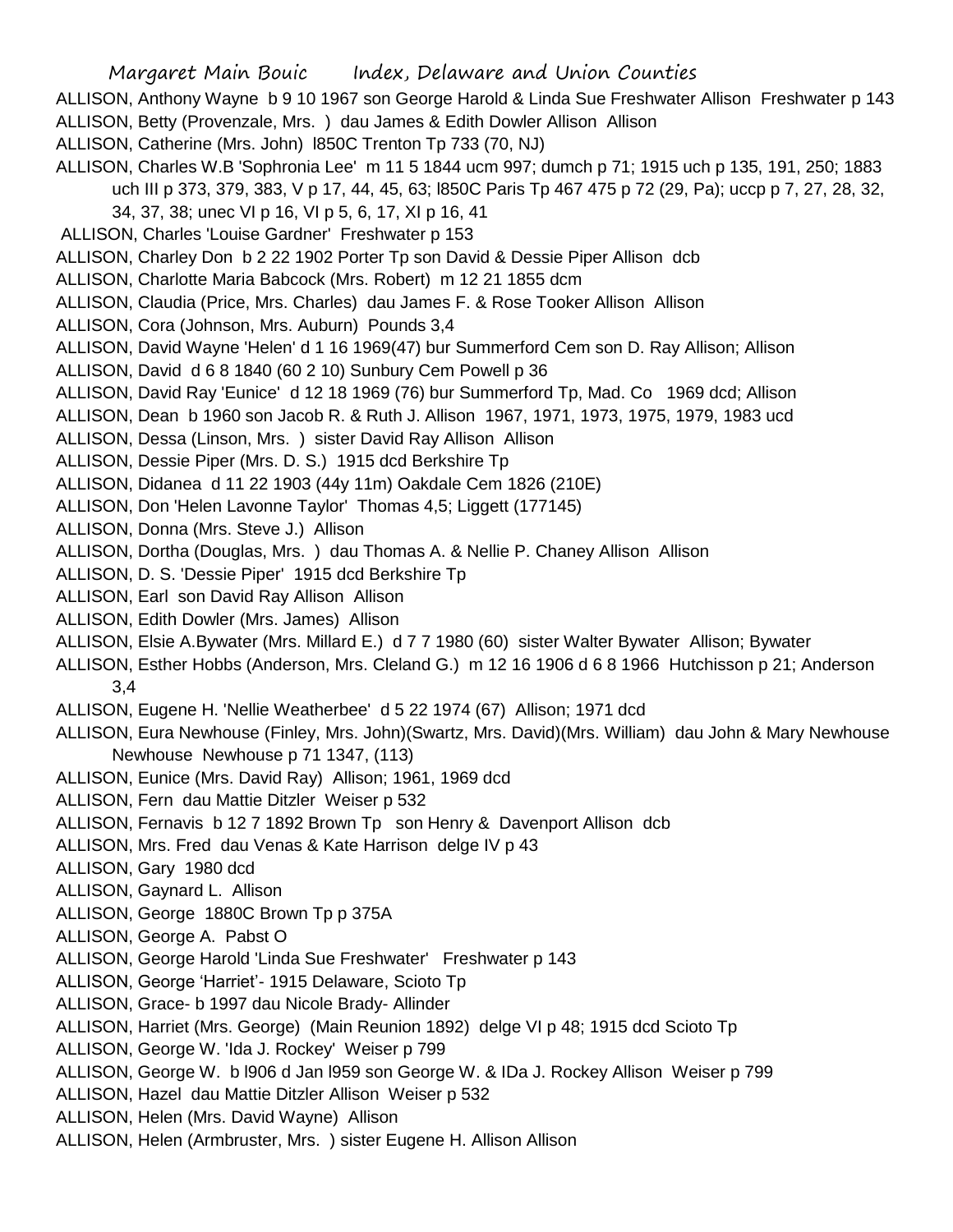- ALLISON, Helen Lavonne Taylor (Mrs. Don) b 6 29 1905 dau William & Susan Buckwalter Taylor Thomas 4,5; Liggett 17145
- ALLISON, Helen Margaret b 2 22 1894 Brown Tp dau George A. & Harriet Allison dcb
- ALLISON, Henry Martin 'Isadore Vicena Davenport' Pabst 1 p 30; 1915 dcd Delaware
- ALLISON, Henry W. Pabst O
- ALLISON, Ida J. Rockey (Mrs. George W.) b Jan. 1881 dau John F. & Emma Catharine Weiser Rockey Weiser p 799
- ALLISON, Ilo (Harter, Mrs. ) sister Thomas A. Allison Allison
- ALLISON, Inez (Maugans, Mrs. Rexford Summers) div Maugans Anc p 73
- ALLISON, Irene (Tavenner, Mrs. ) dau James & Edith Dowler Allison Allison
- ALLISON, Isadora Vicena Davenport (Mrs. Henry Martin) dau Atwood A. & Rebecca Davenport Pabst 1 p 30; 1915 dcd Delaware
- ALLISON, Jacob R. 'Ruth J.' 1967, 1971, 1973, 1975, 1979, 1983, 1991 ucd
- ALLISON, James 'Edith Dowler' Allison
- ALLISON, James F. 'Rose Tooker' b 11 19 1920 d 7 29 1988 (67) bur Kirkwood son James & Edith Dowler Allison Allison
- ALLISON, James 'Mahala Fletcher' m 9 8 1846 Madison Co unec X p 18
- ALLISON, Jane Ellen (Decker, Mrs. Richard) m 1 11 1947 div Ferguson (1(11)612); Wilson (11612); Decker 7,8; McKitrick p 269
- ALLISON, Jane E. (Tompkins, Mrs. ) dau Thomas A. & Nellie P. Chaney Allison Allison
- ALLISON, Jeanette (Edwards, Mrs. Virgil L.) m 1934; Sunbury p 137
- ALLISON, John 1883 uch IV p 473; 1877 uca p 96
- ALLISON, John Powers p 207
- ALLISON, John Allison
- ALLISON, John 'Catherine' 1850C Trenton Tp 733 (63, NY)
- ALLISON, John 1850C Genoa Tp 297 (12)
- ALLISON, John 'Mary Vail' b 6 29 1834 son O. L. Allison Powell p 316
- ALLISON, Lt. Joseph unec VII p 32
- ALLISON, Joseph grandson David Ray Allison Allison
- ALLISON, Joy (Snodgres, Mrs. C. Robert) 1908 dch p 5
- ALLISON, Julia J? dau Charles W. Allison 1850C Paris Tp 467 475 p 72 (5,O)
- ALLISON, July Ann 1850C Paris Tp 467 475 p 72 (66, Pa)
- ALLISON, Leroy B. son Millard E. & Elsie A. Bywater Allison Allison
- ALLISON, Leona (Duffie, Mrs. Loren Edgar) m 10 14 1950 Weiser p 432
- ALLISON, Linda Sue Freshwater (Mrs. George Harold) b 4 18 1943 dau Norman & Jean Forsha Freshwater Freshwater p 143
- ALLISON, Lisa Marie b 12 16 1965 dau George Harold & Linda Sue Freshwater Allison Freshwater p 153
- ALLISON, Louise Gardner (Bumgartner, Mrs. Charles)(Mrs. Charles) dau Fred Johnston & Mina Matilda Freshwater Gardner Freshwater p 153
- ALLISON, Lucetta (McKibben, Mrs. Harmon Huston) b 6 14 1874 m 7 23 1895 d 3 6 l945 Weiser p 582
- ALLISON, Mahala Fletcher (Mrs. James) m 9 8 1846 Madison Co unec X p 18
- ALLISON, Mary Ann dau Millard E. & Elsie A. Bywater Allison Allison
- ALLISON, Mary A. (Lea, Mrs. Benjamin) 1880 dch p 793; 1908 dch p 658
- ALLISON, Mary R. d 5 4 1973 (92) bur Oller Cem Allison
- ALLISON, Mary Vail (Mrs. John) m 1862 dau B. F. Vail Powell p 316
- ALLISON, Mattie Ditzler (Mrs. ) dau Jacob & Rosetta Kehl Ditzler Weiser p 532
- ALLISON, Melanie Ratino b 1 21 19971 dau George Harold & Linda Sue Freshwater Alliston Freshwater p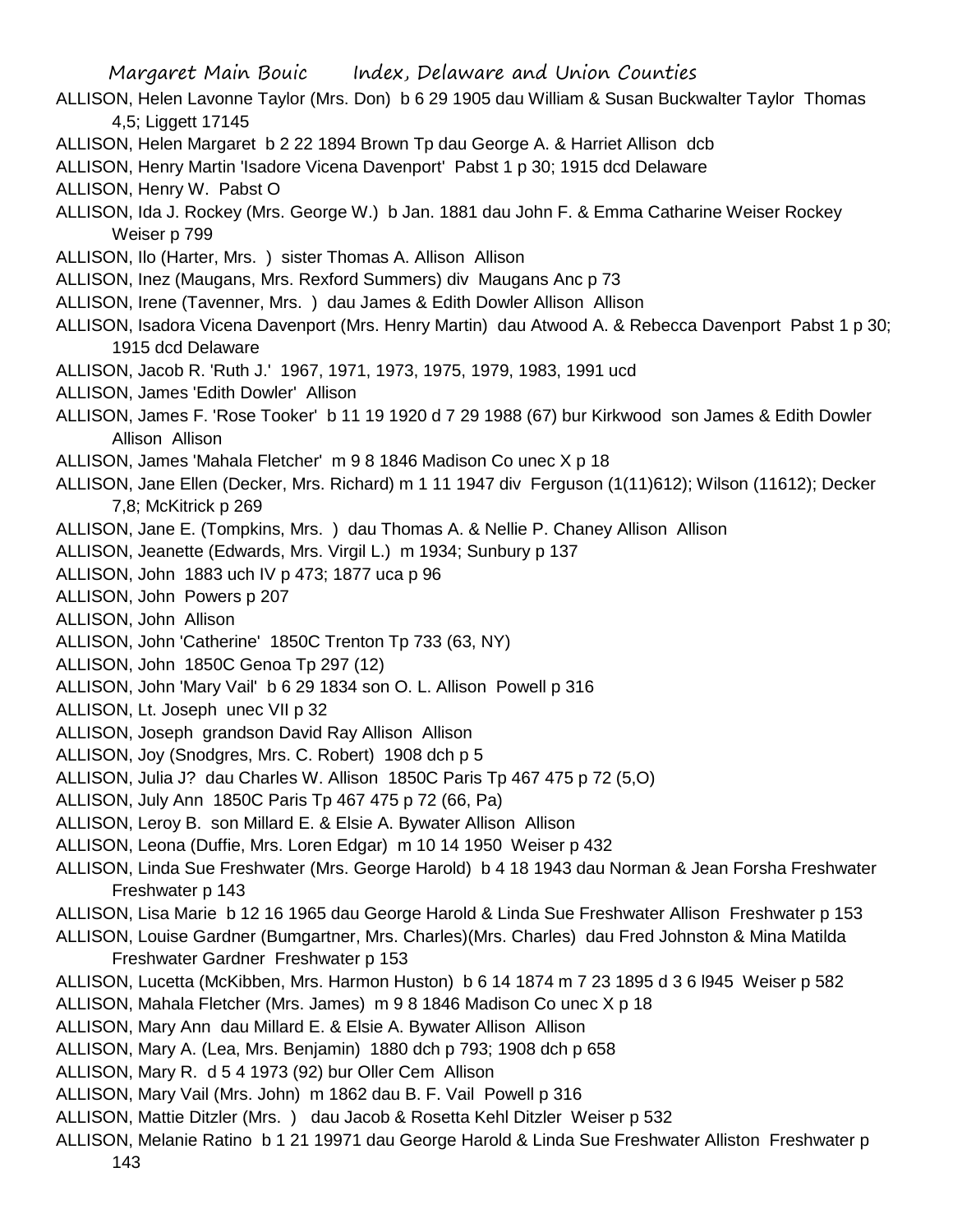- ALLISON, Michael b l965 son Michael D. & Phyllis Allison 1979 ucd
- ALLISON, Michael D. 'Phyllis' 1979 ucd
- ALLISON, Millard E. 'Elsie A. Bywater'1860C Marysville Allison
- ALLISON, Molly (Reed, Mrs. Dale) dau James F. & Rose Tooker Allison Allison
- ALLISON, Nathan H. son Millard E. Allison Allison
- ALLISON, Nellie P. Chaney (Mrs. Thomas A.) d 12 31 1969 (60) bur Radnor dau Lottie Chaney l96l dcd; Allison
- ALLISON, Nellie Weatherbee (Mrs. Eugene H.) d 6 7 1982 (67) bur. Marion Allison; 1971, 1980 dcd
- ALLISON, O. L. Powell p 316
- ALLISON, Otawa son TM & S S d 10 5 1818 (6m) Oakdale Cem I p 35 (E R54)
- ALLISON, Ottoway d 10 5 1847 (6m) son C. W. & S. S. Allison Oakdale Cem 1717 (14 1R)
- ALLISON, Pearl A. (Weaver, Mrs. ) sister Thomas A. Allison Allison
- ALLISON, Phyllis (Mrs. Michael D.) 1979 ucd
- ALLISON, Ralph brother Eugene H. Allison Allison
- ALLISON, Ray 'Eunice' 1961 dcd
- ALLISON, Regina (Mrs. Steven R.)- 1991 ucd
- ALLISON, Reginald brother David Ray Allison Allison
- ALLISON, Ricky Lynn 'Tamara Jeanne Powell' m 9 17 1983 son John Allison Allison
- ALLISON, Robert 'Charlotte Maria Babcock' m 12 21 1855; l850C Porter Tp 3087 (23, Ireland); delge IV p 3i
- ALLISON, Robert William b 11 5 1904 Porter Tp son David S. & Dessie L. Piper Allison dcb
- ALLISON, Rose Tooker (Mrs. James F.) Allison
- ALLISON, Ruth J. (Mrs. Jacob R.)- 1860C Marysville; 1967, 1971, 1973, 1975, 1979, 1983, 1991 ucd
- ALLISON, Samantha Linnaberry (Mrs. Thomas) m 6 28 1855 dcm
- ALLISON, Sherri b l966 dau Michael D. & Phyllis Allison 1979 ucd
- ALLISON, Sophronia S. (Mrs. C. W. B.) m 11 5 1844 ucm 997; d 8 26 l848 (22 11 11) Oakdale Cem 1718 (15 R) I p 53 E; unec VI p 16
- ALLISON, Stanley son Don & Helen Lavonne Taylor Allison Thomas 5; Liggett 171451
- ALLISON, Steve b l962 son Jacob R. & Ruth J. Allison 1967, 1971, 1973, 19751, 1979, 1983 ucd
- ALLISON, Steve J. 'Donna' son James F. & Rose Tooker Allison Allison
- ALLISON, Steven R. 'Regina A.'- 1991 ucd
- ALLISON, Susan (Griffith, Mrs. Greenbery) dcc Mildred Evans McNeal21
- ALLISON, Tamara Jeanne Powell (Mrs. Ricky Lynn) m 9 17 1983 dau Rev. Max Powell Allison
- ALLISON, Thomas- d 8-28-1864 (33) Ga- delge X p 76
- ALLISON, Thomas A. son Henry Martin & Isadora Vicena Davenport Allison Pabst l p 30
- ALLISON, Thomas A. 'Nellie P. Chaney' b 1 31 1899 Brown Tp dcb d 6 16 1980 (81) bur Radnor; Allison; l96l dcd
- ALLISON, Thomas 'Samantha Linnaberry' m 6-28-1855 dcm; l850C Trenton Tp 732 (21,O)
- ALLISON, Thomas l850C Berkshire Tp 268 (21,O)
- ALLISON, Virginia Bradbury (Mrs. )1860C Marysville dau Rev. John & Faye Thomas Bradbury Bradbury
- ALLISON, Walter Earl b 3-23-1942 son Earl Allison; grandson David Ray Allison Allison
- ALLISON, Walter 1 18 1892 Brown Tp son George & Hattie Veley Allison dcb
- ALLISON, Walter (Main Reunion 1891) delge VI p 48
- ALLISON, William Powers p 207
- ALLISON, William Arthur son Millard E. & Elsie A. Bywater Allison Allison
- ALLISON, William 'Eura Newhouse' Newhouse p 71 (1347), (1137)
- ALLMAN, Ann (Mrs. Israel) 1850C Liberty Tp Un Co 913 930 p 137 (30,O)
- ALLMAN, Barbara Jean (Haering, Mrs. Paul L.) m 10 23 1976 dau Noel C. & Edna R. Allman Allman; 1961 dcd (11), 1971 dcd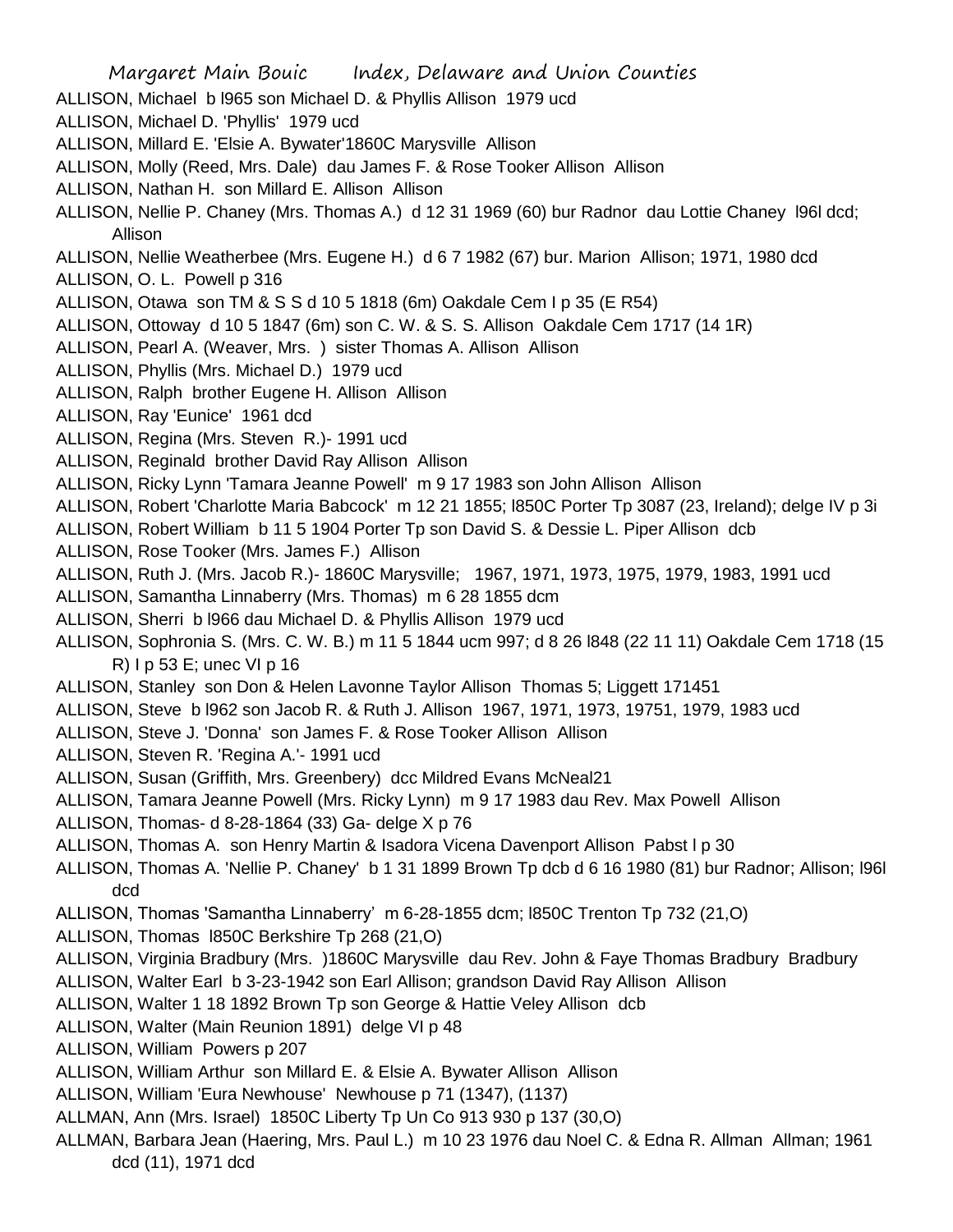Margaret Main Bouic Index, Delaware and Union Counties ALLMAN, Biel ch G. J. C. & Jenora Allman 1981, 1983 ucd ALLMAN, Brenda b 1962 dau Don B. & Donna Allman l969, 1971 dcd ALLMAN, Christina Marie (Minix, Mrs. Leonard Dale) dau G. J. C. & Lenora Allman 1981 ucd; Allman ALLMAN, C. O. 1915 dcd Delaware R3 ALLMAN, Deborah b l964 dau Don B. & Donna Allman l969, l971 dcd ALLMAN, Don B 'Donna' son Noel & Edna R. Blayney Allman Allman ALLMAN, Donald 'Jo A. Mock' m 10 3 1980 son Helen Allman Allman ALLMAN, Donna J. (Mrs. Don B.) l96l, l969, l97l dcd ALLMAN, Doris (Des Jardins, Mrs. Rene P.) dau G. Jay C. Allman m 11 19 1982; 1981 ucd ALLMAN, Edna R. Blayney (Mrs. Noel C.) m 12 17 1924 d 9 19 1981 (77) bur Oak Grove Allman; 1961, 1969, 1971 dcd ALLMAN, Elizabeth (DeWitt, Mrs. Frank) dau Noel C. & Edna R. Blayney Allman Allman ALLMAN, Elizabeth (Mrs. W. E.) 1915 dcd Delaware R8 ALLMAN, Elmira/Elmina Thomas (Mrs. Samuel) m 12 20/28 1843 ucm 933; unec VI p 15 ALLMAN, Eve/Effie (Taylor, Mrs. Moses) ped Duane L. Blietz25 delge VII p 51 ALLMAN, George son Israel & Ann Allman 1850C Liberty Tp. Un. Co 913 930 p 137 (8,0) ALLMAN, G. J. C. 'Lenora' Allman; 1981, 1983, 1991 ucd ALLMAN, Glenda dau Okey Allman Allman ALLMAN, Helen Allman ALLMAN, Inez (McKitrick, Mrs. Paul) m 8 1 l927 McKitrick p 319 ALLMAN, Israel 'Ann' 1850C Liberty Tp Un. Co 913 930 p 137 (34,0); unec IV p 8 ALLMAN, James son Israel & Ann Allman 1850C Liberty Tp Un. Co 9l3 930 p 137 (6,0) ALLMAN, Jay son G. Jay C. & Lenora Allman l981, l983 ucd ALLMAN, Jo A. Mock (Mrs. Donald) m 10 3 l980 dau George Mock Allman ALLMAN, Jodi L. Lamb (Mrs. William D.) m 2 4 1989 dau Sharon Lamb Allman ALLMAN, Lenora (Mrs. G. J. C.) Allman; l981, l983, 1991 ucd ALLMAN, Nancy (Freshwater, Mrs. David) m 5 27 l880 (19 yrs) Freshwater p 34 ALLMAN, Noel C. 'Edna R. Blayney' m 12 27 l9927 d l0 l5 l983 (82) Allman;1961, 1969, 1971, 1980 dcd ALLMAN, Okey Allman ALLMAN, Renee Lynn Johnson (Mrs. Thomas Eugene) m 10 1986 dau Phyllis Johnson Allman; Johnson ALLMAN, Robert b 1958 sone Don B. & Donna Allman l96l, l969, l97l dcd ALLMAN, Ruth dau Israel & Ann Allman l850C Liberty Tp Un. Co. 9l3 930 p l37 (9,0) ALLMAN, Rev S. Pabst 8 p 50 ALLMAN, Samuel 'Elmira/Elmina Thomas' m 12 20/28 l843 ucm 933; unec VI p 15 ALLMAN, Sean ch G.J. C. & Lenora Allman l98l, l983 ucd ALLMAN, Susan dau Israel & Ann Allman l850C Liberty Tp Un. Co 9l3 930 p ll37 (3,0) ALLMAN, Teresa b l960 dau Don B. & Donna Allman l96l, l969, l97l dcd ALLMAN, Thomas Eugene 'Renee Lynn Johnson' m 10 1986 son Okey Allman Allman; Johnson; 1991 ucd ALLMAN, W. E. 'Elizabeth' 1915 dcd Delaware R8 ALLMAN, William D. 'Jodi L. Lamb' m 2 4 1989 son Jay Allman Allman ALLNATT, Jennie Weiser Cree (Mrs. Leroy Sherman) b l872 dau Alexander & Elizabeth Larue Weiser Cree Weiser p 840 ALLNATT, Leroy Sherman 'Jennie Weiser Cree' Weiser p 840 ALLNUTT, Helen Coulter (Miller, Mrs. Walter Hodges) Nash p 396 ALLONIER, Dorothy Verna dau Howard R. Allonier Allonier ALLONIER, Hilda Fern (Mrs. Howard R.) d 4 6 l969 bur Dublin Allonier ALLONIER, Howard R. 'Hilda Fern' d 5 24 l969 (79) bur. Dublin Allonier ALLOWAY, Alice E. Shirk (Mrs. Leland C.) l97l, l973, l975, l979, l98l, l983, 1991 ucd; Alloway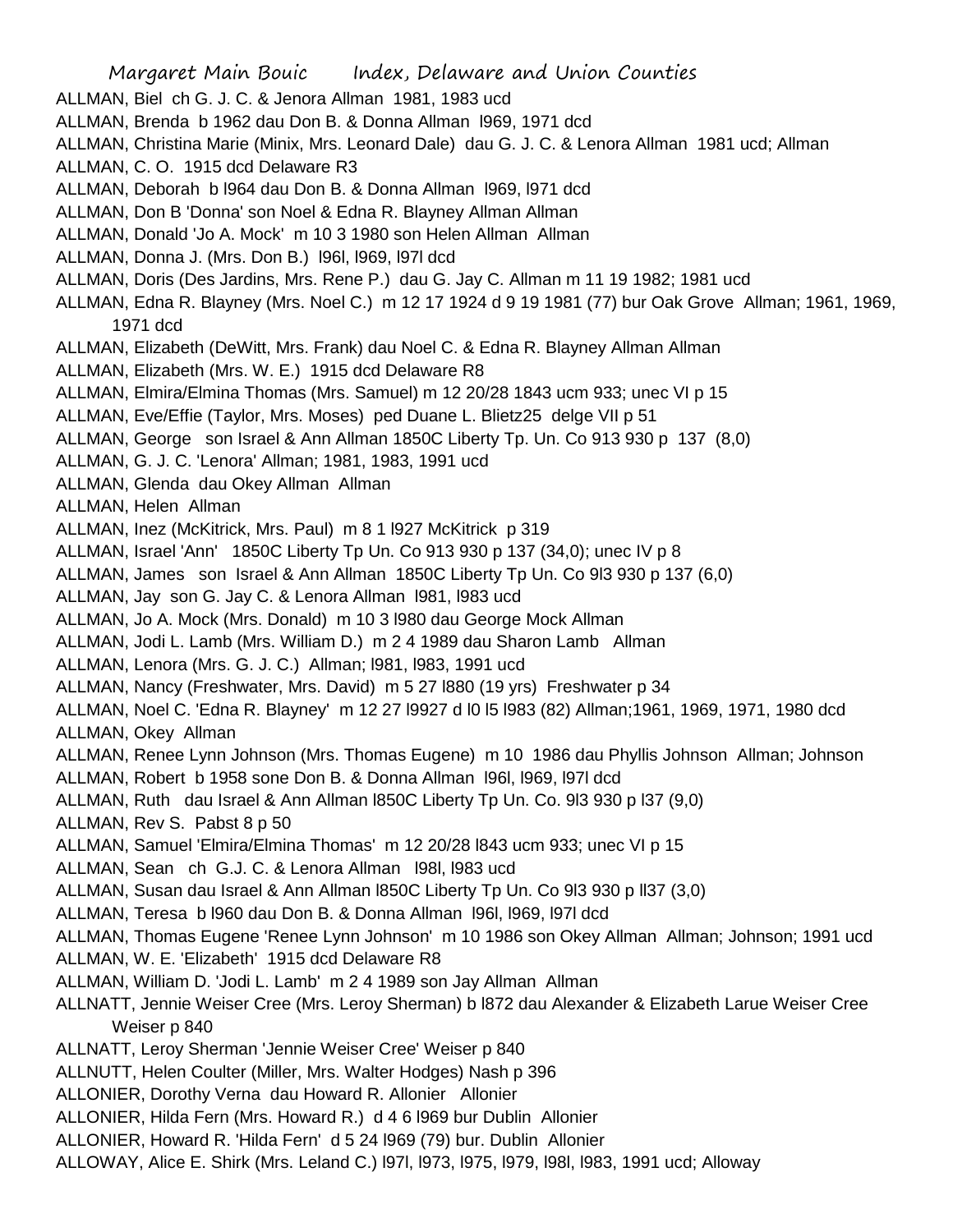Margaret Main Bouic Index, Delaware and Union Counties ALLOWAY, Alta Maude Bond (Mrs. James Clarence) delge III p 39 ALLOWAY, Amy b l974 dau Leland C. & Alice E. Shirk Alloway l979, l98l, l983, 1991 ucd ALLOWAY, Benjamin b l976(5) son Leland C. & Alice E. Shirk Alloway l979, l98l, l983, 1991 ucd ALLOWAY, Brian b l962 son Raymond I. & Frances Alloway l967, l97l, l973, l975, l979, 1991 ucd ALLOWAY, Debra b l970 dau Raymond I. & Frances Alloway l97l, l973, l975, l979 ucd ALLOWAY, Frances (Mrs. Raymond I.) l967, l97l, l973, l975, l979 ucd ALLOWAY, Frances (Mrs. Robert L.)- 1991 ucd ALLOWAY, James Clarence 'Alta Maude Bond' delge III p 39 ALLOWAY, John/Howard son James Clarence & Alta Maude Bond Alloway delge III p 39 ALLOWAY, Judith b l967 dau Leland C. & Alice E. Shirk Alloway l97l, l973, l975, l979, l98l, l983 ucd; Alloway ALLOWAY, Kimberley b l963 ch Raymond I. & Frances Alloway 1967, 1971, 1973, 1975, 1979 ucd ALLOWAY, Leland C. 'Alice E. Shirk' Alloway; l97l, l973, l975, l979, l98l, l983, 1991 ucd ALLOWAY, Lena louis b 11 15 1926 dau James Clarence & Alta Maude Bond delge III p 39 ALLOWAY, Lester b l966 son Leland C. & Alice E. Shirk Alloway l967, l97l, l973, l975, l979, l98l, l983 ucd ALLOWAY, Mark b 1963 son Leland C. & Alice E. Shirk Alloway 1967, 1971, 1973, 1975, 1979, 1981 ucd ALLOWAY, Melvin delge III p 39 ALLOWAY, Raymond I. 'Frances' l967, l97l, l973, l975, l979 ucd ALLOWAY, Robert b l964 son Raymond I. & Frances Alloway II967, l971, l973, l975, l979 ucd ALLOWAY, Robert b l959 son Leland C. & Alice E. Shirk Alloway l967, l97l, l973, l975, l983 ucd ALLOWAY, Robert L. 'Frances'- 1991 ucd ALLOWAY, Stephen Douglas b 9 7 l970 d 3 l7 l97l bur Oakdale Cem II p ll47 (M R l3 l7) son Leland C. & Alice E. Shirk Alloway Alloway; l97l ucd ALLRED, Barnard W. 'Marjorie Dinah Nash' son Orson W. & Thelma Norton Allred Nash p 275, 276 ALLRED, Bonnie Rae b 5 20 l945 dau Claudis Eloro & Kathleen Norma Kidd Allred McKitrick p 156 ALLRED, Cindy Lynn b 3 7 l968 dau Janes Edwar & Lola Licht Allred McKitrick p 156 ALLRED, Claudia Jean (Chivers, Mrs. Durrell Verdin) b 7 20 l940 m 8 7 l963 dau Claudis Eloro & Kathleen Norma Kidd Allred McKitrick p 156 ALLRED, Claudis Eloro 'Kathleen Norma Kidd' m 8 25 l939 McKitrick p 153 ALLRED, Cory ch Barnard W. & Marjorie Dinah Nash Allred Nash p 276 ALLRED, Floyd Duane 'Joanne Kidd' m 2 28 1950 McKitrick p 170 ALLRED, Glen Duane 'Rhea Toone'1860C Marysville b 4 10 1946 dau Claudis Eloro & Kathleen Norma Kidd Allred McKitrick p 156 ALLRED, Gregory Barnard son Barnard W. & Marjoire Dinah Nash Allred Nash p 276 ALLRED, James Edward 'Lola Licht' b l 6 l943 m 7 27 1962 son Claudis Eloro & Kathleen Norma Kidd Allred McKitrick p 156 ALLRED, Jerry Duane b 11 10 1963 son James Edward & Lola Licht Allred McKitrick p 156 ALLRED, Joanne Kidd (Mrs. Floyd Duane) b 10 27 1950 dau Bickmore Brigham & Alice Amelia Turner Kidd McKitrick p 169 ALLRED, Judy Kay Bradley (Mrs. Marvin Leroy) b 12 2 1945 m 9 18 1964 dau E. E. & Lida Mary Passy Bradley McKitrick p 156 ALLRED, Kathleen Norma Kidd (Mrs. Claudis Eloro) b 3 4 1923 dau Thomas Edward & Mary Louise Bowes Allred McKitrick p 156 ALLRED, Lessie Jo ch Bernard W. & Marjorie Dynah Nash Allred Nash p 276 ALLRED, Lola Licht (Mrs. James Edward) b 1 3 1945 m 7 27 1962 dau Silver & Thelma Corless Licht McKitrick p 156

ALLRED, Manan dau & Mary Allred 1880C Claibourne Tp 69 102 p 9 (16, O,Pa,Pa)

ALLRED, Marjorie Dinah Nash (Mrs. Barnard W.) dau Robert Lafayette & Viviewn Reed Nash Nash p 275,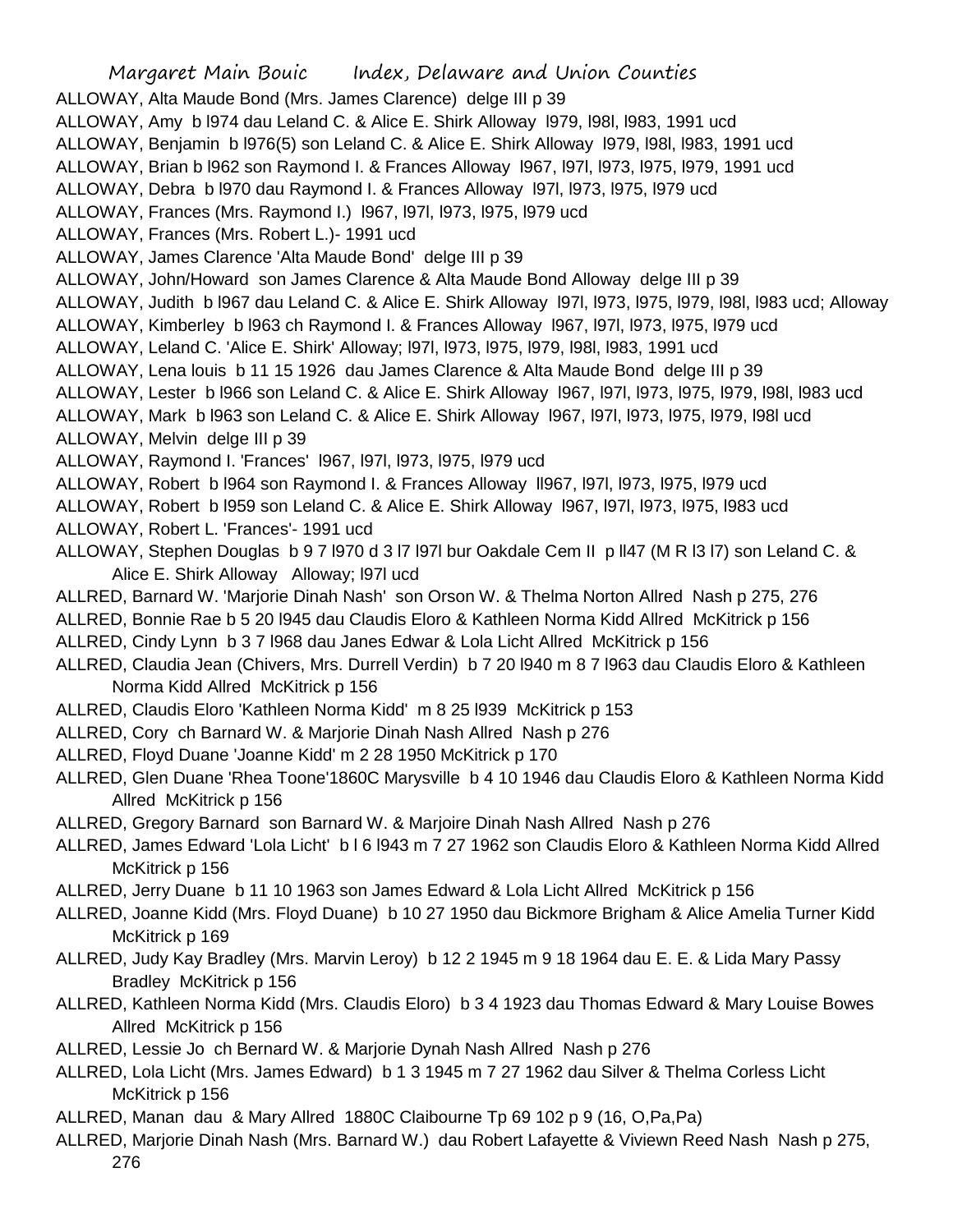| Margaret Main Bouic lndex, Delaware and Union Counties                                                                                                  |
|---------------------------------------------------------------------------------------------------------------------------------------------------------|
| ALLRED, Marvin Leroy 'Judy Kay Bradley' b 3 18 1944 m 9 18 1964 McKitrick p 156<br>ALLRED, Mary (Mrs. ) 1880C Claibourne Tp 96 102 p 9 (63, Pa, Pa, NJ) |
| ALLRED, 'Mary' 1880C Claibourne Tp 96 102 p 9 (72, Pa, Pa, NJ)                                                                                          |
| ALRED, Michael- son Bobby Allred- Allred- engaged to Susan Clevenger                                                                                    |
| ALLRED, Rhea Toome (Mrs. Glen Duaney) McKitrick p 156                                                                                                   |
| ALLRED, Terrie Dawn b 11 13 1966 dau Marvin Leroy & Judy Kay Bradley Allred McKitrick p 156                                                             |
| ALLRIGHT, Minnie (Ketner, Mrs. Jasper) Graham (1654)                                                                                                    |
| ALLROCK, W. H. 1908 dch p 116                                                                                                                           |
| ALLSHOUSE, Katherine (McKittrick, Mrs. James Peter) b 9 28 1915 m 4 10 1935 McKitrick p 405                                                             |
| ALLSPAUGH, Betty Louise (Allison, Mrs. Russell) dau Samuel H. & Ruth Ottman Allspaugh Allspaugh                                                         |
| ALLSPAUGH, Carol Esther (Doerflinger, Mrs. Hans) dau Samuel H. & Ruth Ottman Allspaugh Allspaugh                                                        |
| ALLSPAUGH, Charles son John W. & Esther Cook Allspaugh Allspaugh                                                                                        |
| ALLSPAUGH, Christene (Needels, Mrs. Samuel) dumch p 49l                                                                                                 |
| ALLSPAUGH, Elizabeth (Wolz, Mrs.) dau John W. & Esther Cook Allspaugh Allspaugh                                                                         |
| ALLSPAUGH, Esther Cook (Mrs. John W.) Allspaugh                                                                                                         |
| ALLSPAUGH, Esther (Poff, Mrs. ) dau John W. & Esther Cook Allspaugh Allspaugh                                                                           |
| ALLSPAUGH, Floy (Nelson, Mrs. ) dau John W. & Esther Cook Allsapaugh Allsaugh                                                                           |
| ALLSPAUGH, John W. 'Esther Cook' d 3-29-2005 Forest Lawn Mem. Gardens, Columbus- Allspaugh                                                              |
| ALLSPAUGH, Ruth Olive Ottman (Mrs. Samuel H.) dau Charles & Flora Ottman- Allspaugh                                                                     |
| ALLSPAUGH, Ruth Mildred .( Burns, Mrs. Leo) m 9-21-1947- dau Samuel H. & Ruth Ottman Alspaugh                                                           |
| Allspaugh                                                                                                                                               |
| ALLSPAUGH, Samuel H. 'Ruth Ottman' b 7 22 1907 d 3 12 1985 son John W. & Esther Cook Allspaugh bur.                                                     |
| Forest Lawn Allspaugh                                                                                                                                   |
| ALLSTON, Jerry M. 1880C Delaware Town p 487A                                                                                                            |
| ALLSTON, Mary 1880c Delaware Town p 484C                                                                                                                |
| ALLSTON, William unec II p 37                                                                                                                           |
| ALLSWORTH, Amos 'Maria Powell' b 11 26 1830 son Samuel & Elizabeth Bockoven Allsworth Powell p 321,<br>369                                              |
| ALLSWORTH, Angeline dau Amos & Maria Powell Allsworth Powell p 369                                                                                      |
| ALLSWORTH, Elizabeth Bockoven (Mrs. Samuel) Powell p 321, 369                                                                                           |
| ALLSWORTH, Job- 1843 Washington Tp, unec XII p 68                                                                                                       |
| ALLSWORTH, Loella dau Amos & Maria Powell Allsworth Powell p 369                                                                                        |
| ALLSWORTH, Maria Powell (Mrs. Amos) b 9 11 1825 dau Jonathon & Mary Larrison Powell Powell p 321,<br>369                                                |
| ALLSWORTH, Samuel 'Elizabeth Bockoven' Powell p 321,369                                                                                                 |
| ALLTON, Edward F. Allton                                                                                                                                |
| ALLTON, Janice Elaine Forry (Mrs. Timothy A.) m 5 19 1984 dau Donald R. Forry Allton                                                                    |
| ALLTON, Timothy A. 'Janice Elzine Forry' m 5 19 1984 son Edward F. Allton Allton                                                                        |
| ALLTOP, Alva Alltop                                                                                                                                     |
| ALLTOP, Alvin Andrew b 10 31 1949 d 12 3 1969 bur Walnut Hill son Alva Alltop & Mrs. Ronald Robinson                                                    |
| Alltop                                                                                                                                                  |

- ALLTOP, Beverly June Hatcher (Mrs. Gary) m 6 25 1966 dau Willard L. & Virginia Parmenter Hatcher 1971 ucd, 1980 dcd; Alltop; Parmenter
- ALLTOP, Brandie- ch Gary L. & Beverly Hatcher Alltop- Alltop
- ALLTOP, David Keith 'Judy Kay Anderson''Rosalie Mae Kestella' m(1) 4 8 1967 div. son Earl F. & Dorothy Bradley Alltop Alltop, Anderson, 1959 ucd (l3), 1971, 1973, 1975, 1979, 1981, 1983, 1991 ucd
- ALLTOP, Dorothy Bradley (Mrs. Earl F.) m 1945; Alltop; 1959, 1967, 1971 ucd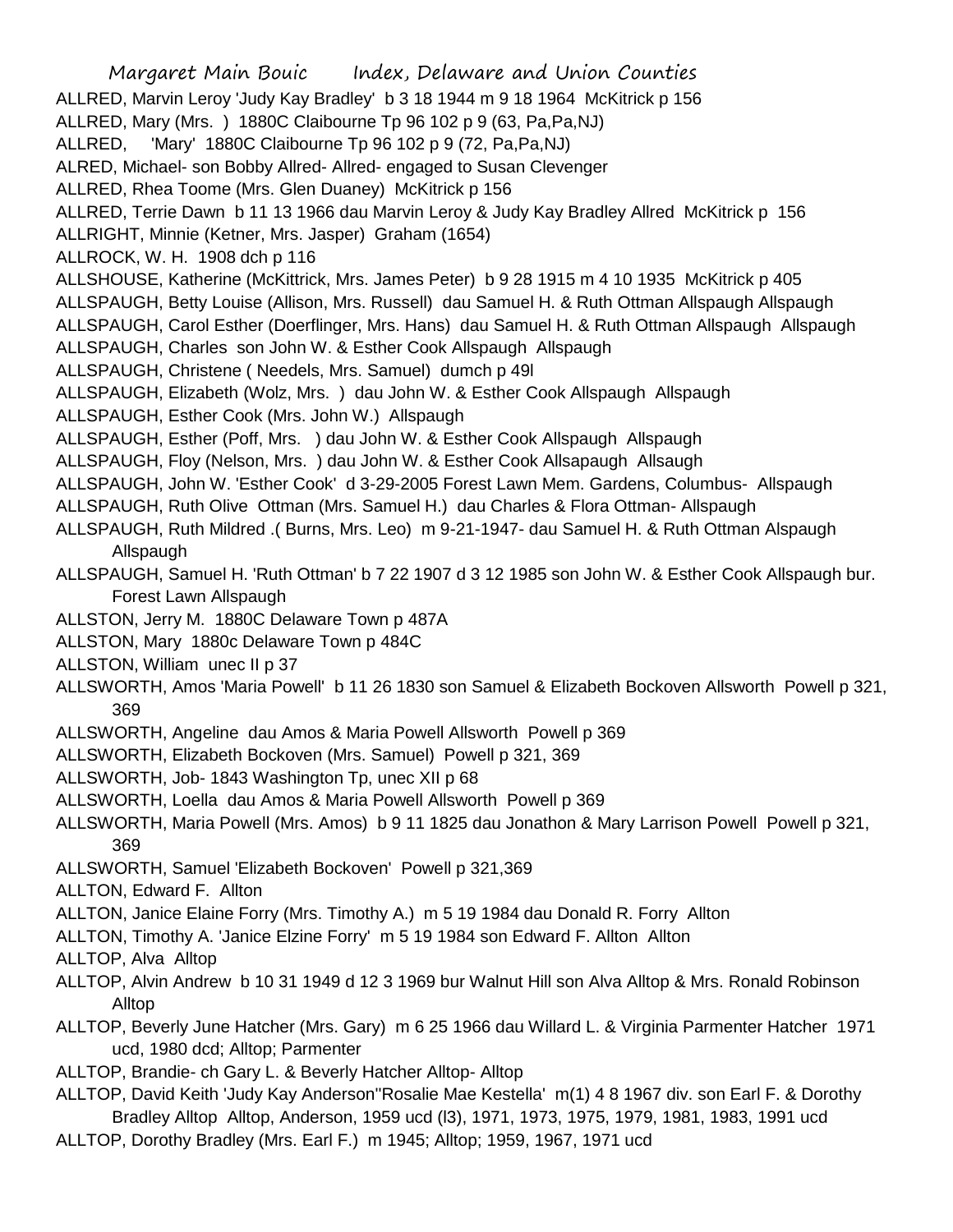- ALLTOP, Earl F. 'Dorothy Bradley' b 9 25 1905 m 1945 d 6 30 1982 bur. Jerome son Frank & Elizabeth Atkins Alltop Alltop; D J Cem p 120; 1959, 1967, 1971 ucd
- ALLTOP, Earl F. Jr. son Earl F. & Dorothy Bradley Alltop Alltop
- ALLTOP, Elizabeth Atkins (Mrs. Frank) Alltop

ALLTOP, Frances (Bowman, Mrs. Brant E.) b 1972 dau Patrick & Fritzie A. Alltop 1973, 1979, 1981, 1991 ucd

ALLTOP, Frank 'Elizabeth Atkins' Alltop

ALLTOP, Fritzie A. (Mrs. Patrick\_ 1973, 1979, 1981, 1991 ucd

ALLTOP, Gary 'Beverly June Hatcher' b 1-31-1944 W Va m 6 25 1966 d 10-2-2002 (58) Jerome Tp Cem- son Earl & Dorothy Bradley Alltop U S Navy 1961-1965- Alltop; Parmenter; 1959, 1971 ucd; 1980 dcd

- ALLTOP, Jason- son Gary L. & Beverly Hatcher Alltop- Alltop
- ALLTOP, Judy Kay Anderson (Mrs. David Keith)(Nickles, Mrs. Gene) b 1 24 1950 m(l) 4 8 1967 (2) 6 16 1984 dau Kenneth & Rosalee Callicoat Anderson Alltop; Anderson 183113; 1971, 1973, 1975, 1979, 1981, 1983 ucd

ALLTOP, Judy M. Starr (Mrs. Michael D.) m 6 16 1972 dau Eugene Starr & Mrs. Laverne Rausch Alltop; Starr; 1979, 1981, 1983, 1991 ucd

- ALLTOP, Lisa Marie (Cordell, Mrs. Robert) b 1970 m 6 10 1989 dau Michael D. & Judy M. Starr Alltop 1979, 1981, 1983, 1991 ucd; Alltop
- ALLTOP, Michael D. 'Judy M. Starr' m 6 16 1972 son Earl F. & Dorothy Bradley Alltop Alltop; 1959 ucd (10), 1979, 1981, 1983, 1991 ucd
- ALLTOP, Michael Eugene b 12 21 son Michael D. & Judy M. Starr Alltop Alltop; 1991 ucd

ALLTOP, Patrick 'Fritzie A.' son Earl F. & Dorothy Bradley Alltop 1959 ucd (8), 1973, 1979, 1981, 1991 ucd

- ALLTOP, Patrick b 1976 son Patrick & Fritzie A. Alltop 1979, 1981, 1991 ucd
- ALLTOP, Pete son Earl F. & Dorothy Bradley Alltop Alltop
- ALLTOP, Rosalie Mae Weist (Kestella, Mrs. )(Mrs. David Keith) Alltop; 1991 ucd
- ALLTOP, Tricia Renee b 3 22 1980 dau David thleen Normeith & Judy thleen Normay Anderson Alltop Alltop; Anderson; 1979, 1991 ucd
- ALLTOP, Trina (Davidson, Mrs. Rex)- dau Michael D. & Judy Starr Alltop (3 1976) Alltop; 1981, 1983 ucd
- ALLWARDT, Rev. Henry A. 'May Graetz' b 6 13 1898 m 1924 d 3 20 1962 (64) bur. Bucyrus son John & Julia Dornbierer Allwardt Allwardt
- ALLWARDT, Marjorie (Penhalegon, Mrs. ) dau Rev. Henry A. & May Graetz Allwardt Allwardt; 1949 ucd
- ALLWARDT, May (Mary) Graetz (Mrs. Rev. Henry A.) m 1924 Allwardt; 1949 ucd
- ALLWARDT, William son Rev. Henry A. & May Graetz Allwardt Allwardt
- ALLWINE, Christine Renee Nichols (Mrs. Daniel Allen)- 3-25-1995 dau Walter & Barbara Brown Nichols-Allwine
- ALLWINE, David Allen 'Christine Renee Nichols'- m 3-25-1995 son William & Tamara Allwine- Allwine
- ALLWEIN, Doris Mildred (Wagner, Mrs. Clifford Confer) b 4 29 1929 m 9 9 1951 Weiser p 137
- ALLWINE, Edith C.- b 2-1900; 1900C Jerome Tp 398-410 p 18A (3/12,O,O,O)
- ALLWINE, Flora B. (Mrs. Robert S.)- b 7-1879 1900C Jerome Tp 398-410 p 18A (20,O,O,O) m 2y, 2 ch, 1 living
- ALLWINE, Robert S. 'Flora B.'- b 8-1865 1900C Jerome Tp 398-410 p 18A (34,O,O,O) m 2 y
- ALLWINE, Tamara (Mrs. William)- Allwine
- ALLWINE, William 'Tamara'- Allwine
- ALLY, Amos P./R. 1850C Darby Tp 1698 1718 p 250 (22,O); unec VI p 18
- ALLY, Charles 'Rebecca' 1850C Darby Tp 1662 1682 p 246 (35,O)
- ALLY, Elisa dau Oliver & Margaret Ally 1850C Darby Tp 1661 1681 p 246 (5,O)
- ALLY, George son Charles & Rebecca Ally 1850C Darby Tp 1662 1682 p 246 (17,O)
- ALLY, Isaiah 1850C Darby Tp 1661 1681 p 246 (12,O)
- ALLY, Jeremiah son Oliver & Margaret Ally 1850C Darby Tp 161661 1681 p 246 (1,O)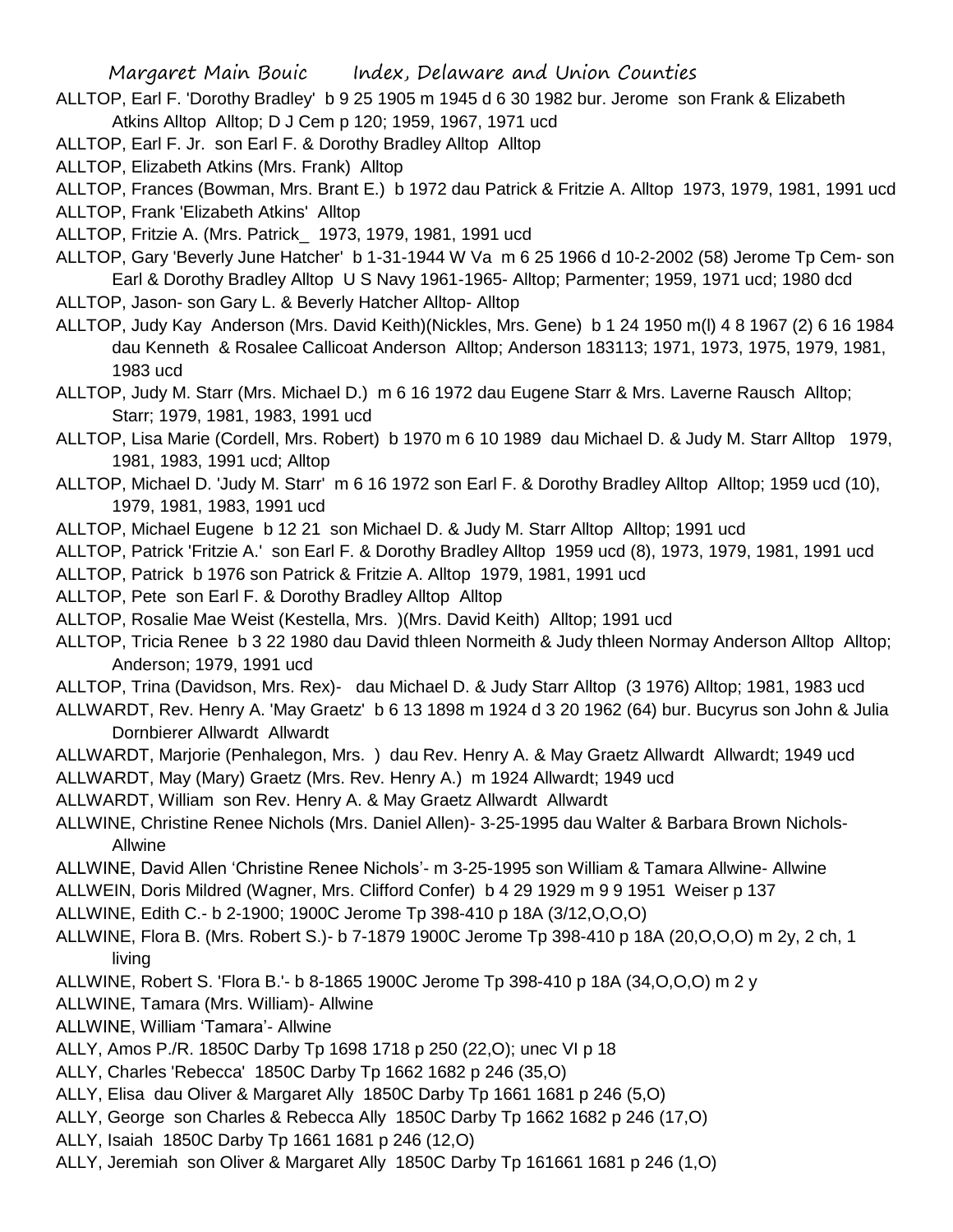Margaret Main Bouic Index, Delaware and Union Counties ALLY, Margaret (Mrs. Oliver) 1850C Darby Tp 1661 1681 p 246 (23,O) ALLY, Oliver 'Margaret' 1850C Darby Tp 1661 1681 p 246 (23,O) ALLY, Parysman J. 1850C Darby Tp 1695 1715 p 250 (22,O) ALLY, Perry son Charles & Rebecca Ally 1850C Darby Tp 1662 1682 p 246 (5,O) ALLY, Polly dau Charles & Rebecca Ally 1850C Darby Tp 1662 1682 p 246 (11,O) ALLY, Rebecca (Mrs. Charles) 1850C Darby Tp 1662 1682 p 246 (36,O) ALLY, Thomas 1883 uch V p 228 ALLYN, Alvin W. d 12 15 1865 (23 4 13) son W. H. & Sarah A. Byhalia Cem lptw p 116 ALLYN, Andrea (Adams, Mrs. Robert Birney) m 12 30 1961 d 3 27 1987 (42) dau Robert H. & Elinor Allyn Allyn; Adams; Freshwater p 234 ALLYN, Charles W. d 3 26 1877 (23 5 20) Byhalia Cem lptw p 116 son W. H. & S. ALLYN, Deborah J. Avery (Mrs. Robert) b 8 1 1671 dau James Jr. & Deborah Stallyion Avery Powers Pat p 9 ALLYN, Elinor (Mrs. Robert H.) 1971 dcd;,Allyn ALLYN, Homer d 2 10 1876 (26 2 23) Byhalia Cem lptw p 116 ALLYN, Mary (Park, Mrs. Thomas) m 1 4 1671 dau Robert Allyn Powers Pat p 134, 135 ALLYN, Nathan H. b 1835 d 1924 Claibourne Cem p 74 ALLYN, Nelson H.- b 9-1835 1900C Washington Tp 70 p 3B (64,O,O,O) ALLYN, Orson d 12 16 1854 Byhalia Cem lptw p 117; mt 7 15 1857 ALLYN, inf son of O. & E. M. 10 20 1854 Byhalia Cem lptw p 117 ALLYN, Paul son Robert H. & Elinor Allyn Allyn; Adams; 1971 dcd ALLYN, Pelatrah/Peltiah 1915 uch p 482; 1877 uca p 96; 1870C Washington Tp 84 80 p 12 (23,O) ALLYN, Col. Robert H. 'Elinor' Allyn; 1971 dcd ALLYN, Robert 'Deborah Jr. Avery' Powers Pat p 9, 134, 135 ALLYN, Robert Howard Jr. son Robert H. & Elinor Allyn Allyn; Adams ALLYN, Sarah A. b 1819 d 1909 Byhalia Cem R16 lptw p 116 ALLYN, Sarah (Geer, Mrs. George) Powers Pat p 134 ALLYN, W. Byhalia Cem lptw p 116 ALLYN, Walter 1915 uch p 508; 1883 uch V p 663; mt 10 28 1857 ALLYN, William H. b 4 1 1812 d 1 26 1890 (72 9 22) Byhalia Cem R 16 lptw p 116 ALLER, b 3 24 1891 Orange Tp son Virgil L. & L. McMan Aler dcb ALLER, Ada- b 12-1898 dau Marvin A. & Grace S. Aller- 1900C Richwood 101-108 p 4B (1,O,O,O) ALLER, Agnes b 1893 d 1894 Price Cem R14 djlm p 41 ALLER, Angeline (Mrs. Peter) 1870C Claibourne Tp 33 (25,O) ALLER, Arthur b 6 1884 son John & Harriet L. Russll Aller 1900C Claibourne Tp 29 31 p 2A (15,O,O,O) ALLER, Beatrice (Buck, Mrs. David) b 12 2 1881 d 8 13 1965 bur Claibourne dau John & Harriet R. Aller Aller; 1900C Claibourne Tp 39 31 p 2A (18,O,O,O) ALLER, Catherine Hess (Mrs. John) m 11 10 1808 onwq I ALLER, Charles hadc p 92; CCC 1900 Berlin Tp ALLER, Charles D. 1880C Orange Tp p 358C ALLER, Charlotte (Wilcox, Mrs. Martin) 1880 dch p 705 ALLER, Chloe dau John & Harriet L. Russell Aller 1880C Claibourne Tp 54 56 p 6 94,O,O,O) p 193B ALLER, Clarence (Clancy) 'Martha Jane Whissen' son Myrtle Mantor Aller Loveless p 8; Aller ALLER, D. L.- dg 1-7-1908 delge VIII p 12 ALLER, Dorrance Pabst O ALLER, Emma 1915 dcd Galena ALLER, Evelyn Myers (Mrs. Forrest L.) Aller;1971 dcd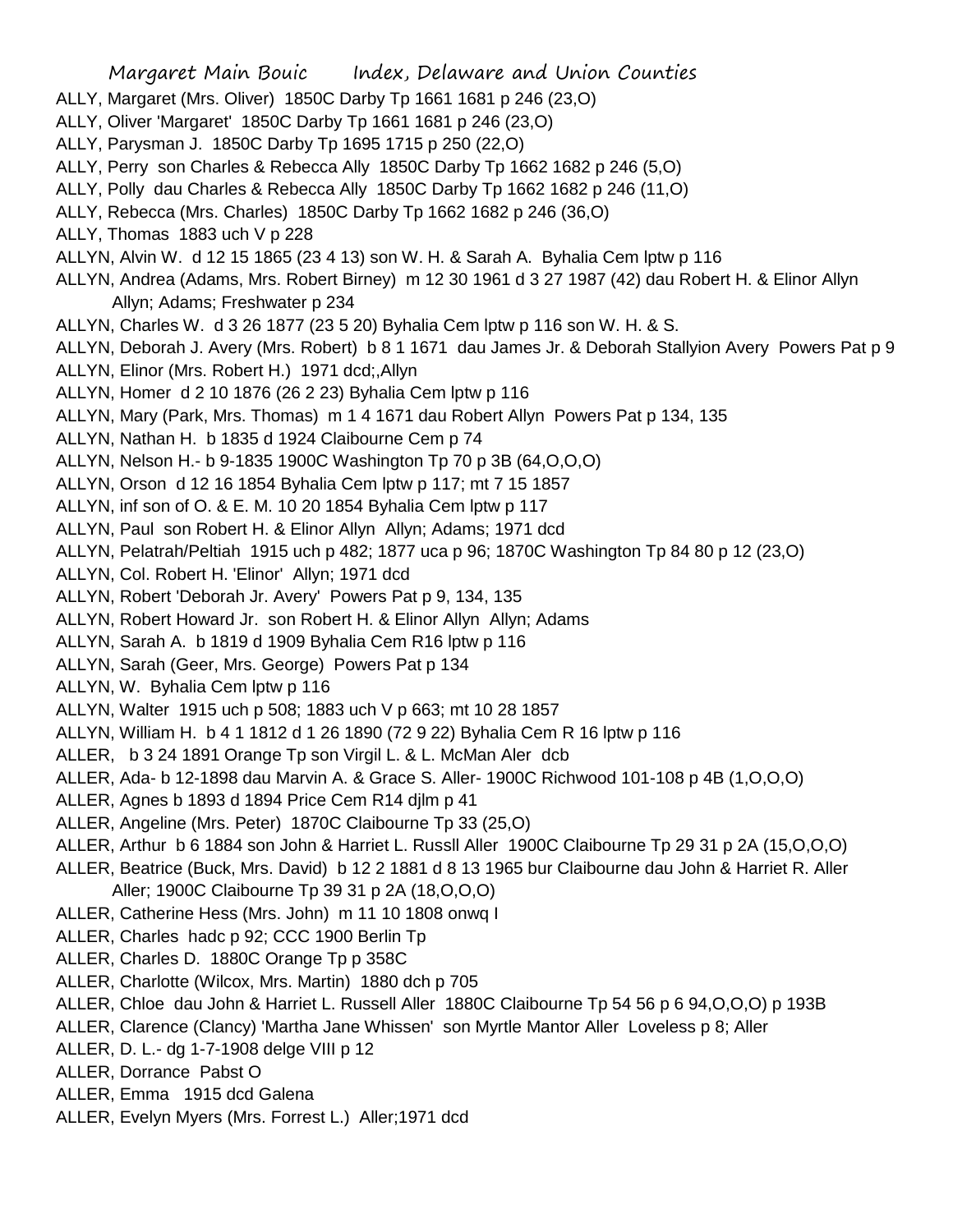- ALLER, Ezekiel 'Sarah P. Hill' b 3 19 1834 m 9 21 1869 dcm d 3 16 1919 Bokescreek Cem p 49; GAR; Powell p 239; 1883 uch IV p 482; 1870C Claibourne Tp 87 85 p 12 (36,O);1900C Richwood 145-153 p 6A (66,O,Va,Va)
- ALLER, Ezekiel 'Matilda Wert' m 4 7 1881 ucm 6953
- ALLER, Florence Pabst O
- ALLER, Florence dau Myrtle Mantor Aller Aller
- ALLER, Florence E. d 12 13 1976 (68) bur Africa Cem Aller
- ALLER, Frank Africa Cem, Powell p 178; Co G 88th OVI
- ALLER, Forrest L.'Evelyn Myers' b 4 2 1919 d 9 11 1990 (71) bur Fairview Mem. son Forrest & Cathryn Tubaugh Aller Aller; 1971 dcd
- ALLER, Gailord b 1896 d 1899 Price Cem R14 djlm 41
- ALLER, Gertrude Case b 1873 d 1931 Price Cem djlm p 41
- ALLER, Grace S. (Mrs. Marvin)- b 1-1877 1900C Richwood 101-108 p 4B (23,O,O,O)
- ALLER, Harriet Russell (Mrs. John) b 1851 d 1918 Claibourne Cem p 35 1880C Claibourne Tp 54 56 p 6 (29,O,O,O,); 1900C Claibourne Tp 29 31 p 2A (49,O,O,O); m 30y 7 ch 5 living; Aller
- ALLER, Henry 'Sally Ann' Powell p 84
- ALLER, Imogene Scott (Mrs. Robert) d 10 10 1964 m 1904 Aller
- ALLER, J. 1980 dcd
- ALLER, Jacob 1840C Genoa Tp delge IV p 67 see Allen
- ALLER, Jacob son Peter & Angeline Aller 1870C Clabiourne Tp 33 p 5 (2/12,O)9; b May l870
- ALLER, John 1880C Berlin Tp p 367C
- ALLER, John 1908 dch p 387; Africa Cem Powell p 178; Co G 88th OVI
- ALLER, John 1883 uch IV p 485
- ALLER, John 1880C Orange Tp p 358C
- ALLER, John 'Catherine Hess' m 11 10 1808 onwq I
- ALLER, John 'Harriet Russell' b 12 1843 1880C Claibourne Tp 54 56 p 6 (37,O,Va,O) p 193A; 1900C Claibourne Tp 29 31 p 2A (56,O,Va,O) m 30y;Aller
- ALLER, Julia 1880C Scioto Tp 2 (19,O)p 278A
- ALLER, Leon son John & Harriet Russell Aller 1880C Claibourne Tp 54 56 p 193B (1,O,O,O)
- ALLER, Leslie 'Myrtle M.' b 2 28 1878 Orange Tp son J. K. & Mary E. Hey Aller dcb; 1915 dcd Orange Tp; Pabst O; dg 1-7-1908, delge VIII p 12
- ALLER, Lewellin b 11 1869 d 1938 Price Cem R 14 djlm p 41 son Ezekiel & Sarah P. Hill Aller 1870C Claibourne Tp 87 85 p 12 (8/12,O)(Liew L)
- ALLER, Maona dau Ezekiel & Sarah P. Hill Aller 1870C Claibourne Tp 87 85 p 12 (2,O)
- ALLER, Maria A. b 3 2 1874 Thomson Tp dau John & Harriet Russell Aller dcb
- ALLER, Martha Jane Whissen (Mrs. Clarence) dau Walter & Orpha Loveless Whissen Loveless p 8; Aller
- ALLER, Marvin A.'Grace S.' b 3-1875 son John & Harriet Russell Aller 1880C Claibourne Tp 54 56 p 6 (6,O,O,O); 1900C Richwood 101-108 p 4B (25,O,O,O)
- ALLER, Matilda Wort d 7 2 1890 (59 6 22) Claibourne Cem p 18
- ALLER, Maud A. dau John & Harriet Russell Aller 1880C Claibourne Tp 54 56 p 6 (9,O,O,Op p 193B
- ALLER, Max J.- b 3-1897 son Marvin A. & Grace S. Aller- 1900C Richwood 101-108 p 4B (3,O,O,O)
- ALLER, Michael Lee 'Susan Curtiss Wickham' m 8 10 1963 son Clarence & Martha Jane Whissen Aller Aller
- ALLER, Michele Lee (Hoffman, Mrs. James)(Scott, Mrs. Ray) m (1) 10 24 1969, (2) 6 30 1973 dau Clarence & Martha Whissen Aller Aller
- ALLER, Minnie (Sloop, Mrs. Harrison) b 1866 d 1954 Claibourne Cem p 74 dau Ezekiel & Sarah P. Hill Aller 1870C Claibourne Tp 87 85 p 12 (4,O)
- ALLER, Mollie A. b 7 24 1873 d age 4 yrs Bk p 49 Powell p 239
- ALLER, Myrtle Mantor (Mrs. Leslie) d 8 27 1959 bur Africa Cem Aller